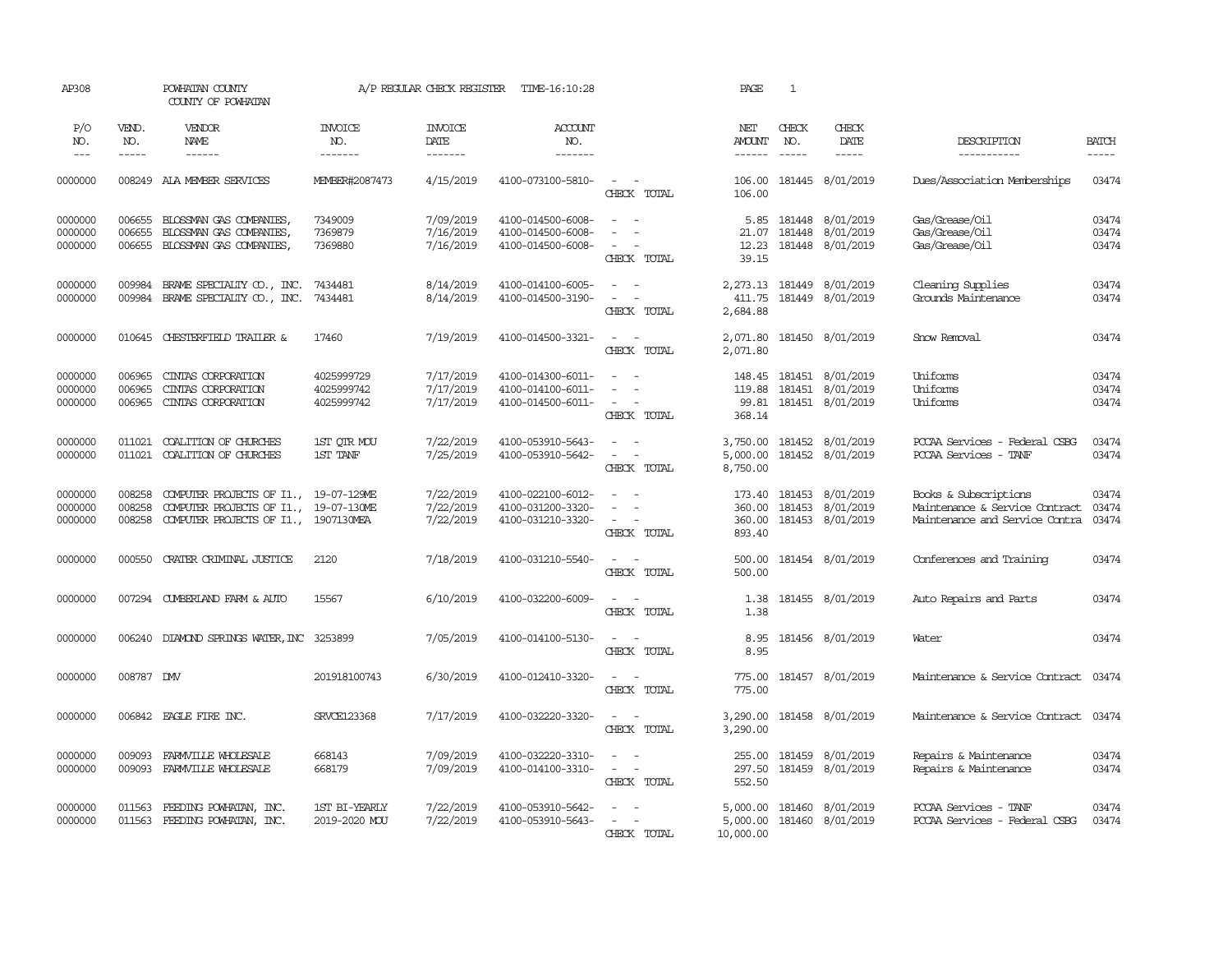| AP308                                                          |                                                | POWHATAN COUNTY<br>COUNTY OF POWHATAN                                                   |                                                                            | A/P REGULAR CHECK REGISTER                                                 | TIME-16:10:28                                                                                                              |                                                                                                   | PAGE                                                                  | 2                                              |                                                                            |                                                                                       |                                                    |
|----------------------------------------------------------------|------------------------------------------------|-----------------------------------------------------------------------------------------|----------------------------------------------------------------------------|----------------------------------------------------------------------------|----------------------------------------------------------------------------------------------------------------------------|---------------------------------------------------------------------------------------------------|-----------------------------------------------------------------------|------------------------------------------------|----------------------------------------------------------------------------|---------------------------------------------------------------------------------------|----------------------------------------------------|
| P/O<br>NO.<br>$\frac{1}{2}$                                    | VEND.<br>NO.<br>$- - - - -$                    | VENDOR<br><b>NAME</b><br>------                                                         | <b>INVOICE</b><br>NO.<br>-------                                           | <b>INVOICE</b><br>DATE<br>-------                                          | ACCOUNT<br>NO.<br>-------                                                                                                  |                                                                                                   | NET<br><b>AMOUNT</b>                                                  | CHECK<br>NO.<br>$\frac{1}{2}$                  | CHECK<br>DATE<br>$- - - - -$                                               | DESCRIPTION<br>-----------                                                            | <b>BATCH</b><br>-----                              |
| 0000000                                                        |                                                | 006522 FOOD LION                                                                        | 291722 7/19/19                                                             | 7/19/2019                                                                  | 4100-035100-6022-                                                                                                          | $\sim$<br>$\sim$<br>CHECK TOTAL                                                                   | 150.32<br>150.32                                                      |                                                | 181461 8/01/2019                                                           | Dog Food/Supplies                                                                     | 03474                                              |
| 0000000                                                        |                                                | 008314 FREE CLINIC OF POWHATAN                                                          | 1ST OIR PMT                                                                | 7/23/2019                                                                  | 4100-053910-5643-                                                                                                          | $\sim$<br>$\sim$ $-$<br>CHECK TOTAL                                                               | 6,250.00<br>6,250.00                                                  |                                                | 181462 8/01/2019                                                           | PCCAA Services - Federal CSBG                                                         | 03474                                              |
| 0000000<br>0000000<br>0000000<br>0000000<br>0000000<br>0000000 | 012905<br>012905<br>012905<br>012905<br>012905 | 012905 GALLS, LLC<br>GALLS, LLC<br>GALLS, LLC<br>GALLS, LLC<br>GALLS, LLC<br>GALLS, LLC | 013187076<br>013223314<br>013223335<br>013258258<br>013258290<br>013258292 | 7/12/2019<br>7/17/2019<br>7/17/2019<br>7/22/2019<br>7/22/2019<br>7/22/2019 | 4100-031200-6011-<br>4100-031200-6011-<br>4100-031200-6011-<br>4100-031200-6011-<br>4100-031200-6011-<br>4100-031200-6011- | $\sim$<br>$\sim$<br>$\sim$<br>$\overline{\phantom{a}}$<br>$\overline{\phantom{a}}$<br>CHECK TOTAL | 170.10 181463<br>101.95<br>84.75<br>90.40<br>82.97<br>83.25<br>613.42 | 181463<br>181463<br>181463<br>181463<br>181463 | 8/01/2019<br>8/01/2019<br>8/01/2019<br>8/01/2019<br>8/01/2019<br>8/01/2019 | Uniforms<br>Uniforms<br>Uniforms<br>Uniforms<br>Uniforms<br>Uniforms                  | 03474<br>03474<br>03474<br>03474<br>03474<br>03474 |
| 0000000                                                        |                                                | 006013 GRAINGER                                                                         | 9227550747                                                                 | 7/09/2019                                                                  | 4100-032220-6005-                                                                                                          | $\sim$<br>$\sim$<br>CHECK TOTAL                                                                   | 559.33<br>559.33                                                      |                                                | 181464 8/01/2019                                                           | Cleaning Supplies                                                                     | 03474                                              |
| 0000000                                                        |                                                | 010966 HABITAT FOR HUMANITY-                                                            | 1ST QTR MOU                                                                | 7/25/2019                                                                  | 4100-053910-5643-                                                                                                          | $\sim$<br>$\sim$<br>CHECK TOTAL                                                                   | 7,250.00                                                              |                                                | 7,250.00 181465 8/01/2019                                                  | POCAA Services - Federal CSBG                                                         | 03474                                              |
| 0000000<br>0000000<br>0000000                                  | 012508<br>012508<br>012508                     | HEALTH EQUITY INC<br>HEALTH EQUITY INC<br>HEALTH EQUITY INC                             | 8NZIOU8<br>82XJFD0<br>76HBP7J                                              | 7/01/2019<br>7/08/2019<br>7/05/2019                                        | 100-000200-0012-<br>100-000200-0012-<br>4100-012220-2313-                                                                  | $\sim$<br>$\sim$<br>$\overline{a}$<br>$\sim$<br>$\sim$<br>$\overline{\phantom{a}}$<br>CHECK TOTAL | 117.08<br>684.41<br>164.45<br>965.94                                  | 181466                                         | 181466 8/01/2019<br>8/01/2019<br>181466 8/01/2019                          | Payroll Clearing - FSA<br>Payroll Clearing - FSA<br>HSA and FSA Admin Fees            | 03474<br>03474<br>03474                            |
| 0000000<br>0000000<br>0000000                                  | 000120<br>000120<br>000120                     | <b>JAMES RIVER AIR</b><br><b>JAMES RIVER AIR</b><br><b>JAMES RIVER AIR</b>              | C208807<br>S127632<br>S129202                                              | 7/12/2019<br>7/22/2019<br>7/22/2019                                        | 4100-014100-3320-<br>4100-031210-3310-<br>4100-014100-3308-                                                                | $\sim$<br>$\sim$<br>$\equiv$<br>$\overline{\phantom{a}}$<br>$\sim$<br>CHECK TOTAL                 | 5,397.00<br>1,300.15<br>356.00<br>7,053.15                            | 181467<br>181467                               | 8/01/2019<br>8/01/2019<br>181467 8/01/2019                                 | Maintenance & Service Contract<br>Repairs and Maintenance<br>HVAC Service and Repairs | 03474<br>03474<br>03474                            |
| 0000000                                                        |                                                | 006104 KUSTOM SIGNALS INC                                                               | 565759                                                                     | 7/23/2019                                                                  | 4100-031200-3310-                                                                                                          | $\sim$<br>CHECK TOTAL                                                                             | 858.00<br>858.00                                                      |                                                | 181468 8/01/2019                                                           | Repairs & Maintenance                                                                 | 03474                                              |
| 0000000                                                        |                                                | 006629 LANDSCAPE SUPPLY, INC.                                                           | 0713299-1N                                                                 | 7/10/2019                                                                  | 4100-014600-3310-                                                                                                          | $\sim$<br>$\sim$ $-$<br>CHECK TOTAL                                                               | 172.80<br>172.80                                                      |                                                | 181469 8/01/2019                                                           | Repairs and Maintenance                                                               | 03474                                              |
| 0000000<br>0000000                                             | 006943<br>006943                               | LIBRARY CORPORATION, THE<br>LIBRARY CORPORATION, THE                                    | 2019100158<br>64271                                                        | 7/15/2019<br>7/18/2019                                                     | 4100-073100-3320-<br>4100-073100-6002-                                                                                     | $\sim$<br>$\sim$<br>$\overline{\phantom{a}}$<br>$\sim$<br>CHECK TOTAL                             | 655.00<br>421.00<br>1,076.00                                          |                                                | 181470 8/01/2019<br>181470 8/01/2019                                       | Maintenance & Service Contract<br>Computer Equipment-non-capital                      | 03474<br>03474                                     |
| 0000000                                                        |                                                | 009552 MANSFIELD OIL COMPANY                                                            | SOLCD-529897                                                               | 7/18/2019                                                                  | 4100-032200-5120-                                                                                                          | $\sim$<br>$\sim$<br>CHECK TOTAL                                                                   | 96.33<br>96.33                                                        |                                                | 181472 8/01/2019                                                           | Apparatus Fuel                                                                        | 03474                                              |
| 0000000                                                        |                                                | 011840 MCI COMM SERVICE                                                                 | 2DG92625 7/19                                                              | 7/11/2019                                                                  | 4100-031210-5232-                                                                                                          | $\sim$ $ -$<br>CHECK TOTAL                                                                        | 151.29<br>151.29                                                      |                                                | 181473 8/01/2019                                                           | Wireline 911                                                                          | 03474                                              |
| 0000000                                                        |                                                | 010290 MCINTOSH, A. CHRISTIAN                                                           | CODE CLASSES                                                               | 7/24/2019                                                                  | 4100-014100-5540-                                                                                                          | $\sim$ $ -$<br>CHECK TOTAL                                                                        | 78.00<br>78.00                                                        |                                                | 181474 8/01/2019                                                           | Conferences & Training                                                                | 03474                                              |
| 0000000                                                        |                                                | 009408 MID-ATLANTIC LIBRARY                                                             | FY20 MEMBERSHIP                                                            | 7/01/2019                                                                  | 4100-073100-5810-                                                                                                          | $\sim$<br>$\sim$<br>CHECK TOTAL                                                                   | 150.00<br>150.00                                                      |                                                | 181475 8/01/2019                                                           | Dues/Association Memberships                                                          | 03474                                              |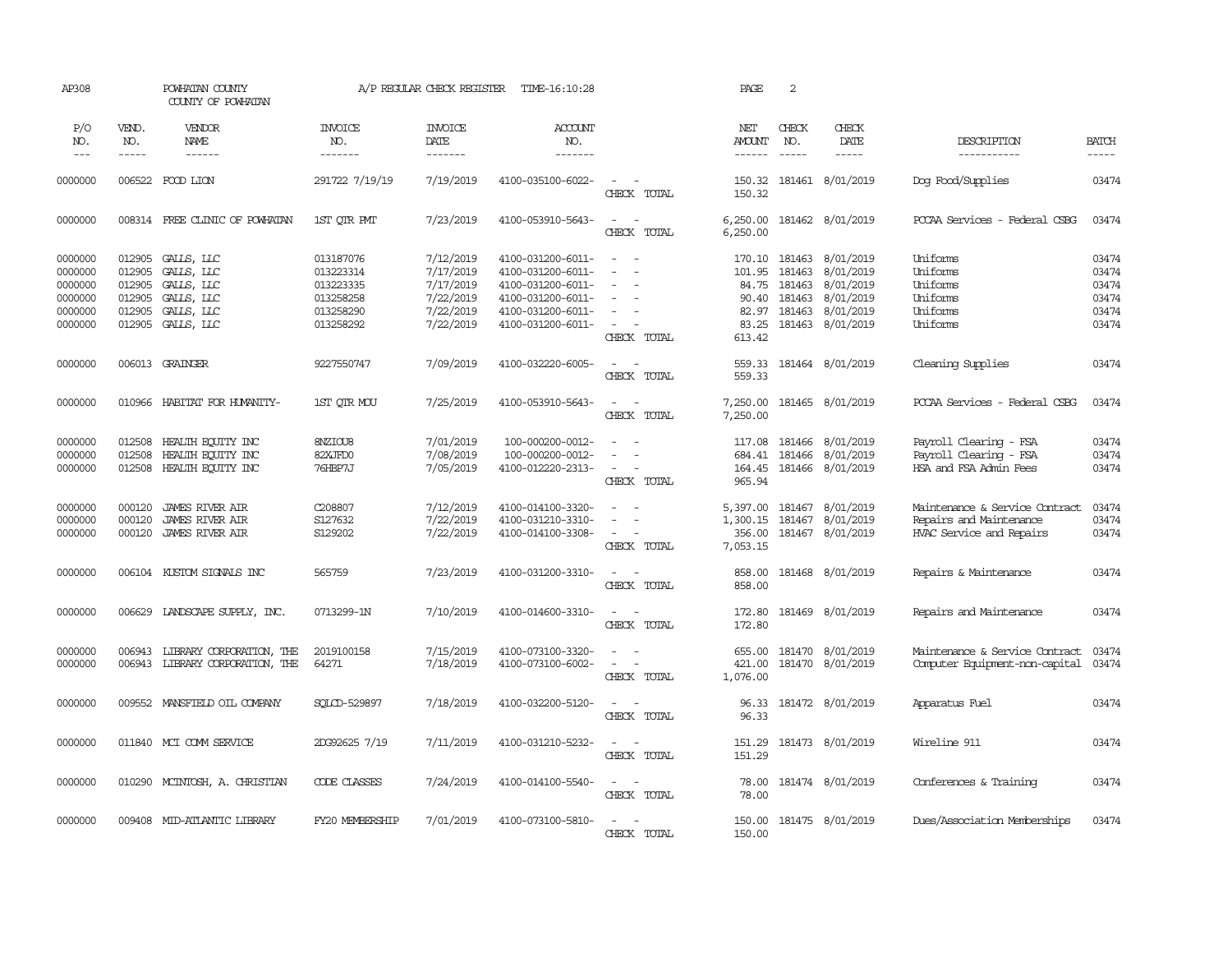| AP308                         |                       | POWHATAN COUNTY<br>COUNTY OF POWHATAN                                                                             |                                  | A/P REGULAR CHECK REGISTER          | TIME-16:10:28                                               |                                                                                | PAGE                            | $\overline{3}$                |                                                   |                                                                       |                         |
|-------------------------------|-----------------------|-------------------------------------------------------------------------------------------------------------------|----------------------------------|-------------------------------------|-------------------------------------------------------------|--------------------------------------------------------------------------------|---------------------------------|-------------------------------|---------------------------------------------------|-----------------------------------------------------------------------|-------------------------|
| P/O<br>NO.<br>$---$           | VEND.<br>NO.<br>----- | <b>VENDOR</b><br>NAME<br>$- - - - - -$                                                                            | <b>INVOICE</b><br>NO.<br>------- | <b>INVOICE</b><br>DATE<br>-------   | ACCOUNT<br>NO.<br>-------                                   |                                                                                | NET<br><b>AMOUNT</b><br>------  | CHECK<br>NO.<br>$\frac{1}{2}$ | CHECK<br>DATE<br>$- - - - -$                      | DESCRIPTION<br>-----------                                            | <b>BATCH</b><br>-----   |
| 0000000                       |                       | 013134 MILES, FOSTER B                                                                                            | <b>REIMB GAS</b>                 | 7/24/2019                           | 4100-031200-5540-                                           | $\sim$ $ \sim$<br>CHECK TOTAL                                                  | 42.25<br>42.25                  |                               | 181476 8/01/2019                                  | Conferences & Training                                                | 03474                   |
| 0000000                       |                       | 011595 NOLAN, THOMAS P.                                                                                           | APCO 2019                        | 7/19/2019                           | 4100-031210-5510-                                           | $\sim$<br>$\sim$ $-$<br>CHECK TOTAL                                            | 266.50<br>266.50                |                               | 181478 8/01/2019                                  | Travel - Mileage                                                      | 03474                   |
| 0000000                       |                       | 008404 PEST MASTERS, INC.                                                                                         | 440624                           | 9/09/2019                           | 4100-031210-3320-                                           | $\sim$ $\sim$<br>CHECK TOTAL                                                   | 110.00<br>110.00                |                               | 181479 8/01/2019                                  | Maintenance and Service Contra                                        | 03474                   |
| 0000000<br>0000000            | 001250<br>001250      | POWHATAN AUTO & TRACTOR<br>POWHATAN AUTO & TRACTOR                                                                | 555429<br>556617                 | 6/21/2019<br>6/29/2019              | 4100-032200-6009-<br>4100-032200-6009-                      | $\sim$<br>$\sim$ $\sim$<br>$\sim$<br>$\sim$<br>CHECK TOTAL                     | 53.88<br>44.66<br>98.54         |                               | 181480 8/01/2019<br>181480 8/01/2019              | Auto Repairs and Parts<br>Auto Repairs and Parts                      | 03474<br>03474          |
| 0000000                       | 009689                | POWHATAN CHRISTMAS MOTHER 2019 MOU                                                                                |                                  | 7/22/2019                           | 4100-053910-5643-                                           | $\sim$ $-$<br>$\sim$<br>CHECK TOTAL                                            | 5,000.00<br>5,000.00            |                               | 181481 8/01/2019                                  | PCCAA Services - Federal CSBG                                         | 03474                   |
| 0000000                       | 006928                | POWHATAN COUNTY DEPT. OF                                                                                          | GIFT CARDS 2019                  | 7/25/2019                           | 4100-053910-5643-                                           | $\sim$<br>$\sim$<br>CHECK TOTAL                                                | 260.00<br>260.00                |                               | 181482 8/01/2019                                  | PCCAA Services - Federal CSBG                                         | 03474                   |
| 0000000                       | 011020                | POWHATAN SHERIFF'S DEPT-                                                                                          | 1ST BI-YEARLY                    | 7/22/2019                           | 4100-053910-5643-                                           | $\sim$<br>$\sim$<br>CHECK TOTAL                                                | 3,500.00<br>3,500.00            |                               | 181483 8/01/2019                                  | PCCAA Services - Federal CSBG                                         | 03474                   |
| 0000000                       | 010938                | POWHATAN YMCA                                                                                                     | 1ST QTR PAYMENT                  | 7/22/2019                           | 4100-053910-5642-                                           | $\sim$<br>$\sim$<br>CHECK TOTAL                                                | 5,000.00<br>5,000.00            |                               | 181484 8/01/2019                                  | PCCAA Services - TANF                                                 | 03474                   |
| 0000000<br>0000000<br>0000000 | 000620                | 000620 R. C. GOODWYN & SONS, INC 0865870<br>R. C. GOODWIN & SONS, INC<br>000620 R. C. GOODWYN & SONS, INC 0866580 | 0866459                          | 7/03/2019<br>7/09/2019<br>7/10/2019 | 4100-014100-3310-<br>4100-014500-6004-<br>4100-014100-3310- | $\sim$<br>$\sim$<br>$\equiv$<br>$\sim$<br>$\sim$<br>CHECK TOTAL                | 6.99<br>11.99<br>35.85<br>54.83 | 181485                        | 181485 8/01/2019<br>8/01/2019<br>181485 8/01/2019 | Repairs & Maintenance<br>Tools and Equipment<br>Repairs & Maintenance | 03474<br>03474<br>03474 |
| 0000000                       | 006466                | RADIO COMUNICATION OF VA 400015921-1                                                                              |                                  | 7/25/2019                           | 4100-031200-3310-                                           | $\sim$<br>$\sim$<br>CHECK TOTAL                                                | 187.00<br>187.00                |                               | 181486 8/01/2019                                  | Repairs & Maintenance                                                 | 03474                   |
| 0000000<br>0000000            | 006945<br>006945      | RECORDED BOOKS, LLC<br>RECORDED BOOKS, LLC                                                                        | 76452112<br>76453173             | 7/16/2019<br>7/17/2019              | 4100-073100-6012-<br>4100-073100-6012-                      | $\omega_{\rm{max}}$ and $\omega_{\rm{max}}$<br>$\sim$<br>$\sim$<br>CHECK TOTAL | 31.50<br>13.50<br>45.00         | 181487                        | 8/01/2019<br>181487 8/01/2019                     | Books & Subscriptions<br>Books & Subscriptions                        | 03474<br>03474          |
| 0000000                       | 012865                | RICHMOND PERFECT DESIGN                                                                                           | 2019RPD056                       | 7/23/2019                           | 4100-031210-6011-                                           | $\sim$ $\sim$<br>CHECK TOTAL                                                   | 457.00<br>457.00                |                               | 181488 8/01/2019                                  | Uniforms - PPE                                                        | 03474                   |
| 0000000                       |                       | 007062 RUIHERFORD JANITOR SUPPLY 1108080                                                                          |                                  | 7/18/2019                           | 4100-032220-6005-                                           | $\sim$ $ \sim$<br>CHECK TOTAL                                                  | 122.65<br>122.65                |                               | 181489 8/01/2019                                  | Cleaning Supplies                                                     | 03474                   |
| 0000000                       |                       | 007096 SBA TOWERS, INC.                                                                                           | IN30486407                       | 8/01/2019                           | 4100-031210-5421-                                           | $\sim$ $ \sim$<br>CHECK TOTAL                                                  | 4,125.60<br>4,125.60            |                               | 181490 8/01/2019                                  | Rent - Towers                                                         | 03474                   |
| 0000000                       |                       | 006921 SEA-CLEAR AQUARIUM                                                                                         | 6218                             | 7/15/2019                           | 4100-073100-3320-                                           | $\sim$ $\sim$<br>CHECK TOTAL                                                   | 80.00<br>80.00                  |                               | 181491 8/01/2019                                  | Maintenance & Service Contract                                        | 03474                   |
| 0000000<br>0000000            | 008654                | SEAY'S TOWING<br>008654 SEAY'S TOWING                                                                             | DODGE SQUADCAR<br>9 HP BLOWER    | 7/22/2019<br>7/10/2019              | 4100-031200-6014-<br>4100-031200-6014-                      | $\sim$ $\sim$<br>CHRCK TOTAL                                                   | 260.00<br>100.00<br>360.00      |                               | 181492 8/01/2019<br>181492 8/01/2019              | Other Operating Supplies<br>Other Operating Supplies                  | 03474<br>03474          |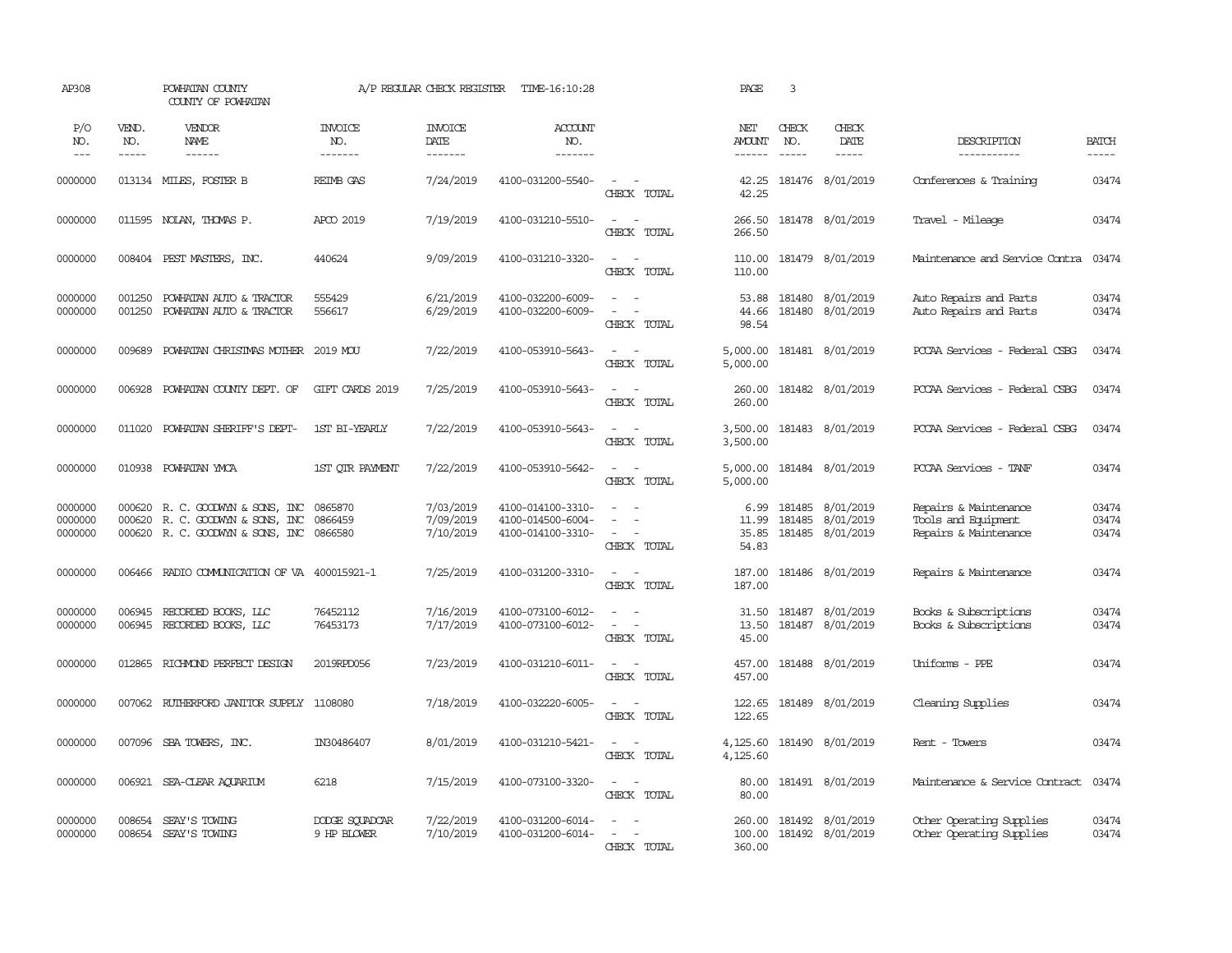| AP308                                                                                                                                                                        |                                                                                                                                                              | POWHATAN COUNTY<br>COUNTY OF POWHATAN                                                                                                                                                                                                                                                                                                                                                                                                                                                               |                                                                                                                                                                                                                              | A/P REGULAR CHECK REGISTER                                                                                                                                                                                   | TIME-16:10:28                                                                                                                                                                                                                                                                                                                                |                                                                                                                                                                                                                           | PAGE                                                                                                                                                             | $\overline{4}$                                                                                                                                               |                                                                                                                                                                                                              |                                                                                                                                                                                                                                                                                                                                                                                                                                                                                                                                                          |                                                                                                                                     |
|------------------------------------------------------------------------------------------------------------------------------------------------------------------------------|--------------------------------------------------------------------------------------------------------------------------------------------------------------|-----------------------------------------------------------------------------------------------------------------------------------------------------------------------------------------------------------------------------------------------------------------------------------------------------------------------------------------------------------------------------------------------------------------------------------------------------------------------------------------------------|------------------------------------------------------------------------------------------------------------------------------------------------------------------------------------------------------------------------------|--------------------------------------------------------------------------------------------------------------------------------------------------------------------------------------------------------------|----------------------------------------------------------------------------------------------------------------------------------------------------------------------------------------------------------------------------------------------------------------------------------------------------------------------------------------------|---------------------------------------------------------------------------------------------------------------------------------------------------------------------------------------------------------------------------|------------------------------------------------------------------------------------------------------------------------------------------------------------------|--------------------------------------------------------------------------------------------------------------------------------------------------------------|--------------------------------------------------------------------------------------------------------------------------------------------------------------------------------------------------------------|----------------------------------------------------------------------------------------------------------------------------------------------------------------------------------------------------------------------------------------------------------------------------------------------------------------------------------------------------------------------------------------------------------------------------------------------------------------------------------------------------------------------------------------------------------|-------------------------------------------------------------------------------------------------------------------------------------|
| P/O<br>NO.<br>$ -$                                                                                                                                                           | VEND.<br>NO.<br>-----                                                                                                                                        | VENDOR<br><b>NAME</b><br>$\frac{1}{2} \left( \frac{1}{2} \right) \left( \frac{1}{2} \right) \left( \frac{1}{2} \right) \left( \frac{1}{2} \right) \left( \frac{1}{2} \right) \left( \frac{1}{2} \right) \left( \frac{1}{2} \right) \left( \frac{1}{2} \right) \left( \frac{1}{2} \right) \left( \frac{1}{2} \right) \left( \frac{1}{2} \right) \left( \frac{1}{2} \right) \left( \frac{1}{2} \right) \left( \frac{1}{2} \right) \left( \frac{1}{2} \right) \left( \frac{1}{2} \right) \left( \frac$ | <b>INVOICE</b><br>NO.<br>-------                                                                                                                                                                                             | <b>INVOICE</b><br>DATE<br>-------                                                                                                                                                                            | <b>ACCOUNT</b><br>NO.<br>-------                                                                                                                                                                                                                                                                                                             |                                                                                                                                                                                                                           | NET<br><b>AMOUNT</b><br>$- - - - - -$                                                                                                                            | CHECK<br>NO.<br>$\frac{1}{2}$                                                                                                                                | CHECK<br><b>DATE</b><br>-----                                                                                                                                                                                | DESCRIPTION<br>-----------                                                                                                                                                                                                                                                                                                                                                                                                                                                                                                                               | <b>BATCH</b><br>-----                                                                                                               |
| 0000000<br>0000000<br>0000000                                                                                                                                                | 001940<br>001940<br>001940                                                                                                                                   | STANDBY SYSTEMS, INC.<br>STANDBY SYSTEMS, INC.<br>STANDBY SYSTEMS, INC.                                                                                                                                                                                                                                                                                                                                                                                                                             | 07191282<br>07191283<br>07191284                                                                                                                                                                                             | 7/16/2019<br>7/16/2019<br>7/16/2019                                                                                                                                                                          | 4100-031210-3320-<br>4100-031210-3320-<br>4100-031210-3320-                                                                                                                                                                                                                                                                                  | $\overline{\phantom{a}}$<br>CHECK TOTAL                                                                                                                                                                                   | 130.00<br>140.00<br>130.00<br>400.00                                                                                                                             | 181493<br>181493<br>181493                                                                                                                                   | 8/01/2019<br>8/01/2019<br>8/01/2019                                                                                                                                                                          | Maintenance and Service Contra<br>Maintenance and Service Contra<br>Maintenance and Service Contra                                                                                                                                                                                                                                                                                                                                                                                                                                                       | 03474<br>03474<br>03474                                                                                                             |
| 0000000<br>0000000                                                                                                                                                           | 013065<br>013065                                                                                                                                             | STAPLES INC<br>STAPLES INC                                                                                                                                                                                                                                                                                                                                                                                                                                                                          | 7221228140-0-1<br>7221705595-0-1                                                                                                                                                                                             | 7/05/2019<br>7/10/2019                                                                                                                                                                                       | 4100-032200-6001-<br>4100-012100-6001-                                                                                                                                                                                                                                                                                                       | $\sim$<br>$\overline{\phantom{a}}$<br>$\overline{\phantom{a}}$<br>CHECK TOTAL                                                                                                                                             | 229.19<br>39.63<br>268.82                                                                                                                                        | 181494<br>181494                                                                                                                                             | 8/01/2019<br>8/01/2019                                                                                                                                                                                       | Stationery/Office Supplies<br>Office Supplies                                                                                                                                                                                                                                                                                                                                                                                                                                                                                                            | 03474<br>03474                                                                                                                      |
| 0000000                                                                                                                                                                      | 009520                                                                                                                                                       | STONE'S OFFICE EQUIPMENT                                                                                                                                                                                                                                                                                                                                                                                                                                                                            | 119435                                                                                                                                                                                                                       | 7/19/2019                                                                                                                                                                                                    | 4100-073100-3320-                                                                                                                                                                                                                                                                                                                            | $\sim$<br>CHECK<br>TOTAL                                                                                                                                                                                                  | 681.47<br>681.47                                                                                                                                                 |                                                                                                                                                              | 181495 8/01/2019                                                                                                                                                                                             | Maintenance & Service Contract                                                                                                                                                                                                                                                                                                                                                                                                                                                                                                                           | 03474                                                                                                                               |
| 0000000                                                                                                                                                                      |                                                                                                                                                              | 000845 TOWN POLICE SUPPLY OF                                                                                                                                                                                                                                                                                                                                                                                                                                                                        | 10504                                                                                                                                                                                                                        | 7/16/2019                                                                                                                                                                                                    | 4100-031200-6011-                                                                                                                                                                                                                                                                                                                            | $\sim$<br>$\sim$<br>CHECK<br>TOTAL                                                                                                                                                                                        | 144.98<br>144.98                                                                                                                                                 |                                                                                                                                                              | 181497 8/01/2019                                                                                                                                                                                             | Uniforms                                                                                                                                                                                                                                                                                                                                                                                                                                                                                                                                                 | 03474                                                                                                                               |
| 0000000                                                                                                                                                                      |                                                                                                                                                              | 006721 UNIVERSITY OF VIRGINIA                                                                                                                                                                                                                                                                                                                                                                                                                                                                       | <b>BUSINESS ETHICS</b>                                                                                                                                                                                                       | 7/26/2019                                                                                                                                                                                                    | 4100-012410-5540-                                                                                                                                                                                                                                                                                                                            | $\sim$<br>$\overline{\phantom{a}}$<br>CHECK TOTAL                                                                                                                                                                         | 110.00<br>110.00                                                                                                                                                 |                                                                                                                                                              | 181498 8/01/2019                                                                                                                                                                                             | Conferences & Training                                                                                                                                                                                                                                                                                                                                                                                                                                                                                                                                   | 03474                                                                                                                               |
| 0000000                                                                                                                                                                      |                                                                                                                                                              | 011169 VERIZON                                                                                                                                                                                                                                                                                                                                                                                                                                                                                      | 8045985671 7/19                                                                                                                                                                                                              | 7/11/2019                                                                                                                                                                                                    | 4100-073100-5230-                                                                                                                                                                                                                                                                                                                            | $\sim$<br>$\sim$<br>CHECK TOTAL                                                                                                                                                                                           | 49.15<br>49.15                                                                                                                                                   |                                                                                                                                                              | 181499 8/01/2019                                                                                                                                                                                             | Telephone Services                                                                                                                                                                                                                                                                                                                                                                                                                                                                                                                                       | 03474                                                                                                                               |
| 0000000                                                                                                                                                                      | 006503 VLGMA                                                                                                                                                 |                                                                                                                                                                                                                                                                                                                                                                                                                                                                                                     | <b>DUES 2019</b>                                                                                                                                                                                                             | 7/18/2019                                                                                                                                                                                                    | 4100-012100-5810-                                                                                                                                                                                                                                                                                                                            | $\sim$<br>$\sim$<br>CHECK TOTAL                                                                                                                                                                                           | 500.00<br>500.00                                                                                                                                                 |                                                                                                                                                              | 181500 8/01/2019                                                                                                                                                                                             | Dues/Association Memberships                                                                                                                                                                                                                                                                                                                                                                                                                                                                                                                             | 03474                                                                                                                               |
| 0000000<br>0000000<br>0000000<br>0000000<br>0000000<br>0000000<br>0000000<br>0000000<br>0000000<br>0000000<br>0000000<br>0000000<br>0000000<br>0000000<br>0000000<br>0000000 | 011181<br>011181<br>011181<br>011181<br>011181<br>011181<br>011181<br>011181<br>011181<br>011181<br>011181<br>011181<br>011181<br>011181<br>011181<br>011181 | WELLS FARGO FINANCIAL<br>WELLS FARGO FINANCIAL<br>WELLS FARGO FINANCIAL<br>WELLS FARGO FINANCIAL<br>WELLS FARGO FINANCIAL<br>WELLS FARGO FINANCIAL<br>WELLS FARGO FINANCIAL<br>WELLS FARGO FINANCIAL<br>WELLS FARGO FINANCIAL<br>WELLS FARGO FINANCIAL<br>WELLS FARGO FINANCIAL<br>WELLS FARGO FINANCIAL<br>WELLS FARGO FINANCIAL<br>WELLS FARGO FINANCIAL<br>WELLS FARGO FINANCIAL<br>WELLS FARGO FINANCIAL                                                                                        | 5006596158<br>5006596158<br>5006596158<br>5006596158<br>5006596158<br>5006596158<br>5006596158<br>5006596158<br>5006596158<br>5006596158<br>5006596158<br>5006596158<br>5006596158<br>5006596158<br>5006596158<br>5006596158 | 7/18/2019<br>7/18/2019<br>7/18/2019<br>7/18/2019<br>7/18/2019<br>7/18/2019<br>7/18/2019<br>7/18/2019<br>7/18/2019<br>7/18/2019<br>7/18/2019<br>7/18/2019<br>7/18/2019<br>7/18/2019<br>7/18/2019<br>7/18/2019 | 4100-012100-3320-<br>4100-012200-3320-<br>4100-012310-3320-<br>4100-012410-3320-<br>4100-012510-3320-<br>4100-013200-3320-<br>4100-022100-3320-<br>4100-031200-3320-<br>4100-031200-3320-<br>4100-032200-3320-<br>4100-034100-3320-<br>4100-035100-3320-<br>4100-053120-3320-<br>4100-081100-3320-<br>4100-081500-3320-<br>4100-021200-8002- | $\sim$<br>$\sim$<br>$\sim$<br>$\sim$<br>$\sim$<br>$\equiv$<br>$\sim$<br>$\overline{\phantom{a}}$<br>$\sim$<br>$\overline{\phantom{a}}$<br>$\sim$<br>$\sim$<br>$\sim$<br>$\sim$<br>$\overline{\phantom{a}}$<br>CHECK TOTAL | 164.77<br>113.92<br>49.28<br>1.51<br>35.12<br>63.72<br>179.56<br>204.78<br>204.78<br>298.14<br>101.46<br>61.54<br>16.36<br>631.26<br>19.38<br>190.66<br>2,336.24 | 181501<br>181501<br>181501<br>181501<br>181501<br>181501<br>181501<br>181501<br>181501<br>181501<br>181501<br>181501<br>181501<br>181501<br>181501<br>181501 | 8/01/2019<br>8/01/2019<br>8/01/2019<br>8/01/2019<br>8/01/2019<br>8/01/2019<br>8/01/2019<br>8/01/2019<br>8/01/2019<br>8/01/2019<br>8/01/2019<br>8/01/2019<br>8/01/2019<br>8/01/2019<br>8/01/2019<br>8/01/2019 | Maintenance & Service Contract<br>Maintenance & Service Contract<br>Maintenance & Service Contract<br>Maintenance & Service Contract<br>Maintenance & Service Contract<br>Maintenance & Service Contract<br>Maintenance & Service Contract<br>Maintenance & Service Contract<br>Maintenance & Service Contract 03474<br>Maintenance & Service Contract<br>Maintenance & Service Contract<br>Landscaping - Animal Control<br>Maint/Service Contract/Copying<br>Maintenance & Service Contract<br>Maintenance & Service Contract<br>Copier Lease Agreement | 03474<br>03474<br>03474<br>03474<br>03474<br>03474<br>03474<br>03474<br>03474<br>03474<br>03474<br>03474<br>03474<br>03474<br>03474 |
| 0000000                                                                                                                                                                      | 011224                                                                                                                                                       | ELECTRONIC SYSTEMS, INC.                                                                                                                                                                                                                                                                                                                                                                                                                                                                            | IN1328755                                                                                                                                                                                                                    | 7/19/2019                                                                                                                                                                                                    | 4100-012100-3320-                                                                                                                                                                                                                                                                                                                            | $\overline{\phantom{a}}$<br>$\sim$<br>CHECK TOTAL                                                                                                                                                                         | 38.13<br>38.13                                                                                                                                                   | 181563                                                                                                                                                       | 8/06/2019                                                                                                                                                                                                    | Maintenance & Service Contract                                                                                                                                                                                                                                                                                                                                                                                                                                                                                                                           | 03480                                                                                                                               |
| 0000000                                                                                                                                                                      |                                                                                                                                                              | 000338 FIRE PROTECTION EQUIP. CO 00072306                                                                                                                                                                                                                                                                                                                                                                                                                                                           |                                                                                                                                                                                                                              | 6/17/2019                                                                                                                                                                                                    | 4100-032200-3310-                                                                                                                                                                                                                                                                                                                            | $\sim$<br>$\sim$<br>CHECK TOTAL                                                                                                                                                                                           | 74.65<br>74.65                                                                                                                                                   |                                                                                                                                                              | 181564 8/06/2019                                                                                                                                                                                             | Equipment Repair                                                                                                                                                                                                                                                                                                                                                                                                                                                                                                                                         | 03480                                                                                                                               |
| 0000000                                                                                                                                                                      |                                                                                                                                                              | 013148 HAWKINS, GRACE                                                                                                                                                                                                                                                                                                                                                                                                                                                                               | <b>REFUND</b>                                                                                                                                                                                                                | 11/10/2018                                                                                                                                                                                                   | 3100-014020-0001-                                                                                                                                                                                                                                                                                                                            | $\sim$<br>$\overline{\phantom{a}}$<br>CHECK TOTAL                                                                                                                                                                         | 26.60<br>26.60                                                                                                                                                   |                                                                                                                                                              | 181565 8/06/2019                                                                                                                                                                                             | Library Fines - Lost Books, Et 03480                                                                                                                                                                                                                                                                                                                                                                                                                                                                                                                     |                                                                                                                                     |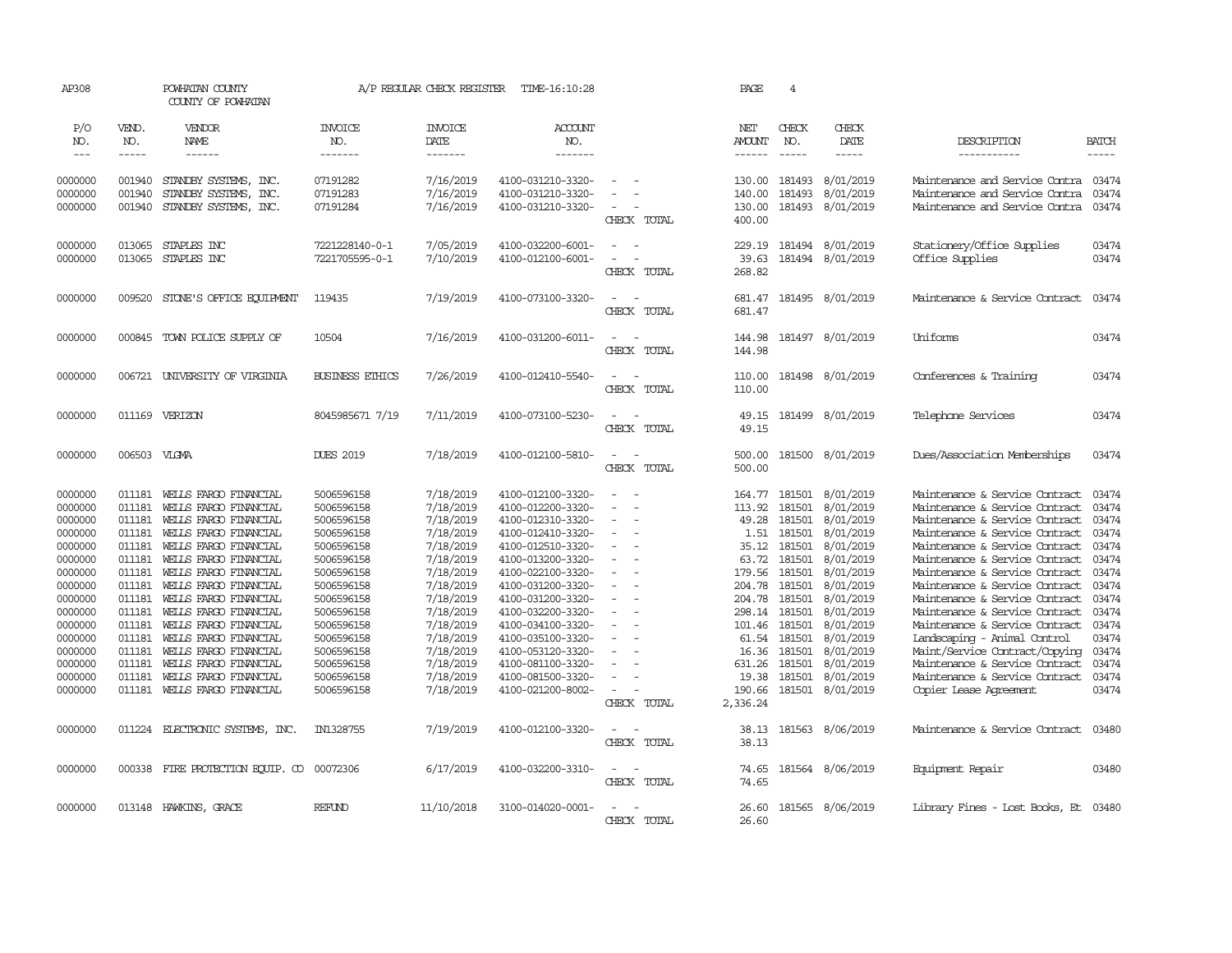| AP308                                                                                           |                                                          | POWHATAN COUNTY<br>COUNTY OF POWHATAN                                                                                                                                                                                                                                                                                                                                                                         |                                                                                                          | A/P REGULAR CHECK REGISTER                                                                                        | TIME-16:10:28                                                                                                                                                                             |                                                                                                   | PAGE                                                                                             | 5                                                                            |                                                                                                                          |                                                                                                                |                                                                               |
|-------------------------------------------------------------------------------------------------|----------------------------------------------------------|---------------------------------------------------------------------------------------------------------------------------------------------------------------------------------------------------------------------------------------------------------------------------------------------------------------------------------------------------------------------------------------------------------------|----------------------------------------------------------------------------------------------------------|-------------------------------------------------------------------------------------------------------------------|-------------------------------------------------------------------------------------------------------------------------------------------------------------------------------------------|---------------------------------------------------------------------------------------------------|--------------------------------------------------------------------------------------------------|------------------------------------------------------------------------------|--------------------------------------------------------------------------------------------------------------------------|----------------------------------------------------------------------------------------------------------------|-------------------------------------------------------------------------------|
| P/O<br>NO.<br>$---$                                                                             | VEND.<br>NO.<br>$- - - - -$                              | VENDOR<br><b>NAME</b><br>$- - - - - -$                                                                                                                                                                                                                                                                                                                                                                        | <b>INVOICE</b><br>NO.<br>-------                                                                         | <b>INVOICE</b><br>DATE<br>-------                                                                                 | ACCOUNT<br>NO.<br>$- - - - - - -$                                                                                                                                                         |                                                                                                   | NET<br><b>AMOUNT</b><br>------                                                                   | CHECK<br>NO.<br>$\frac{1}{2}$                                                | CHECK<br>DATE<br>$- - - - -$                                                                                             | DESCRIPTION<br>-----------                                                                                     | <b>BATCH</b><br>$- - - - -$                                                   |
| 0000000<br>0000000                                                                              | 009666<br>009666                                         | MID-ATLANTIC CONTROLS<br>MID-ATLANTIC CONTROLS                                                                                                                                                                                                                                                                                                                                                                | 25238<br>25238                                                                                           | 6/01/2019<br>6/01/2019                                                                                            | 4100-032220-3320-<br>4100-014100-3320-                                                                                                                                                    | $\sim$<br>$\sim$<br>CHECK TOTAL                                                                   | 450.00<br>450.00<br>900.00                                                                       | 181566                                                                       | 8/06/2019<br>181566 8/06/2019                                                                                            | Maintenance & Service Contract<br>Maintenance & Service Contract                                               | 03480<br>03480                                                                |
| 0000000                                                                                         |                                                          | 009281 OVERDRIVE, INC.                                                                                                                                                                                                                                                                                                                                                                                        | CD0136919123410                                                                                          | 6/28/2019                                                                                                         | 4100-073100-6012-                                                                                                                                                                         | $\sim$ $ -$<br>CHECK TOTAL                                                                        | 250.00<br>250.00                                                                                 |                                                                              | 181567 8/06/2019                                                                                                         | Books & Subscriptions                                                                                          | 03480                                                                         |
| 0000000                                                                                         |                                                          | 013147 PERDUE, TERESA                                                                                                                                                                                                                                                                                                                                                                                         | REFUND                                                                                                   | 6/28/2019                                                                                                         | 3100-014020-0001-                                                                                                                                                                         | $\sim$<br>$\sim$<br>CHECK TOTAL                                                                   | 26.99<br>26.99                                                                                   |                                                                              | 181568 8/06/2019                                                                                                         | Library Fines - Lost Books, Et 03480                                                                           |                                                                               |
| 0000000<br>0000000<br>0000000<br>0000000<br>0000000<br>0000000<br>0000000<br>0000000<br>0000000 | 012064<br>012064<br>012064<br>012064<br>012064<br>012064 | POWHATAN COUNTY TREASURER 150 APR - JULY<br>POWHATAN COUNTY TREASURER 152 APR - JULY<br>012064 POWHATAN COUNTY TREASURER 161 APR - JULY<br>POWHATAN COUNTY TREASURER<br>POWHATAN COUNTY TREASURER 162 APR - JULY<br>POWHATAN COUNTY TREASURER 162 APR - JULY<br>012064 POWHATAN COUNTY TREASURER 191 APR - JULY<br>POWHATAN COUNTY TREASURER 193 APR - JULY<br>012064 POWHATAN COUNTY TREASURER 94 APR - JULY | 161 APR - JULY                                                                                           | 7/17/2019<br>7/17/2019<br>7/17/2019<br>7/17/2019<br>7/17/2019<br>7/17/2019<br>7/17/2019<br>7/17/2019<br>7/17/2019 | 4100-032200-5140-<br>4100-014100-5140-<br>4100-014100-5140-<br>4100-031200-5140-<br>4100-014100-5140-<br>4100-031200-5140-<br>4100-073100-5140-<br>4100-014100-5140-<br>4100-014100-5140- | $\sim$<br>$\sim$<br>$\sim$<br>$\sim$<br>$\overline{\phantom{a}}$<br>CHECK TOTAL                   | 132.71<br>148.04<br>229.98<br>229.98<br>49.89<br>49.88<br>151.61<br>174.76<br>349.57<br>1,516.42 | 181569<br>181569<br>181569<br>181569<br>181569<br>181569<br>181569<br>181569 | 8/06/2019<br>8/06/2019<br>8/06/2019<br>8/06/2019<br>8/06/2019<br>8/06/2019<br>8/06/2019<br>8/06/2019<br>181569 8/06/2019 | Sewer<br>Sewer<br>Sewer<br>Sewer<br>Sewer<br>Sewer<br>Sewer<br>Sewer<br>Sewer                                  | 03480<br>03480<br>03480<br>03480<br>03480<br>03480<br>03480<br>03480<br>03480 |
| 0000000                                                                                         |                                                          | 007942 RICHMOND SUBURBAN                                                                                                                                                                                                                                                                                                                                                                                      | 949038 6/19                                                                                              | 6/26/2019                                                                                                         | 4100-081100-3600-                                                                                                                                                                         | $\sim$ $ \sim$<br>CHECK TOTAL                                                                     | 160.88<br>160.88                                                                                 |                                                                              | 181570 8/06/2019                                                                                                         | Advertising                                                                                                    | 03480                                                                         |
| 0000000<br>0000000<br>0000000<br>0000000<br>0000000<br>0000000                                  | 013065<br>013065<br>013065                               | 013065 STAPLES INC<br>013065 STAPLES INC<br>STAPLES INC<br>STAPLES INC<br>STAPLES INC<br>013065 STAPLES INC                                                                                                                                                                                                                                                                                                   | 7212930345-0-1<br>7215062729-0-1<br>7216938167-0-1<br>7218698051-0-1<br>7219126516-0-1<br>7220578850-0-1 | 2/05/2019<br>3/13/2019<br>4/12/2019<br>5/14/2019<br>5/22/2019<br>6/18/2019                                        | 4100-012210-6001-<br>4100-022100-6001-<br>4100-022100-6001-<br>4100-012210-6001-<br>4100-022100-6001-<br>4100-012210-6001-                                                                | $\sim$<br>$\overline{\phantom{a}}$<br>$\sim$<br>$\overline{\phantom{a}}$<br>$\sim$<br>CHECK TOTAL | 415.98<br>156.99<br>207.99<br>1,285.31                                                           | 341.33 181571<br>181571<br>181571<br>65.11 181571                            | 8/06/2019<br>8/06/2019<br>8/06/2019<br>8/06/2019<br>181571 8/06/2019<br>97.91 181571 8/06/2019                           | Office Supplies<br>Office Supplies<br>Office Supplies<br>Office Supplies<br>Office Supplies<br>Office Supplies | 03480<br>03480<br>03480<br>03480<br>03480<br>03480                            |
| 0000000                                                                                         |                                                          | 008126 VERIZON                                                                                                                                                                                                                                                                                                                                                                                                | 9833132739                                                                                               | 7/24/2019                                                                                                         | 4100-032200-5250-                                                                                                                                                                         | $\sim$<br>$\overline{\phantom{a}}$<br>CHECK TOTAL                                                 | 242.40<br>242.40                                                                                 |                                                                              | 181572 8/06/2019                                                                                                         | Cell Phones                                                                                                    | 03480                                                                         |
| 0000000<br>0000000                                                                              |                                                          | 011169 VERIZON<br>011169 VERIZON                                                                                                                                                                                                                                                                                                                                                                              | 0401357783 7/19<br>8047061627 FY19                                                                       | 7/01/2019<br>7/01/2019                                                                                            | 4100-031210-5230-<br>4100-031210-5232-                                                                                                                                                    | $\sim$<br>$\sim$<br>$\sim$<br>$\sim$ $-$<br>CHECK TOTAL                                           | 20.48<br>2,585.55<br>2,606.03                                                                    |                                                                              | 181573 8/06/2019<br>181573 8/06/2019                                                                                     | Telephone Services<br>Wireline 911                                                                             | 03480<br>03480                                                                |
| 0000000                                                                                         |                                                          | 011434 AGA JANITORIAL SOLUTIONS,                                                                                                                                                                                                                                                                                                                                                                              | 3236                                                                                                     | 7/30/2019                                                                                                         | 4100-014100-3180-                                                                                                                                                                         | $\overline{\phantom{a}}$<br>$\sim$<br>CHECK TOTAL                                                 | 772.00<br>772.00                                                                                 |                                                                              | 181503 8/07/2019                                                                                                         | Cleaning Service                                                                                               | 03479                                                                         |
| 0000000                                                                                         |                                                          | 000020 ALEXANDER, NANCY N.                                                                                                                                                                                                                                                                                                                                                                                    | 0000 2019                                                                                                | 8/01/2019                                                                                                         | 4100-031200-2310-                                                                                                                                                                         | $\sim$ $ -$<br>CHECK TOTAL                                                                        | 108.00<br>108.00                                                                                 | 181505                                                                       | 8/07/2019                                                                                                                | Medical Insurance                                                                                              | 03478                                                                         |
| 0000000                                                                                         |                                                          | 011590 BERRIMAN, WHITNEY                                                                                                                                                                                                                                                                                                                                                                                      | 0115 2019                                                                                                | 8/01/2019                                                                                                         | 4100-073100-5250-                                                                                                                                                                         | $\omega_{\rm{max}}$ and $\omega_{\rm{max}}$<br>CHECK TOTAL                                        | 30.00<br>30.00                                                                                   |                                                                              | 181509 8/07/2019                                                                                                         | Cell Phones                                                                                                    | 03478                                                                         |
| 0000000                                                                                         |                                                          | 000045 BLANKENSHIP, SUSAN M.                                                                                                                                                                                                                                                                                                                                                                                  | 0000 2019                                                                                                | 8/01/2019                                                                                                         | 4100-012310-2310-                                                                                                                                                                         | $\sim$<br>CHECK TOTAL                                                                             | 104.00<br>104.00                                                                                 |                                                                              | 181510 8/07/2019                                                                                                         | Medical Insurance                                                                                              | 03478                                                                         |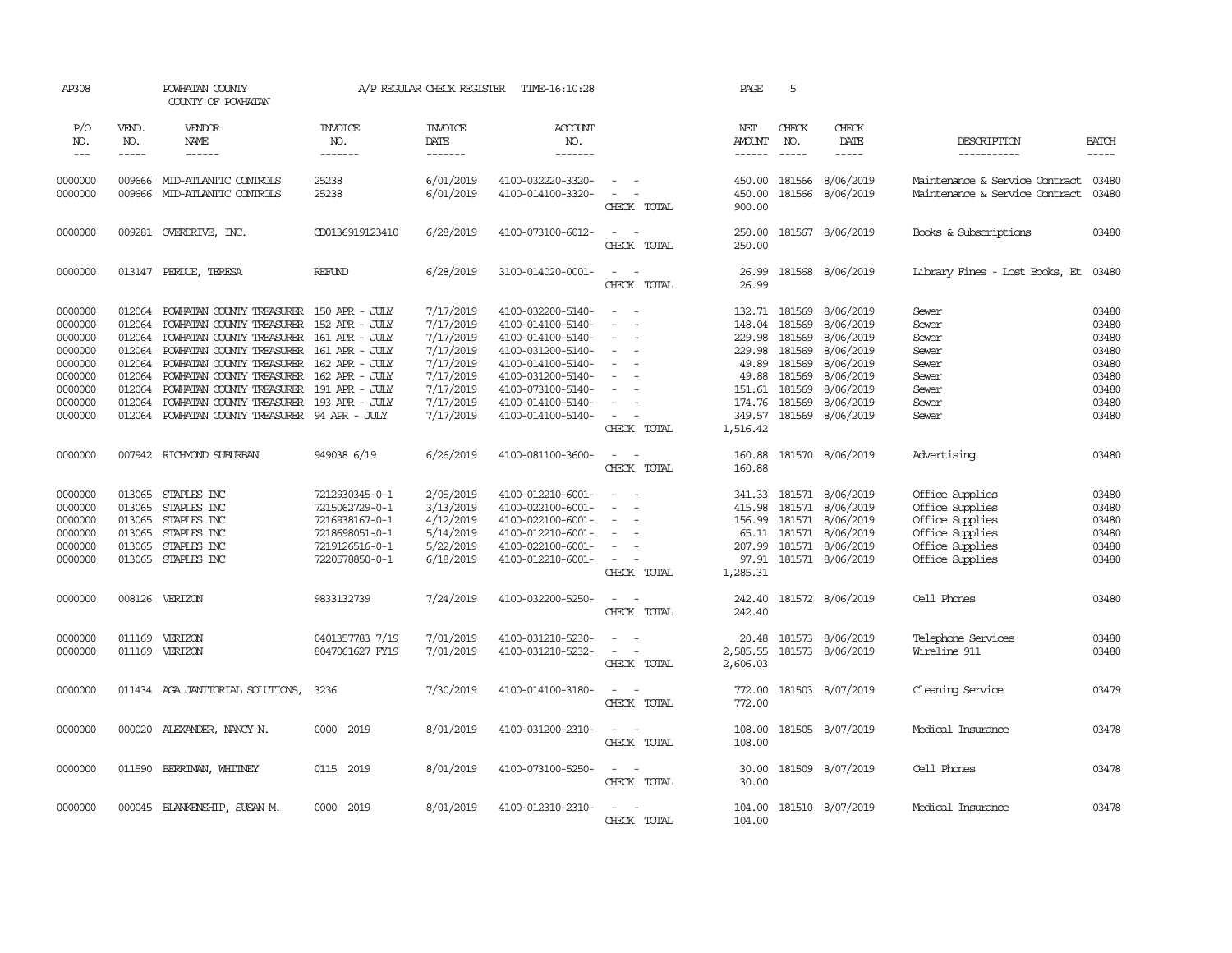| AP308                                                                                                                                                             |                                                                                                                                                    | POWHATAN COUNTY<br>COUNTY OF POWHATAN                                                                                                                                                                                                                                                                                                                                                                                            |                                                                                                                                                                                                 | A/P REGULAR CHECK REGISTER                                                                                                                                                                      | TIME-16:10:28                                                                                                                                                                                                                                                                                                           |                                                                                                                               | PAGE                                                                                                                                                | 6                                                                                                                                                  |                                                                                                                                                                                                 |                                                                                                                                                                                                                                                                                                                                                                                                                                                                                                         |                                                                                                                   |
|-------------------------------------------------------------------------------------------------------------------------------------------------------------------|----------------------------------------------------------------------------------------------------------------------------------------------------|----------------------------------------------------------------------------------------------------------------------------------------------------------------------------------------------------------------------------------------------------------------------------------------------------------------------------------------------------------------------------------------------------------------------------------|-------------------------------------------------------------------------------------------------------------------------------------------------------------------------------------------------|-------------------------------------------------------------------------------------------------------------------------------------------------------------------------------------------------|-------------------------------------------------------------------------------------------------------------------------------------------------------------------------------------------------------------------------------------------------------------------------------------------------------------------------|-------------------------------------------------------------------------------------------------------------------------------|-----------------------------------------------------------------------------------------------------------------------------------------------------|----------------------------------------------------------------------------------------------------------------------------------------------------|-------------------------------------------------------------------------------------------------------------------------------------------------------------------------------------------------|---------------------------------------------------------------------------------------------------------------------------------------------------------------------------------------------------------------------------------------------------------------------------------------------------------------------------------------------------------------------------------------------------------------------------------------------------------------------------------------------------------|-------------------------------------------------------------------------------------------------------------------|
| P/O<br>NO.<br>$---$                                                                                                                                               | VEND.<br>NO.<br>-----                                                                                                                              | VENDOR<br>NAME<br>$- - - - - -$                                                                                                                                                                                                                                                                                                                                                                                                  | <b>INVOICE</b><br>NO.<br>-------                                                                                                                                                                | <b>INVOICE</b><br>DATE<br>-------                                                                                                                                                               | ACCOUNT<br>NO.<br>-------                                                                                                                                                                                                                                                                                               |                                                                                                                               | NET<br>AMOUNT<br>$- - - - - -$                                                                                                                      | CHECK<br>NO.<br>$\frac{1}{2}$                                                                                                                      | CHECK<br>DATE<br>$- - - - -$                                                                                                                                                                    | DESCRIPTION<br>-----------                                                                                                                                                                                                                                                                                                                                                                                                                                                                              | <b>BATCH</b><br>-----                                                                                             |
| 0000000                                                                                                                                                           |                                                                                                                                                    | 006655 BLOSSMAN GAS COMPANIES,                                                                                                                                                                                                                                                                                                                                                                                                   | 7462319                                                                                                                                                                                         | 7/31/2019                                                                                                                                                                                       | 4100-014500-6008-                                                                                                                                                                                                                                                                                                       | $\overline{\phantom{a}}$<br>CHECK TOTAL                                                                                       | 7.20<br>7.20                                                                                                                                        |                                                                                                                                                    | 181511 8/07/2019                                                                                                                                                                                | Gas/Grease/Oil                                                                                                                                                                                                                                                                                                                                                                                                                                                                                          | 03479                                                                                                             |
| 0000000<br>0000000<br>0000000                                                                                                                                     | 008713<br>008713                                                                                                                                   | 008713 BLUE RIDGE RESCUE<br>BLUE RIDGE RESCUE<br>BLUE RIDGE RESCUE                                                                                                                                                                                                                                                                                                                                                               | 46881<br>46887<br>46934                                                                                                                                                                         | 7/12/2019<br>7/15/2019<br>7/19/2019                                                                                                                                                             | 4100-032200-6011-<br>4100-032200-6011-<br>4100-032200-3320-                                                                                                                                                                                                                                                             | $\sim$<br>$\equiv$<br>CHECK TOTAL                                                                                             | 1,860.75 181512<br>1,860.75<br>1,098.50<br>4,820.00                                                                                                 | 181512                                                                                                                                             | 8/07/2019<br>8/07/2019<br>181512 8/07/2019                                                                                                                                                      | Protective Gear/Uniforms<br>Protective Gear/Uniforms<br>Maintenance & Service Contract                                                                                                                                                                                                                                                                                                                                                                                                                  | 03479<br>03479<br>03479                                                                                           |
| 0000000                                                                                                                                                           | 007838                                                                                                                                             | BROUGHTON, THOMAS B. JR.                                                                                                                                                                                                                                                                                                                                                                                                         | 0078 2019                                                                                                                                                                                       | 8/01/2019                                                                                                                                                                                       | 4100-031200-2310-                                                                                                                                                                                                                                                                                                       | CHECK TOTAL                                                                                                                   | 92.00<br>92.00                                                                                                                                      |                                                                                                                                                    | 181513 8/07/2019                                                                                                                                                                                | Medical Insurance                                                                                                                                                                                                                                                                                                                                                                                                                                                                                       | 03478                                                                                                             |
| 0000000                                                                                                                                                           | 008686                                                                                                                                             | C.W. WILLIAMS $\& \text{CO.}$ , INC.                                                                                                                                                                                                                                                                                                                                                                                             | 620802                                                                                                                                                                                          | 7/10/2019                                                                                                                                                                                       | 4100-032200-3310-                                                                                                                                                                                                                                                                                                       | $\sim$<br>$\sim$<br>CHECK TOTAL                                                                                               | 1,084.59<br>1,084.59                                                                                                                                |                                                                                                                                                    | 181514 8/07/2019                                                                                                                                                                                | Equipment Repair                                                                                                                                                                                                                                                                                                                                                                                                                                                                                        | 03479                                                                                                             |
| 0000000                                                                                                                                                           | 011870                                                                                                                                             | CARTER, TRISTAN                                                                                                                                                                                                                                                                                                                                                                                                                  | REIMB SOAP                                                                                                                                                                                      | 8/02/2019                                                                                                                                                                                       | 4100-014100-6005-                                                                                                                                                                                                                                                                                                       | $\overline{\phantom{a}}$<br>$\overline{\phantom{a}}$<br>CHECK TOTAL                                                           | 6.92<br>6.92                                                                                                                                        |                                                                                                                                                    | 181515 8/07/2019                                                                                                                                                                                | Cleaning Supplies                                                                                                                                                                                                                                                                                                                                                                                                                                                                                       | 03479                                                                                                             |
| 0000000                                                                                                                                                           | 010808                                                                                                                                             | CERULLO, ROBERT                                                                                                                                                                                                                                                                                                                                                                                                                  | 0108 2019                                                                                                                                                                                       | 8/01/2019                                                                                                                                                                                       | 4100-022100-5250-                                                                                                                                                                                                                                                                                                       | $\sim$<br>$\sim$<br>CHECK TOTAL                                                                                               | 30.00<br>30.00                                                                                                                                      |                                                                                                                                                    | 181516 8/07/2019                                                                                                                                                                                | Cell Phones                                                                                                                                                                                                                                                                                                                                                                                                                                                                                             | 03478                                                                                                             |
| 0000000                                                                                                                                                           | 010949                                                                                                                                             | COMCAST                                                                                                                                                                                                                                                                                                                                                                                                                          | 86127973                                                                                                                                                                                        | 8/01/2019                                                                                                                                                                                       | 4100-012510-5260-                                                                                                                                                                                                                                                                                                       | $\overline{a}$<br>$\sim$<br>CHECK TOTAL                                                                                       | 1,127.00<br>1,127.00                                                                                                                                |                                                                                                                                                    | 181518 8/07/2019                                                                                                                                                                                | Internet Usage                                                                                                                                                                                                                                                                                                                                                                                                                                                                                          | 03479                                                                                                             |
| 0000000                                                                                                                                                           | 008445                                                                                                                                             | COMMONWEALTH OF VIRGINIA                                                                                                                                                                                                                                                                                                                                                                                                         | T425677                                                                                                                                                                                         | 7/29/2019                                                                                                                                                                                       | 4100-012510-5260-                                                                                                                                                                                                                                                                                                       | $\equiv$<br>$\sim$<br>CHECK TOTAL                                                                                             | 295.38<br>295.38                                                                                                                                    |                                                                                                                                                    | 181519 8/07/2019                                                                                                                                                                                | Internet Usage                                                                                                                                                                                                                                                                                                                                                                                                                                                                                          | 03479                                                                                                             |
| 0000000                                                                                                                                                           | 009149                                                                                                                                             | COST MANAGEMENT ASSOCIATE                                                                                                                                                                                                                                                                                                                                                                                                        | VA-167                                                                                                                                                                                          | 7/26/2019                                                                                                                                                                                       | 4100-053910-5643-                                                                                                                                                                                                                                                                                                       | $\sim$<br>$\sim$<br>CHECK TOTAL                                                                                               | 4,100.00<br>4,100.00                                                                                                                                |                                                                                                                                                    | 181520 8/07/2019                                                                                                                                                                                | PCCAA Services - Federal CSBG                                                                                                                                                                                                                                                                                                                                                                                                                                                                           | 03479                                                                                                             |
| 0000000                                                                                                                                                           | 010079                                                                                                                                             | DEAL & LACHENEY P.C.                                                                                                                                                                                                                                                                                                                                                                                                             | 4816                                                                                                                                                                                            | 8/01/2019                                                                                                                                                                                       | 4100-012210-3150-                                                                                                                                                                                                                                                                                                       | $\overline{a}$<br>$\sim$<br>CHECK TOTAL                                                                                       | 10,000.00<br>10,000.00                                                                                                                              |                                                                                                                                                    | 181521 8/07/2019                                                                                                                                                                                | Contracted County Attorney                                                                                                                                                                                                                                                                                                                                                                                                                                                                              | 03479                                                                                                             |
| 0000000<br>0000000<br>0000000<br>0000000<br>0000000<br>0000000<br>0000000<br>0000000<br>0000000<br>0000000<br>0000000<br>0000000<br>0000000<br>0000000<br>0000000 | 011224<br>011224<br>011224<br>011224<br>011224<br>011224<br>011224<br>011224<br>011224<br>011224<br>011224<br>011224<br>011224<br>011224<br>011224 | ELECTRONIC SYSTEMS, INC.<br>ELECTRONIC SYSTEMS, INC.<br>ELECTRONIC SYSTEMS, INC.<br>ELECTRONIC SYSTEMS, INC.<br>ELECTRONIC SYSTEMS, INC.<br>ELECTRONIC SYSTEMS, INC.<br>ELECTRONIC SYSTEMS, INC.<br>ELECTRONIC SYSTEMS, INC.<br>ELECTRONIC SYSTEMS, INC.<br>ELECTRONIC SYSTEMS, INC.<br>ELECTRONIC SYSTEMS, INC.<br>ELECTRONIC SYSTEMS, INC.<br>ELECTRONIC SYSTEMS, INC.<br>ELECTRONIC SYSTEMS, INC.<br>ELECTRONIC SYSTEMS, INC. | IN1334095<br>IN1334095<br>IN1334095<br>IN1334095<br>IN1334095<br>IN1334095<br>IN1334095<br>IN1334095<br>IN1334095<br>IN1334095<br>IN1334095<br>IN1334095<br>IN1334095<br>IN1334095<br>IN1334095 | 7/25/2019<br>7/25/2019<br>7/25/2019<br>7/25/2019<br>7/25/2019<br>7/25/2019<br>7/25/2019<br>7/25/2019<br>7/25/2019<br>7/25/2019<br>7/25/2019<br>7/25/2019<br>7/25/2019<br>7/25/2019<br>7/25/2019 | 4100-035100-3320-<br>4100-014300-3320-<br>4100-012100-3320-<br>4100-012310-3320-<br>4100-013200-3320-<br>4100-031210-3320-<br>4100-012200-3320-<br>4100-012220-3320-<br>4100-071110-3320-<br>4100-014100-3320-<br>4100-031200-3320-<br>4100-034100-3320-<br>4100-012410-3320-<br>4100-021600-8002-<br>4100-022100-3320- | $\sim$<br>$\overline{\phantom{a}}$<br>$\sim$<br>$\overline{a}$<br>$\sim$<br>$\sim$<br>$\overline{\phantom{a}}$<br>CHECK TOTAL | 62.50<br>14.00<br>14.00<br>153.00<br>31.25<br>115.75<br>31.25<br>31.25<br>14.00<br>59.25<br>187.00<br>62.50<br>217.87<br>31.25<br>31.25<br>1,056.12 | 181522<br>181522<br>181522<br>181522<br>181522<br>181522<br>181522<br>181522<br>181522<br>181522<br>181522<br>181522<br>181522<br>181522<br>181522 | 8/07/2019<br>8/07/2019<br>8/07/2019<br>8/07/2019<br>8/07/2019<br>8/07/2019<br>8/07/2019<br>8/07/2019<br>8/07/2019<br>8/07/2019<br>8/07/2019<br>8/07/2019<br>8/07/2019<br>8/07/2019<br>8/07/2019 | Landscaping - Animal Control<br>Maintenance and Service Contra<br>Maintenance & Service Contract<br>Maintenance & Service Contract<br>Maintenance & Service Contract<br>Maintenance and Service Contra<br>Maintenance & Service Contract<br>Maintenance and service contra<br>General Maintenance<br>Maintenance & Service Contract<br>Maintenance & Service Contract<br>Maintenance & Service Contract<br>Maintenance & Service Contract 03479<br>Copier Lease<br>Maintenance & Service Contract 03479 | 03479<br>03479<br>03479<br>03479<br>03479<br>03479<br>03479<br>03479<br>03479<br>03479<br>03479<br>03479<br>03479 |
| 0000000                                                                                                                                                           |                                                                                                                                                    | 009763 ENGLISBY, MARK E. PC                                                                                                                                                                                                                                                                                                                                                                                                      | 8755079                                                                                                                                                                                         | 7/19/2019                                                                                                                                                                                       | 4100-021200-3150-                                                                                                                                                                                                                                                                                                       | $\equiv$<br>$\sim$<br>CHECK TOTAL                                                                                             | 120.00<br>120.00                                                                                                                                    |                                                                                                                                                    | 181524 8/07/2019                                                                                                                                                                                | Outside Counsel                                                                                                                                                                                                                                                                                                                                                                                                                                                                                         | 03479                                                                                                             |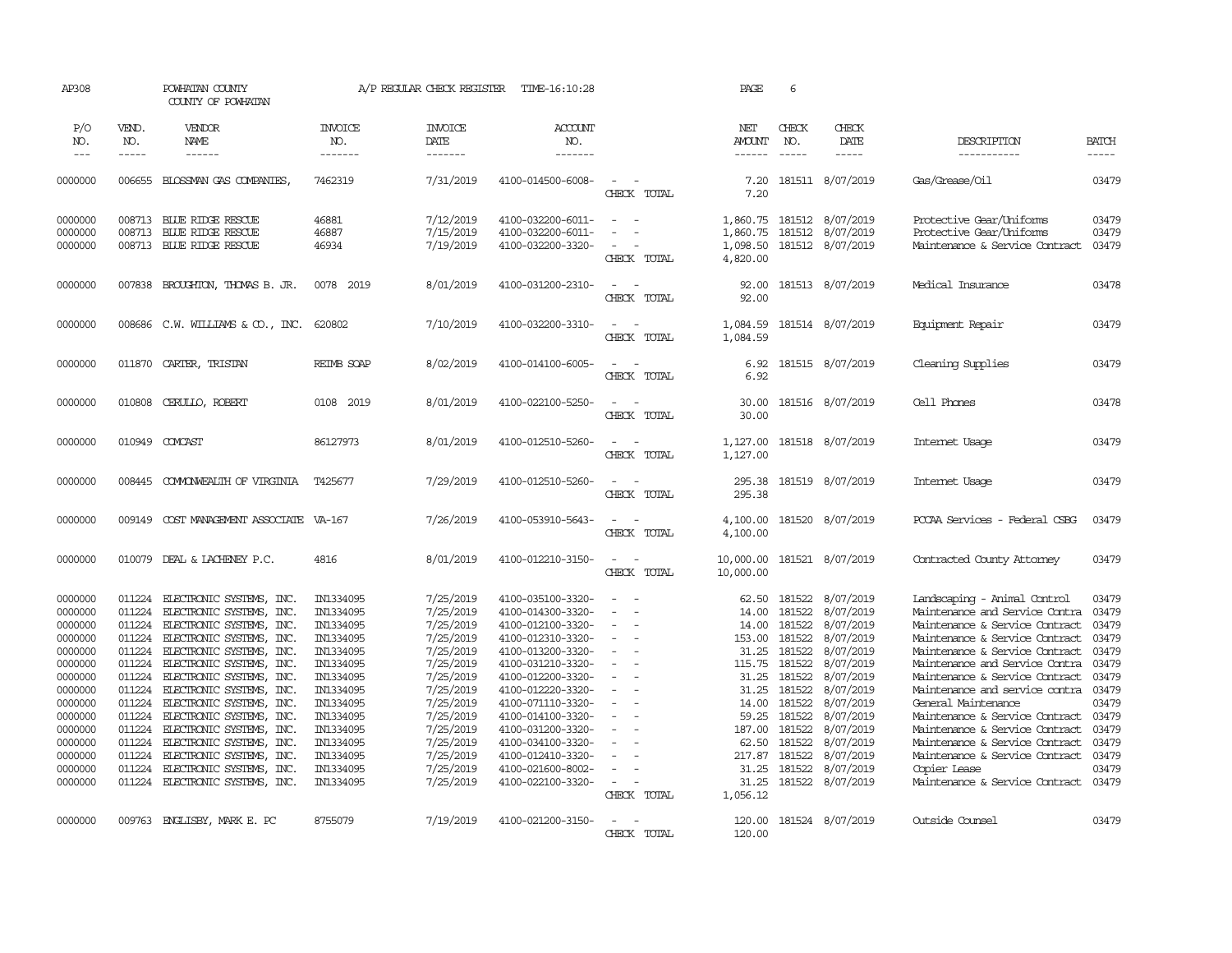| AP308                                               |                                                | POWHATAN COUNTY<br>COUNTY OF POWHATAN                                                                                   |                                                     | A/P REGULAR CHECK REGISTER                                    | TIME-16:10:28                                                                                         |                                                                                   | PAGE                                                                 | $7\phantom{.0}$                                |                                                                             |                                                                                                                                                                |                                           |
|-----------------------------------------------------|------------------------------------------------|-------------------------------------------------------------------------------------------------------------------------|-----------------------------------------------------|---------------------------------------------------------------|-------------------------------------------------------------------------------------------------------|-----------------------------------------------------------------------------------|----------------------------------------------------------------------|------------------------------------------------|-----------------------------------------------------------------------------|----------------------------------------------------------------------------------------------------------------------------------------------------------------|-------------------------------------------|
| P/O<br>NO.<br>$---$                                 | VEND.<br>NO.<br>$- - - - -$                    | VENDOR<br>NAME                                                                                                          | <b>INVOICE</b><br>NO.<br>-------                    | <b>INVOICE</b><br>DATE<br>-------                             | ACCOUNT<br>NO.<br>-------                                                                             |                                                                                   | NET<br>AMOUNT<br>------                                              | CHECK<br>NO.<br>$\frac{1}{2}$                  | CHECK<br>DATE<br>-----                                                      | DESCRIPTION<br>-----------                                                                                                                                     | <b>BATCH</b><br>-----                     |
| 0000000                                             | 001380                                         | FORD, SUSAN P.                                                                                                          | 0013 2019                                           | 8/01/2019                                                     | 4100-012310-2310-                                                                                     | $\overline{a}$<br>$\sim$<br>CHECK TOTAL                                           | 104.00<br>104.00                                                     |                                                | 181525 8/07/2019                                                            | Medical Insurance                                                                                                                                              | 03478                                     |
| 0000000                                             |                                                | 013072 FRAISER AUTO REPAIR LLC                                                                                          | REF# 1021                                           | 7/30/2019                                                     | 4100-032200-6009-                                                                                     | $\sim$<br>$\sim$<br>CHECK TOTAL                                                   | 566.71                                                               |                                                | 566.71 181526 8/07/2019                                                     | Auto Repairs and Parts                                                                                                                                         | 03479                                     |
| 0000000                                             | 009280                                         | GOODMAN SPECIALIZED                                                                                                     | 15801G                                              | 7/12/2019                                                     | 4100-032200-6009-                                                                                     | $\sim$<br>$\sim$<br>CHECK TOTAL                                                   | 901.45<br>901.45                                                     |                                                | 181527 8/07/2019                                                            | Auto Repairs and Parts                                                                                                                                         | 03479                                     |
| 0000000<br>0000000<br>0000000<br>0000000<br>0000000 | 012508<br>012508<br>012508<br>012508<br>012508 | HEALTH EQUITY INC<br>HEALTH EQUITY INC<br>HEALTH EQUITY INC<br>HEALTH ECUTTY INC<br>HEALTH EQUITY INC                   | 3JGN329<br>3JGN329<br>3JGN329<br>3JGN329<br>3JGN329 | 8/06/2019<br>8/06/2019<br>8/06/2019<br>8/06/2019<br>8/06/2019 | 4100-014100-2310-<br>4100-014500-2310-<br>4100-031200-2310-<br>4100-032200-2310-<br>4100-034100-2310- | $\sim$<br>$\sim$<br>$\equiv$<br>$\sim$<br>$\overline{\phantom{a}}$<br>CHECK TOTAL | 1,020.00<br>1,020.00<br>2,040.00<br>1,020.00<br>1,020.00<br>6,120.00 | 181529<br>181529<br>181529<br>181529<br>181529 | 8/07/2019<br>8/07/2019<br>8/07/2019<br>8/07/2019<br>8/07/2019               | Medical Insurance<br>Medical Insurance<br>Medical Insurance<br>Medical Insurance<br>Medical Insurance                                                          | 03481<br>03481<br>03481<br>03481<br>03481 |
| 0000000                                             | 006097                                         | HERTZLER FARM & FEED, INC                                                                                               | (4) KITTENS                                         | 7/19/2019                                                     | 4100-035100-6022-                                                                                     | $\omega_{\rm{max}}$ and $\omega_{\rm{max}}$<br>CHECK TOTAL                        | 19.96<br>19.96                                                       |                                                | 181530 8/07/2019                                                            | Dog Food/Supplies                                                                                                                                              | 03479                                     |
| 0000000                                             |                                                | 011019 HOPE SUPPER TABLE                                                                                                | FY20 1TIME PMT                                      | 7/29/2019                                                     | 4100-053910-5643-                                                                                     | $\sim$ 100 $\sim$<br>CHECK TOTAL                                                  | 500.00<br>500.00                                                     |                                                | 181531 8/07/2019                                                            | PCCAA Services - Federal CSBG                                                                                                                                  | 03479                                     |
| 0000000<br>0000000                                  | 006626<br>006626                               | HUGUENOT VOLUNIEER FIRE<br>HUGUENOT VOLUNIEER FIRE                                                                      | REPAIR/LUNCH<br>REPAIR/LUNCH                        | 7/29/2019<br>7/29/2019                                        | 4100-032200-6009-<br>4100-032200-5815-                                                                | $\overline{\phantom{a}}$<br>$\sim$<br>$\sim$<br>CHECK TOTAL                       | 16.07<br>123.18<br>139.25                                            |                                                | 181532 8/07/2019<br>181532 8/07/2019                                        | Auto Repairs and Parts<br>Training/Seminars                                                                                                                    | 03479<br>03479                            |
| 0000000<br>0000000<br>0000000<br>0000000<br>0000000 | 000120<br>000120<br>000120<br>000120<br>000120 | <b>JAMES RIVER AIR</b><br>JAMES RIVER AIR<br><b>JAMES RIVER AIR</b><br><b>JAMES RIVER AIR</b><br><b>JAMES RIVER AIR</b> | C208813<br>C208813<br>C208813<br>C208813<br>S130016 | 7/12/2019<br>7/12/2019<br>7/12/2019<br>7/12/2019<br>7/29/2019 | 4100-014100-3320-<br>4100-032210-3320-<br>4100-032220-3320-<br>4100-035100-3320-<br>4100-014100-3308- | $\sim$<br>$\sim$<br>÷<br>$\sim$<br>CHECK TOTAL                                    | 5,337.00<br>468.00<br>795.00<br>252.00<br>4,756.97<br>11,608.97      | 181533<br>181533<br>181533                     | 181533 8/07/2019<br>8/07/2019<br>8/07/2019<br>8/07/2019<br>181533 8/07/2019 | Maintenance & Service Contract<br>Maintenance & Service Contract<br>Maintenance & Service Contract<br>Landscaping - Animal Control<br>HVAC Service and Repairs | 03479<br>03479<br>03479<br>03479<br>03479 |
| 0000000                                             | 011973                                         | KURNOS, JULIANNE N.                                                                                                     | 0119 2019                                           | 8/01/2019                                                     | 4100-081100-5250-                                                                                     | $\sim$<br>$\sim$<br>CHECK TOTAL                                                   | 30.00<br>30.00                                                       |                                                | 181534 8/07/2019                                                            | Cell Phones                                                                                                                                                    | 03478                                     |
| 0000000<br>0000000                                  | 006629<br>006629                               | LANDSCAPE SUPPLY, INC.<br>LANDSCAPE SUPPLY, INC.                                                                        | 0714993-IN<br>0714993-IN                            | 7/24/2019<br>7/24/2019                                        | 4100-014500-3190-<br>4100-014500-6004-                                                                | $\sim$<br>$\sim$<br>$\sim$<br>$\sim$ $-$<br>CHECK TOTAL                           | 340.00<br>118.00<br>458.00                                           |                                                | 181535 8/07/2019<br>181535 8/07/2019                                        | Grounds Maintenance<br>Tools and Equipment                                                                                                                     | 03479<br>03479                            |
| 0000000                                             |                                                | 009276 MCCREIGHT, FRAN                                                                                                  | 0092 2019                                           | 8/01/2019                                                     | 4100-073100-5250-                                                                                     | $\sim$<br>$\sim$<br>CHECK TOTAL                                                   | 30.00<br>30.00                                                       |                                                | 181536 8/07/2019                                                            | Cell Phones                                                                                                                                                    | 03478                                     |
| 0000000                                             |                                                | 011840 MCI COMM SERVICE                                                                                                 | 8045981340 8/19                                     | 7/17/2019                                                     | 4100-021100-5230-                                                                                     | $\sim$ $ \sim$<br>CHECK TOTAL                                                     | 33.80<br>33.80                                                       |                                                | 181537 8/07/2019                                                            | Telephone Services                                                                                                                                             | 03479                                     |
| 0000000                                             |                                                | 010290 MCINTOSH, A. CHRISTIAN                                                                                           | REIMB DPOR                                          | 7/30/2019                                                     | 4100-014100-5810-                                                                                     | $\sim$ $ -$<br>CHECK TOTAL                                                        | 240.00<br>240.00                                                     |                                                | 181538 8/07/2019                                                            | Dues/Association Memberships                                                                                                                                   | 03479                                     |
| 0000000                                             |                                                | 007297 NAFECO, INC.                                                                                                     | 992068                                              | 7/17/2019                                                     | 4100-032200-6011-                                                                                     | $\sim$<br>$\sim$<br>CHECK TOTAL                                                   | 65.00<br>65.00                                                       |                                                | 181539 8/07/2019                                                            | Protective Gear/Uniforms                                                                                                                                       | 03479                                     |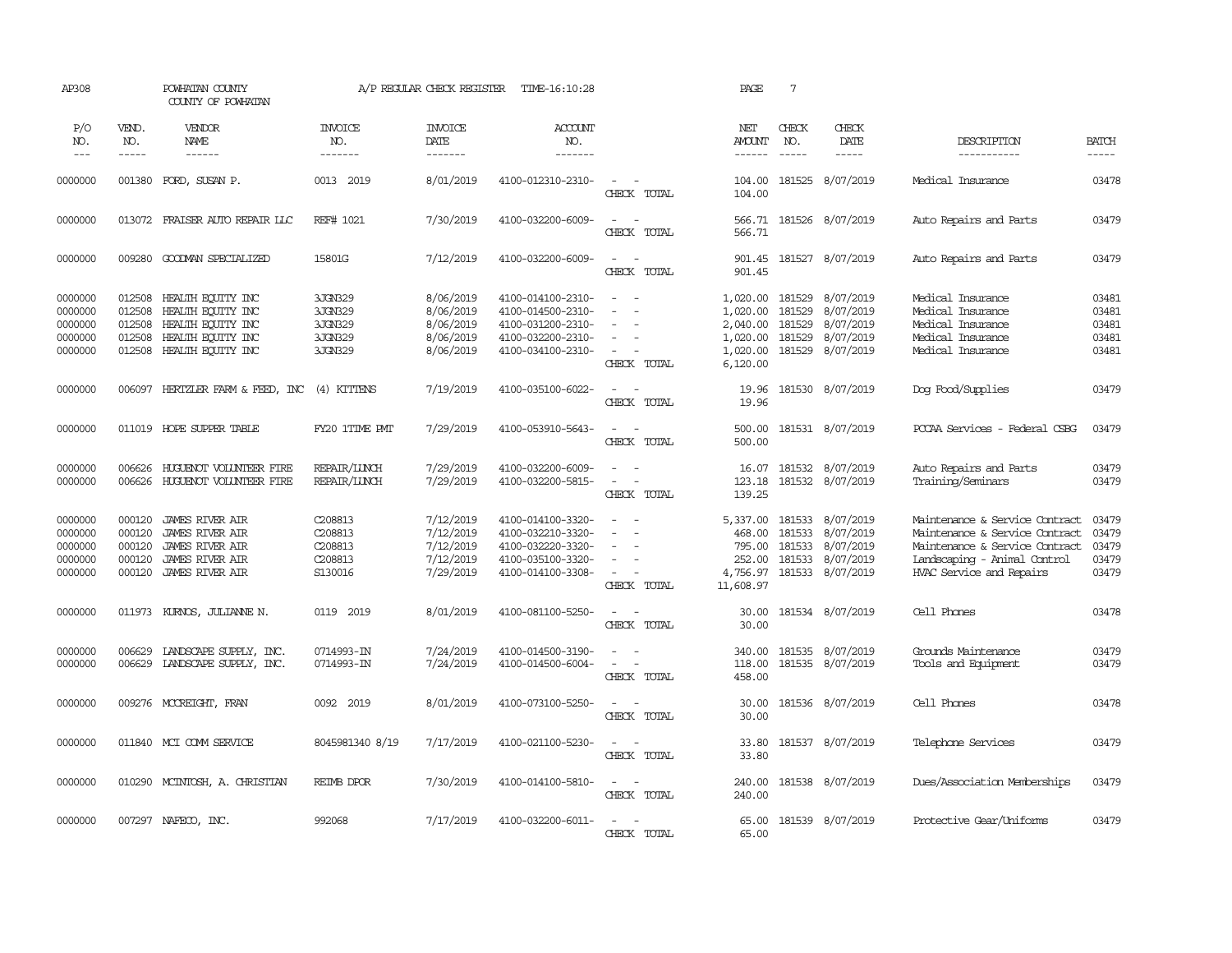| AP308               |                             | POWHATAN COUNTY<br>COUNTY OF POWHATAN      |                                  | A/P REGULAR CHECK REGISTER                | TIME-16:10:28                          |                                                             | PAGE                             | 8                             |                                                         |                                                        |                             |
|---------------------|-----------------------------|--------------------------------------------|----------------------------------|-------------------------------------------|----------------------------------------|-------------------------------------------------------------|----------------------------------|-------------------------------|---------------------------------------------------------|--------------------------------------------------------|-----------------------------|
| P/O<br>NO.<br>$---$ | VEND.<br>NO.<br>$- - - - -$ | VENDOR<br>NAME<br>$- - - - - -$            | <b>INVOICE</b><br>NO.<br>------- | <b>INVOICE</b><br>DATE<br>$- - - - - - -$ | ACCOUNT<br>NO.<br>$- - - - - - -$      |                                                             | NET<br>AMOUNT<br>$- - - - - -$   | CHECK<br>NO.<br>$\frac{1}{2}$ | CHECK<br>DATE<br>$\cdots$                               | DESCRIPTION<br>-----------                             | <b>BATCH</b><br>$- - - - -$ |
| 0000000             |                             | 009638 POE, INEZ L                         | 0096 2019                        | 8/01/2019                                 | 4100-013200-2310-                      | $\sim$ $ \sim$<br>CHECK TOTAL                               | 120.00<br>120.00                 |                               | 181540 8/07/2019                                        | Medical Insurance                                      | 03478                       |
| 0000000             |                             | 011929 POMPEI, ANDREW                      | 0119 2019                        | 8/01/2019                                 | 4100-081100-5250-                      | $\sim$ $\sim$<br>CHECK TOTAL                                | 30.00<br>30.00                   |                               | 181541 8/07/2019                                        | Cell Phones                                            | 03478                       |
| 0000000             | 001980                      | POORE, FRANCES                             | 0019 2019                        | 8/01/2019                                 | 4100-012100-2310-                      | $\sim$<br>$\sim$<br>CHECK TOTAL                             | 88.00<br>88.00                   |                               | 181542 8/07/2019                                        | Medical Insurance                                      | 03478                       |
| 0000000             | 006043                      | POWERS, KATHRYN C.                         | 0060 2019                        | 8/01/2019                                 | 4100-021600-2310-                      | $\sim$ $ \sim$<br>CHECK TOTAL                               | 120.00<br>120.00                 |                               | 181543 8/07/2019                                        | Medical Insurance                                      | 03478                       |
| 0000000             | 008579                      | POWHATAN COMMERCIAL                        | 0085 2019                        | 8/01/2019                                 | 4100-014400-5420-                      | $\sim$ $ -$<br>CHECK TOTAL                                  | 2,634.00<br>2,634.00             |                               | 181544 8/07/2019                                        | Rent - Office Space                                    | 03478                       |
| 0000000             | 008294                      | POWHATAN COUNTY PUBLIC                     | 0082 2019                        | 8/01/2019                                 | 4100-031200-2310-                      | $\sim$ $  -$<br>CHECK TOTAL                                 | 718.00<br>718.00                 |                               | 181545 8/07/2019                                        | Medical Insurance                                      | 03478                       |
| 0000000<br>0000000  | 011022<br>011022            | POWHATAN DOMESTIC<br>POWHATAN DOMESTIC     | 1ST PMT FY20<br>1ST QTR FY20     | 7/29/2019<br>7/29/2019                    | 4100-053910-5642-<br>4100-053910-5643- | $\overline{\phantom{a}}$<br>$\sim$<br>$\sim$<br>CHECK TOTAL | 2,500.00<br>2,500.00<br>5,000.00 |                               | 181546 8/07/2019<br>181546 8/07/2019                    | PCCAA Services - TANF<br>PCCAA Services - Federal CSBG | 03479<br>03479              |
| 0000000             | 010368                      | REINER, JACOUELINE                         | 8885502                          | 7/18/2019                                 | 4100-021200-3150-                      | $\sim$ $  -$<br>CHECK TOTAL                                 | 120.00<br>120.00                 |                               | 181548 8/07/2019                                        | Outside Counsel                                        | 03479                       |
| 0000000             |                             | 009077 REYNOLDS, SHIRLEY                   | 0090 2019                        | 8/01/2019                                 | 4100-031200-2310-                      | $\sim$<br>$\sim$<br>CHECK TOTAL                             | 96.00<br>96.00                   |                               | 181549 8/07/2019                                        | Medical Insurance                                      | 03478                       |
| 0000000             | 011800                      | SCHARDEIN, BRET                            | 0118 2019                        | 8/01/2019                                 | 4100-081100-5250-                      | $\overline{\phantom{a}}$<br>$\sim$<br>CHECK TOTAL           | 30.00<br>30.00                   |                               | 181550 8/07/2019                                        | Cell Phones                                            | 03478                       |
| 0000000             | 010282                      | SCHUBERT, CHARLA                           | 0102 2019                        | 8/01/2019                                 | 4100-012200-5250-                      | $\sim$<br>$\sim$<br>CHECK TOTAL                             | 30.00<br>30.00                   |                               | 181551 8/07/2019                                        | Cell Phones                                            | 03478                       |
| 0000000             |                             | 013065 STAPLES INC                         | 7221577381-0-1                   | 7/09/2019                                 | 4100-081100-6001-                      | $\sim$ $ -$<br>CHECK TOTAL                                  | 61.84<br>61.84                   |                               | 181553 8/07/2019                                        | Office Supplies                                        | 03479                       |
| 0000000             |                             | 006569 STICKELS, RANDAL LEE                | 0065 2019                        | 8/01/2019                                 | 4100-031200-2310-                      | $\sim$ $ -$<br>CHECK TOTAL                                  | 72.00<br>72.00                   |                               | 181554 8/07/2019                                        | Medical Insurance                                      | 03478                       |
| 0000000             |                             | 007115 STOKES, GARLAND KENNETH             | 0071 2019                        | 8/01/2019                                 | 4100-031200-2310-                      | $\sim$ $ \sim$<br>CHECK TOTAL                               | 68.00<br>68.00                   |                               | 181555 8/07/2019                                        | Medical Insurance                                      | 03478                       |
| 0000000             |                             | 008015 STRYKER SALES CORPORATION 2723947M  |                                  | 7/16/2019                                 | 4100-032200-3320-                      | $\sim$ $ -$<br>CHECK TOTAL                                  | 2,242.00<br>2,242.00             |                               | 181556 8/07/2019                                        | Maintenance & Service Contract                         | 03479                       |
| 0000000             |                             | 007182 SUPPLY ROOM COMPANIES INC 3749132-0 |                                  | 7/22/2019                                 | 4100-021200-6001-                      | $\sim$ $ \sim$<br>CHECK TOTAL                               | 158.19<br>158.19                 |                               | 181557 8/07/2019                                        | Office Supplies                                        | 03479                       |
| 0000000<br>0000000  |                             | 008351 VACORP<br>008351 VACORP             | 63131<br>63131                   | 6/06/2019<br>6/06/2019                    | 4100-035100-5305-<br>4100-031200-5305- | $\sim$<br>$\sim$                                            |                                  |                               | 1,508.00 181558 8/07/2019<br>24,626.00 181558 8/07/2019 | Auto Insurance Premium<br>Auto Insurance Premium       | 03479<br>03479              |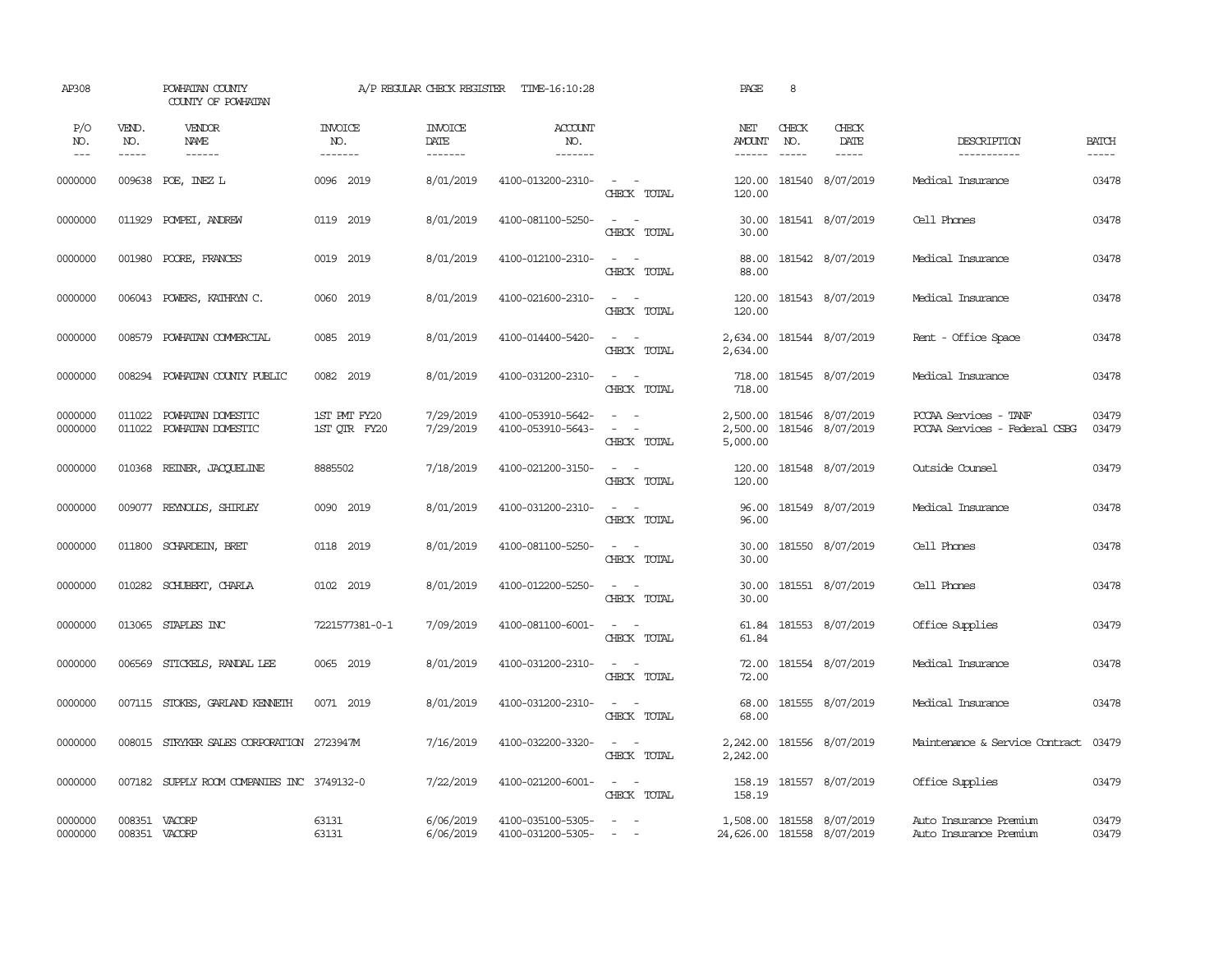| AP308         |        | POWHATAN COUNTY<br>COUNTY OF POWHATAN |                 | A/P REGULAR CHECK REGISTER | TIME-16:10:28     |                                |             | PAGE          | 9            |                  |                                |              |
|---------------|--------|---------------------------------------|-----------------|----------------------------|-------------------|--------------------------------|-------------|---------------|--------------|------------------|--------------------------------|--------------|
| P/O           | VEND.  | VENDOR                                | <b>INVOICE</b>  | <b>INVOICE</b>             | <b>ACCOUNT</b>    |                                |             | NET           | CHECK        | CHECK            |                                |              |
| NO.           | NO.    | NAME                                  | NO.             | DATE                       | NO.               |                                |             | <b>AMOUNT</b> | NO.          | DATE             | DESCRIPTION                    | <b>BATCH</b> |
| $\frac{1}{2}$ | -----  | ------                                | -------         | $- - - - - - -$            | -------           |                                |             | ------        | $- - - - -$  | $- - - - -$      | -----------                    | -----        |
| 0000000       | 008351 | VACORP                                | 63131           | 6/06/2019                  | 4100-012550-5305- |                                |             | 13,569.00     | 181558       | 8/07/2019        | Auto Insurance Premium         | 03479        |
| 0000000       | 008351 | VACORP                                | 63131           | 6/06/2019                  | 4100-012550-5306- |                                |             | 1,075.00      | 181558       | 8/07/2019        | Surety Bond                    | 03479        |
| 0000000       | 008351 | VACORP                                | 63131           | 6/06/2019                  | 4100-012550-5308- |                                |             | 3,443.00      | 181558       | 8/07/2019        | General Liability Insurance Pr | 03479        |
| 0000000       | 008351 | VACORP                                | 63131           | 6/06/2019                  | 4100-012550-5308- | $\overline{\phantom{a}}$<br>÷, |             | 27, 163.00    | 181558       | 8/07/2019        | General Liability Insurance Pr | 03479        |
| 0000000       | 008351 | VACORP                                | 63131           | 6/06/2019                  | 4100-012550-5308- |                                |             | 9,057.00      | 181558       | 8/07/2019        | General Liability Insurance Pr | 03479        |
| 0000000       | 008351 | VACORP                                | 63131           | 6/06/2019                  | 4100-012550-5308- |                                |             | 578.00        | 181558       | 8/07/2019        | General Liability Insurance Pr | 03479        |
| 0000000       | 008351 | VACORP                                | 63131           | 6/06/2019                  | 4100-012550-5303- |                                |             | 4,177.00      | 181558       | 8/07/2019        | Inland Marine Insurance        | 03479        |
| 0000000       | 008351 | VACORP                                | 63131           | 6/06/2019                  | 4100-012550-5307- |                                |             | 5,546.00      | 181558       | 8/07/2019        | Public Officials Liability Ins | 03479        |
| 0000000       | 008351 | VACORP                                | 63132           | 6/06/2019                  | 4100-031200-2410- |                                |             | 35,374.00     | 181558       | 8/07/2019        | Line of Duty Act               | 03479        |
| 0000000       | 008351 | VACORP                                | 63132           | 6/06/2019                  | 4100-032200-2410- |                                |             | 26,914.00     | 181558       | 8/07/2019        | Line of Duty Act               | 03479        |
| 0000000       |        | 008351 VACORP                         | 63132           | 6/06/2019                  | 4100-012550-2710- | $\sim$                         |             | 88,389.00     | 181558       | 8/07/2019        | Worker's Compensation          | 03479        |
|               |        |                                       |                 |                            |                   |                                | CHECK TOTAL | 241,419.00    |              |                  |                                |              |
|               |        |                                       |                 |                            |                   |                                |             |               |              |                  |                                |              |
| 0000000       | 011169 | VERIZON                               | 8045985600 8/19 | 7/28/2019                  | 100-000100-0006-  |                                |             | 120.06        | 181559       | 8/07/2019        | Due from Other Agencies        | 03479        |
| 0000000       | 011169 | VERIZON                               | 8043780915 8/19 | 7/25/2019                  | 4100-012510-5230- |                                |             | 102.48        | 181559       | 8/07/2019        | Telephone Services             | 03479        |
| 0000000       | 011169 | VERIZON                               | 8045983715 8/19 | 7/28/2019                  | 4100-031210-5232- | $\overline{a}$                 |             | 130.18        | 181559       | 8/07/2019        | Wireline 911                   | 03479        |
| 0000000       | 011169 | VERIZON                               | 8045985600 8/19 | 7/28/2019                  | 4100-012310-5230- |                                |             |               | 50.74 181559 | 8/07/2019        | Telephone Services             | 03479        |
| 0000000       | 011169 | VERIZON                               | 8045985600 8/19 | 7/28/2019                  | 4100-012510-5230- | $\overline{\phantom{a}}$       |             | 86.18         | 181559       | 8/07/2019        | Telephone Services             | 03479        |
| 0000000       | 011169 | VERIZON                               | 8045985600 8/19 | 7/28/2019                  | 4100-014100-5230- | $\sim$                         |             | 210.80        | 181559       | 8/07/2019        | Telephone Services             | 03479        |
| 0000000       | 011169 | VERIZON                               | 8045985600 8/19 | 7/28/2019                  | 4100-014300-5230- |                                |             | 85.22         | 181559       | 8/07/2019        | Telephone Services             | 03479        |
| 0000000       | 011169 | VERIZON                               | 8045985600 8/19 | 7/28/2019                  | 4100-021200-5230- | $\equiv$<br>÷,                 |             | 44.89         | 181559       | 8/07/2019        | Telephone Services             | 03479        |
| 0000000       | 011169 | VERIZON                               | 8045985600 8/19 | 7/28/2019                  | 4100-031200-5230- |                                |             | 163.76        | 181559       | 8/07/2019        | Telephone Services             | 03479        |
| 0000000       | 011169 | VERIZON                               | 8045985600 8/19 | 7/28/2019                  | 4100-031710-5230- |                                |             | 50.74         | 181559       | 8/07/2019        | Telephone Services             | 03479        |
| 0000000       | 011169 | VERIZON                               | 8045985600 8/19 | 7/28/2019                  | 4100-021200-5230- |                                |             | 15.15         | 181559       | 8/07/2019        | Telephone Services             | 03479        |
| 0000000       | 011169 | VERIZON                               | 8045985600 8/19 | 7/28/2019                  | 4100-031210-5230- |                                |             | 44.89         | 181559       | 8/07/2019        | Telephone Services             | 03479        |
| 0000000       | 011169 | VERIZON                               | 8045985600 8/19 | 7/28/2019                  | 4100-032200-5230- |                                |             | 300.64        | 181559       | 8/07/2019        | Telephone Services             | 03479        |
| 0000000       | 011169 | VERIZON                               | 8045985600 8/19 | 7/28/2019                  | 4100-032200-5260- |                                |             | 206.83        | 181559       | 8/07/2019        | Internet                       | 03479        |
| 0000000       | 011169 | VERIZON                               | 8045985600 8/19 | 7/28/2019                  | 4100-032210-5230- | $\overline{\phantom{a}}$       |             | 75.07         | 181559       | 8/07/2019        | Telephone Services             | 03479        |
| 0000000       | 011169 | VERIZON                               | 8045985600 8/19 | 7/28/2019                  | 4100-035500-5230- |                                |             | 44.89         | 181559       | 8/07/2019        | Telephone Services             | 03479        |
| 0000000       | 011169 | VERIZON                               | 8045985600 8/19 | 7/28/2019                  | 4100-071110-5230- |                                |             | 44.89         | 181559       | 8/07/2019        | Telephone Services             | 03479        |
| 0000000       | 011169 | VERIZON                               | 8045985600 8/19 | 7/28/2019                  | 4100-073100-5230- |                                |             | 101.49        | 181559       | 8/07/2019        | Telephone Services             | 03479        |
| 0000000       | 011169 | VERIZON                               | 8045986057 8/19 | 7/28/2019                  | 4100-031200-5230- |                                |             | 69.81         | 181559       | 8/07/2019        | Telephone Services             | 03479        |
| 0000000       | 011169 | VERIZON                               | 8045986057 8/19 | 7/28/2019                  | 4100-031210-5230- |                                |             | 396.31        | 181559       | 8/07/2019        | Telephone Services             | 03479        |
| 0000000       | 011169 | VERIZON                               | 8045987939 8/19 | 7/28/2019                  | 4100-022100-5230- |                                |             | 4.36          | 181559       | 8/07/2019        | Telephone Services             | 03479        |
|               |        |                                       |                 |                            |                   |                                | CHECK TOTAL | 2,349.38      |              |                  |                                |              |
| 0000000       | 007368 | WARNER, PHIL                          | 0073 2019       | 8/01/2019                  | 4100-032200-5250- |                                |             | 30.00         |              | 181560 8/07/2019 | Cell Phones                    | 03478        |
|               |        |                                       |                 |                            |                   |                                | CHECK TOTAL | 30.00         |              |                  |                                |              |
|               |        |                                       |                 |                            |                   |                                |             |               |              |                  |                                |              |
| 0000000       | 002080 | WOODCOCK, LYNN T.                     | 0020<br>2019    | 8/01/2019                  | 4100-031200-2310- | $\equiv$<br>. —                |             | 108.00        |              | 181562 8/07/2019 | Medical Insurance              | 03478        |
|               |        |                                       |                 |                            |                   |                                | CHECK TOTAL | 108.00        |              |                  |                                |              |
| 0000000       | 006175 | ADAMS OIL COMPANY, INC.               | 26860           | 6/13/2019                  | 4100-032200-5120- |                                |             | 342.00        |              | 181576 8/14/2019 | Apparatus Fuel                 | 03482        |
| 0000000       |        | 006175 ADAMS OIL COMPANY, INC.        | 27082           | 7/17/2019                  | 4100-032200-5120- | $\equiv$<br>$\sim$             |             | 23.92         |              | 181576 8/14/2019 | Apparatus Fuel                 | 03482        |
|               |        |                                       |                 |                            |                   |                                | CHECK TOTAL | 365.92        |              |                  |                                |              |
|               |        |                                       |                 |                            |                   |                                |             |               |              |                  |                                |              |
| 0000000       | 008668 | BANK OF AMERICA                       | 08/01/2019      | 8/01/2019                  | 4100-081500-5540- |                                |             | .00.          | 181579       | 8/14/2019        | Conferences & Training         | 03486        |
| 0000000       | 008668 | BANK OF AMERICA                       | 08/01/2019      | 8/01/2019                  | 4100-081500-5540- |                                |             | 12.00         | 181579       | 8/14/2019        | Conferences & Training         | 03486        |
| 0000000       | 008668 | BANK OF AMERICA                       | 08/01/2019      | 8/01/2019                  | 4100-081500-5510- |                                |             | 431.20        | 181579       | 8/14/2019        | Travel/Mileage/Parking/Tolls   | 03486        |
| 0000000       | 008668 | BANK OF AMERICA                       | 08/01/2019      | 8/01/2019                  | 4100-014500-3190- | $\sim$                         |             | 17.94         | 181579       | 8/14/2019        | Grounds Maintenance            | 03486        |
| 0000000       | 008668 | BANK OF AMERICA                       | 08/01/2019      | 8/01/2019                  | 4100-012410-3321- | $\overline{a}$                 |             | 52.75         | 181579       | 8/14/2019        | BAI.NET Credit Card Fees       | 03486        |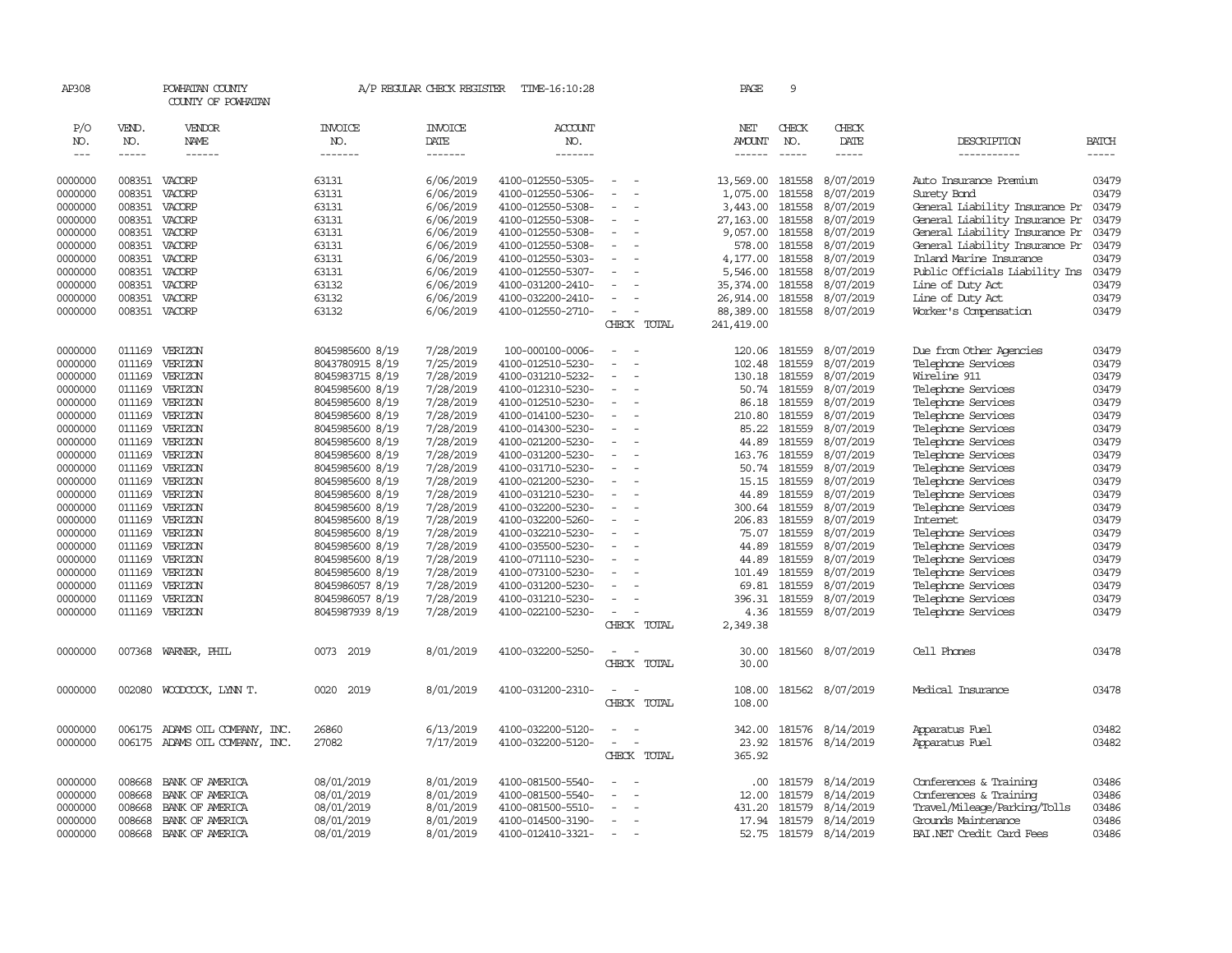| AP308                       |                             | POWHATAN COUNTY<br>COUNTY OF POWHATAN |                                  | A/P REGULAR CHECK REGISTER        | TIME-16:10:28                          |                          |                          | PAGE                    | 10                            |                        |                                    |                       |
|-----------------------------|-----------------------------|---------------------------------------|----------------------------------|-----------------------------------|----------------------------------------|--------------------------|--------------------------|-------------------------|-------------------------------|------------------------|------------------------------------|-----------------------|
| P/O<br>NO.<br>$\frac{1}{2}$ | VEND.<br>NO.<br>$- - - - -$ | VENDOR<br>NAME<br>$- - - - - -$       | <b>INVOICE</b><br>NO.<br>------- | <b>INVOICE</b><br>DATE<br>------- | <b>ACCOUNT</b><br>NO.<br>-------       |                          |                          | NET<br>AMOUNT<br>------ | CHECK<br>NO.<br>$\frac{1}{2}$ | CHECK<br>DATE          | DESCRIPTION<br>-----------         | <b>BATCH</b><br>----- |
| 0000000                     | 008668                      | BANK OF AMERICA                       | 08/01/2019                       | 8/01/2019                         | 4100-073100-6012-                      |                          |                          | 25.00                   | 181579                        | 8/14/2019              | Books & Subscriptions              | 03486                 |
| 0000000                     | 008668                      | BANK OF AMERICA                       | 08/01/2019                       | 8/01/2019                         | 4100-012200-5210-                      |                          | $\overline{\phantom{a}}$ | 7.00                    | 181579                        | 8/14/2019              | Postage                            | 03486                 |
| 0000000                     | 008668                      | BANK OF AMERICA                       | 08/01/2019                       | 8/01/2019                         | 4100-012200-5210-                      |                          |                          | 6.85                    |                               | 181579 8/14/2019       | Postage                            | 03486                 |
| 0000000                     | 008668                      | BANK OF AMERICA                       | 08/01/2019                       | 8/01/2019                         | 4100-013200-5210-                      |                          |                          | 110.00                  | 181579                        | 8/14/2019              | Postage                            | 03486                 |
| 0000000                     | 008668                      | BANK OF AMERICA                       | 08/01/2019                       | 8/01/2019                         | 4100-013200-5210-                      |                          |                          | 55.00                   |                               | 181579 8/14/2019       | Postage                            | 03486                 |
| 0000000                     | 008668                      | BANK OF AMERICA                       | 08/01/2019                       | 8/01/2019                         | 4100-013200-5210-                      | $\overline{\phantom{a}}$ |                          |                         |                               | 55.00 181579 8/14/2019 | Postage                            | 03486                 |
| 0000000                     | 008668                      | BANK OF AMERICA                       | 08/01/2019                       | 8/01/2019                         | 4100-073100-5210-                      |                          |                          |                         | 15.34 181579                  | 8/14/2019              | Postage                            | 03486                 |
| 0000000                     | 008668                      | BANK OF AMERICA                       | 08/01/2019                       | 8/01/2019                         | 4100-073100-5210-                      |                          |                          | 7.18                    | 181579                        | 8/14/2019              | Postage                            | 03486                 |
| 0000000                     | 008668                      | BANK OF AMERICA                       | 08/01/2019                       | 8/01/2019                         | 4100-032200-3310-                      |                          |                          | 71.75                   | 181579                        | 8/14/2019              | Equipment Repair                   | 03486                 |
| 0000000                     | 008668                      | BANK OF AMERICA                       | 08/01/2019                       | 8/01/2019                         | 4100-073100-6001-                      |                          |                          | 46.62                   | 181579                        | 8/14/2019              | Office Supplies                    | 03486                 |
| 0000000                     | 008668                      | BANK OF AMERICA                       | 08/01/2019                       | 8/01/2019                         | 4100-073100-6001-                      |                          |                          | 32.45                   | 181579                        | 8/14/2019              | Office Supplies                    | 03486                 |
| 0000000                     | 008668                      | BANK OF AMERICA                       | 08/01/2019                       | 8/01/2019                         | 4100-031210-5210-                      |                          |                          | 8.72                    |                               | 181579 8/14/2019       | Postage                            | 03486                 |
| 0000000                     | 008668                      | BANK OF AMERICA                       | 08/01/2019                       | 8/01/2019                         | 4100-031210-5210-                      | $\equiv$                 |                          | 8.72                    |                               | 181579 8/14/2019       | Postage                            | 03486                 |
| 0000000                     | 008668                      | BANK OF AMERICA                       | 08/01/2019                       | 8/01/2019                         | 4100-031210-5210-                      |                          |                          | 100.00                  | 181579                        | 8/14/2019              | Postage                            | 03486                 |
| 0000000                     | 008668                      | BANK OF AMERICA                       | 08/01/2019                       | 8/01/2019                         | 4100-012510-6002-                      |                          |                          | 232.99                  | 181579                        | 8/14/2019              | Computer Equipment-non-capital     | 03486                 |
| 0000000                     | 008668                      | BANK OF AMERICA                       | 08/01/2019                       | 8/01/2019                         | 4100-012510-6014-                      |                          |                          |                         | 78.94 181579                  | 8/14/2019              | Other Operating Supplies           | 03486                 |
| 0000000                     | 008668                      | BANK OF AMERICA                       | 08/01/2019                       | 8/01/2019                         | 4100-012510-6014-                      | $\overline{\phantom{a}}$ |                          | 117.88                  |                               | 181579 8/14/2019       | Other Operating Supplies           | 03486                 |
| 0000000                     | 008668                      | BANK OF AMERICA                       | 08/01/2019                       | 8/01/2019                         | 4100-012510-6014-                      |                          |                          | 248.40                  | 181579                        | 8/14/2019              | Other Operating Supplies           | 03486                 |
| 0000000                     | 008668                      | BANK OF AMERICA                       | 08/01/2019                       | 8/01/2019                         | 4100-012510-6014-                      |                          |                          | 101.44                  | 181579                        | 8/14/2019              | Other Operating Supplies           | 03486                 |
| 0000000                     | 008668                      | BANK OF AMERICA                       | 08/01/2019                       | 8/01/2019                         | 4100-012510-6014-                      | $\overline{\phantom{a}}$ |                          |                         | 13.99-181579                  | 8/14/2019              | Other Operating Supplies           | 03486                 |
| 0000000<br>0000000          | 008668<br>008668            | BANK OF AMERICA<br>BANK OF AMERICA    | 08/01/2019                       | 8/01/2019                         | 4100-021600-6001-<br>4100-021600-6001- |                          |                          | 6.18                    | 181579                        | 8.39 181579 8/14/2019  | Office Supplies                    | 03486<br>03486        |
| 0000000                     | 008668                      | BANK OF AMERICA                       | 08/01/2019<br>08/01/2019         | 8/01/2019<br>8/01/2019            | 4100-021600-6001-                      |                          |                          | 12.22                   | 181579                        | 8/14/2019<br>8/14/2019 | Office Supplies<br>Office Supplies | 03486                 |
| 0000000                     | 008668                      | BANK OF AMERICA                       | 08/01/2019                       | 8/01/2019                         | 4100-031210-6001-                      | $\equiv$                 |                          |                         | 127.99-181579                 | 8/14/2019              | Office Supplies                    | 03486                 |
| 0000000                     | 008668                      | BANK OF AMERICA                       | 08/01/2019                       | 8/01/2019                         | 4100-031210-6001-                      |                          |                          | 44.78                   | 181579                        | 8/14/2019              | Office Supplies                    | 03486                 |
| 0000000                     | 008668                      | BANK OF AMERICA                       | 08/01/2019                       | 8/01/2019                         | 4100-031210-6001-                      |                          |                          | 38.64                   | 181579                        | 8/14/2019              | Office Supplies                    | 03486                 |
| 0000000                     | 008668                      | BANK OF AMERICA                       | 08/01/2019                       | 8/01/2019                         | 4100-031210-6001-                      |                          |                          | 26.99                   | 181579                        | 8/14/2019              | Office Supplies                    | 03486                 |
| 0000000                     | 008668                      | BANK OF AMERICA                       | 08/01/2019                       | 8/01/2019                         | 4100-031210-6001-                      |                          |                          | 199.00                  |                               | 181579 8/14/2019       | Office Supplies                    | 03486                 |
| 0000000                     | 008668                      | BANK OF AMERICA                       | 08/01/2019                       | 8/01/2019                         | 4100-032200-3310-                      |                          |                          | 116.88                  | 181579                        | 8/14/2019              | Equipment Repair                   | 03486                 |
| 0000000                     | 008668                      | BANK OF AMERICA                       | 08/01/2019                       | 8/01/2019                         | 4100-032200-5600-                      |                          |                          | 187.56                  |                               | 181579 8/14/2019       | Comunity Education                 | 03486                 |
| 0000000                     | 008668                      | BANK OF AMERICA                       | 08/01/2019                       | 8/01/2019                         | 4100-032200-6009-                      | $\overline{\phantom{a}}$ |                          | 141.27                  |                               | 181579 8/14/2019       | Auto Repairs and Parts             | 03486                 |
| 0000000                     | 008668                      | BANK OF AMERICA                       | 08/01/2019                       | 8/01/2019                         | 4100-032200-6009-                      |                          |                          | 72.82                   | 181579                        | 8/14/2019              | Auto Repairs and Parts             | 03486                 |
| 0000000                     | 008668                      | BANK OF AMERICA                       | 08/01/2019                       | 8/01/2019                         | 4100-035500-6003-                      |                          |                          | 26.49                   | 181579                        | 8/14/2019              | EOC Relocation/operations          | 03486                 |
| 0000000                     | 008668                      | BANK OF AMERICA                       | 08/01/2019                       | 8/01/2019                         | 4100-035500-6009-                      |                          |                          | 41.00                   | 181579                        | 8/14/2019              | Auto Parts/Repairs                 | 03486                 |
| 0000000                     | 008668                      | BANK OF AMERICA                       | 08/01/2019                       | 8/01/2019                         | 4100-035500-6023-                      |                          |                          | 66.58                   | 181579                        | 8/14/2019              | Mobile Command Post                | 03486                 |
| 0000000                     | 008668                      | BANK OF AMERICA                       | 08/01/2019                       | 8/01/2019                         | 4100-073100-6002-                      |                          |                          | 224.95                  | 181579                        | 8/14/2019              | Computer Equipment-non-capital     | 03486                 |
| 0000000                     | 008668                      | BANK OF AMERICA                       | 08/01/2019                       | 8/01/2019                         | 4100-073100-6002-                      |                          |                          |                         |                               | 29.00-181579 8/14/2019 | Computer Equipment-non-capital     | 03486                 |
| 0000000                     | 008668                      | BANK OF AMERICA                       | 08/01/2019                       | 8/01/2019                         | 4100-073100-6012-                      | $\equiv$                 |                          |                         |                               | 15.00 181579 8/14/2019 | Books & Subscriptions              | 03486                 |
| 0000000                     | 008668                      | BANK OF AMERICA                       | 08/01/2019                       | 8/01/2019                         | 4100-012200-6001-                      |                          |                          | 54.20                   | 181579                        | 8/14/2019              | Office Supplies                    | 03486                 |
| 0000000                     | 008668                      | BANK OF AMERICA                       | 08/01/2019                       | 8/01/2019                         | 4100-083500-6014-                      | $\overline{\phantom{a}}$ |                          | 13.18                   | 181579                        | 8/14/2019              | Other Operating Supplies           | 03486                 |
| 0000000                     | 008668                      | BANK OF AMERICA                       | 08/01/2019                       | 8/01/2019                         | 4100-014500-3190-                      |                          |                          | 97.98                   | 181579                        | 8/14/2019              | Grounds Maintenance                | 03486                 |
| 0000000                     | 008668                      | BANK OF AMERICA                       | 08/01/2019                       | 8/01/2019                         | 4100-032200-6014-                      | $\overline{\phantom{a}}$ |                          | 31.98                   | 181579                        | 8/14/2019              | Dry Hydrants                       | 03486                 |
| 0000000                     | 008668                      | BANK OF AMERICA                       | 08/01/2019                       | 8/01/2019                         | 4100-081500-5540-                      |                          |                          | 40.00                   | 181579                        | 8/14/2019              | Conferences & Training             | 03486                 |
| 0000000                     | 008668                      | BANK OF AMERICA                       | 08/01/2019                       | 8/01/2019                         | 4100-032200-5815-                      |                          |                          | 100.00                  | 181579                        | 8/14/2019              | Training/Seminars                  | 03486                 |
| 0000000                     | 008668                      | BANK OF AMERICA                       | 08/01/2019                       | 8/01/2019                         | 4100-012100-5530-                      |                          |                          | 36.33                   |                               | 181579 8/14/2019       | Business Meetings                  | 03486                 |
| 0000000                     | 008668                      | BANK OF AMERICA                       | 08/01/2019                       | 8/01/2019                         | 4100-012510-8205-                      |                          |                          | 17.49                   | 181579                        | 8/14/2019              | Hosting Fees                       | 03486                 |
| 0000000                     | 008668                      | BANK OF AMERICA                       | 08/01/2019                       | 8/01/2019                         | 4100-012510-8205-                      |                          |                          | 17.49                   |                               | 181579 8/14/2019       | Hosting Fees                       | 03486                 |
| 0000000                     | 008668                      | BANK OF AMERICA                       | 08/01/2019                       | 8/01/2019                         | 4100-012510-8205-                      |                          |                          | 17.49                   | 181579                        | 8/14/2019              | Hosting Fees                       | 03486                 |
| 0000000                     | 008668                      | BANK OF AMERICA                       | 08/01/2019                       | 8/01/2019                         | 4100-012510-8205-                      |                          |                          | 17.49                   | 181579                        | 8/14/2019              | Hosting Fees                       | 03486                 |
| 0000000                     | 008668                      | BANK OF AMERICA                       | 08/01/2019                       | 8/01/2019                         | 4100-012520-8205-                      |                          |                          | 71.97                   |                               | 181579 8/14/2019       | Internet and Website Costs         | 03486                 |
| 0000000                     | 008668                      | BANK OF AMERICA                       | 08/01/2019                       | 8/01/2019                         | 4100-012100-6001-                      | $\sim$                   |                          |                         |                               | 26.31 181579 8/14/2019 | Office Supplies                    | 03486                 |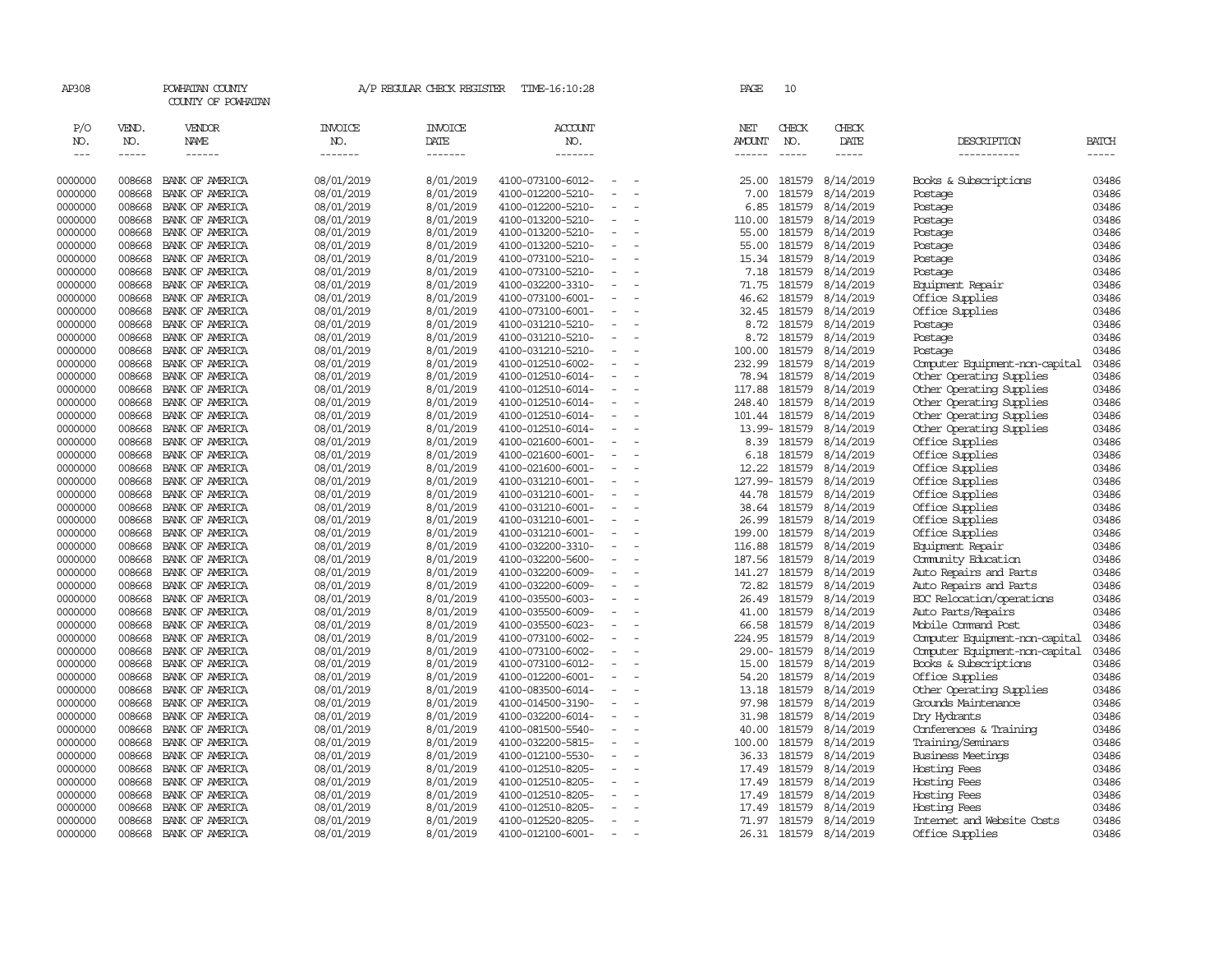| AP308              |                  | POWHATAN COUNTY<br>COUNTY OF POWHATAN |                          | A/P REGULAR CHECK REGISTER | TIME-16:10:28                          |                          |             | PAGE          | 11               |                        |                                                       |                |
|--------------------|------------------|---------------------------------------|--------------------------|----------------------------|----------------------------------------|--------------------------|-------------|---------------|------------------|------------------------|-------------------------------------------------------|----------------|
| P/O                | VEND.            | VENDOR                                | <b>INVOICE</b>           | <b>INVOICE</b>             | ACCOUNT                                |                          |             | NET           | CHECK            | CHECK                  |                                                       |                |
| NO.                | NO.              | NAME                                  | NO.                      | DATE                       | NO.                                    |                          |             | <b>AMOUNT</b> | NO.              | DATE                   | DESCRIPTION                                           | BATCH          |
| $\frac{1}{2}$      | -----            | ------                                | -------                  | -------                    | $- - - - - - -$                        |                          |             | ------        | $\frac{1}{2}$    | -----                  | -----------                                           | -----          |
| 0000000            | 008668           | BANK OF AMERICA                       | 08/01/2019               | 8/01/2019                  | 4100-073100-6001-                      |                          |             | 16.83         | 181579           | 8/14/2019              | Office Supplies                                       | 03486          |
| 0000000            | 008668           | BANK OF AMERICA                       | 08/01/2019               | 8/01/2019                  | 4100-032200-5540-                      | $\sim$<br>$\sim$         |             | 375.80        | 181579           | 8/14/2019              | Travel - Convention & Educatio                        | 03486          |
| 0000000            | 008668           | BANK OF AMERICA                       | 08/01/2019               | 8/01/2019                  | 4100-012200-5810-                      | $\sim$                   |             | 285.00        | 181579           | 8/14/2019              | Dues/Association Memberships                          | 03486          |
| 0000000            | 008668           | BANK OF AMERICA                       | 08/01/2019               | 8/01/2019                  | 4100-035500-6008-                      | $\sim$                   |             | 52.00         | 181579           | 8/14/2019              | Gas/Grease/Oil                                        | 03486          |
| 0000000            | 008668           | BANK OF AMERICA                       | 08/01/2019               | 8/01/2019                  | 4100-034100-3320-                      |                          |             | 49.00         | 181579           | 8/14/2019              | Maintenance & Service Contract                        | 03486          |
| 0000000            | 008668           | BANK OF AMERICA                       | 08/01/2019               | 8/01/2019                  | 4100-012310-5540-                      | $\overline{a}$           |             | 375.00        | 181579           | 8/14/2019              | Conferences & Training                                | 03486          |
| 0000000            | 008668           | BANK OF AMERICA                       | 08/01/2019               | 8/01/2019                  | 4100-021600-5540-                      | $\sim$                   |             | 30.00         | 181579           | 8/14/2019              | Travel and Education                                  | 03486          |
| 0000000            | 008668           | BANK OF AMERICA                       | 08/01/2019               | 8/01/2019                  | 4100-021600-5540-                      |                          |             | 30.00         | 181579           | 8/14/2019              | Travel and Education                                  | 03486          |
| 0000000            | 008668           | BANK OF AMERICA                       | 08/01/2019               | 8/01/2019                  | 4100-021600-5540-                      | $\equiv$                 |             | 70.00         | 181579           | 8/14/2019              | Travel and Education                                  | 03486          |
| 0000000            | 008668           | BANK OF AMERICA                       | 08/01/2019               | 8/01/2019                  | 4100-021600-5540-                      |                          |             | 30.00         | 181579           | 8/14/2019              | Travel and Education                                  | 03486          |
| 0000000            | 008668           | BANK OF AMERICA                       | 08/01/2019               | 8/01/2019                  | 4100-031210-5540-                      | $\sim$                   |             | 169.00        | 181579           | 8/14/2019              | Conferences and Training                              | 03486          |
| 0000000            | 008668           | BANK OF AMERICA                       | 08/01/2019               | 8/01/2019                  | 4100-012510-5540-                      |                          |             | 85.00         | 181579           | 8/14/2019              | Conferences and Training                              | 03486          |
| 0000000            | 008668           | BANK OF AMERICA                       | 08/01/2019               | 8/01/2019                  | 4100-012510-5540-                      | $\equiv$                 |             | 85.00         | 181579           | 8/14/2019              | Conferences and Training                              | 03486          |
| 0000000            | 008668           | BANK OF AMERICA                       | 08/01/2019               | 8/01/2019                  | 4100-012510-5260-                      |                          |             | 75.00         | 181579           | 8/14/2019              | Internet Usage                                        | 03486          |
| 0000000            | 008668           | BANK OF AMERICA                       | 08/01/2019               | 8/01/2019                  | 4100-032200-5540-                      | $\overline{\phantom{a}}$ |             | 195.00        | 181579           | 8/14/2019              | Travel - Convention & Educatio                        | 03486          |
| 0000000            | 008668           | BANK OF AMERICA                       | 08/01/2019               | 8/01/2019                  | 4100-081100-5540-                      | $\equiv$                 |             | 250.00        | 181579           | 8/14/2019              | Conferences & Training                                | 03486          |
| 0000000            | 008668           | BANK OF AMERICA                       | 08/01/2019               | 8/01/2019                  | 4100-081100-5540-                      | $\equiv$                 |             | 250.00        | 181579           | 8/14/2019              | Conferences & Training                                | 03486          |
| 0000000            | 008668           | BANK OF AMERICA                       | 08/01/2019               | 8/01/2019                  | 4100-073100-3320-                      |                          |             | 45.00         | 181579           | 8/14/2019              | Maintenance & Service Contract                        | 03486          |
| 0000000            | 008668           | BANK OF AMERICA                       | 08/01/2019               | 8/01/2019                  | 4100-014100-6006-                      |                          |             | 956.76        | 181579           | 8/14/2019              | Memorial Benches                                      | 03486          |
| 0000000            | 008668           | BANK OF AMERICA                       | 08/01/2019               | 8/01/2019                  | 4100-035500-5540-                      | $\equiv$                 |             | 328.84        | 181579           | 8/14/2019              | Conferences & Training                                | 03486          |
| 0000000            | 008668           | BANK OF AMERICA                       | 08/01/2019               | 8/01/2019                  | 4100-035500-5540-                      | $\sim$<br>$\equiv$       |             |               | 19.34-181579     | 8/14/2019              | Conferences & Training                                | 03486          |
| 0000000            | 008668           | BANK OF AMERICA                       | 08/01/2019               | 8/01/2019                  | 4100-073100-5540-                      |                          |             | 50.00         | 181579           | 8/14/2019              | Conferences & Training                                | 03486          |
| 0000000            | 008668<br>008668 | BANK OF AMERICA                       | 08/01/2019<br>08/01/2019 | 8/01/2019<br>8/01/2019     | 4100-012220-5810-                      | $\equiv$                 |             | 60.00<br>5.00 | 181579<br>181579 | 8/14/2019<br>8/14/2019 | Dues/Association Membership<br>Conferences & Training | 03486<br>03486 |
| 0000000<br>0000000 | 008668           | BANK OF AMERICA<br>BANK OF AMERICA    | 08/01/2019               | 8/01/2019                  | 4100-081500-5540-<br>4100-032200-5540- | $\sim$                   |             | 110.16        | 181579           | 8/14/2019              | Travel - Convention & Educatio                        | 03486          |
| 0000000            | 008668           | BANK OF AMERICA                       | 08/01/2019               | 8/01/2019                  | 4100-032200-5540-                      |                          |             | 110.16        | 181579           | 8/14/2019              | Travel - Convention & Educatio                        | 03486          |
| 0000000            | 008668           | BANK OF AMERICA                       | 08/01/2019               | 8/01/2019                  | 4100-012510-3320-                      | $\equiv$                 |             | 60.00         | 181579           | 8/14/2019              | Maintenance & Service Contract                        | 03486          |
| 0000000            | 008668           | BANK OF AMERICA                       | 08/01/2019               | 8/01/2019                  | 4100-073100-6012-                      |                          |             | 99.00         | 181579           | 8/14/2019              | Books & Subscriptions                                 | 03486          |
| 0000000            | 008668           | BANK OF AMERICA                       | 08/01/2019               | 8/01/2019                  | 4100-073100-6001-                      | $\sim$                   |             | 15.22         | 181579           | 8/14/2019              | Office Supplies                                       | 03486          |
| 0000000            | 008668           | BANK OF AMERICA                       | 08/01/2019               | 8/01/2019                  | 4100-012220-5810-                      |                          |             | 50.00         | 181579           | 8/14/2019              | Dues/Association Membership                           | 03486          |
| 0000000            | 008668           | BANK OF AMERICA                       | 08/01/2019               | 8/01/2019                  | 4100-012100-5510-                      | $\equiv$                 |             | 7.00          | 181579           | 8/14/2019              | Travel/Mileage/Parking/Tolls                          | 03486          |
| 0000000            | 008668           | BANK OF AMERICA                       | 08/01/2019               | 8/01/2019                  | 4100-081500-5510-                      |                          |             | 7.00          | 181579           | 8/14/2019              | Travel/Mileage/Parking/Tolls                          | 03486          |
| 0000000            | 008668           | BANK OF AMERICA                       | 08/01/2019               | 8/01/2019                  | 4100-081500-5540-                      |                          |             | 30.00         | 181579           | 8/14/2019              | Conferences & Training                                | 03486          |
| 0000000            | 008668           | BANK OF AMERICA                       | 08/01/2019               | 8/01/2019                  | 4100-021600-5540-                      | $\equiv$                 |             | 72.00         | 181579           | 8/14/2019              | Travel and Education                                  | 03486          |
| 0000000            | 008668           | BANK OF AMERICA                       | 08/01/2019               | 8/01/2019                  | 4100-034100-5540-                      | $\sim$                   |             | 209.00        | 181579           | 8/14/2019              | Conferences & Training                                | 03486          |
| 0000000            | 008668           | BANK OF AMERICA                       | 08/01/2019               | 8/01/2019                  | 4100-012520-6002-                      | $\overline{\phantom{a}}$ |             | 146.80        | 181579           | 8/14/2019              | Computer Equip non-cap / softw                        | 03486          |
| 0000000            | 008668           | BANK OF AMERICA                       | 08/01/2019               | 8/01/2019                  | 4100-021600-5540-                      |                          |             | 1, 113, 40    | 181579           | 8/14/2019              | Travel and Education                                  | 03486          |
| 0000000            | 008668           | BANK OF AMERICA                       | 08/01/2019               | 8/01/2019                  | 4100-021600-6001-                      | $\equiv$                 |             | 124.15        | 181579           | 8/14/2019              | Office Supplies                                       | 03486          |
| 0000000            | 008668           | BANK OF AMERICA                       | 08/01/2019               | 8/01/2019                  | 4100-012220-5810-                      | $\overline{\phantom{a}}$ |             | 499.00        | 181579           | 8/14/2019              | Dues/Association Membership                           | 03486          |
| 0000000            | 008668           | BANK OF AMERICA                       | 08/01/2019               | 8/01/2019                  | 4100-021600-5540-                      | $\equiv$                 |             | 34.17         | 181579           | 8/14/2019              | Travel and Education                                  | 03486          |
| 0000000            | 008668           | BANK OF AMERICA                       | 08/01/2019               | 8/01/2019                  | 4100-021600-5540-                      | $\sim$                   |             | 20.00         | 181579           | 8/14/2019              | Travel and Education                                  | 03486          |
| 0000000            | 008668           | BANK OF AMERICA                       | 08/01/2019               | 8/01/2019                  | 4100-081500-5812-                      | $\equiv$                 |             | 1,339.80      | 181579           | 8/14/2019              | Website Fees & Monthly Service                        | 03486          |
| 0000000            | 008668           | BANK OF AMERICA                       | 08/01/2019               | 8/01/2019                  | 4100-014100-6005-                      | $\equiv$                 |             | 135.00        | 181579           | 8/14/2019              | Cleaning Supplies                                     | 03486          |
| 0000000            | 008668           | BANK OF AMERICA                       | 08/01/2019               | 8/01/2019                  | 4100-073100-6014-                      |                          |             | 57.92         | 181579           | 8/14/2019              | Library Supplies                                      | 03486          |
| 0000000            | 008668           | BANK OF AMERICA                       | 08/01/2019               | 8/01/2019                  | 4100-073100-6012-                      | $\equiv$                 |             | 46.83         | 181579           | 8/14/2019              | Books & Subscriptions                                 | 03486          |
| 0000000            | 008668           | BANK OF AMERICA                       | 08/01/2019               | 8/01/2019                  | 4100-034100-6009-                      |                          |             | 427.49        | 181579           | 8/14/2019              | Auto Parts/Repairs                                    | 03486          |
| 0000000            | 008668           | BANK OF AMERICA                       | 08/01/2019               | 8/01/2019                  | 4100-035500-6014-                      | $\overline{\phantom{a}}$ |             | 60.00         | 181579           | 8/14/2019              | Other Operating Supplies                              | 03486          |
| 0000000            | 008668           | BANK OF AMERICA                       | 08/01/2019               | 8/01/2019                  | 4100-081100-3500-                      |                          |             | 667.79        | 181579           | 8/14/2019              | Printing & Binding                                    | 03486          |
| 0000000            | 008668           | BANK OF AMERICA                       | 08/01/2019               | 8/01/2019                  | 4100-081500-6001-                      | $\sim$                   |             | 186.98        | 181579           | 8/14/2019              | Office Supplies                                       | 03486          |
| 0000000            | 008668           | BANK OF AMERICA                       | 08/01/2019               | 8/01/2019                  | 4100-032200-5815-                      | $\overline{\phantom{a}}$ |             | 84.20         |                  | 181579 8/14/2019       | Training/Seminars                                     | 03486          |
|                    |                  |                                       |                          |                            |                                        |                          | CHECK TOTAL | 13,004.81     |                  |                        |                                                       |                |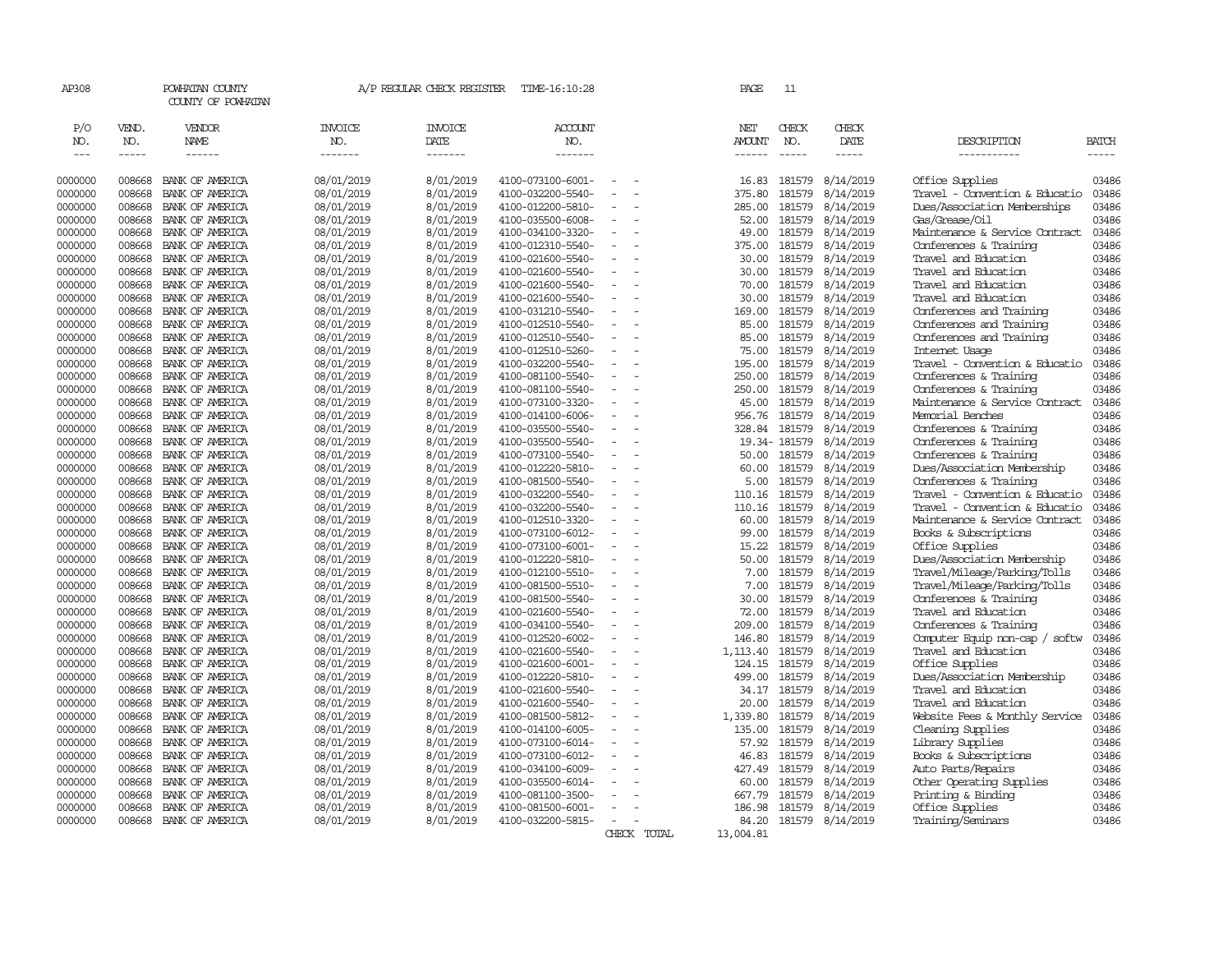| AP308         |              | POWHATAN COUNTY<br>COUNTY OF POWHATAN          |                       | A/P REGULAR CHECK REGISTER | TIME-16:10:28         |                                                      | PAGE                 | 12            |                            |                               |              |
|---------------|--------------|------------------------------------------------|-----------------------|----------------------------|-----------------------|------------------------------------------------------|----------------------|---------------|----------------------------|-------------------------------|--------------|
| P/O<br>NO.    | VEND.<br>NO. | VENDOR<br>NAME                                 | <b>INVOICE</b><br>NO. | <b>INVOICE</b><br>DATE     | <b>ACCOUNT</b><br>NO. |                                                      | NET<br><b>AMOUNT</b> | CHECK<br>NO.  | CHECK<br>DATE              | DESCRIPTION                   | <b>BATCH</b> |
| $\frac{1}{2}$ | -----        | $- - - - - -$                                  | -------               | -------                    | --------              |                                                      | $- - - - - -$        | $\frac{1}{2}$ | -----                      | -----------                   | $- - - - -$  |
|               |              |                                                |                       |                            |                       |                                                      |                      |               |                            |                               |              |
| 0000000       | 006655       | BLOSSMAN GAS COMPANIES                         | 6431318               | 3/01/2019                  | 4100-032200-5120-     |                                                      | 10.73                | 181582        | 8/14/2019                  | Apparatus Fuel                | 03482        |
| 0000000       | 006655       | BLOSSMAN GAS COMPANIES                         | 7412935               | 7/23/2019                  | 4100-014500-6008-     |                                                      | 8.00                 | 181582        | 8/14/2019                  | Gas/Grease/Oil                | 03482        |
| 0000000       | 006655       | BLOSSMAN GAS COMPANIES                         | 7462318               | 7/31/2019                  | 4100-014500-6008-     | $\equiv$                                             | 31.54                | 181582        | 8/14/2019                  | Gas/Grease/Oil                | 03482        |
| 0000000       |              | 006655 BLOSSMAN GAS COMPANIES                  | 7511534               | 8/05/2019                  | 4100-014500-6008-     | $\overline{\phantom{a}}$                             | 6.46                 |               | 181582 8/14/2019           | Gas/Grease/Oil                | 03482        |
|               |              |                                                |                       |                            |                       | CHECK TOTAL                                          | 56.73                |               |                            |                               |              |
| 0000000       |              | 008713 BLUE RIDGE RESCUE                       | 46989                 | 7/29/2019                  | 4100-032200-6011-     | $\sim$<br>$\sim$                                     | 128.50               |               | 181583 8/14/2019           | Protective Gear/Uniforms      | 03482        |
|               |              |                                                |                       |                            |                       | CHECK TOTAL                                          | 128.50               |               |                            |                               |              |
| 0000000       |              | 007831 BOCZAR, CHRISTINE                       | <b>SUMER 2019</b>     | 8/09/2019                  | 4100-012220-7003-     | $\sim$<br>$\sim$                                     | 775.00               |               | 181585 8/14/2019           | Tuition reimbursement         | 03482        |
|               |              |                                                |                       |                            |                       | CHECK TOTAL                                          | 775.00               |               |                            |                               |              |
| 0000000       |              | 011702 BROWN, GRETCHEN HUTT                    | REIMB TRAINING        | 8/01/2019                  | 4100-022100-5540-     | $\sim$<br>$\sim$                                     |                      |               | 1, 121.07 181586 8/14/2019 | Conferences & Training        | 03482        |
|               |              |                                                |                       |                            |                       | CHECK TOTAL                                          | 1,121.07             |               |                            |                               |              |
|               |              |                                                |                       |                            |                       |                                                      |                      |               |                            |                               |              |
| 0000000       | 011610       | <b>BUSINESS CARD</b>                           | 07/27/2019            | 7/27/2019                  | 4100-031200-6011-     | $\equiv$<br>- -                                      | .00.                 | 181587        | 8/14/2019                  | Uniforms                      | 03490        |
| 0000000       | 011610       | BUSINESS CARD                                  | 07/27/2019            | 7/27/2019                  | 4100-031200-6011-     | $\overline{a}$                                       | 19.92                | 181587        | 8/14/2019                  | Uniforms                      | 03490        |
| 0000000       | 011610       | BUSINESS CARD                                  | 07/27/2019            | 7/27/2019                  | 4100-031200-6011-     |                                                      | 8.37                 | 181587        | 8/14/2019                  | Uniforms                      | 03490        |
| 0000000       | 011610       | BUSINESS CARD                                  | 07/27/2019            | 7/27/2019                  | 4100-031200-6011-     | $\overline{\phantom{a}}$                             | 46.32                | 181587        | 8/14/2019                  | Uniforms                      | 03490        |
| 0000000       | 011610       | BUSINESS CARD                                  | 07/27/2019            | 7/27/2019                  | 4100-031200-6011-     |                                                      | 178.96               | 181587        | 8/14/2019                  | Uniforms                      | 03490        |
| 0000000       | 011610       | BUSINESS CARD                                  | 07/27/2019            | 7/27/2019                  | 4100-031200-6011-     | $\overline{\phantom{a}}$<br>$\overline{\phantom{a}}$ | 94.76                | 181587        | 8/14/2019                  | Uniforms                      | 03490        |
| 0000000       | 011610       | BUSINESS CARD                                  | 07/27/2019            | 7/27/2019                  | 4100-031200-6011-     | $\equiv$                                             | 61.01                | 181587        | 8/14/2019                  | Uniforms                      | 03490        |
| 0000000       | 011610       | <b>BUSINESS CARD</b>                           | 07/27/2019            | 7/27/2019                  | 4100-031200-6011-     |                                                      | 157.94               | 181587        | 8/14/2019                  | Uniforms                      | 03490        |
| 0000000       | 011610       | BUSINESS CARD                                  | 07/27/2019            | 7/27/2019                  | 4100-031200-6009-     | $\sim$                                               | 940.55               | 181587        | 8/14/2019                  | Auto Parts/Repairs            | 03490        |
| 0000000       | 011610       | BUSINESS CARD                                  | 07/27/2019            | 7/27/2019                  | 4100-031200-6001-     | $\sim$                                               | 160.00               | 181587        | 8/14/2019                  | Office Supplies               | 03490        |
| 0000000       | 011610       | BUSINESS CARD                                  | 07/27/2019            | 7/27/2019                  | 4100-031200-6011-     | $\sim$                                               | 187.01               | 181587        | 8/14/2019                  | Uniforms                      | 03490        |
| 0000000       |              | 011610 BUSINESS CARD                           | 07/27/2019            | 7/27/2019                  | 4100-031200-6011-     | $\overline{\phantom{a}}$<br>$\overline{\phantom{a}}$ | 524.95               |               | 181587 8/14/2019           | Uniforms                      | 03490        |
|               |              |                                                |                       |                            |                       | CHECK TOTAL                                          | 2,379.79             |               |                            |                               |              |
| 0000000       | 012919       | BUSINESS CARD                                  | 07/27/2019            | 7/27/2019                  | 4100-031200-6009-     | $\equiv$                                             | .00.                 | 181588        | 8/14/2019                  | Auto Parts/Repairs            | 03491        |
| 0000000       |              | 012919 BUSINESS CARD                           | 07/27/2019            | 7/27/2019                  | 4100-031200-6009-     | $\sim$<br>$\overline{\phantom{a}}$                   | 45.27                |               | 181588 8/14/2019           | Auto Parts/Repairs            | 03491        |
|               |              |                                                |                       |                            |                       | CHECK TOTAL                                          | 45.27                |               |                            |                               |              |
| 0000000       |              | 008686 C.W. WILLIAMS & CO., INC.               | 620800                | 7/10/2019                  | 4100-032200-3310-     | $\overline{\phantom{a}}$                             | 102.53               |               | 181589 8/14/2019           | Equipment Repair              | 03482        |
|               |              |                                                |                       |                            |                       | CHECK TOTAL                                          | 102.53               |               |                            |                               |              |
|               |              |                                                |                       |                            |                       |                                                      |                      |               |                            |                               |              |
| 0000000       | 007341       | CLAWS & PAWS ANIMAL CARE                       | 96452                 | 6/06/2019                  | 4100-035100-3110-     |                                                      | 243.40               | 181590        | 8/14/2019                  | Professional Health Services  | 03482        |
| 0000000       | 007341       | CLAWS & PAWS ANIMAL CARE                       | 96526                 | 6/11/2019                  | 4100-035100-3110-     | $\sim$<br>$\sim$                                     | 135.75               | 181590        | 8/14/2019                  | Professional Health Services  | 03482        |
| 0000000       | 007341       | CLAWS & PAWS ANIMAL CARE                       | 96608                 | 6/13/2019                  | 4100-035100-3110-     | $\sim$                                               | 88.45                | 181590        | 8/14/2019                  | Professional Health Services  | 03482        |
| 0000000       | 007341       | CLAWS & PAWS ANIMAL CARE                       | 96652                 | 6/17/2019                  | 4100-035100-3110-     |                                                      | 215.25               | 181590        | 8/14/2019                  | Professional Health Services  | 03482        |
| 0000000       |              | 007341 CLAWS & PAWS ANIMAL CARE                | 96742                 | 6/30/2019                  | 4100-035100-3110-     | $\sim$<br>$\overline{\phantom{a}}$                   | 718.20               | 181590        | 8/14/2019                  | Professional Health Services  | 03482        |
|               |              |                                                |                       |                            |                       | CHECK TOTAL                                          | 1,401.05             |               |                            |                               |              |
| 0000000       |              | 012756 COMCAST                                 | 0090493 7/19          | 7/25/2019                  | 4100-053910-5643-     | $\sim$<br>$\sim$                                     | 107.80               |               | 181591 8/14/2019           | PCCAA Services - Federal CSBG | 03482        |
|               |              |                                                |                       |                            |                       | CHECK TOTAL                                          | 107.80               |               |                            |                               |              |
| 0000000       | 000880       | COMMISSIONERS OF THE                           | DUES 2019-2020        | 8/07/2019                  | 4100-012310-5810-     | $\sim$ $ \sim$                                       | 415.00               |               | 181592 8/14/2019           | Dues/Association Memberships  | 03482        |
|               |              |                                                |                       |                            |                       | CHECK TOTAL                                          | 415.00               |               |                            |                               |              |
|               |              |                                                |                       |                            |                       |                                                      |                      |               |                            |                               |              |
| 0000000       |              | 013158 CORVA OFFICE ACCREDITATIO CERTIFICATION |                       | 8/09/2019                  | 4100-012310-5810-     | $\equiv$<br>$\overline{\phantom{a}}$                 | 100.00               |               | 181593 8/14/2019           | Dues/Association Memberships  | 03482        |
|               |              |                                                |                       |                            |                       | CHECK TOTAL                                          | 100.00               |               |                            |                               |              |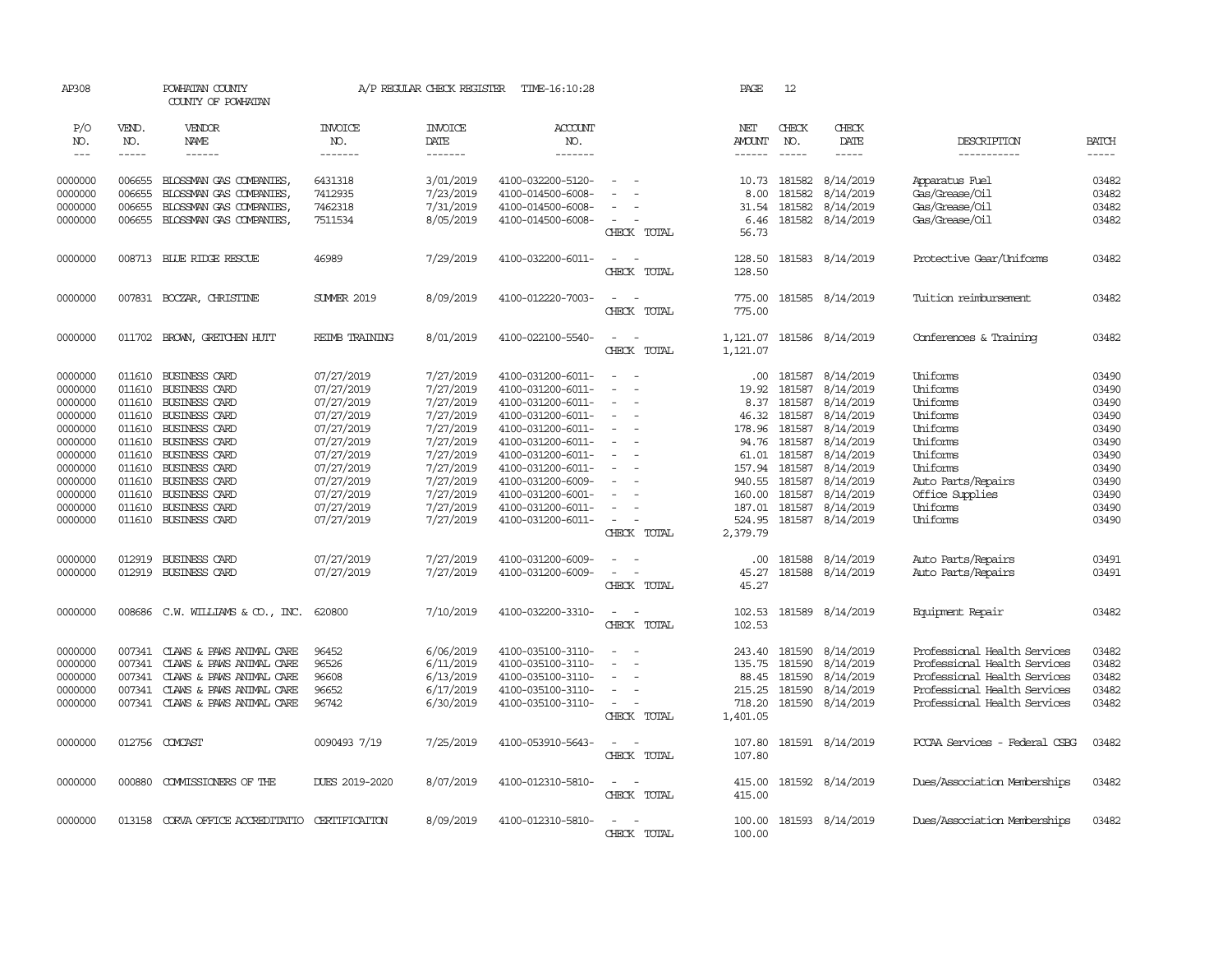| AP308                       |                       | POWHATAN COUNTY<br>COUNTY OF POWHATAN |                                  | A/P REGULAR CHECK REGISTER        | TIME-16:10:28             |                                                   | PAGE                           | 13                            |                              |                                     |                |
|-----------------------------|-----------------------|---------------------------------------|----------------------------------|-----------------------------------|---------------------------|---------------------------------------------------|--------------------------------|-------------------------------|------------------------------|-------------------------------------|----------------|
| P/O<br>NO.<br>$\frac{1}{2}$ | VEND.<br>NO.<br>----- | VENDOR<br>NAME<br>------              | <b>INVOICE</b><br>NO.<br>------- | <b>INVOICE</b><br>DATE<br>------- | ACCOUNT<br>NO.<br>------- |                                                   | NET<br>AMOUNT<br>$- - - - - -$ | CHECK<br>NO.<br>$\frac{1}{2}$ | CHECK<br>DATE<br>$- - - - -$ | DESCRIPTION<br>-----------          | BATCH<br>----- |
| 0000000                     |                       | 033130 COUNTY OF HENRICO              | 164058                           | 8/01/2019                         | 4100-033400-3840-         | $\sim$<br>$\sim$<br>CHECK TOTAL                   | 20,755.74                      |                               | 20, 755.74 181594 8/14/2019  | Detention of Juveniles              | 03482          |
|                             |                       |                                       |                                  |                                   |                           |                                                   |                                |                               |                              |                                     |                |
| 0000000                     |                       | 007294 CUMBERLAND FARM & AUTO         | 017621                           | 7/01/2019                         | 4100-032200-6009-         | $\sim$<br>$\overline{\phantom{a}}$<br>CHECK TOTAL | 13.27<br>13.27                 |                               | 181595 8/14/2019             | Auto Repairs and Parts              | 03482          |
| 0000000                     |                       | 006879 DEMCO, INC.                    | 6654289                          | 8/01/2019                         | 4100-073100-6014-         | $\sim$ $\sim$<br>CHECK TOTAL                      | 216.22<br>216.22               |                               | 181596 8/14/2019             | Library Supplies                    | 03482          |
| 0000000                     | 006240                | DIAMOND SPRINGS WATER, INC            | 3262606                          | 8/02/2019                         | 4100-014100-5130-         | $\overline{\phantom{a}}$<br>- -                   | 9.95                           | 181597                        | 8/14/2019                    | Water                               | 03482          |
| 0000000                     | 006240                | DIAMOND SPRINGS WATER, INC            | 3262609                          | 8/02/2019                         | 4100-014100-5130-         | $\blacksquare$<br>$\sim$                          | 8.95                           | 181597                        | 8/14/2019                    | Water                               | 03482          |
| 0000000                     | 006240                | DIAMOND SPRINGS WATER, INC            | 6262594                          | 8/02/2019                         | 4100-014100-5130-         | $\equiv$                                          | 11.95                          | 181597                        | 8/14/2019                    | Water                               | 03482          |
| 0000000                     | 006240                | DIAMOND SPRINGS WATER, INC 709079650  |                                  | 7/09/2019                         | 4100-014100-5130-         | $\equiv$                                          | 14.50                          | 181597                        | 8/14/2019                    | Water                               | 03482          |
| 0000000                     | 006240                | DIAMOND SPRINGS WATER, INC            | 722078901                        | 7/22/2019                         | 4100-014100-5130-         | $\overline{\phantom{a}}$                          | 12.50                          | 181597                        | 8/14/2019                    | Water                               | 03482          |
| 0000000                     | 006240                | DIAMOND SPRINGS WATER, INC 722078903  |                                  | 7/22/2019                         | 4100-014100-5130-         | $\sim$<br>÷.                                      | 29.00                          |                               | 181597 8/14/2019             | Water                               | 03482          |
|                             |                       |                                       |                                  |                                   |                           | CHECK TOTAL                                       | 86.85                          |                               |                              |                                     |                |
| 0000000                     |                       | 000860 DOMINION ENERGY VIRGINIA       | 0432180008 7/30                  | 8/01/2019                         | 4100-014600-5110-         | $\sim$ 100 $\sim$                                 |                                | 340.04 181598                 | 8/14/2019                    | Electricity                         | 03482          |
| 0000000                     | 000860                | DOMINION ENERGY VIRGINIA              | 0863807277 7/30                  | 8/01/2019                         | 4100-014600-5110-         | $\sim$<br>$\sim$                                  | 6.59                           | 181598                        | 8/14/2019                    | Electricity                         | 03482          |
| 0000000                     | 000860                | DOMINION ENERGY VIRGINIA              | 096241034 FY20                   | 7/03/2019                         | 4100-032210-5110-         | $\sim$<br>$\sim$                                  | 747.41                         | 181598                        | 8/14/2019                    | Electricity                         | 03482          |
| 0000000                     | 000860                | DOMINION ENERGY VIRGINIA              | 1221667833 FY20                  | 8/01/2019                         | 4100-031210-5110-         | $\equiv$<br>$\sim$                                | 266.19                         | 181598                        | 8/14/2019                    | Electricity - Comunications H       | 03482          |
| 0000000                     | 000860                | DOMINION ENERGY VIRGINIA              | 1223507334 7/30                  | 8/01/2019                         | 4100-014300-5110-         | $\sim$                                            | 238.23                         | 181598                        | 8/14/2019                    | Electricity                         | 03482          |
| 0000000                     | 000860                | DOMINION ENERGY VIRGINIA              | 1498464559 7/30                  | 8/02/2019                         | 4100-014600-5110-         | $\sim$                                            | 100.77                         | 181598                        | 8/14/2019                    | Electricity                         | 03482          |
| 0000000                     | 000860                | DOMINION ENERGY VIRGINIA              | 2142337506 7/30                  | 8/01/2019                         | 4100-014600-5110-         | $\sim$                                            | 11.71                          | 181598                        | 8/14/2019                    | Electricity                         | 03482          |
| 0000000                     | 000860                | DOMINION ENERGY VIRGINIA              | 2312285006 7/30                  | 8/01/2019                         | 4100-014100-5110-         | $\sim$<br>$\overline{a}$                          |                                | 90.67 181598                  | 8/14/2019                    | Electricity                         | 03482          |
| 0000000                     | 000860                | DOMINION ENERGY VIRGINIA              | 2346327501 7/30                  | 8/01/2019                         | 4100-031200-5110-         | $\overline{\phantom{a}}$                          | 2,491.14 181598                |                               | 8/14/2019                    | Electricity                         | 03482          |
| 0000000                     | 000860                | DOMINION ENERGY VIRGINIA              | 2346327501 7/30                  | 8/01/2019                         | 4100-014100-5110-         | $\sim$<br>$\sim$                                  | 2,491.13                       | 181598                        | 8/14/2019                    | Electricity                         | 03482          |
|                             |                       |                                       |                                  |                                   |                           | CHECK TOTAL                                       | 6,783.88                       |                               |                              |                                     |                |
| 0000000                     | 000860                | DOMINION ENERGY VIRGINIA              | 2352270009 7/30                  | 8/01/2019                         | 4100-014100-5110-         | $\equiv$                                          | 33.92                          | 181599                        | 8/14/2019                    | Electricity                         | 03482          |
| 0000000                     | 000860                | DOMINION ENERGY VIRGINIA              | 2442170003 7/30                  | 8/01/2019                         | 4100-014100-5110-         |                                                   | 1,862.42                       | 181599                        | 8/14/2019                    | Electricity                         | 03482          |
| 0000000                     | 000860                | DOMINION ENERGY VIRGINIA              | 2462222502 7/30                  | 8/01/2019                         | 4100-014100-5110-         | $\blacksquare$<br>÷.                              | 4,756.18                       | 181599                        | 8/14/2019                    | Electricity                         | 03482          |
| 0000000                     | 000860                | DOMINION ENERGY VIRGINIA              | 2476067034 7/30                  | 8/01/2019                         | 4100-014100-5110-         | $\sim$                                            | 306.23                         | 181599                        | 8/14/2019                    | Electricity                         | 03482          |
| 0000000                     | 000860                | DOMINION ENERGY VIRGINIA              | 2912605595 7/30                  | 8/01/2019                         | 4100-014100-5110-         | $\equiv$                                          | 168.24                         | 181599                        | 8/14/2019                    | Electricity                         | 03482          |
| 0000000                     | 000860                | DOMINION ENERGY VIRGINIA              | 2932352368 7/30                  | 8/01/2019                         | 4100-032220-5110-         | $\sim$                                            | 18.85                          | 181599                        | 8/14/2019                    | Electricity                         | 03482          |
| 0000000                     | 000860                | DOMINION ENERGY VIRGINIA              | 2972120006 7/30                  | 8/01/2019                         | 4100-014100-5110-         | $\sim$                                            | 1,695.16                       | 181599                        | 8/14/2019                    | Electricity                         | 03482          |
| 0000000                     | 000860                | DOMINION ENERGY VIRGINIA              | 3451094936 7/30                  | 8/01/2019                         | 4100-014600-5110-         | $\sim$ $ \sim$                                    | 6.59                           | 181599                        | 8/14/2019                    | Electricity                         | 03482          |
|                             |                       |                                       |                                  |                                   |                           | CHECK TOTAL                                       | 8,847.59                       |                               |                              |                                     |                |
| 0000000                     | 000860                | DOMINION ENERGY VIRGINIA              | 3496131156 7/30                  | 8/01/2019                         | 4100-014100-5110-         | $\overline{\phantom{a}}$                          | 6.59                           | 181600                        | 8/14/2019                    | Electricity                         | 03482          |
| 0000000                     | 000860                | DOMINION ENERGY VIRGINIA              | 3507951824 7/30                  | 8/01/2019                         | 4100-014600-5110-         |                                                   | 6.59                           | 181600                        | 8/14/2019                    | Electricity                         | 03482          |
| 0000000                     | 000860                | DOMINION ENERGY VIRGINIA              | 4062035391 7/19                  | 8/01/2019                         | 4100-031210-5110-         | $\sim$<br>$\overline{\phantom{a}}$                | 118.91                         | 181600                        | 8/14/2019                    | Electricity - Comunications H       | 03482          |
| 0000000                     | 000860                | DOMINION ENERGY VIRGINIA              | 4165680929 FY20                  | 8/02/2019                         | 4100-031210-5110-         | $\sim$                                            | 148.20                         | 181600                        | 8/14/2019                    | Electricity - Comunications H       | 03482          |
| 0000000                     | 000860                | DOMINION ENERGY VIRGINIA              | 4691491015 7/30                  | 8/02/2019                         | 4100-014600-5110-         | $\equiv$                                          | 48.51                          | 181600                        | 8/14/2019                    | Electricity                         | 03482          |
| 0000000                     | 000860                | DOMINION ENERGY VIRGINIA              | 4732217502 7/30                  | 8/01/2019                         | 4100-014600-5110-         | $\sim$                                            | 199.42                         | 181600                        | 8/14/2019                    | Electricity                         | 03482          |
| 0000000                     | 000860                | DOMINION ENERGY VIRGINIA              | 5652237503 7/30                  | 8/01/2019                         | 4100-014600-5110-         | $\sim$                                            | 138.16                         | 181600                        | 8/14/2019                    | Electricity                         | 03482          |
| 0000000                     | 000860                | DOMINION ENERGY VIRGINIA              | 6211789810 7/19                  | 8/01/2019                         | 4100-031210-5110-         | $\equiv$                                          | 140.91                         | 181600                        | 8/14/2019                    | Electricity - Comunications H       | 03482          |
| 0000000                     | 000860                | DOMINION ENERGY VIRGINIA              | 7765134072 7/30                  | 7/29/2019                         | 4100-014100-5110-         | $\sim$<br>$\sim$                                  |                                |                               | 647.92 181600 8/14/2019      | Electricity                         | 03482          |
|                             |                       |                                       |                                  |                                   |                           | CHECK TOTAL                                       | 1,455.21                       |                               |                              |                                     |                |
| 0000000                     |                       | 000860 DOMINION ENERGY VIRGINIA       | 8009370571 FY20                  | 8/01/2019                         | 4100-031210-5110-         | $\sim$<br>- -                                     |                                |                               | 72.27 181601 8/14/2019       | Electricity - Comunications H 03482 |                |
|                             |                       |                                       |                                  |                                   |                           |                                                   |                                |                               |                              |                                     |                |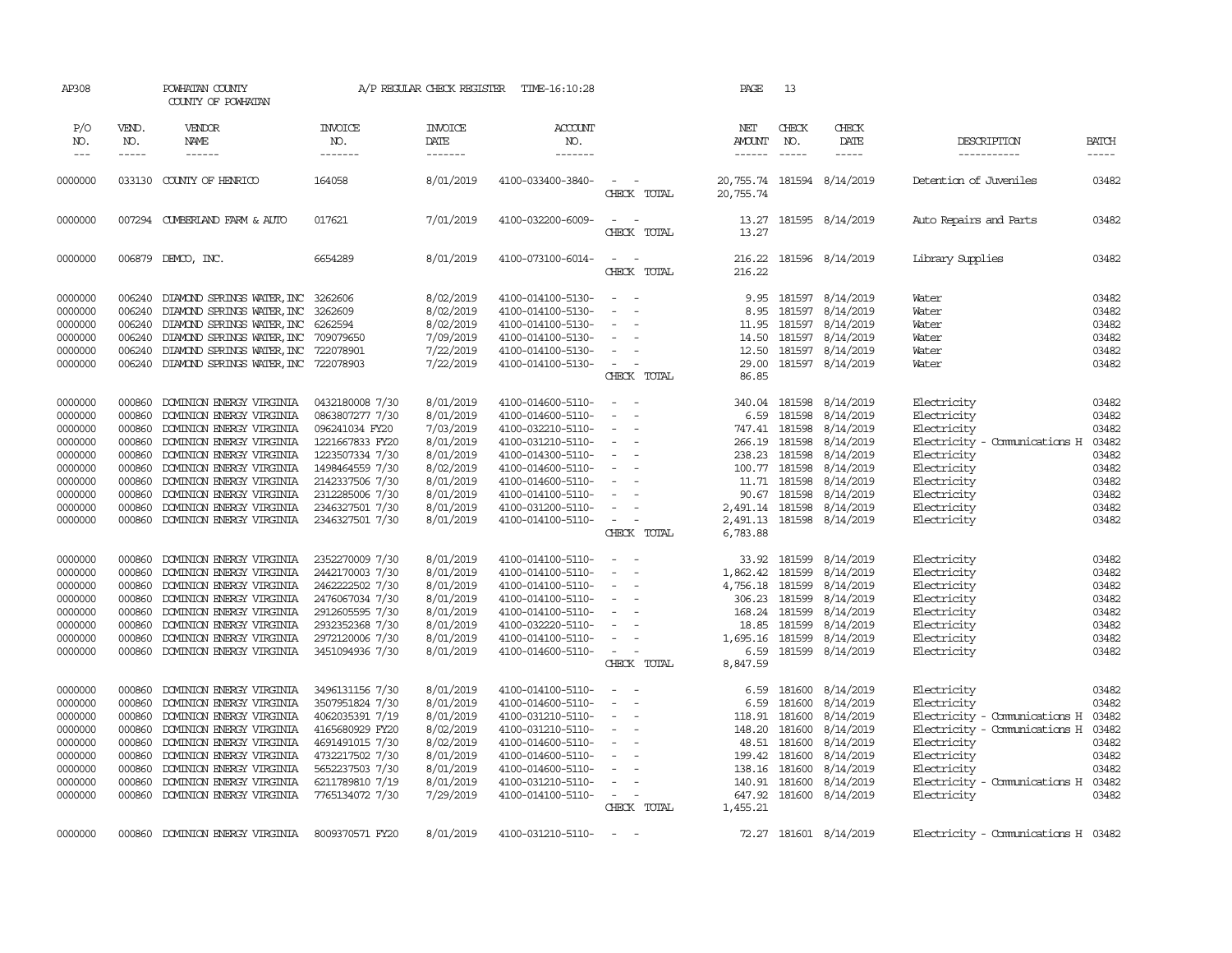| AP308                                    |                               | POWHATAN COUNTY<br>COUNTY OF POWHATAN                               |                                                      | A/P REGULAR CHECK REGISTER                       | TIME-16:10:28                                                                    |                                                                         | PAGE                                       | 14                            |                                                         |                                                                                            |                                  |
|------------------------------------------|-------------------------------|---------------------------------------------------------------------|------------------------------------------------------|--------------------------------------------------|----------------------------------------------------------------------------------|-------------------------------------------------------------------------|--------------------------------------------|-------------------------------|---------------------------------------------------------|--------------------------------------------------------------------------------------------|----------------------------------|
| P/O<br>NO.<br>$---$                      | VEND.<br>NO.<br>$\frac{1}{2}$ | VENDOR<br>NAME<br>$- - - - - -$                                     | <b>INVOICE</b><br>NO.<br>-------                     | <b>INVOICE</b><br>DATE<br>-------                | <b>ACCOUNT</b><br>NO.<br>-------                                                 |                                                                         | NET<br><b>AMOUNT</b>                       | CHECK<br>NO.<br>$\frac{1}{2}$ | CHECK<br>DATE<br>-----                                  | DESCRIPTION<br>-----------                                                                 | <b>BATCH</b><br>-----            |
| 0000000<br>0000000                       | 000860<br>000860              | DOMINION ENERGY VIRGINIA<br>DOMINION ENERGY VIRGINIA                | 8971069334 7/30<br>9750120975 7/30                   | 8/01/2019<br>8/02/2019                           | 4100-014300-5110-<br>4100-032220-5110-                                           | $\overline{\phantom{a}}$<br>$\equiv$<br>CHECK TOTAL                     | 20.72<br>2,301.17<br>2,394.16              |                               | 181601 8/14/2019<br>181601 8/14/2019                    | Electricity<br>Electricity                                                                 | 03482<br>03482                   |
| 0000000<br>0000000                       | 009571                        | DURHAM, MARILYN<br>009571 DURHAM, MARILYN                           | <b>FALL 2019</b><br>VFSAAA TRAINING                  | 8/07/2019<br>8/07/2019                           | 4100-012220-7003-<br>4100-031200-5540-                                           | $\sim$<br>$\sim$<br>$\sim$<br>$\sim$<br>CHECK TOTAL                     | 1,250.00<br>213.50<br>1,463.50             |                               | 181602 8/14/2019<br>181602 8/14/2019                    | Tuition reimbursement<br>Conferences & Training                                            | 03482<br>03482                   |
| 0000000<br>0000000<br>0000000            | 006842                        | EAGLE FIRE INC.<br>006842 EAGLE FIRE INC.<br>006842 EAGLE FIRE INC. | <b>SRVCE123555</b><br>SRVCE123685<br>SRVCE123755     | 7/24/2019<br>7/26/2019<br>7/30/2019              | 4100-014100-3320-<br>4100-014100-3310-<br>4100-014100-3310-                      | $\equiv$<br>$\sim$<br>$\sim$ $ \sim$<br>CHECK TOTAL                     | 5,468.00<br>223.00<br>270.00<br>5,961.00   | 181603<br>181603              | 8/14/2019<br>8/14/2019<br>181603 8/14/2019              | Maintenance & Service Contract<br>Repairs & Maintenance<br>Repairs & Maintenance           | 03482<br>03482<br>03482          |
| 0000000                                  |                               | 006585 ELECTRICAL CONNECTION                                        | 4305                                                 | 7/29/2019                                        | 4100-014100-3310-                                                                | $\sim$<br>$\sim$<br>CHECK TOTAL                                         | 429.07<br>429.07                           |                               | 181604 8/14/2019                                        | Repairs & Maintenance                                                                      | 03482                            |
| 0000000                                  | 008669                        | EMERGENCY SERVICES                                                  | FY20 TERM                                            | 8/01/2019                                        | 4100-032200-3320-                                                                | $\sim$<br>$\sim$<br>CHECK TOTAL                                         | 810.00<br>810.00                           |                               | 181605 8/14/2019                                        | Maintenance & Service Contract                                                             | 03482                            |
| 0000000<br>0000000<br>0000000<br>0000000 | 006013<br>006013<br>006013    | <b>GRAINGER</b><br><b>GRAINGER</b><br>GRAINGER<br>006013 GRAINGER   | 9237359048<br>9239957807<br>9243239382<br>9243777779 | 7/19/2019<br>7/22/2019<br>7/24/2019<br>7/25/2019 | 4100-014100-6004-<br>4100-032220-3310-<br>4100-014100-6005-<br>4100-032220-3310- | $\equiv$<br>$\sim$<br>$\overline{\phantom{a}}$<br>$\sim$<br>CHECK TOTAL | 46.35<br>13.18<br>73.86<br>13.47<br>146.86 | 181609<br>181609<br>181609    | 8/14/2019<br>8/14/2019<br>8/14/2019<br>181609 8/14/2019 | Tools and Equipment<br>Repairs & Maintenance<br>Cleaning Supplies<br>Repairs & Maintenance | 03482<br>03482<br>03482<br>03482 |
| 0000000                                  | 006763                        | GREENBERG & ASSOCIATES                                              | 3800                                                 | 8/07/2019                                        | 4100-031210-3320-                                                                | $\sim$<br>$\sim$<br>CHECK TOTAL                                         | 700.00<br>700.00                           |                               | 181610 8/14/2019                                        | Maintenance and Service Contra                                                             | 03482                            |
| 0000000<br>0000000                       | 008963<br>008963              | INFOGROUP<br>INFOGROUP                                              | 10003480820<br>10003480820                           | 2/08/2019<br>2/08/2019                           | 4100-031210-3320-<br>4100-031200-3320-                                           | $\sim$<br>$\sim$<br>CHECK TOTAL                                         | 347.50<br>347.50<br>695.00                 |                               | 181612 8/14/2019<br>181612 8/14/2019                    | Maintenance and Service Contra<br>Maintenance & Service Contract                           | 03482<br>03482                   |
| 0000000                                  | 010755                        | <b>INOVATIVE TURF</b>                                               | 4319                                                 | 8/01/2019                                        | 4100-014600-3320-                                                                | $\sim$<br>$\sim$<br>CHECK TOTAL                                         | 1,580.95<br>1,580.95                       |                               | 181613 8/14/2019                                        | Maintenance/Service Contracts                                                              | 03482                            |
| 0000000                                  |                               | 010811 LAND AND COATES, INC                                         | 3264993                                              | 8/05/2019                                        | 4100-014500-3319-                                                                | $\sim$<br>$\sim$<br>CHECK TOTAL                                         | 117.58<br>117.58                           |                               | 181614 8/14/2019                                        | Equipment Repairs and Maintena                                                             | 03482                            |
| 0000000                                  | 007035                        | LIBRARY OF VIRGINIA, THE                                            | 1031281                                              | 7/30/2019                                        | 4100-073100-3140-                                                                | $\sim$<br>CHECK TOTAL                                                   | 126.66<br>126.66                           |                               | 181615 8/14/2019                                        | Professional Services                                                                      | 03483                            |
| 0000000                                  |                               | 007061 LIBRARY STORE, INC.                                          | 417580                                               | 7/31/2019                                        | 4100-073100-6014-                                                                | CHECK TOTAL                                                             | 293.58<br>293.58                           |                               | 181616 8/14/2019                                        | Library Supplies                                                                           | 03483                            |
| 0000000                                  | 000166                        | LUCK STONE CORP.                                                    | IV-101072261                                         | 7/31/2019                                        | 4100-014500-3190-                                                                | $\sim$<br>$\sim$<br>CHECK TOTAL                                         | 117.35<br>117.35                           |                               | 181617 8/14/2019                                        | Grounds Maintenance                                                                        | 03482                            |
| 0000000<br>0000000                       | 009552                        | MANSFIELD OIL COMPANY<br>009552 MANSFIELD OIL COMPANY               | SOLCD-526864<br>SOLCD-536462                         | 7/03/2019<br>8/02/2019                           | 4100-032200-5120-<br>4100-032200-5120-                                           | $\sim$<br>CHECK TOTAL                                                   | 122.75<br>135.40<br>258.15                 |                               | 181618 8/14/2019<br>181618 8/14/2019                    | Apparatus Fuel<br>Apparatus Fuel                                                           | 03482<br>03482                   |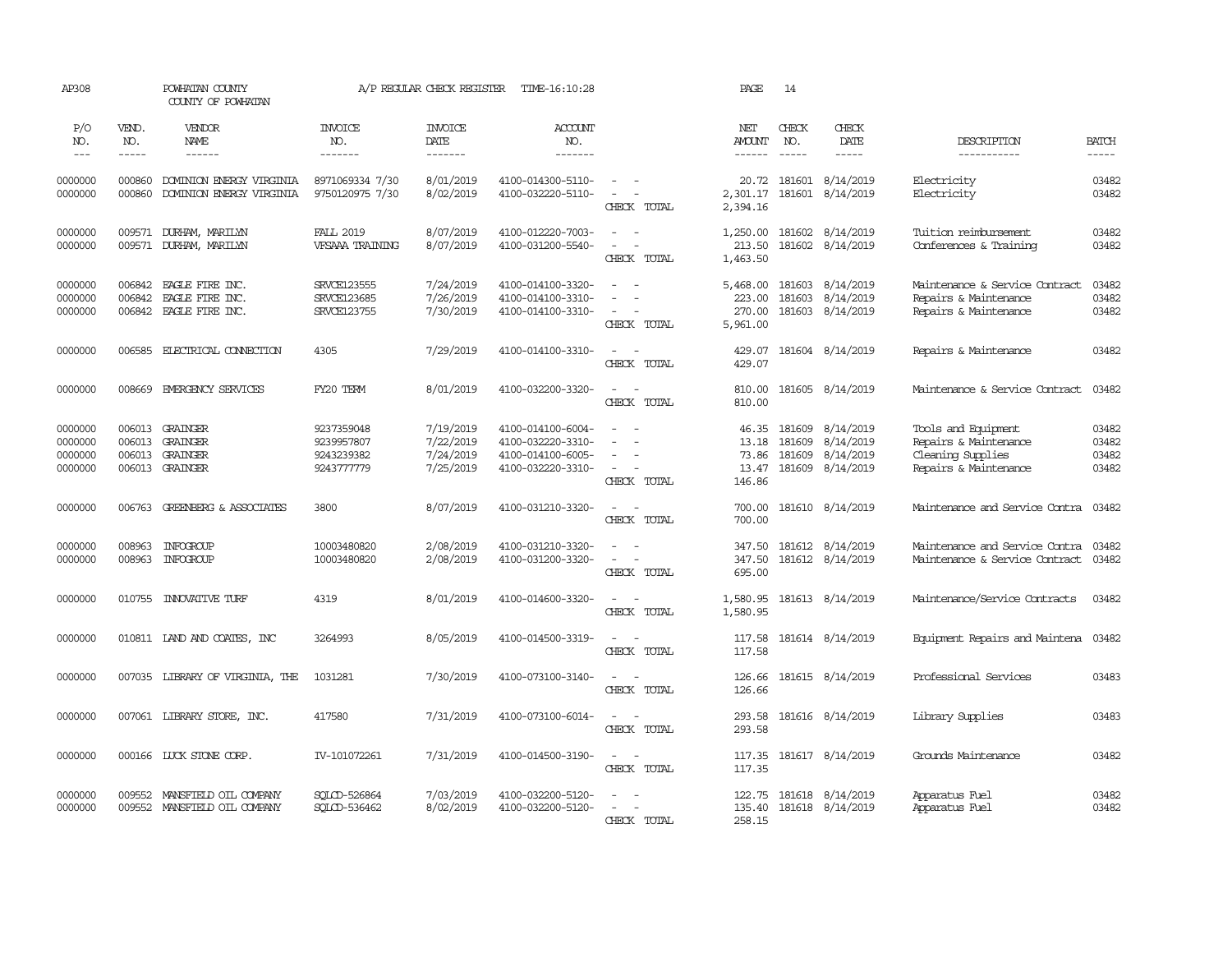| AP308              |                  | POWHATAN COUNTY<br>COUNTY OF POWHATAN                   |                                        | A/P REGULAR CHECK REGISTER | TIME-16:10:28                          |                                      | PAGE                 | 15               |                         |                                                              |                |
|--------------------|------------------|---------------------------------------------------------|----------------------------------------|----------------------------|----------------------------------------|--------------------------------------|----------------------|------------------|-------------------------|--------------------------------------------------------------|----------------|
| P/O<br>NO.         | VEND.<br>NO.     | VENDOR<br>NAME                                          | <b>INVOICE</b><br>NO.                  | <b>INVOICE</b><br>DATE     | ACCOUNT<br>NO.                         |                                      | NET<br><b>AMOUNT</b> | CHECK<br>NO.     | CHECK<br>DATE           | DESCRIPTION                                                  | <b>BATCH</b>   |
| $---$              | -----            | ------                                                  | -------                                | -------                    | -------                                |                                      | ------               | $- - - - -$      | -----                   | -----------                                                  | $- - - - -$    |
|                    |                  |                                                         |                                        |                            |                                        |                                      |                      |                  |                         |                                                              |                |
| 0000000<br>0000000 | 006146           | 006146 MCCLELLAN, WENDY SUSAN<br>MOCLEILAN, WENDY SUSAN | VSPHO MILEAGE<br><b>WAN CONFERENCE</b> | 7/10/2019<br>8/09/2019     | 4100-031710-5510-<br>4100-031710-5510- | $\overline{\phantom{a}}$<br>$\equiv$ | 22.04<br>75.00       | 181620<br>181620 | 8/14/2019<br>8/14/2019  | Travel/Mileage/Parking/Tolls<br>Travel/Mileage/Parking/Tolls | 03482<br>03482 |
|                    |                  |                                                         |                                        |                            |                                        | CHECK TOTAL                          | 97.04                |                  |                         |                                                              |                |
| 0000000            | 012274           | MITEL CLOUD SERVICES, INC                               | 32035288                               | 8/05/2019                  | 4100-021100-5230-                      | $\sim$                               | 5.51                 | 181621           | 8/14/2019               | Telephone Services                                           | 03483          |
| 0000000            | 012274           | MITEL CLOUD SERVICES,<br>$\mathbb{R}$                   | 32035288                               | 8/05/2019                  | 4100-031200-5230-                      | $\overline{\phantom{a}}$             | 5.51                 | 181621           | 8/14/2019               | Telephone Services                                           | 03483          |
| 0000000            |                  | 012274 MITEL CLOUD SERVICES, INC                        | 32035288                               | 8/05/2019                  | 4100-012410-5230-                      |                                      | 5.51                 | 181621           | 8/14/2019               | Telephone Services                                           | 03483          |
| 0000000            |                  | 012274 MITEL CLOUD SERVICES, INC                        | 32035288                               | 8/05/2019                  | 4100-012520-5230-                      | $\equiv$                             | 5.51                 | 181621           | 8/14/2019               | Telephone Services                                           | 03483          |
| 0000000            |                  | 012274 MITEL CLOUD SERVICES, INC                        | 32035288                               | 8/05/2019                  | 4100-021100-5230-                      | $\sim$                               | 5.51                 | 181621           | 8/14/2019               | Telephone Services                                           | 03483          |
| 0000000            | 012274           | MITEL CLOUD SERVICES, INC                               | 32035288                               | 8/05/2019                  | 4100-034100-5230-                      | $\equiv$                             | 5.51                 | 181621           | 8/14/2019               | Telephone Services                                           | 03483          |
| 0000000            |                  | 012274 MITEL CLOUD SERVICES, INC                        | 32035288                               | 8/05/2019                  | 4100-031200-5230-                      | $\equiv$                             | 5.51                 | 181621           | 8/14/2019               | Telephone Services                                           | 03483          |
|                    |                  |                                                         |                                        |                            |                                        | CHECK TOTAL                          | 38.57                |                  |                         |                                                              |                |
| 0000000            | 006610           | MO-JOHNS SANITATION                                     | 120523                                 | 7/31/2019                  | 4100-014600-3311-                      | $\sim$                               | 103.00               | 181622           | 8/14/2019               | Portable Bathrooms                                           | 03482          |
| 0000000            |                  | 006610 MO-JOHNS SANITATION                              | 120524                                 | 7/31/2019                  | 4100-014600-3311-                      | $\blacksquare$                       | 231.00               | 181622           | 8/14/2019               | Portable Bathrooms                                           | 03482          |
| 0000000            |                  | 006610 MO-JOHNS SANITATION                              | 120525                                 | 7/31/2019                  | 4100-014600-3311-                      | $\sim$                               | 250.00               | 181622           | 8/14/2019               | Portable Bathrooms                                           | 03482          |
| 0000000            | 006610           | MO-JOHNS SANITATION                                     | 120526                                 | 7/31/2019                  | 4100-014600-3311-                      | $\overline{\phantom{a}}$             | 103.00               | 181622           | 8/14/2019               | Portable Bathrooms                                           | 03482          |
| 0000000<br>0000000 | 006610           | MO-JOHNS SANITATION<br>006610 MO-JOHNS SANITATION       | 120527<br>120528                       | 7/31/2019<br>7/31/2019     | 4100-014600-3311-<br>4100-014600-3311- | $\equiv$                             | 128.00<br>103.00     | 181622<br>181622 | 8/14/2019<br>8/14/2019  | Portable Bathrooms<br>Portable Bathrooms                     | 03482<br>03482 |
| 0000000            | 006610           | MO-JOHNS SANITATION                                     | 120529                                 | 7/31/2019                  | 4100-014600-3311-                      |                                      | 103.00               | 181622           | 8/14/2019               | Portable Bathrooms                                           | 03482          |
| 0000000            | 006610           | MO-JOHNS SANITATION                                     | 120530                                 | 7/31/2019                  | 4100-014600-3311-                      |                                      | 103.00               | 181622           | 8/14/2019               | Portable Bathrooms                                           | 03482          |
| 0000000            |                  | 006610 MO-JOHNS SANITATION                              | 120531                                 | 7/31/2019                  | 4100-014600-3311-                      | $\equiv$                             | 103.00               | 181622           | 8/14/2019               | Portable Bathrooms                                           | 03482          |
| 0000000            |                  | 006610 MO-JOHNS SANITATION                              | 120532                                 | 7/31/2019                  | 4100-014600-3311-                      | $\equiv$                             | 128.00               | 181622           | 8/14/2019               | Portable Bathrooms                                           | 03482          |
|                    |                  |                                                         |                                        |                            |                                        | CHECK TOTAL                          | 1,355.00             |                  |                         |                                                              |                |
| 0000000            |                  | 006610 MO-JOHNS SANITATION                              | 120533                                 | 7/31/2019                  | 4100-014600-3311-                      | $\overline{\phantom{a}}$<br>$\sim$   | 103.00               | 181623           | 8/14/2019               | Portable Bathrooms                                           | 03482          |
| 0000000            | 006610           | MO-JOHNS SANITATION                                     | 120534                                 | 7/31/2019                  | 4100-014600-3311-                      | $\equiv$                             | 103.00               | 181623           | 8/14/2019               | Portable Bathrooms                                           | 03482          |
| 0000000            |                  | 006610 MO-JOHNS SANITATION                              | 120535                                 | 7/31/2019                  | 4100-014600-3311-                      | $\sim$                               | 103.00               | 181623           | 8/14/2019               | Portable Bathrooms                                           | 03482          |
|                    |                  |                                                         |                                        |                            |                                        | CHECK TOTAL                          | 309.00               |                  |                         |                                                              |                |
| 0000000            | 007297           | NAFECO, INC.                                            | 994023                                 | 7/29/2019                  | 4100-032200-6009-                      | $\sim$                               | 462.50               | 181624           | 8/14/2019               | Auto Repairs and Parts                                       | 03483          |
| 0000000            |                  | 007297 NAFECO, INC.                                     | 994045                                 | 7/29/2019                  | 4100-032200-6009-                      | $\equiv$<br>$\overline{\phantom{a}}$ | 531.90               |                  | 181624 8/14/2019        | Auto Repairs and Parts                                       | 03483          |
|                    |                  |                                                         |                                        |                            |                                        | CHECK TOTAL                          | 994.40               |                  |                         |                                                              |                |
| 0000000            | 009281           | OVERDRIVE, INC.                                         | H-0059095                              | 7/01/2019                  | 4100-073100-6012-                      | $\sim$                               | 1,000.00             | 181625           | 8/14/2019               | Books & Subscriptions                                        | 03483          |
| 0000000            | 009281           | OVERDRIVE, INC.                                         | 01369CO19140920                        | 7/30/2019                  | 4100-073100-6012-                      |                                      | 1,423.36             | 181625           | 8/14/2019               | Books & Subscriptions                                        | 03483          |
| 0000000            |                  | 009281 OVERDRIVE, INC.                                  | 01369CO19146252                        | 8/02/2019                  | 4100-073100-6012-                      | $\equiv$<br>CHECK TOTAL              | 115.99<br>2,539.35   | 181625           | 8/14/2019               | Books & Subscriptions                                        | 03483          |
|                    |                  |                                                         |                                        |                            |                                        |                                      |                      |                  |                         |                                                              |                |
| 0000000            | 000375           | PIEDMONT REGIONAL JAIL                                  | 3095                                   | 7/31/2019                  | 4100-033400-3841-                      | $\sim$<br>$\sim$<br>CHECK TOTAL      | 26,848.00            |                  | 181626 8/14/2019        | Detention of Adults                                          | 03483          |
|                    |                  |                                                         |                                        |                            |                                        |                                      | 26,848.00            |                  |                         |                                                              |                |
| 0000000            | 001250           | POWHATAN AUTO & TRACTOR                                 | 557721                                 | 7/09/2019                  | 4100-014500-6009-                      |                                      | 140.42               | 181627           | 8/14/2019               | Auto Parts & Repairs                                         | 03483          |
| 0000000            | 001250           | POWHATAN AUTO & TRACTOR                                 | 557976                                 | 7/11/2019                  | 4100-014500-3319-                      | $\blacksquare$<br>$\sim$             | 97.84                | 181627           | 8/14/2019               | Equipment Repairs and Maintena                               | 03483          |
| 0000000            | 001250           | POWHATAN AUTO & TRACTOR                                 | 559068                                 | 7/18/2019                  | 4100-014500-3319-                      | $\sim$                               | 60.18                | 181627           | 8/14/2019               | Equipment Repairs and Maintena                               | 03483          |
| 0000000            | 001250<br>001250 | POWHATAN AUTO & TRACTOR                                 | 559446<br>560115                       | 7/22/2019<br>7/25/2019     | 4100-032200-6009-<br>4100-032200-6009- | $\equiv$<br>$\overline{\phantom{a}}$ | 90.95                | 181627<br>181627 | 8/14/2019<br>8/14/2019  | Auto Repairs and Parts<br>Auto Repairs and Parts             | 03483<br>03483 |
| 0000000<br>0000000 | 001250           | POWHATAN AUTO & TRACTOR<br>POWHATAN AUTO & TRACTOR      | 560176                                 | 7/26/2019                  | 4100-032200-6009-                      | $\equiv$<br>$\overline{\phantom{a}}$ | 589.98               | 297.97 181627    | 8/14/2019               | Auto Repairs and Parts                                       | 03483          |
| 0000000            | 001250           | POWHATAN AUTO & TRACTOR                                 | 560205                                 | 7/26/2019                  | 4100-032200-6009-                      | $\equiv$                             |                      | 18.00-181627     | 8/14/2019               | Auto Repairs and Parts                                       | 03483          |
| 0000000            | 001250           | POWHATAN AUTO & TRACTOR                                 | 560320                                 | 7/26/2019                  | 4100-014300-3310-                      | $\equiv$                             | 99.90                | 181627           | 8/14/2019               | Repairs & Maintenance                                        | 03483          |
| 0000000            |                  | 001250 POWHATAN AUTO & TRACTOR                          | 560549                                 | 7/29/2019                  | 4100-032200-6009-                      | $\overline{\phantom{a}}$             |                      |                  | 144.00-181627 8/14/2019 | Auto Repairs and Parts                                       | 03483          |
|                    |                  |                                                         |                                        |                            |                                        |                                      |                      |                  |                         |                                                              |                |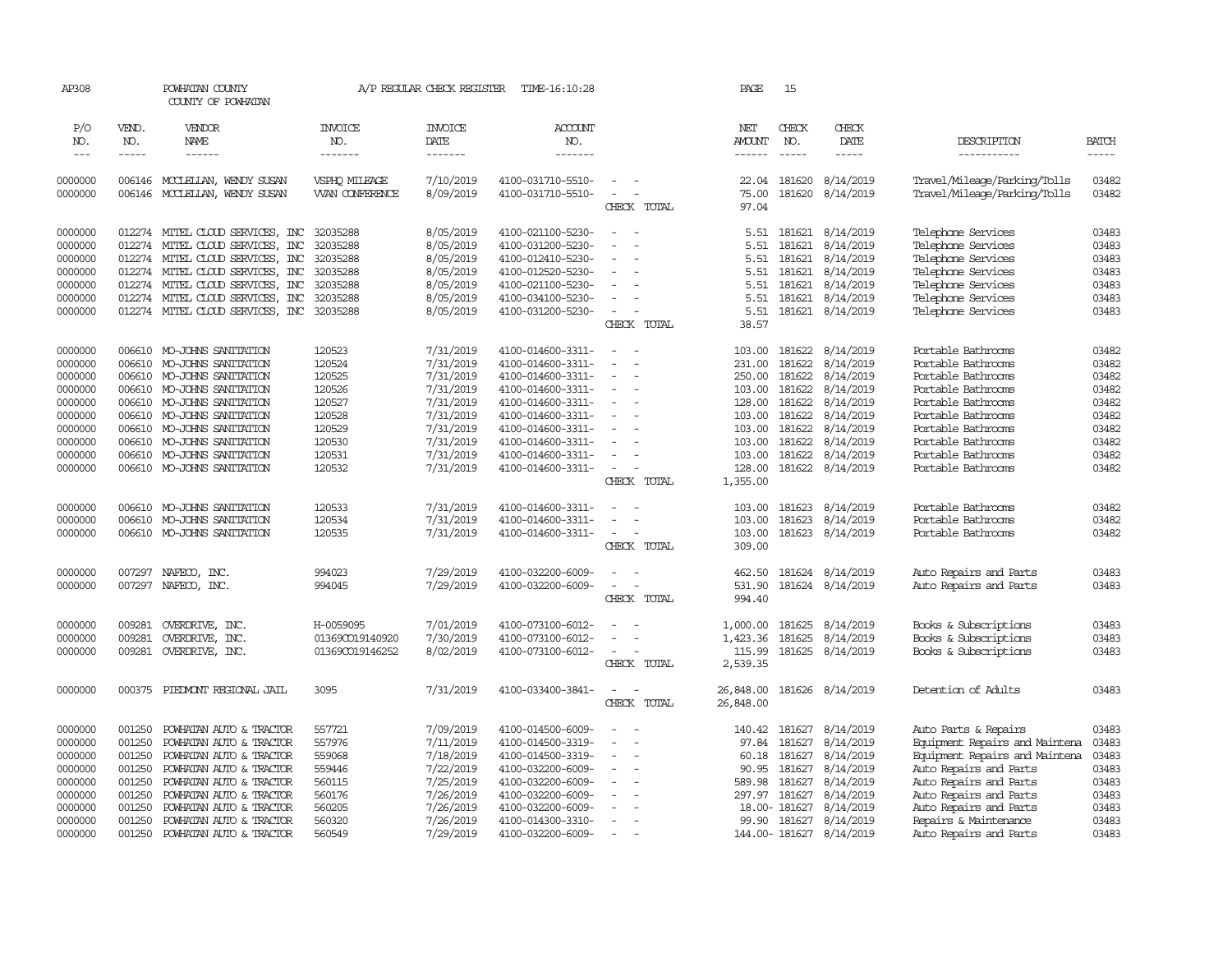| AP308              |                  | POWHATAN COUNTY<br>COUNTY OF POWHATAN |                                  | A/P REGULAR CHECK REGISTER | TIME-16:10:28                          |                                         | PAGE                 | 16           |                                      |                                                       |                |
|--------------------|------------------|---------------------------------------|----------------------------------|----------------------------|----------------------------------------|-----------------------------------------|----------------------|--------------|--------------------------------------|-------------------------------------------------------|----------------|
| P/O<br>NO.         | VEND.<br>NO.     | VENDOR<br>NAME                        | <b>INVOICE</b><br>NO.            | <b>INVOICE</b><br>DATE     | ACCOUNT<br>NO.                         |                                         | NET<br>AMOUNT        | CHECK<br>NO. | CHECK<br>DATE                        | DESCRIPTION                                           | <b>BATCH</b>   |
| $---$              | $- - - - -$      | ------                                | -------                          | -------                    | -------                                |                                         | ------               | $- - - - -$  | $- - - - -$                          | -----------                                           | $- - - - -$    |
| 0000000            | 001250           | POWHATAN AUTO & TRACTOR               | 560704                           | 7/30/2019                  | 4100-014300-3310-                      | $\sim$<br>CHECK TOTAL                   | 1,250.23             |              | 34.99 181627 8/14/2019               | Repairs & Maintenance                                 | 03483          |
| 0000000            | 001250           | POWHATAN AUTO & TRACTOR               | 558093                           | 7/11/2019                  | 4100-014500-6004-                      |                                         | 17.99                | 181628       | 8/14/2019                            | Tools and Equipment                                   | 03483          |
| 0000000            | 001250           | POWHATAN AUTO & TRACTOR               | 558093                           | 7/11/2019                  | 4100-014500-6009-                      |                                         | 9.98                 | 181628       | 8/14/2019                            | Auto Parts & Repairs                                  | 03483          |
| 0000000            | 001250           | POWHATAN AUTO & TRACTOR               | 560024                           | 7/25/2019                  | 4100-032200-6009-                      |                                         | 7.99                 | 181628       | 8/14/2019                            | Auto Repairs and Parts                                | 03483          |
| 0000000            | 001250           | POWHATAN AUTO & TRACTOR               | 560982                           | 8/31/2019                  | 4100-014100-6009-                      | $\overline{\phantom{a}}$<br>CHECK TOTAL | 7.98<br>43.94        |              | 181628 8/14/2019                     | Auto Parts & Repairs                                  | 03483          |
| 0000000            | 012340           | PRICE SUPPLY COMPANY, INC             | 1907-056211                      | 7/01/2019                  | 4100-031210-3310-                      |                                         | 157.62               |              | 181629 8/14/2019                     | Repairs and Maintenance                               | 03483          |
| 0000000            | 012340           | PRICE SUPPLY COMPANY, INC             | 1907-056212                      | 7/01/2019                  | 4100-035100-3310-                      |                                         | 22.01                | 181629       | 8/14/2019                            | Repairs & Maintenance                                 | 03483          |
| 0000000            | 012340           | PRICE SUPPLY COMPANY, INC             | 1907-056251                      | 7/01/2019                  | 4100-031210-3310-                      |                                         | 34.90                |              | 181629 8/14/2019                     | Repairs and Maintenance                               | 03483          |
| 0000000            | 012340           | PRICE SUPPLY COMPANY, INC             | 1907-056252                      | 7/01/2019                  | 4100-014100-3310-                      |                                         | 12.36                | 181629       | 8/14/2019                            | Repairs & Maintenance                                 | 03483          |
| 0000000            | 012340           | PRICE SUPPLY COMPANY, INC             | 1907-056253                      | 7/01/2019                  | 4100-014100-3310-                      | $\equiv$                                | 15.23                |              | 181629 8/14/2019                     | Repairs & Maintenance                                 | 03483          |
|                    |                  |                                       |                                  |                            |                                        | CHECK TOTAL                             | 242.12               |              |                                      |                                                       |                |
| 0000000            | 009518           | <b>OUARLES PETROLEUM, INC.</b>        | CT-1136020                       | 7/31/2019                  | 4100-031200-6008-                      | $\sim$                                  | 148.26               |              | 181631 8/14/2019                     | Gas/Grease/Oil                                        | 03482          |
|                    |                  |                                       |                                  |                            |                                        | CHECK TOTAL                             | 148.26               |              |                                      |                                                       |                |
| 0000000            |                  | 000620 R. C. GOODWYN & SONS, INC      | 0867323                          | 7/15/2019                  | 4100-014100-3310-                      |                                         |                      |              | 10.43 181632 8/14/2019               | Repairs & Maintenance                                 | 03483          |
| 0000000            | 000620           | R. C. GOODWIN & SONS, INC             | 0867641                          | 7/19/2019                  | 4100-014500-6004-                      |                                         | 15.77                |              | 181632 8/14/2019                     | Tools and Equipment                                   | 03483          |
| 0000000            | 000620           | R. C. GOODWIN & SONS, INC             | 0867863                          | 7/18/2019                  | 4100-014100-3310-                      |                                         | 13.99                | 181632       | 8/14/2019                            | Repairs & Maintenance                                 | 03483          |
| 0000000            | 000620           | R. C. GOODWIN & SONS, INC             | 0867944                          | 7/19/2019                  | 4100-014100-3310-                      | $\sim$                                  | 3.80                 |              | 181632 8/14/2019                     | Repairs & Maintenance                                 | 03483          |
| 0000000            | 000620           | R. C. GOODWYN & SONS, INC             | 0868602                          | 7/25/2019                  | 4100-014100-3310-                      |                                         | 6.99                 | 181632       | 8/14/2019                            | Repairs & Maintenance                                 | 03483          |
| 0000000            | 000620           | R. C. GOODWYN & SONS, INC             | 0868622                          | 7/25/2019                  | 4100-014500-6004-                      |                                         | 44.75                | 181632       | 8/14/2019                            | Tools and Equipment                                   | 03483          |
| 0000000<br>0000000 | 000620<br>000620 | R. C. GOODWIN & SONS, INC             | 0868709<br>0869317               | 7/26/2019                  | 4100-014500-3319-<br>4100-014500-3190- | $\sim$                                  | 3.96<br>17.38        | 181632       | 8/14/2019<br>181632 8/14/2019        | Equipment Repairs and Maintena<br>Grounds Maintenance | 03483<br>03483 |
|                    |                  | R. C. GOODWYN & SONS, INC             |                                  | 7/31/2019                  |                                        | CHECK TOTAL                             | 117.07               |              |                                      |                                                       |                |
| 0000000            | 006579           | RICHMOND ALARM                        | 361897                           | 8/01/2019                  | 4100-014100-3320-                      | $\overline{\phantom{a}}$<br>CHECK TOTAL | 1,032.00<br>1,032.00 |              | 181633 8/14/2019                     | Maintenance & Service Contract                        | 03483          |
| 0000000            | 007325           | RICHMOND OXYGEN CO.                   | 316770                           | 7/31/2019                  | 4100-032200-3320-                      | $\sim$<br>$\sim$<br>CHECK TOTAL         | 277.50<br>277.50     |              | 181634 8/14/2019                     | Maintenance & Service Contract 03483                  |                |
|                    |                  |                                       |                                  |                            |                                        |                                         |                      |              |                                      |                                                       |                |
| 0000000            | 006253           | SALISBURY TIRE & SERVICE              | 0112206                          | 7/12/2019                  | 4100-014500-3319-                      | $\sim$<br>CHECK TOTAL                   | 89.77<br>89.77       |              | 181636 8/14/2019                     | Equipment Repairs and Maintena 03483                  |                |
| 0000000            | 006594           | SOUTHSIDE ELECTRIC COOP               | 63504005 7/19                    | 8/06/2019                  | 4100-031210-5120-                      | CHECK TOTAL                             | 131.04<br>131.04     |              | 181638 8/14/2019                     | Fuel - Towers                                         | 03483          |
| 0000000            | 013065           | STAPLES INC                           | 7212191214-0-2                   | 1/24/2019                  | 4100-021600-6001-                      |                                         | 20.19                |              | 181639 8/14/2019                     | Office Supplies                                       | 03483          |
| 0000000            | 013065           | STAPLES INC                           | 7213349141-0-2                   | 2/12/2019                  | 4100-021600-6001-                      |                                         | 50.12                |              | 181639 8/14/2019                     | Office Supplies                                       | 03483          |
| 0000000            | 013065           | STAPLES INC                           | 7213349141-0-3                   | 2/12/2019                  | 4100-021600-6001-                      |                                         | 22.49                | 181639       | 8/14/2019                            | Office Supplies                                       | 03483          |
| 0000000            | 013065           | STAPLES INC                           | 7214908148-0-1                   | 3/11/2019                  | 4100-021600-6001-                      | $\sim$                                  | 83.70                |              | 181639 8/14/2019                     | Office Supplies                                       | 03483          |
| 0000000            | 013065<br>013065 | STAPLES INC                           | 7214908148-0-2                   | 3/12/2019                  | 4100-021600-6001-                      |                                         | 15.46                | 181639       | 8/14/2019                            | Office Supplies                                       | 03483          |
| 0000000<br>0000000 | 013065           | STAPLES INC<br>STAPLES INC            | 7214908148-0-3<br>7215157014-0-1 | 3/11/2019<br>3/14/2019     | 4100-021600-6001-<br>4100-021600-6001- |                                         | 14.99<br>36.95       |              | 181639 8/14/2019<br>181639 8/14/2019 | Office Supplies<br>Office Supplies                    | 03483<br>03483 |
| 0000000            | 013065           | STAPLES INC                           | 7215227872-0-1                   | 3/15/2019                  | 4100-021600-6001-                      |                                         | 35.23                |              | 181639 8/14/2019                     | Office Supplies                                       | 03483          |
| 0000000            | 013065           | STAPLES INC                           | 7215518400-0-1                   | 3/20/2019                  | 4100-021600-6001-                      |                                         | 46.08                |              | 181639 8/14/2019                     | Office Supplies                                       | 03483          |
| 0000000            |                  | 013065 STAPLES INC                    | 7215990287-0-1                   | 3/28/2019                  | 4100-021600-6001-                      |                                         | 240.23               |              | 181639 8/14/2019                     | Office Supplies                                       | 03483          |
|                    |                  |                                       |                                  |                            |                                        | CHFCK<br>TOTAL                          | 565.44               |              |                                      |                                                       |                |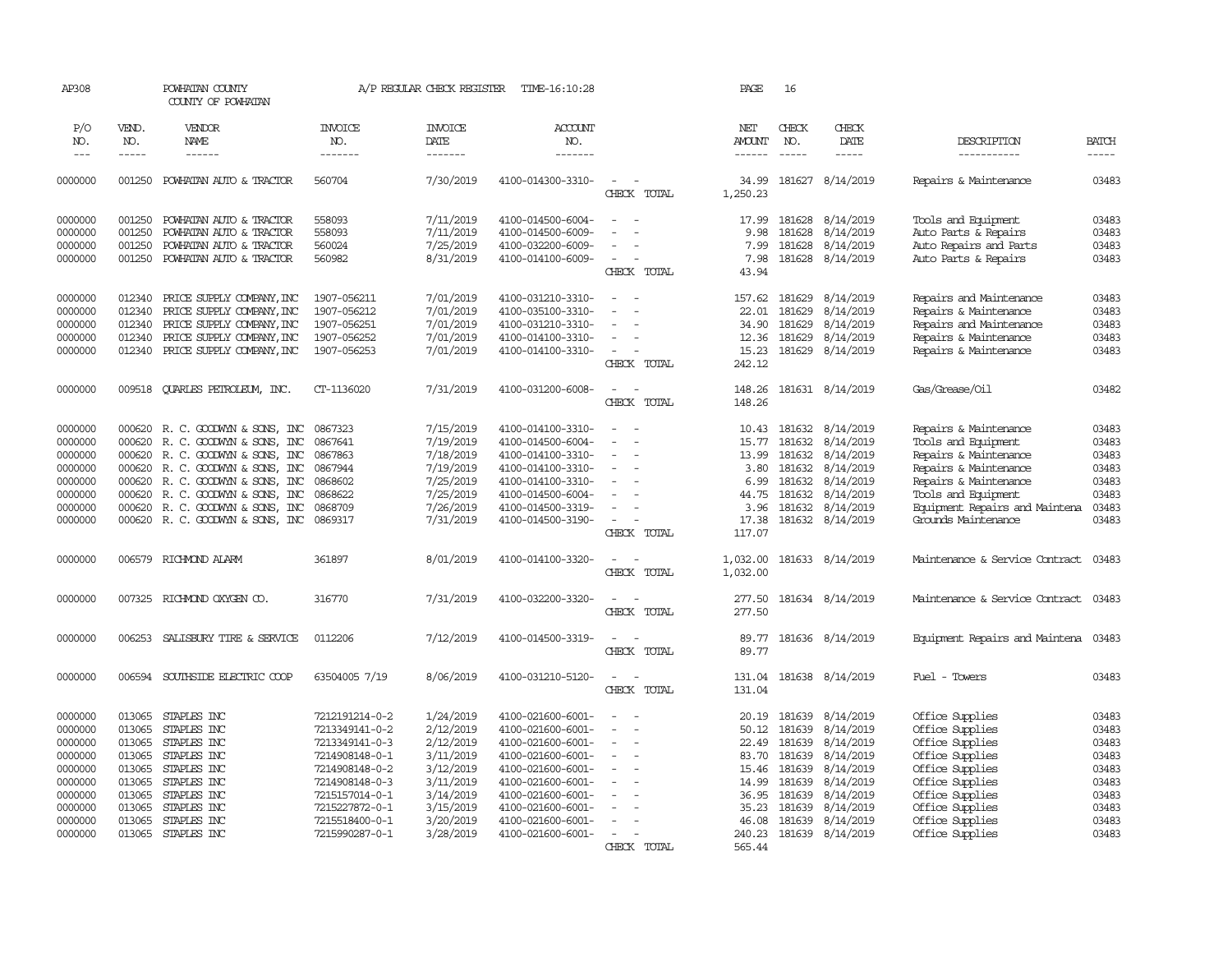| AP308      |              | POWHATAN COUNTY<br>COUNTY OF POWHATAN |                       | A/P REGULAR CHECK REGISTER | TIME-16:10:28     |                                    | PAGE          | 17            |                           |                                |               |
|------------|--------------|---------------------------------------|-----------------------|----------------------------|-------------------|------------------------------------|---------------|---------------|---------------------------|--------------------------------|---------------|
| P/O<br>NO. | VEND.<br>NO. | VENDOR<br>NAME                        | <b>INVOICE</b><br>NO. | <b>INVOICE</b><br>DATE     | ACCOUNT<br>NO.    |                                    | NET<br>AMOUNT | CHECK<br>NO.  | CHECK<br>DATE             | DESCRIPTION                    | <b>BATCH</b>  |
| $---$      | -----        | ------                                | -------               | -------                    | --------          |                                    | -------       | $\frac{1}{2}$ | $\frac{1}{2}$             | -----------                    | $\frac{1}{2}$ |
|            |              |                                       |                       |                            |                   |                                    |               |               |                           |                                |               |
| 0000000    | 013065       | STAPLES INC                           | 7216646506-0-1        | 4/09/2019                  | 4100-021600-6001- | $\sim$                             |               | 254.06 181640 | 8/14/2019                 | Office Supplies                | 03483         |
| 0000000    | 013065       | STAPLES INC                           | 7216646506-0-2        | 4/09/2019                  | 4100-021600-6001- |                                    | 28.99         | 181640        | 8/14/2019                 | Office Supplies                | 03483         |
| 0000000    | 013065       | STAPLES INC                           | 7217078279-0-1        | 4/16/2019                  | 4100-021600-6001- |                                    | 86.32         | 181640        | 8/14/2019                 | Office Supplies                | 03483         |
| 0000000    | 013065       | STAPLES INC                           | 7217078279-0-2        | 4/18/2019                  | 4100-021600-6001- |                                    | 72.59         | 181640        | 8/14/2019                 | Office Supplies                | 03483         |
| 0000000    | 013065       | STAPLES INC                           | 7217078279-0-3        | 4/22/2019                  | 4100-021600-6001- |                                    | 50.09         | 181640        | 8/14/2019                 | Office Supplies                | 03483         |
| 0000000    | 013065       | STAPLES INC                           | 7217078279-0-4        | 4/22/2019                  | 4100-021600-6001- |                                    | 16.99         | 181640        | 8/14/2019                 | Office Supplies                | 03483         |
| 0000000    | 013065       | STAPLES INC                           | 7217975427-0-1        | 5/02/2019                  | 4100-021600-6001- |                                    | 212.71        | 181640        | 8/14/2019                 | Office Supplies                | 03483         |
| 0000000    | 013065       | STAPLES INC                           | 7218717286-0-3        | 5/15/2019                  | 4100-021600-6001- |                                    | 19.99         |               | 181640 8/14/2019          | Office Supplies                | 03483         |
| 0000000    | 013065       | STAPLES INC                           | 7218717286-0-4        | 5/20/2019                  | 4100-021600-6001- | $\sim$                             | 36.79         | 181640        | 8/14/2019                 | Office Supplies                | 03483         |
| 0000000    | 013065       | STAPLES INC                           | 7221577381-0-1B       | 7/09/2019                  | 4100-034100-6001- |                                    | 183.66        |               | 181640 8/14/2019          | Office Supplies                | 03483         |
|            |              |                                       |                       |                            |                   | CHECK TOTAL                        | 962.19        |               |                           |                                |               |
| 0000000    | 007182       | SUPPLY ROOM COMPANIES INC 3765515-0   |                       | 8/06/2019                  | 4100-021200-6001- | $\equiv$                           | 182.66        |               | 181642 8/14/2019          | Office Supplies                | 03483         |
|            |              |                                       |                       |                            |                   | CHECK TOTAL                        | 182.66        |               |                           |                                |               |
| 0000000    | 007543       | SYDNOR, LEON                          | $7/16 - 7/21$         | 7/25/2019                  | 4100-032200-5815- | $\sim$<br>$\sim$                   | 384.00        |               | 181643 8/14/2019          | Training/Seminars              | 03483         |
|            |              |                                       |                       |                            |                   | CHECK TOTAL                        | 384.00        |               |                           |                                |               |
|            |              |                                       |                       |                            |                   |                                    |               |               |                           |                                |               |
| 0000000    |              | 013107 T-MOBILE                       | 965938308 JULY        | 7/29/2019                  | 4100-073100-6002- | $\sim$<br>$\sim$                   | 87.05         |               | 181644 8/14/2019          | Computer Equipment-non-capital | 03483         |
|            |              |                                       |                       |                            |                   | CHECK TOTAL                        | 87.05         |               |                           |                                |               |
| 0000000    |              | 013073 THE BLOWHARD COMPANY           | 14495                 | 6/12/2019                  | 4100-032200-3310- | $\equiv$<br>$\sim$                 | 535.00        |               | 181645 8/14/2019          | Equipment Repair               | 03483         |
|            |              |                                       |                       |                            |                   | CHECK TOTAL                        | 535.00        |               |                           |                                |               |
|            |              |                                       |                       |                            |                   |                                    |               |               |                           |                                |               |
| 0000000    | 008565       | TRACTOR SUPPLY CREDIT                 | 200731619             | 7/01/2019                  | 4100-031200-6022- |                                    | 73.98         |               | 181646 8/14/2019          | Dog Food & Supplies K9         | 03483         |
| 0000000    | 008565       | TRACTOR SUPPLY CREDIT                 | 200734137             | 7/11/2019                  | 4100-031200-6022- | $\sim$                             | 36.99         |               | 181646 8/14/2019          | Dog Food & Supplies K9         | 03483         |
| 0000000    | 008565       | TRACTOR SUPPLY CREDIT                 | 200736354             | 7/19/2019                  | 4100-035100-6022- | $\overline{\phantom{a}}$           | 70.94         |               | 181646 8/14/2019          | Dog Food/Supplies              | 03483         |
|            |              |                                       |                       |                            |                   | CHECK TOTAL                        | 181.91        |               |                           |                                |               |
| 0000000    |              | 008125 U.S. BANK                      | 5436853               | 7/25/2019                  | 4100-095101-9150- | $\sim$<br>$\sim$                   | 2,500.00      |               | 181647 8/14/2019          | Bond Trustee Fees/Arbitrage    | 03483         |
|            |              |                                       |                       |                            |                   | CHECK TOTAL                        | 2,500.00      |               |                           |                                |               |
|            |              |                                       |                       |                            |                   |                                    |               |               |                           |                                |               |
| 0000000    |              | 008126 VERIZON                        | 9834741540            | 7/23/2019                  | 4100-031200-5250- | $\sim$<br>$\sim$                   | 142.42        |               | 181648 8/14/2019          | Cell Phones                    | 03483         |
|            |              |                                       |                       |                            |                   | CHECK TOTAL                        | 142.42        |               |                           |                                |               |
|            |              |                                       |                       |                            |                   |                                    |               |               |                           |                                |               |
| 0000000    |              | 011169 VERIZON                        | 8045981340 8/19       | 8/01/2019                  | 4100-021100-5230- | $\overline{\phantom{a}}$<br>$\sim$ | 55.67         |               | 181649 8/14/2019          | Telephone Services             | 03483         |
|            |              |                                       |                       |                            |                   | CHECK TOTAL                        | 55.67         |               |                           |                                |               |
| 0000000    | 012573       | VIRGINIA EMS SYMPOSIUM                | 201913747             | 8/08/2019                  | 4100-032200-5540- | $\sim$                             | 195.00        |               | 181650 8/14/2019          | Travel - Convention & Educatio | 03483         |
|            |              |                                       |                       |                            |                   | CHECK TOTAL                        | 195.00        |               |                           |                                |               |
|            |              |                                       |                       |                            |                   |                                    |               |               |                           |                                |               |
| 0000000    | 012102       | VIRGINIA VICTIM                       | REGISTRATION          | 8/09/2019                  | 4100-031200-5540- | $\sim$                             | 275.00        |               | 181652 8/14/2019          | Conferences & Training         | 03483         |
|            |              |                                       |                       |                            |                   | CHECK TOTAL                        | 275.00        |               |                           |                                |               |
| 0000000    |              | 011811 VOORHEES, THEODORE             | IOMA CONF REMIB       | 8/08/2019                  | 4100-012100-5510- | $\sim$                             | 428.00        |               | 181653 8/14/2019          | Travel/Mileage/Parking/Tolls   | 03483         |
|            |              |                                       |                       |                            |                   | CHECK TOTAL                        | 428.00        |               |                           |                                |               |
|            |              |                                       |                       |                            |                   |                                    |               |               |                           |                                |               |
| 0000000    | 009768       | WAMPLER EANES APPRAISAL               | $04 - 20$             | 8/01/2019                  | 100-000200-0009-  |                                    |               |               | 2,392.00-181654 8/14/2019 | Retainage Payable              | 03483         |
| 0000000    | 009768       | WAMPLER EANES APPRAISAL               | $04 - 20$             | 8/01/2019                  | 4100-012320-3160- |                                    | 23,920.00     |               | 181654 8/14/2019          | Reassessment Services          | 03483         |
| 0000000    | 009768       | WAMPLER EANES APPRAISAL               | 25 PERMITS            | 8/01/2019                  | 4100-012320-3160- |                                    | 875.00        |               | 181654 8/14/2019          | Reassessment Services          | 03483         |
|            |              |                                       |                       |                            |                   | CHECK TOTAL                        | 22,403.00     |               |                           |                                |               |
|            |              |                                       |                       |                            |                   |                                    |               |               |                           |                                |               |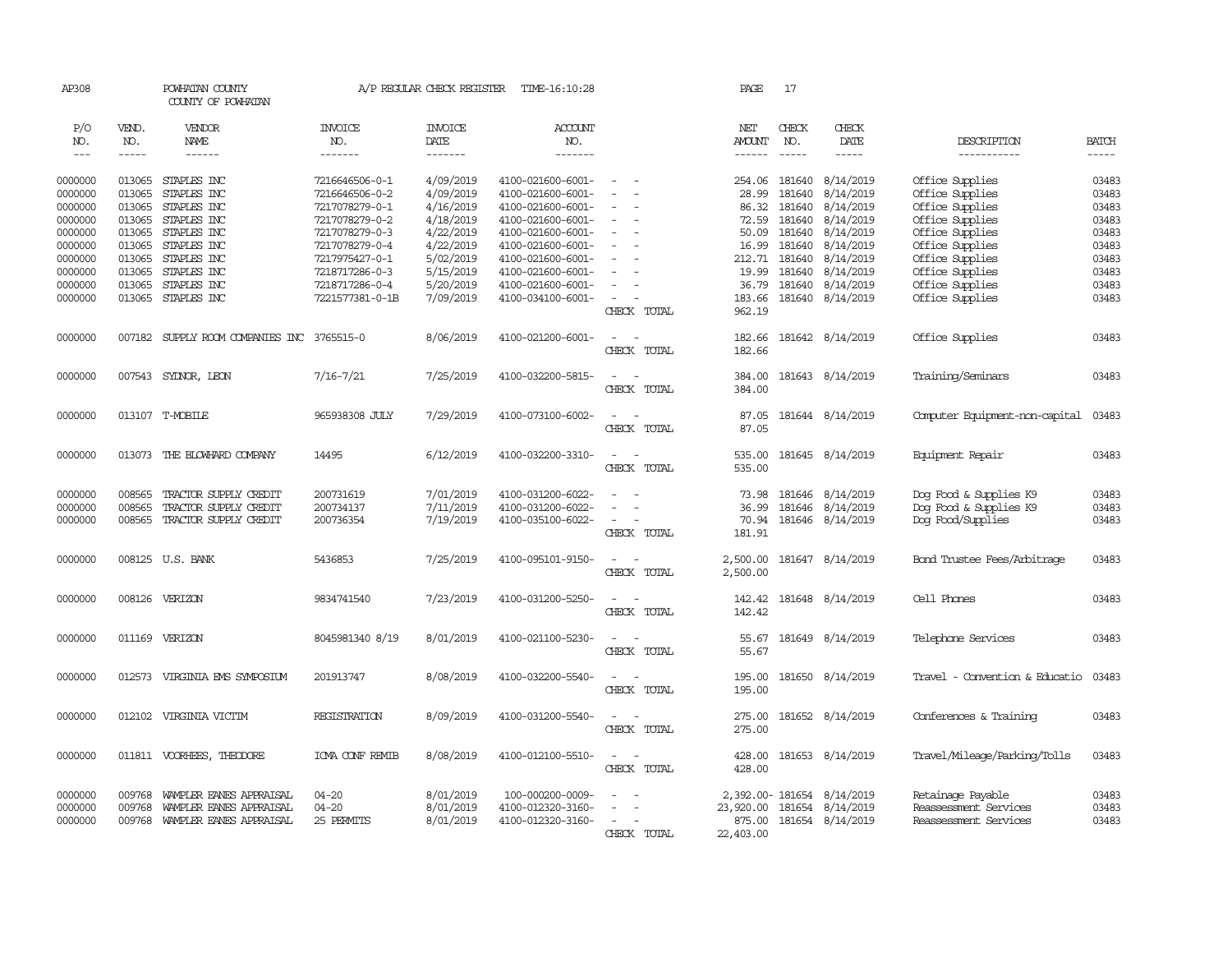| AP308                                                                                |                                                                    | POWHATAN COUNTY<br>COUNTY OF POWHATAN                                                                                                                                    |                                                                                                                                     | A/P REGULAR CHECK REGISTER                                                                           | TIME-16:10:28                                                                                                                                                        |                                                                                                       | PAGE                                                           | 18                                                              |                                                                                                                          |                                                                                                            |                                                                      |
|--------------------------------------------------------------------------------------|--------------------------------------------------------------------|--------------------------------------------------------------------------------------------------------------------------------------------------------------------------|-------------------------------------------------------------------------------------------------------------------------------------|------------------------------------------------------------------------------------------------------|----------------------------------------------------------------------------------------------------------------------------------------------------------------------|-------------------------------------------------------------------------------------------------------|----------------------------------------------------------------|-----------------------------------------------------------------|--------------------------------------------------------------------------------------------------------------------------|------------------------------------------------------------------------------------------------------------|----------------------------------------------------------------------|
| P/O<br>NO.<br>$---$                                                                  | VEND.<br>NO.<br>$\cdots$                                           | VENDOR<br>NAME<br>$-----$                                                                                                                                                | <b>INVOICE</b><br>NO.<br>-------                                                                                                    | <b>INVOICE</b><br>DATE<br>-------                                                                    | <b>ACCOUNT</b><br>NO.<br>-------                                                                                                                                     |                                                                                                       | NET<br><b>AMOUNT</b><br>$- - - - - -$                          | CHECK<br>NO.<br>$\frac{1}{2}$                                   | CHECK<br>DATE<br>-----                                                                                                   | DESCRIPTION<br>-----------                                                                                 | <b>BATCH</b><br>-----                                                |
| 0000000                                                                              |                                                                    | 011181 WELLS FARGO FINANCIAL                                                                                                                                             | 5006622863                                                                                                                          | 7/25/2019                                                                                            | 4100-021600-8002-                                                                                                                                                    | $\sim$<br>$\sim$<br>CHECK TOTAL                                                                       | 259.05<br>259.05                                               |                                                                 | 181655 8/14/2019                                                                                                         | Copier Lease                                                                                               | 03483                                                                |
| 0000000                                                                              |                                                                    | 012458 WIMMER, WILLIE                                                                                                                                                    | 1261                                                                                                                                | 8/09/2019                                                                                            | 4100-032200-6009-                                                                                                                                                    | $\overline{\phantom{a}}$<br>$\sim$<br>CHECK TOTAL                                                     | 961.88<br>961.88                                               |                                                                 | 181656 8/14/2019                                                                                                         | Auto Repairs and Parts                                                                                     | 03483                                                                |
| 0000000                                                                              |                                                                    | 012063 WINDSTREAM                                                                                                                                                        | 012274474 8/19                                                                                                                      | 7/29/2019                                                                                            | 4100-012510-5230-                                                                                                                                                    | $\sim$<br>$\sim$<br>CHECK TOTAL                                                                       | 785.23<br>785.23                                               |                                                                 | 181657 8/14/2019                                                                                                         | Telephone Services                                                                                         | 03483                                                                |
| 0000000                                                                              |                                                                    | 009332 WITMER PUBLIC SAFETY                                                                                                                                              | 1964590                                                                                                                             | 8/02/2019                                                                                            | 4100-031200-6011-                                                                                                                                                    | $\sim$<br>$\sim$<br>CHECK TOTAL                                                                       | 150.00<br>150.00                                               |                                                                 | 181658 8/14/2019                                                                                                         | Uniforms                                                                                                   | 03483                                                                |
| 0000000<br>0000000                                                                   | 000540<br>000540                                                   | CENTRAL VIRGINIA WASTE<br>CENTRAL VIRGINIA WASTE                                                                                                                         | 24561<br>24561                                                                                                                      | 7/24/2019<br>7/24/2019                                                                               | 4100-014300-3176-<br>4100-014300-3176-                                                                                                                               | $\sim$<br>$\sim$<br>$\sim$<br>$\sim$<br>CHECK TOTAL                                                   | 8,338.52                                                       |                                                                 | 8,630.98 181661 8/15/2019<br>292.46-181661 8/15/2019                                                                     | Recycling Pulls<br>Recycling Pulls                                                                         | 03484<br>03484                                                       |
| 0000000                                                                              |                                                                    | 006842 EAGLE FIRE INC.                                                                                                                                                   | SRVCE123686                                                                                                                         | 7/26/2019                                                                                            | 4100-032220-3310-                                                                                                                                                    | $\sim$<br>$\sim$ $-$<br>CHECK TOTAL                                                                   | 7,380.00<br>7,380.00                                           |                                                                 | 181663 8/15/2019                                                                                                         | Repairs & Maintenance                                                                                      | 03484                                                                |
| 0000000<br>0000000<br>0000000<br>0000000                                             | 012064<br>012064<br>012064<br>012064                               | POWHATAN COUNTY TREASURER 113 4/30-7/08<br>POWHATAN COUNTY TREASURER 113 4/30-7/08<br>POWHATAN COUNTY TREASURER 153 4/30-7/08<br>POWHATAN COUNTY TREASURER 192 4/30-7/09 |                                                                                                                                     | 7/17/2019<br>7/17/2019<br>7/17/2019<br>7/17/2019                                                     | 4100-032220-5130-<br>4100-032220-5140-<br>4100-032210-5140-<br>4100-035100-5140-                                                                                     | $\sim$<br>$\sim$<br>$\sim$<br>$\sim$<br>$\sim$<br>CHECK TOTAL                                         | 306.29<br>153.60<br>263.83<br>1,072.63                         | 181670                                                          | 181670 8/15/2019<br>348.91 181670 8/15/2019<br>8/15/2019<br>181670 8/15/2019                                             | Water<br>Sewer<br>Sewer<br>Sewer                                                                           | 03484<br>03484<br>03484<br>03484                                     |
| 0000000                                                                              |                                                                    | 008743 ALEXANDER, KAREN B.                                                                                                                                               | REIMB VRAV CONF                                                                                                                     | 8/16/2019                                                                                            | 4100-013200-5540-                                                                                                                                                    | $\sim$<br>$\sim$<br>CHECK TOTAL                                                                       | 118.64<br>118.64                                               |                                                                 | 181808 8/20/2019                                                                                                         | Conferences & Training                                                                                     | 03488                                                                |
| 0000000<br>0000000<br>0000000                                                        | 012098<br>012098                                                   | AMERICAN FAMILY CARE-<br>AMERICAN FAMILY CARE-<br>012098 AMERICAN FAMILY CARE-                                                                                           | 2287<br>2395<br>2402                                                                                                                | 6/28/2019<br>8/15/2019<br>8/15/2019                                                                  | 4100-012220-3141-<br>4100-012220-3141-<br>4100-012220-3141-                                                                                                          | $\sim$<br>$\overline{\phantom{a}}$<br>CHECK TOTAL                                                     | 69.00<br>69.00<br>238.00<br>376.00                             | 181809<br>181809                                                | 8/20/2019<br>8/20/2019<br>181809 8/20/2019                                                                               | Drug Testing<br>Druq Testinq<br>Druq Testinq                                                               | 03488<br>03488<br>03488                                              |
| 0000000                                                                              | 012275                                                             | ANTHEM HEALTH PLANS OF                                                                                                                                                   | 888842540985                                                                                                                        | 8/14/2019                                                                                            | 4100-033400-3845-                                                                                                                                                    | $\sim$<br>$\sim$<br>CHECK TOTAL                                                                       | 3,037.22<br>3,037.22                                           |                                                                 | 181810 8/20/2019                                                                                                         | Detention of Adults - Health C                                                                             | 03488                                                                |
| 0000000<br>0000000<br>0000000<br>0000000<br>0000000<br>0000000<br>0000000<br>0000000 | 012849<br>012849<br>012849<br>012849<br>012849<br>012849<br>012849 | AQUA VIRGINIA<br>AQUA VIRGINIA<br>AQUA VIRGINIA<br>AQUA VIRGINIA<br>ACUA VIRGINIA<br>AQUA VIRGINIA<br>AQUA VIRGINIA<br>012849 AQUA VIRGINIA                              | 10076275 7/19<br>14060698 7/19<br>14072756 7/19<br>15015408 7/19<br>56628066 7/19<br>56629538 7/19<br>56630272 7/19<br>9056751 7/19 | 8/06/2019<br>8/06/2019<br>8/06/2019<br>8/06/2019<br>8/06/2019<br>8/06/2019<br>8/06/2019<br>8/06/2019 | 4100-014100-5130-<br>4100-014100-5130-<br>4100-014600-5130-<br>4100-014600-5130-<br>4100-014100-5130-<br>4100-014100-5130-<br>4100-014100-5130-<br>4100-014100-5130- | $\sim$<br>$\sim$<br>$\sim$<br>$\sim$<br>$\sim$<br>$\sim$<br>$\sim$<br>$\sim$<br>$\sim$<br>CHECK TOTAL | 154.90<br>23.20<br>36.38<br>20.16<br>22.69<br>123.38<br>657.98 | 181811<br>181811<br>181811<br>181811<br>215.74 181811<br>181811 | 181811 8/20/2019<br>8/20/2019<br>8/20/2019<br>8/20/2019<br>8/20/2019<br>8/20/2019<br>8/20/2019<br>61.53 181811 8/20/2019 | Water<br>Water<br>Water - Field Irrigation<br>Water - Field Irrigation<br>Water<br>Water<br>Water<br>Water | 03488<br>03488<br>03488<br>03488<br>03488<br>03488<br>03488<br>03488 |
| 0000000<br>0000000<br>0000000<br>0000000<br>0000000                                  | 012849<br>012849<br>012849<br>012849<br>012849                     | AQUA VIRGINIA<br>AOUA VIRGINIA<br>AQUA VIRGINIA<br>ACUA VIRGINIA<br>AOUA VIRGINIA                                                                                        | 9056752 7/19<br>9056760 7/19<br>9062821 7/19<br>9062838 7/19<br>9062838 7/19                                                        | 8/06/2019<br>8/06/2019<br>8/06/2019<br>8/06/2019<br>8/06/2019                                        | 4100-014100-5130-<br>4100-032210-5130-<br>4100-014600-5130-<br>4100-031200-5130-<br>4100-014100-5130-                                                                | $\sim$<br>$\sim$<br>÷<br>$\overline{\phantom{a}}$<br>$\sim$<br>$\overline{a}$                         | 44.80<br>60.01<br>1,634.92<br>90.13                            | 181812<br>181812                                                | 181812 8/20/2019<br>8/20/2019<br>8/20/2019<br>181812 8/20/2019<br>90.12 181812 8/20/2019                                 | Water<br>Water<br>Water - Field Irrigation<br>Water<br>Water                                               | 03488<br>03488<br>03488<br>03488<br>03488                            |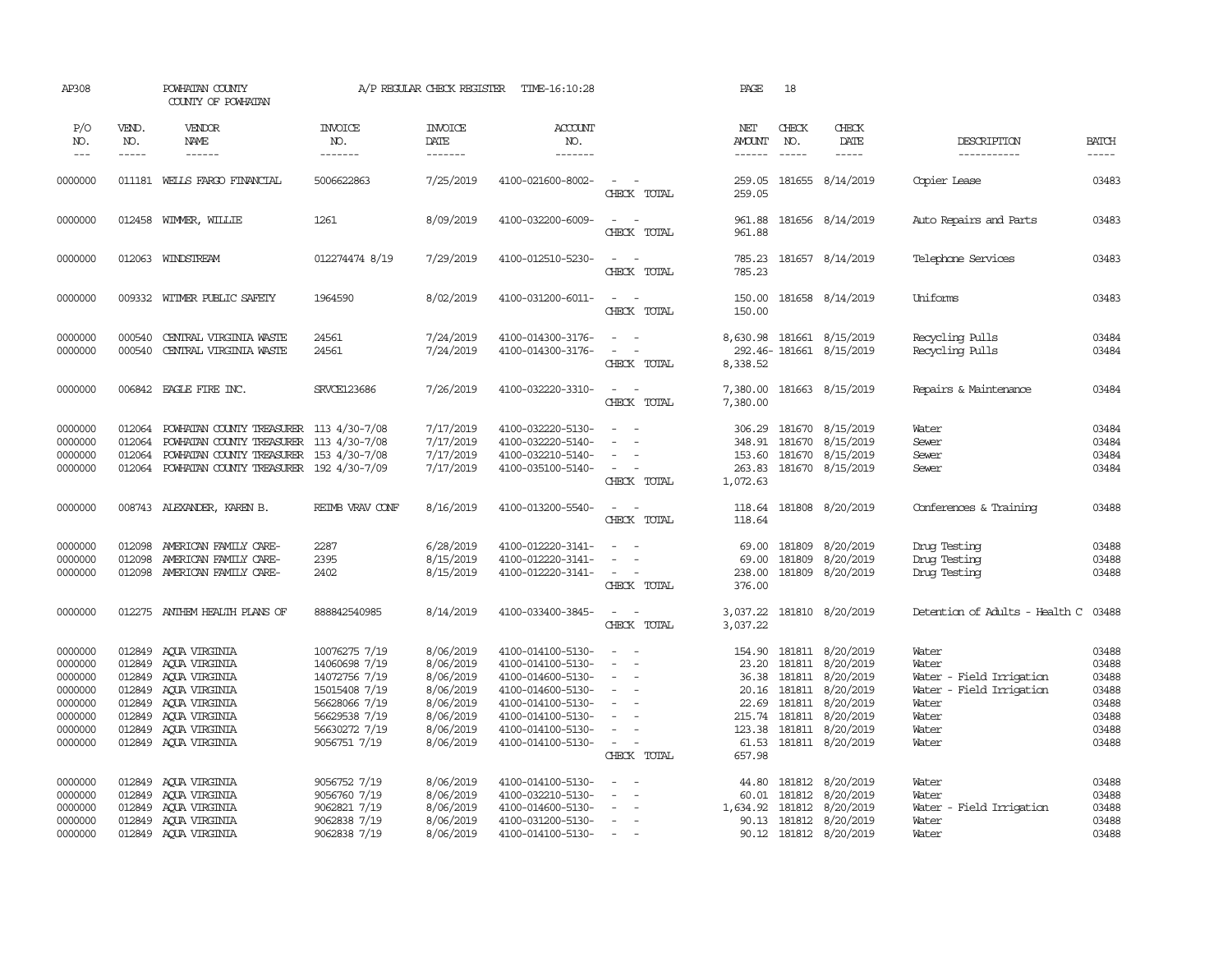| AP308                                                                                                      |                                                                                        | POWHATAN COUNTY<br>COUNTY OF POWHATAN                                                                                                                                                   |                                                                                                                                 | A/P REGULAR CHECK REGISTER                                                                                                     | TIME-16:10:28                                                                                                                                                                                                  |                                                                              | PAGE                                                                                        | 19                                                                                     |                                                                                                                                       |                                                                                                                                                                                                                                                        |                                                                                        |
|------------------------------------------------------------------------------------------------------------|----------------------------------------------------------------------------------------|-----------------------------------------------------------------------------------------------------------------------------------------------------------------------------------------|---------------------------------------------------------------------------------------------------------------------------------|--------------------------------------------------------------------------------------------------------------------------------|----------------------------------------------------------------------------------------------------------------------------------------------------------------------------------------------------------------|------------------------------------------------------------------------------|---------------------------------------------------------------------------------------------|----------------------------------------------------------------------------------------|---------------------------------------------------------------------------------------------------------------------------------------|--------------------------------------------------------------------------------------------------------------------------------------------------------------------------------------------------------------------------------------------------------|----------------------------------------------------------------------------------------|
| P/O<br>NO.<br>$---$                                                                                        | VEND.<br>NO.<br>$- - - - -$                                                            | VENDOR<br>NAME<br>$- - - - - -$                                                                                                                                                         | <b>INVOICE</b><br>NO.<br>-------                                                                                                | <b>INVOICE</b><br>DATE<br>-------                                                                                              | <b>ACCOUNT</b><br>NO.<br>-------                                                                                                                                                                               |                                                                              | NET<br><b>AMOUNT</b><br>$- - - - - -$                                                       | CHECK<br>NO.<br>$\frac{1}{2}$                                                          | CHECK<br>DATE<br>-----                                                                                                                | DESCRIPTION<br>-----------                                                                                                                                                                                                                             | <b>BATCH</b><br>-----                                                                  |
| 0000000                                                                                                    | 012849                                                                                 | AOUA VIRGINIA                                                                                                                                                                           | 9062840 7/19                                                                                                                    | 8/06/2019                                                                                                                      | 4100-014600-5130-                                                                                                                                                                                              | $\overline{\phantom{a}}$<br>CHECK TOTAL                                      | 1,016.47<br>2,936.45                                                                        |                                                                                        | 181812 8/20/2019                                                                                                                      | Water - Field Irrigation                                                                                                                                                                                                                               | 03488                                                                                  |
| 0000000                                                                                                    | 008397                                                                                 | ATCO INTERNATIONAL                                                                                                                                                                      | I0534938                                                                                                                        | 8/07/2019                                                                                                                      | 4100-014100-3310-                                                                                                                                                                                              | $\sim$<br>$\sim$<br>CHECK TOTAL                                              | 160.00<br>160.00                                                                            |                                                                                        | 181813 8/20/2019                                                                                                                      | Repairs & Maintenance                                                                                                                                                                                                                                  | 03488                                                                                  |
| 0000000<br>0000000<br>0000000<br>0000000<br>0000000<br>0000000<br>0000000<br>0000000<br>0000000<br>0000000 | 007941<br>007941<br>007941<br>007941<br>007941<br>007941<br>007941<br>007941<br>007941 | BAKER & TAYLOR<br>BAKER & TAYLOR<br>BAKER & TAYLOR<br>BAKER & TAYLOR<br>BAKER & TAYLOR<br>BAKER & TAYLOR<br>BAKER & TAYLOR<br>BAKER & TAYLOR<br>BAKER & TAYLOR<br>007941 BAKER & TAYLOR | H37092630<br>H37092631<br>H37092632<br>H37498640<br>059717790<br>059803810<br>Q59803811<br>Q60060680<br>Q60229370<br>5015590131 | 7/16/2019<br>7/16/2019<br>7/16/2019<br>7/25/2019<br>7/09/2019<br>7/16/2019<br>7/16/2019<br>7/23/2019<br>7/30/2019<br>7/09/2019 | 4100-073100-6012-<br>4100-073100-6012-<br>4100-073100-6012-<br>4100-073100-6012-<br>4100-073100-6012-<br>4100-073100-6012-<br>4100-073100-6012-<br>4100-073100-6012-<br>4100-073100-6012-<br>4100-073100-6012- | $\equiv$<br>$\sim$<br>$\equiv$<br>$\equiv$<br>$\equiv$<br>$\sim$             | 15.86<br>100.71<br>20.69<br>105.26<br>17.24<br>186.18<br>169.15<br>21.38<br>47.59<br>582.64 | 181815<br>181815<br>181815<br>181815<br>181815<br>181815<br>181815<br>181815<br>181815 | 8/20/2019<br>8/20/2019<br>8/20/2019<br>8/20/2019<br>8/20/2019<br>8/20/2019<br>8/20/2019<br>8/20/2019<br>8/20/2019<br>181815 8/20/2019 | Books & Subscriptions<br>Books & Subscriptions<br>Books & Subscriptions<br>Books & Subscriptions<br>Books & Subscriptions<br>Books & Subscriptions<br>Books & Subscriptions<br>Books & Subscriptions<br>Books & Subscriptions<br>Books & Subscriptions | 03488<br>03488<br>03488<br>03488<br>03488<br>03488<br>03488<br>03488<br>03488<br>03488 |
| 0000000<br>0000000<br>0000000<br>0000000                                                                   | 007941<br>007941<br>007941<br>007941                                                   | BAKER & TAYLOR<br>BAKER & TAYLOR<br>BAKER & TAYLOR<br>BAKER & TAYLOR                                                                                                                    | 5015595159<br>5015596286<br>5015600366<br>5015613288                                                                            | 7/12/2019<br>7/15/2019<br>7/16/2019<br>7/25/2019                                                                               | 4100-073100-6012-<br>4100-073100-6012-<br>4100-073100-6012-<br>4100-073100-6012-                                                                                                                               | CHECK TOTAL<br>$\equiv$<br>$\sim$<br>$\overline{\phantom{a}}$<br>CHECK TOTAL | 1,266.70<br>183.07<br>344.45<br>701.78<br>735.46<br>1,964.76                                | 181816<br>181816<br>181816                                                             | 8/20/2019<br>8/20/2019<br>8/20/2019<br>181816 8/20/2019                                                                               | Books & Subscriptions<br>Books & Subscriptions<br>Books & Subscriptions<br>Books & Subscriptions                                                                                                                                                       | 03488<br>03488<br>03488<br>03488                                                       |
| 0000000                                                                                                    | 006655                                                                                 | BLOSSMAN GAS COMPANIES,                                                                                                                                                                 | 7511533                                                                                                                         | 8/05/2019                                                                                                                      | 4100-014500-6008-                                                                                                                                                                                              | $\sim$<br>CHECK TOTAL                                                        | 5.74<br>5.74                                                                                |                                                                                        | 181817 8/20/2019                                                                                                                      | Gas/Grease/Oil                                                                                                                                                                                                                                         | 03488                                                                                  |
| 0000000                                                                                                    | 007869                                                                                 | <b>BOULDIN, LATASHA</b>                                                                                                                                                                 | CUS SVC CLASS                                                                                                                   | 8/15/2019                                                                                                                      | 4100-012310-5540-                                                                                                                                                                                              | $\sim$<br>$\overline{\phantom{a}}$<br>CHECK TOTAL                            | 91.50<br>91.50                                                                              |                                                                                        | 181818 8/20/2019                                                                                                                      | Conferences & Training                                                                                                                                                                                                                                 | 03488                                                                                  |
| 0000000<br>0000000                                                                                         | 012356<br>012356                                                                       | BROWN, GRETCHEN<br>BROWN, GRETCHEN                                                                                                                                                      | TRAINING LEGAL<br><b>TRAINING REIMB</b>                                                                                         | 7/25/2019<br>8/01/2019                                                                                                         | 4100-022100-5540-<br>4100-022100-5540-                                                                                                                                                                         | $\equiv$<br>$\equiv$<br>$\sim$<br>CHECK TOTAL                                | 213.50<br>1,121.07<br>1,334.57                                                              | 181819                                                                                 | 8/20/2019<br>181819 8/20/2019                                                                                                         | Conferences & Training<br>Conferences & Training                                                                                                                                                                                                       | 03495<br>03495                                                                         |
| 0000000                                                                                                    | 008723                                                                                 | CAS SEVERN                                                                                                                                                                              | 3005160                                                                                                                         | 8/13/2019                                                                                                                      | 4100-012510-5260-                                                                                                                                                                                              | CHECK TOTAL                                                                  | 5,017.34<br>5,017.34                                                                        |                                                                                        | 181820 8/20/2019                                                                                                                      | Internet Usage                                                                                                                                                                                                                                         | 03488                                                                                  |
| 0000000<br>0000000<br>0000000<br>0000000<br>0000000<br>0000000                                             | 006965<br>006965<br>006965<br>006965<br>006965<br>006965                               | CINIAS CORPORATION<br>CINTAS CORPORATION<br>CINIAS CORPORATION<br>CINIAS CORPORATION<br>CINIAS CORPORATION<br>CINIAS CORPORATION                                                        | 4026517136<br>4026517136<br>4026979080<br>4026979080<br>4027428892<br>4027428892                                                | 7/24/2019<br>7/24/2019<br>7/31/2019<br>7/31/2019<br>8/01/2019<br>8/01/2019                                                     | 4100-014500-6011-<br>4100-014100-6011-<br>4100-014100-6011-<br>4100-014500-6011-<br>4100-014100-6011-<br>4100-014500-6011-                                                                                     | $\equiv$<br>$\equiv$<br>$\equiv$<br>$\overline{\phantom{a}}$<br>CHECK TOTAL  | 99.81<br>119.88<br>119.88<br>99.81<br>119.88<br>99.81<br>659.07                             | 181821<br>181821<br>181821<br>181821                                                   | 181821 8/20/2019<br>8/20/2019<br>8/20/2019<br>8/20/2019<br>8/20/2019<br>181821 8/20/2019                                              | Uniforms<br>Uniforms<br>Uniforms<br>Uniforms<br>Uniforms<br>Uniforms                                                                                                                                                                                   | 03488<br>03488<br>03488<br>03488<br>03488<br>03488                                     |
| 0000000<br>0000000<br>0000000<br>0000000                                                                   | 007341<br>007341<br>007341<br>007341                                                   | CLAWS & PAWS ANIMAL CARE<br>CLAWS & PAWS ANIMAL CARE<br>CLAWS & PAWS ANIMAL CARE<br>CLAWS & PAWS ANIMAL CARE                                                                            | 96926<br>97085<br>97195<br>97322                                                                                                | 7/01/2019<br>7/15/2019<br>7/23/2019<br>7/31/2019                                                                               | 4100-035100-3110-<br>4100-035100-3110-<br>4100-035100-3110-<br>4100-035100-3110-                                                                                                                               | $\equiv$<br>CHECK TOTAL                                                      | 87.50<br>126.00<br>415.20<br>5,792.98<br>6,421.68                                           | 181822<br>181822<br>181822                                                             | 8/20/2019<br>8/20/2019<br>8/20/2019<br>181822 8/20/2019                                                                               | Professional Health Services<br>Professional Health Services<br>Professional Health Services<br>Professional Health Services                                                                                                                           | 03488<br>03488<br>03488<br>03488                                                       |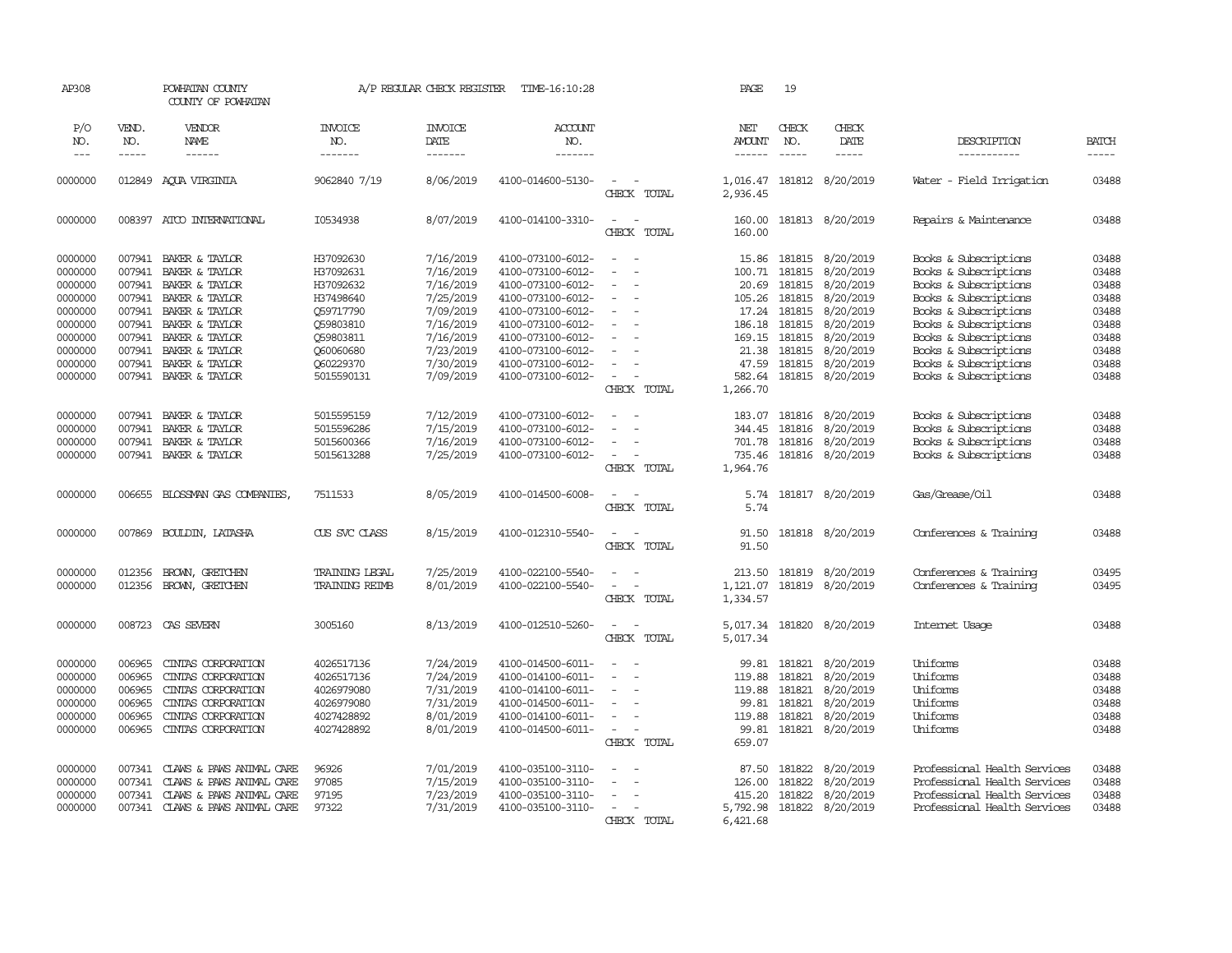| AP308                                                                                                                                                                        |                                                                                                                                                              | POWHATAN COUNTY<br>COUNTY OF POWHATAN                                                                                                                                                                                                                                                                                                                                                                                                                        |                                                                                                                                                                                                              | A/P REGULAR CHECK REGISTER                                                                                                                                                                                   | TIME-16:10:28                                                                                                                                                                                                                                                                                                                                |                                                                                                                                                                                                             | PAGE                                                                                                                                                         | 20                                                                                                                                                           |                                                                                                                                                                                                              |                                                                                                                                                                                                                                                                                                                                                                                                                                                                                                                               |                                                                                                                                              |
|------------------------------------------------------------------------------------------------------------------------------------------------------------------------------|--------------------------------------------------------------------------------------------------------------------------------------------------------------|--------------------------------------------------------------------------------------------------------------------------------------------------------------------------------------------------------------------------------------------------------------------------------------------------------------------------------------------------------------------------------------------------------------------------------------------------------------|--------------------------------------------------------------------------------------------------------------------------------------------------------------------------------------------------------------|--------------------------------------------------------------------------------------------------------------------------------------------------------------------------------------------------------------|----------------------------------------------------------------------------------------------------------------------------------------------------------------------------------------------------------------------------------------------------------------------------------------------------------------------------------------------|-------------------------------------------------------------------------------------------------------------------------------------------------------------------------------------------------------------|--------------------------------------------------------------------------------------------------------------------------------------------------------------|--------------------------------------------------------------------------------------------------------------------------------------------------------------|--------------------------------------------------------------------------------------------------------------------------------------------------------------------------------------------------------------|-------------------------------------------------------------------------------------------------------------------------------------------------------------------------------------------------------------------------------------------------------------------------------------------------------------------------------------------------------------------------------------------------------------------------------------------------------------------------------------------------------------------------------|----------------------------------------------------------------------------------------------------------------------------------------------|
| P/O<br>NO.<br>$---$                                                                                                                                                          | VEND.<br>NO.<br>-----                                                                                                                                        | VENDOR<br>NAME<br>------                                                                                                                                                                                                                                                                                                                                                                                                                                     | <b>INVOICE</b><br>NO.<br>-------                                                                                                                                                                             | <b>INVOICE</b><br>DATE<br>-------                                                                                                                                                                            | <b>ACCOUNT</b><br>NO.<br>-------                                                                                                                                                                                                                                                                                                             |                                                                                                                                                                                                             | NET<br><b>AMOUNT</b><br>$- - - - - -$                                                                                                                        | CHECK<br>NO.<br>$\frac{1}{2}$                                                                                                                                | CHECK<br>DATE<br>$- - - - -$                                                                                                                                                                                 | DESCRIPTION<br>-----------                                                                                                                                                                                                                                                                                                                                                                                                                                                                                                    | <b>BATCH</b><br>-----                                                                                                                        |
| 0000000                                                                                                                                                                      | 001760                                                                                                                                                       | COURTOIS SIGNS, GRAPHICS,                                                                                                                                                                                                                                                                                                                                                                                                                                    | 18314                                                                                                                                                                                                        | 8/13/2019                                                                                                                                                                                                    | 4100-014600-3312-                                                                                                                                                                                                                                                                                                                            | $\overline{\phantom{a}}$<br>CHECK TOTAL                                                                                                                                                                     | 2,438.10<br>2,438.10                                                                                                                                         | 181823                                                                                                                                                       | 8/20/2019                                                                                                                                                                                                    | Field Maintenance                                                                                                                                                                                                                                                                                                                                                                                                                                                                                                             | 03488                                                                                                                                        |
| 0000000                                                                                                                                                                      |                                                                                                                                                              | 013173 DAVIS, PAMELA                                                                                                                                                                                                                                                                                                                                                                                                                                         | <b>AUGUST 2019</b>                                                                                                                                                                                           | 8/13/2019                                                                                                                                                                                                    | 4100-021100-1700-                                                                                                                                                                                                                                                                                                                            | $\overline{\phantom{a}}$<br>$\sim$<br>CHECK TOTAL                                                                                                                                                           | 30.00<br>30.00                                                                                                                                               |                                                                                                                                                              | 181825 8/20/2019                                                                                                                                                                                             | COMP: Jurors & Witnesses                                                                                                                                                                                                                                                                                                                                                                                                                                                                                                      | 03488                                                                                                                                        |
| 0000000                                                                                                                                                                      |                                                                                                                                                              | 013168 DEGROAT, GLORIA                                                                                                                                                                                                                                                                                                                                                                                                                                       | <b>AUGUST 2019</b>                                                                                                                                                                                           | 8/13/2019                                                                                                                                                                                                    | 4100-021100-1700-                                                                                                                                                                                                                                                                                                                            | $\overline{\phantom{a}}$<br>- 14<br>CHECK TOTAL                                                                                                                                                             | 30.00<br>30.00                                                                                                                                               |                                                                                                                                                              | 181826 8/20/2019                                                                                                                                                                                             | COMP: Jurors & Witnesses                                                                                                                                                                                                                                                                                                                                                                                                                                                                                                      | 03488                                                                                                                                        |
| 0000000<br>0000000<br>0000000                                                                                                                                                | 006240<br>006240<br>006240                                                                                                                                   | DIAMOND SPRINGS WATER, INC 3262617<br>DIAMOND SPRINGS WATER, INC<br>DIAMOND SPRINGS WATER, INC 730074730                                                                                                                                                                                                                                                                                                                                                     | 722078896                                                                                                                                                                                                    | 8/02/2019<br>7/22/2019<br>7/31/2019                                                                                                                                                                          | 4100-031200-5130-<br>4100-031200-5130-<br>4100-031200-5130-                                                                                                                                                                                                                                                                                  | $\sim$<br>$\equiv$<br>CHECK TOTAL                                                                                                                                                                           | 11.95<br>6.99<br>62.91<br>81.85                                                                                                                              | 181827<br>181827                                                                                                                                             | 8/20/2019<br>8/20/2019<br>181827 8/20/2019                                                                                                                                                                   | Water<br>Water<br>Water                                                                                                                                                                                                                                                                                                                                                                                                                                                                                                       | 03488<br>03488<br>03488                                                                                                                      |
| 0000000<br>0000000<br>0000000                                                                                                                                                | 000860<br>000860<br>000860                                                                                                                                   | DOMINION ENERGY VIRGINIA<br>DOMINION ENERGY VIRGINIA<br>DOMINION ENERGY VIRGINIA                                                                                                                                                                                                                                                                                                                                                                             | 2322252509 7/30<br>2613832712 7/30<br>6024003557 7/31                                                                                                                                                        | 8/01/2019<br>8/01/2019<br>8/02/2019                                                                                                                                                                          | 4100-031200-5110-<br>4100-022100-5110-<br>4100-014100-5110-                                                                                                                                                                                                                                                                                  | $\overline{a}$<br>$\sim$<br>CHECK TOTAL                                                                                                                                                                     | 255.95<br>225.47<br>9.61<br>491.03                                                                                                                           | 181828<br>181828<br>181828                                                                                                                                   | 8/20/2019<br>8/20/2019<br>8/20/2019                                                                                                                                                                          | Electricity<br>Electricity<br>Electricity                                                                                                                                                                                                                                                                                                                                                                                                                                                                                     | 03488<br>03488<br>03488                                                                                                                      |
| 0000000                                                                                                                                                                      |                                                                                                                                                              | 011312 DRP COLLISION REPAIR, LLC 193225                                                                                                                                                                                                                                                                                                                                                                                                                      |                                                                                                                                                                                                              | 7/16/2019                                                                                                                                                                                                    | 4100-014500-6009-                                                                                                                                                                                                                                                                                                                            | $\sim$<br>$\sim$<br>CHECK TOTAL                                                                                                                                                                             | 1,288.35<br>1,288.35                                                                                                                                         | 181830                                                                                                                                                       | 8/20/2019                                                                                                                                                                                                    | Auto Parts & Repairs                                                                                                                                                                                                                                                                                                                                                                                                                                                                                                          | 03488                                                                                                                                        |
| 0000000                                                                                                                                                                      |                                                                                                                                                              | 013174 EAST COAST EMERGENCY VEHI 14561                                                                                                                                                                                                                                                                                                                                                                                                                       |                                                                                                                                                                                                              | 7/21/2019                                                                                                                                                                                                    | 4100-032200-6009-                                                                                                                                                                                                                                                                                                                            | $\sim$<br>$\sim$<br>CHECK TOTAL                                                                                                                                                                             | 2,251.70<br>2,251.70                                                                                                                                         |                                                                                                                                                              | 181831 8/20/2019                                                                                                                                                                                             | Auto Repairs and Parts                                                                                                                                                                                                                                                                                                                                                                                                                                                                                                        | 03488                                                                                                                                        |
| 0000000                                                                                                                                                                      |                                                                                                                                                              | 006585 ELECTRICAL CONNECTION                                                                                                                                                                                                                                                                                                                                                                                                                                 | 4304                                                                                                                                                                                                         | 7/29/2019                                                                                                                                                                                                    | 4100-032220-3310-                                                                                                                                                                                                                                                                                                                            | $\sim$<br>$\sim$<br>CHECK TOTAL                                                                                                                                                                             | 270.00<br>270.00                                                                                                                                             |                                                                                                                                                              | 181832 8/20/2019                                                                                                                                                                                             | Repairs & Maintenance                                                                                                                                                                                                                                                                                                                                                                                                                                                                                                         | 03488                                                                                                                                        |
| 0000000<br>0000000<br>0000000<br>0000000<br>0000000<br>0000000<br>0000000<br>0000000<br>0000000<br>0000000<br>0000000<br>0000000<br>0000000<br>0000000<br>0000000<br>0000000 | 011224<br>011224<br>011224<br>011224<br>011224<br>011224<br>011224<br>011224<br>011224<br>011224<br>011224<br>011224<br>011224<br>011224<br>011224<br>011224 | ELECTRONIC SYSTEMS, INC.<br>ELECTRONIC SYSTEMS, INC.<br>ELECTRONIC SYSTEMS, INC.<br>ELECTRONIC SYSTEMS, INC.<br>ELECTRONIC SYSTEMS, INC.<br>ELECTRONIC SYSTEMS, INC.<br>ELECTRONIC SYSTEMS, INC.<br>ELECTRONIC SYSTEMS, INC.<br>ELECTRONIC SYSTEMS, INC.<br>ELECTRONIC SYSTEMS, INC.<br>ELECTRONIC SYSTEMS, INC.<br>ELECTRONIC SYSTEMS, INC.<br>ELECTRONIC SYSTEMS, INC.<br>ELECTRONIC SYSTEMS, INC.<br>ELECTRONIC SYSTEMS, INC.<br>ELECTRONIC SYSTEMS, INC. | IN1343662<br>IN1343662<br>IN1343662<br>IN1343662<br>IN1343662<br>IN1343662<br>IN1343662<br>IN1343662<br>IN1343662<br>IN1343662<br>IN1343662<br>IN1343662<br>IN1343662<br>IN1343662<br>IN1343662<br>IN1343663 | 8/06/2019<br>8/06/2019<br>8/06/2019<br>8/06/2019<br>8/06/2019<br>8/06/2019<br>8/06/2019<br>8/06/2019<br>8/06/2019<br>8/06/2019<br>8/06/2019<br>8/06/2019<br>8/06/2019<br>8/06/2019<br>8/06/2019<br>8/06/2019 | 4100-035100-3320-<br>4100-014300-3320-<br>4100-012100-3320-<br>4100-012310-3320-<br>4100-013200-3320-<br>4100-031210-3320-<br>4100-012200-3320-<br>4100-012220-3320-<br>4100-071110-3320-<br>4100-014100-3320-<br>4100-031200-3320-<br>4100-034100-3320-<br>4100-012410-3320-<br>4100-021600-8002-<br>4100-022100-3320-<br>4100-012100-3320- | $\sim$<br>$\sim$<br>$\equiv$<br>$\sim$<br>÷.<br>$\equiv$<br>$\overline{\phantom{a}}$<br>$\sim$<br>$\sim$<br>$\overline{\phantom{a}}$<br>$\overline{\phantom{a}}$<br>$\overline{\phantom{a}}$<br>CHECK TOTAL | 62.50<br>14.00<br>14.00<br>153.00<br>31.25<br>120.88<br>31.25<br>31.25<br>14.00<br>59.25<br>187.00<br>62.50<br>223.00<br>31.25<br>31.25<br>20.58<br>1,086.96 | 181833<br>181833<br>181833<br>181833<br>181833<br>181833<br>181833<br>181833<br>181833<br>181833<br>181833<br>181833<br>181833<br>181833<br>181833<br>181833 | 8/20/2019<br>8/20/2019<br>8/20/2019<br>8/20/2019<br>8/20/2019<br>8/20/2019<br>8/20/2019<br>8/20/2019<br>8/20/2019<br>8/20/2019<br>8/20/2019<br>8/20/2019<br>8/20/2019<br>8/20/2019<br>8/20/2019<br>8/20/2019 | Landscaping - Animal Control<br>Maintenance and Service Contra<br>Maintenance & Service Contract<br>Maintenance & Service Contract<br>Maintenance & Service Contract<br>Maintenance and Service Contra<br>Maintenance & Service Contract<br>Maintenance and service contra<br>General Maintenance<br>Maintenance & Service Contract<br>Maintenance & Service Contract<br>Maintenance & Service Contract<br>Maintenance & Service Contract<br>Copier Lease<br>Maintenance & Service Contract<br>Maintenance & Service Contract | 03488<br>03488<br>03488<br>03488<br>03488<br>03488<br>03488<br>03488<br>03488<br>03488<br>03488<br>03488<br>03488<br>03488<br>03488<br>03488 |
| 0000000<br>0000000<br>0000000                                                                                                                                                | 009093<br>009093                                                                                                                                             | FARMVILLE WHOLESALE<br>FARMVILLE WHOLESALE<br>009093 FARMVILLE WHOLESALE                                                                                                                                                                                                                                                                                                                                                                                     | 669216<br>669217<br>669306                                                                                                                                                                                   | 7/24/2019<br>7/24/2019<br>7/24/2019                                                                                                                                                                          | 4100-014100-6004-<br>4100-014100-3310-<br>4100-014100-3310-                                                                                                                                                                                                                                                                                  | CHECK TOTAL                                                                                                                                                                                                 | 214.15<br>210.21<br>102.00<br>526.36                                                                                                                         |                                                                                                                                                              | 181836 8/20/2019<br>181836 8/20/2019<br>181836 8/20/2019                                                                                                                                                     | Tools and Equipment<br>Repairs & Maintenance<br>Repairs & Maintenance                                                                                                                                                                                                                                                                                                                                                                                                                                                         | 03488<br>03488<br>03488                                                                                                                      |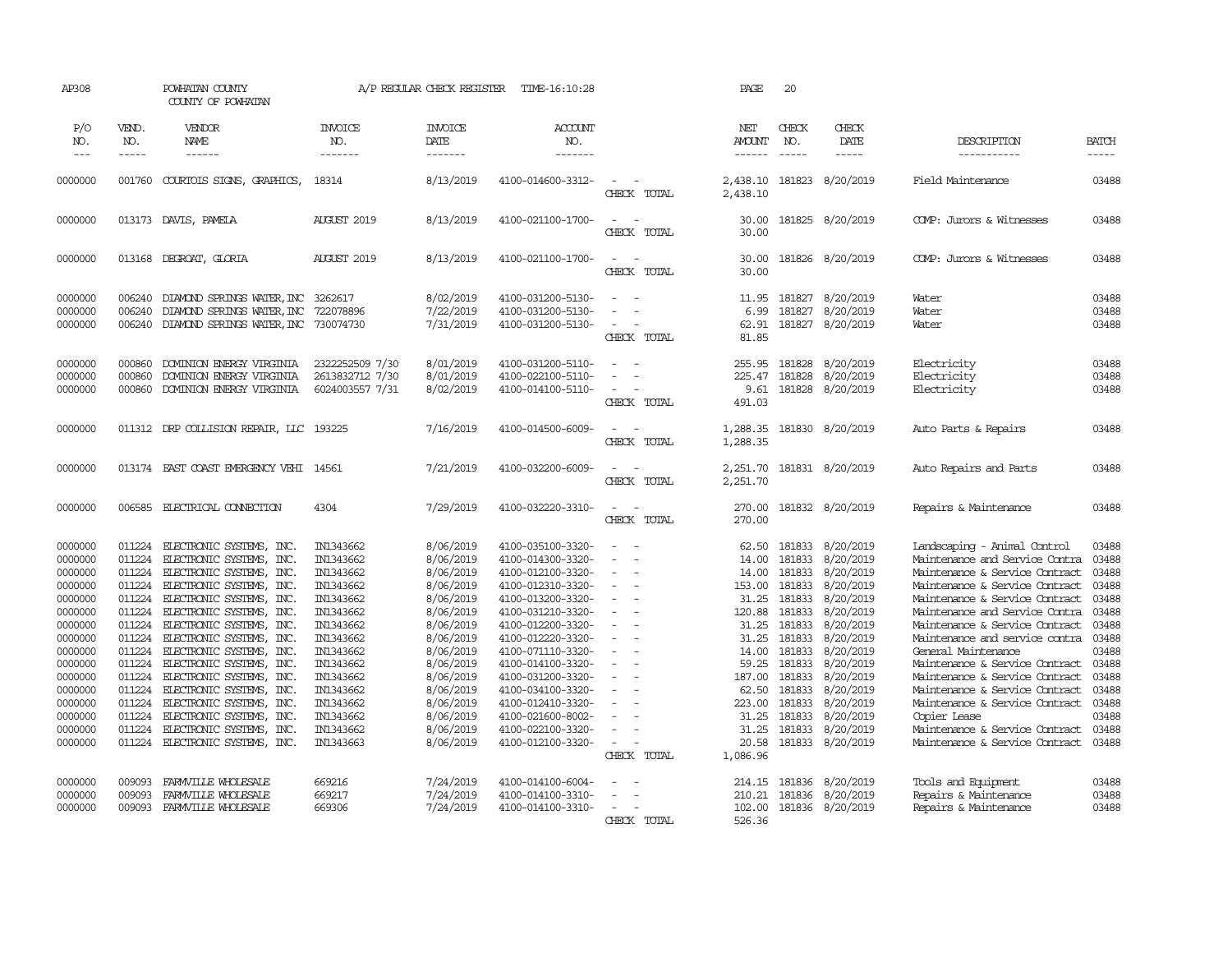| AP308                           |                            | POWHATAN COUNTY<br>COUNTY OF POWHATAN                                      |                                                       | A/P REGULAR CHECK REGISTER          | TIME-16:10:28                                               |                                                   | PAGE                 | 21           |                                                                     |                                                                |                         |
|---------------------------------|----------------------------|----------------------------------------------------------------------------|-------------------------------------------------------|-------------------------------------|-------------------------------------------------------------|---------------------------------------------------|----------------------|--------------|---------------------------------------------------------------------|----------------------------------------------------------------|-------------------------|
| P/O<br>NO.<br>$\qquad \qquad -$ | VEND.<br>NO.<br>-----      | VENDOR<br>NAME                                                             | <b>INVOICE</b><br>NO.<br>-------                      | <b>INVOICE</b><br>DATE<br>-------   | <b>ACCOUNT</b><br>NO.<br>-------                            |                                                   | NET<br><b>AMOUNT</b> | CHECK<br>NO. | CHECK<br>DATE<br>$- - - - -$                                        | DESCRIPTION<br>-----------                                     | <b>BATCH</b><br>-----   |
| 0000000                         | 007251                     | FLEMING, LISA T.                                                           | REIMB NOTARY                                          | 7/29/2019                           | 4100-031200-6014-                                           | $\sim$<br>$\sim$<br>CHECK TOTAL                   | 41.40<br>41.40       |              | 181837 8/20/2019                                                    | Other Operating Supplies                                       | 03488                   |
| 0000000                         |                            | 013172 FRANCIS, RANDALL                                                    | <b>AUGUST 2019</b>                                    | 8/13/2019                           | 4100-021100-1700-                                           | $\sim$<br>$\sim$<br>CHECK TOTAL                   | 30.00<br>30.00       |              | 181838 8/20/2019                                                    | COMP: Jurors & Witnesses                                       | 03488                   |
| 0000000                         |                            | 012357 GOODWIN TRUCKING SERVICES                                           | 1280                                                  | 8/02/2019                           | 4100-014500-3190-                                           | $\sim$<br>$\sim$<br>CHECK TOTAL                   | 350.00<br>350.00     |              | 181839 8/20/2019                                                    | Grounds Maintenance                                            | 03488                   |
| 0000000                         |                            | 006013 GRAINGER                                                            | 9253633557                                            | 8/05/2019                           | 4100-014100-3310-                                           | $\sim$ $\sim$<br>CHECK TOTAL                      | 29.08<br>29.08       |              | 181840 8/20/2019                                                    | Repairs & Maintenance                                          | 03488                   |
| 0000000                         | 006763                     | <b>GREENBERG &amp; ASSOCIATES</b>                                          | 3801                                                  | 8/07/2019                           | 4100-031200-3110-                                           | $\sim$ $\sim$<br>CHECK TOTAL                      | 200.00<br>200.00     |              | 181841 8/20/2019                                                    | Professional Health Services                                   | 03488                   |
| 0000000                         | 013179                     | HENLEY, RACHEL                                                             | REIMB 4H CAMP                                         | 8/15/2019                           | 4100-083500-5510-                                           | $\sim$ $\sim$<br>CHECK TOTAL                      | 4.50<br>4.50         |              | 181843 8/20/2019                                                    | Travel/Mileage/Parking/Tolls                                   | 03488                   |
| 0000000                         | 013169                     | HESS, JAMIE                                                                | <b>AUGUST 2019</b>                                    | 8/13/2019                           | 4100-021100-1700-                                           | $\overline{\phantom{a}}$<br>$\sim$<br>CHECK TOTAL | 30.00<br>30.00       |              | 181844 8/20/2019                                                    | COMP: Jurors & Witnesses                                       | 03488                   |
| 0000000                         | 007920                     | HOWLAND, ED                                                                | REIMB PIONIC                                          | 8/01/2019                           | 4100-012100-5530-                                           | $\sim$<br>$\sim$<br>CHECK TOTAL                   | 164.25<br>164.25     |              | 181845 8/20/2019                                                    | <b>Business Meetings</b>                                       | 03488                   |
| 0000000                         | 000120                     | <b>JAMES RIVER AIR</b>                                                     | S125419                                               | 7/31/2019                           | 4100-014100-3308-                                           | $\sim$ $ \sim$<br>CHECK TOTAL                     | 997.30<br>997.30     |              | 181846 8/20/2019                                                    | HVAC Service and Repairs                                       | 03488                   |
| 0000000                         |                            | 007981 LANGUAGE LINE SERVICES                                              | 4623433                                               | 7/31/2019                           | 4100-031200-5230-                                           | $\sim$<br>$\sim$<br>CHECK TOTAL                   | 19.20<br>19.20       |              | 181847 8/20/2019                                                    | Telephone Services                                             | 03488                   |
| 0000000                         |                            | 009164 LIBRARY IDEAS, LLC                                                  | 71406                                                 | 8/08/2019                           | 4100-073100-6012-                                           | $\sim$<br>$\sim$<br>CHECK TOTAL                   | 45.53<br>45.53       |              | 181848 8/20/2019                                                    | Books & Subscriptions                                          | 03488                   |
| 0000000                         |                            | 013170 MAHONE IV, CLIFFORD                                                 | <b>AUGUST 2019</b>                                    | 8/13/2019                           | 4100-021100-1700-                                           | $\sim$ $\sim$<br>CHECK TOTAL                      | 30.00<br>30.00       |              | 181849 8/20/2019                                                    | COMP: Jurors & Witnesses                                       | 03488                   |
| 0000000                         | 013176                     | MIDWEST TAPE, LLC                                                          | 97749581                                              | 8/06/2019                           | 4100-073100-6012-                                           | $\sim$<br>$\sim$<br>CHECK TOTAL                   | 309.61<br>309.61     |              | 181850 8/20/2019                                                    | Books & Subscriptions                                          | 03488                   |
| 0000000                         |                            | 013167 MOORE, DOYLE                                                        | <b>AUGUST 2019</b>                                    | 8/13/2019                           | 4100-021100-1700-                                           | $\sim$<br>$\sim$<br>CHECK TOTAL                   | 30.00<br>30.00       |              | 181852 8/20/2019                                                    | COMP: Jurors & Witnesses                                       | 03488                   |
| 0000000                         | 011987                     | NEWCOMBS RENOVATIONS LLC                                                   | 1475                                                  | 8/14/2019                           | 4100-014600-3310-                                           | $\overline{\phantom{a}}$<br>CHECK TOTAL           | 195.00<br>195.00     |              | 181853 8/20/2019                                                    | Repairs and Maintenance                                        | 03489                   |
| 0000000                         | 011152                     | PADEN, JEFFREY A.                                                          | <b>AUGUST 2019</b>                                    | 8/13/2019                           | 4100-021100-1700-                                           | $\sim$<br>$\sim$<br>CHECK TOTAL                   | 30.00<br>30.00       |              | 181854 8/20/2019                                                    | COMP: Jurors & Witnesses                                       | 03489                   |
| 0000000<br>0000000<br>0000000   | 008294<br>008294<br>008294 | POWHATAN COUNTY PUBLIC<br>POWHATAN COUNTY PUBLIC<br>POWHATAN COUNTY PUBLIC | FIRE&RES JULY19<br>SHERIFF&AC JULY<br>SHERIFF&AC JULY | 7/31/2019<br>7/31/2019<br>7/31/2019 | 4100-032200-6009-<br>4100-031200-6008-<br>4100-031200-6009- | $\overline{\phantom{a}}$<br>$\equiv$<br>$\sim$    | 10,484.81 181855     |              | 8/20/2019<br>1,492.07 181855 8/20/2019<br>7,503.02 181855 8/20/2019 | Auto Repairs and Parts<br>Gas/Grease/Oil<br>Auto Parts/Repairs | 03493<br>03493<br>03493 |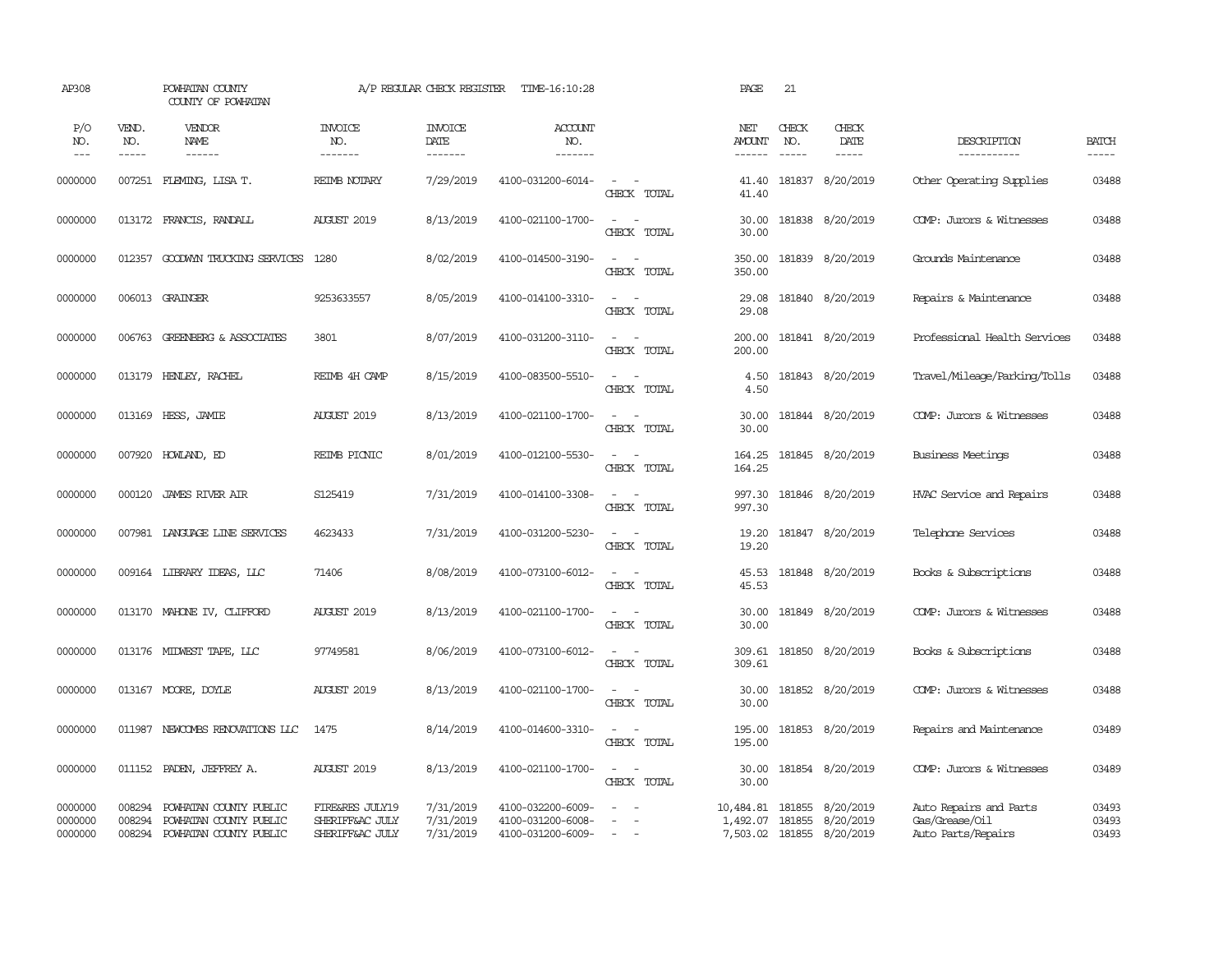| AP308               |                               | POWHATAN COUNTY<br>COUNTY OF POWHATAN            |                                  | A/P REGULAR CHECK REGISTER         | TIME-16:10:28                          |                                                                                           | PAGE                                  | 22                            |                                |                                    |                               |
|---------------------|-------------------------------|--------------------------------------------------|----------------------------------|------------------------------------|----------------------------------------|-------------------------------------------------------------------------------------------|---------------------------------------|-------------------------------|--------------------------------|------------------------------------|-------------------------------|
| P/O<br>NO.<br>$---$ | VEND.<br>NO.<br>$\frac{1}{2}$ | VENDOR<br>NAME<br>$- - - - - -$                  | <b>INVOICE</b><br>NO.<br>------- | <b>INVOICE</b><br>DATE<br>-------- | ACCOUNT<br>NO.<br>$- - - - - - -$      |                                                                                           | NET<br><b>AMOUNT</b><br>$- - - - - -$ | CHECK<br>NO.<br>$\frac{1}{2}$ | CHECK<br>DATE<br>$\frac{1}{2}$ | DESCRIPTION<br>-----------         | <b>BATCH</b><br>$\frac{1}{2}$ |
| 0000000             | 008294                        | POWHATAN COUNTY PUBLIC                           | SHERIFF&AC JULY                  | 7/31/2019                          | 4100-035100-6009-                      |                                                                                           | 402.73                                | 181855                        | 8/20/2019                      | Auto Parts/Repairs                 | 03493                         |
| 0000000             | 008294                        | POWHATAN COUNTY PUBLIC                           | 6295                             | 7/30/2019                          | 4100-014100-6009-                      |                                                                                           | 20.00                                 | 181855                        | 8/20/2019                      | Auto Parts & Repairs               | 03493                         |
| 0000000<br>0000000  | 008294<br>008294              | POWHATAN COUNTY PUBLIC<br>POWHATAN COUNTY PUBLIC | 6296 6299<br>6308                | 7/31/2019                          | 4100-034100-6009-                      | $\blacksquare$<br>$\sim$                                                                  | 282.01                                | 181855<br>181855              | 8/20/2019<br>8/20/2019         | Auto Parts/Repairs                 | 03493<br>03493                |
|                     |                               |                                                  |                                  | 7/25/2019                          | 4100-083500-6009-                      | CHECK TOTAL                                                                               | 80.57<br>20,265.21                    |                               |                                | Auto Parts and Repairs             |                               |
| 0000000             | 012955                        | POWHATAN COUNTY PUBLIC                           | 126                              | 7/31/2019                          | 4100-035100-6008-                      | $\overline{\phantom{a}}$<br>$\sim$                                                        | 562.67                                | 181856                        | 8/20/2019                      | Gas/Grease/Oil                     | 03492                         |
| 0000000             | 012955                        | POWHATAN COUNTY PUBLIC                           | 126                              | 7/31/2019                          | 4100-031200-6008-                      |                                                                                           | 10,728.10                             | 181856                        | 8/20/2019                      | Gas/Grease/Oil                     | 03492                         |
| 0000000             | 012955                        | POWHATAN COUNTY PUBLIC                           | 126                              | 7/31/2019                          | 4100-032200-5120-                      | ÷                                                                                         | 4,540.13                              | 181856                        | 8/20/2019                      | Apparatus Fuel                     | 03492                         |
| 0000000             | 012955                        | POWHATAN COUNTY PUBLIC                           | 126                              | 7/31/2019                          | 4100-014100-6008-                      | $\sim$                                                                                    | 546.88                                | 181856                        | 8/20/2019                      | Gas/Grease/Oil                     | 03492                         |
| 0000000             | 012955                        | POWHATAN COUNTY PUBLIC                           | 126                              | 7/31/2019                          | 4100-014500-6008-                      |                                                                                           | 784.52                                | 181856                        | 8/20/2019                      | Gas/Grease/Oil                     | 03492                         |
| 0000000<br>0000000  | 012955<br>012955              | POWHATAN COUNTY PUBLIC<br>POWHATAN COUNTY PUBLIC | 126<br>126                       | 7/31/2019<br>7/31/2019             | 4100-014300-6008-<br>4100-034100-6008- | $\blacksquare$                                                                            | 77.84<br>348.79                       | 181856<br>181856              | 8/20/2019<br>8/20/2019         | Gas/Grease/Oil<br>Gas/Grease/Oil   | 03492<br>03492                |
| 0000000             | 012955                        | POWHATAN COUNTY PUBLIC                           | 126                              | 7/31/2019                          | 4100-012510-6008-                      |                                                                                           | 28.32                                 | 181856                        | 8/20/2019                      | Gas/Grease/Oil                     | 03492                         |
| 0000000             | 012955                        | POWHATAN COUNTY PUBLIC                           | 126                              | 7/31/2019                          | 4100-081100-6008-                      |                                                                                           | 124.09                                | 181856                        | 8/20/2019                      | Gas/Grease/Oil                     | 03492                         |
| 0000000             | 012955                        | POWHATAN COUNTY PUBLIC                           | 126                              | 7/31/2019                          | 4100-083500-6008-                      | $\sim$                                                                                    | 84.94                                 | 181856                        | 8/20/2019                      | Gas/Grease/Oil                     | 03492                         |
| 0000000             | 012955                        | POWHATAN COUNTY PUBLIC                           | 126                              | 7/31/2019                          | 4100-031210-6008-                      | $\equiv$                                                                                  | 50.74                                 | 181856                        | 8/20/2019                      | Gas/Greases/Oil                    | 03492                         |
|                     |                               |                                                  |                                  |                                    |                                        | CHECK TOTAL                                                                               | 17,877.02                             |                               |                                |                                    |                               |
| 0000000             | 006840                        | POWHATAN LION'S CLUB                             | PARADE ENIRY                     | 8/14/2019                          | 4100-014400-5540-                      | $\overline{\phantom{a}}$<br>CHECK TOTAL                                                   | 20.00<br>20.00                        |                               | 181857 8/20/2019               | Travel - Convention & Educatio     | 03489                         |
| 0000000             |                               | 007756 PRICE DIGESTS                             | CUST#217714-M                    | 8/16/2019                          | 4100-012310-6001-                      | $\overline{\phantom{a}}$<br>$\sim$<br>CHECK TOTAL                                         | 639.85<br>639.85                      |                               | 181858 8/20/2019               | Office Supplies                    | 03489                         |
| 0000000             |                               | 009047 RED WING SHOES                            | 484140912                        | 8/01/2019                          | 4100-014500-6100-                      | $\sim$<br>$\sim$<br>CHECK TOTAL                                                           | 127.49<br>127.49                      |                               | 181860 8/20/2019               | Personal Protective Equipment      | 03489                         |
| 0000000             | 012509                        | RICHMOND SUBURBAN NEWS                           | 973167-7/16                      | 8/04/2019                          | 4100-012320-3600-                      |                                                                                           | 171.25                                | 181861                        | 8/20/2019                      | Advertising                        | 03489                         |
| 0000000             | 012509                        | RICHMOND SUBURBAN NEWS                           | 974498-7/24                      | 8/04/2019                          | 4100-081100-3600-                      | $\sim$<br>CHECK TOTAL                                                                     | 434.50<br>605.75                      | 181861                        | 8/20/2019                      | Advertising                        | 03489                         |
| 0000000             |                               | 007157 SHORES COLLISION, INC.                    | 19-12764                         | 8/13/2019                          | 4100-031200-6009-                      | $\overline{\phantom{a}}$<br>CHECK TOTAL                                                   | 14,339.26<br>14,339.26                |                               | 181862 8/20/2019               | Auto Parts/Repairs                 | 03489                         |
| 0000000             | 001320                        | SOUTHERN POLICE                                  | 200371                           | 8/12/2019                          | 4100-031200-6011-                      | $\overline{\phantom{a}}$<br>$\overline{\phantom{a}}$<br>CHECK TOTAL                       | 583.98<br>583.98                      |                               | 181864 8/20/2019               | Uniforms                           | 03489                         |
| 0000000<br>0000000  | 013065<br>013065              | STAPLES INC<br>STAPLES INC                       | 7222688097-0-1<br>7222688097-0-1 | 7/29/2019<br>7/29/2019             | 4100-012100-6001-<br>4100-012200-6001- | $\overline{\phantom{a}}$<br>$\equiv$<br>$\sim$<br>$\overline{\phantom{a}}$<br>CHECK TOTAL | 14.78<br>32.54<br>47.32               | 181865<br>181865              | 8/20/2019<br>8/20/2019         | Office Supplies<br>Office Supplies | 03489<br>03489                |
| 0000000             | 008346                        | SYCOM TECHNOLOGIES                               | AT50697                          | 7/31/2019                          | 4100-012510-3322-                      | $\sim$                                                                                    | 525.00                                |                               | 181866 8/20/2019               | Network Service Contracts          | 03489                         |
|                     |                               |                                                  |                                  |                                    |                                        | CHECK TOTAL                                                                               | 525.00                                |                               |                                |                                    |                               |
| 0000000             | 007450                        | THOMSON REUTERS -                                | 840729154                        | 8/01/2019                          | 4100-031200-3320-                      | $\sim$<br>$\sim$<br>CHECK TOTAL                                                           | 298.50<br>298.50                      |                               | 181867 8/20/2019               | Maintenance & Service Contract     | 03489                         |
| 0000000             |                               | 009519 TREASURER                                 | 4TH OTR PMT                      | 7/24/2019                          | 4100-021100-5840-                      | $\sim$<br>$\sim$<br>CHECK TOTAL                                                           | 2,279.49<br>2,279.49                  |                               | 181868 8/20/2019               | Court Administrator- Shared        | 03489                         |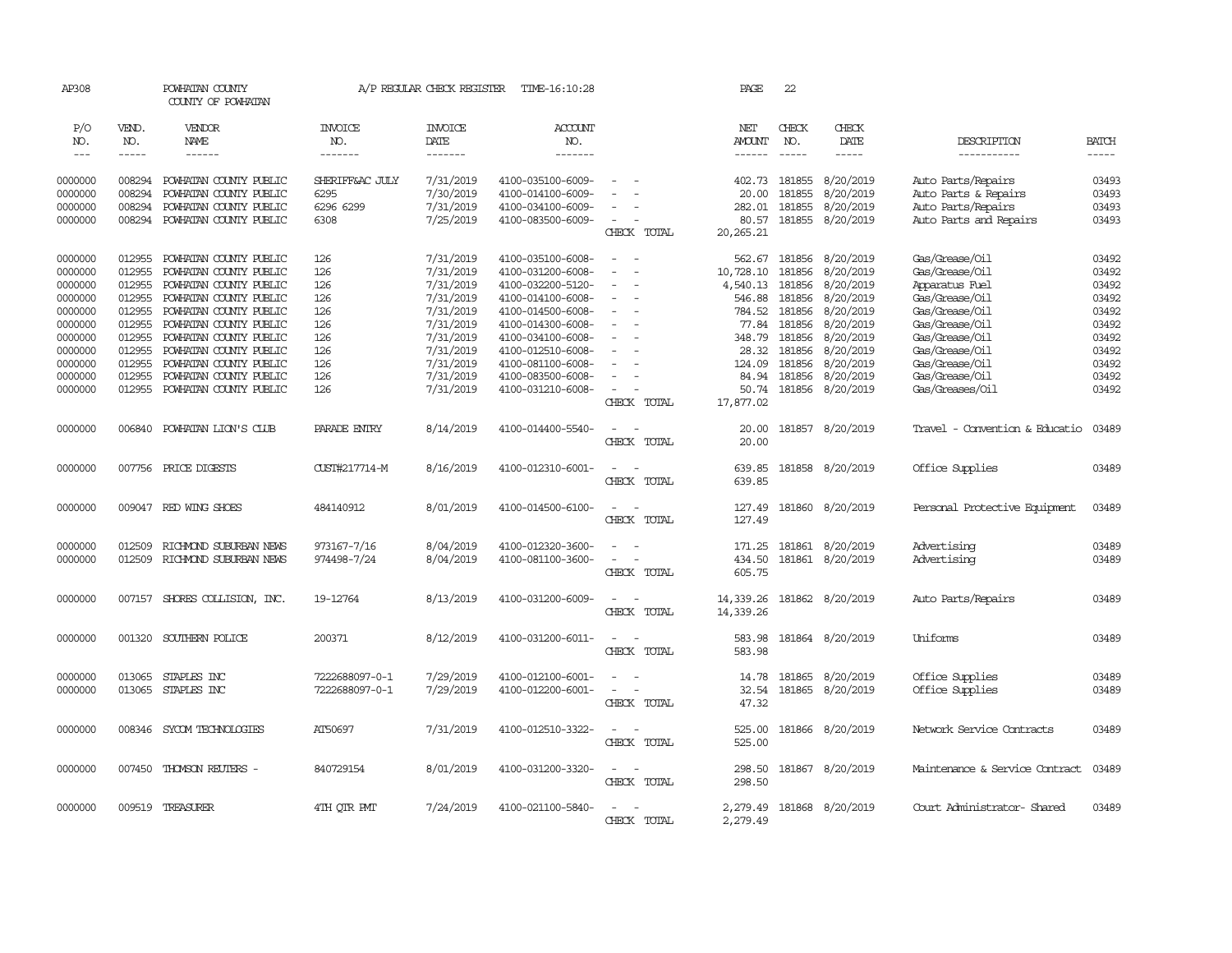| AP308                                                                                |                                                                              | POWHATAN COUNTY<br>COUNTY OF POWHATAN                                                                                                                                                                                                                                                                                                                                                                                                                                                                 |                                                                                                              | A/P REGULAR CHECK REGISTER                                                                           | TIME-16:10:28                                                                                                                                                        |                                                                                                                                          | PAGE                                                                            | 23                                                                                                                                                                                                                                                                                                                                                                                                                                                                     |                                                                                                             |                                                                                                                      |                                                                      |
|--------------------------------------------------------------------------------------|------------------------------------------------------------------------------|-------------------------------------------------------------------------------------------------------------------------------------------------------------------------------------------------------------------------------------------------------------------------------------------------------------------------------------------------------------------------------------------------------------------------------------------------------------------------------------------------------|--------------------------------------------------------------------------------------------------------------|------------------------------------------------------------------------------------------------------|----------------------------------------------------------------------------------------------------------------------------------------------------------------------|------------------------------------------------------------------------------------------------------------------------------------------|---------------------------------------------------------------------------------|------------------------------------------------------------------------------------------------------------------------------------------------------------------------------------------------------------------------------------------------------------------------------------------------------------------------------------------------------------------------------------------------------------------------------------------------------------------------|-------------------------------------------------------------------------------------------------------------|----------------------------------------------------------------------------------------------------------------------|----------------------------------------------------------------------|
| P/O<br>NO.<br>$\qquad \qquad - -$                                                    | VEND.<br>NO.<br>$\cdots$                                                     | VENDOR<br>NAME<br>$\begin{tabular}{ccccc} \multicolumn{2}{c}{} & \multicolumn{2}{c}{} & \multicolumn{2}{c}{} & \multicolumn{2}{c}{} & \multicolumn{2}{c}{} & \multicolumn{2}{c}{} & \multicolumn{2}{c}{} & \multicolumn{2}{c}{} & \multicolumn{2}{c}{} & \multicolumn{2}{c}{} & \multicolumn{2}{c}{} & \multicolumn{2}{c}{} & \multicolumn{2}{c}{} & \multicolumn{2}{c}{} & \multicolumn{2}{c}{} & \multicolumn{2}{c}{} & \multicolumn{2}{c}{} & \multicolumn{2}{c}{} & \multicolumn{2}{c}{} & \mult$ | <b>INVOICE</b><br>NO.<br>-------                                                                             | <b>INVOICE</b><br>DATE<br>-------                                                                    | ACCOUNT<br>NO.<br>-------                                                                                                                                            |                                                                                                                                          | NET<br>AMOUNT<br>------                                                         | CHECK<br>NO.<br>$\begin{tabular}{ccccc} \multicolumn{2}{c }{\multicolumn{2}{c }{\multicolumn{2}{c }{\multicolumn{2}{c}}{\hspace{-2.2cm}}}} \multicolumn{2}{c }{\multicolumn{2}{c }{\hspace{-2.2cm}}\hline} \multicolumn{2}{c }{\hspace{-2.2cm}} \multicolumn{2}{c }{\hspace{-2.2cm}}\hline} \multicolumn{2}{c }{\hspace{-2.2cm}} \multicolumn{2}{c }{\hspace{-2.2cm}}\hline} \multicolumn{2}{c }{\hspace{-2.2cm}} \multicolumn{2}{c }{\hspace{-2.2cm}}\hline} \multic$ | CHECK<br>DATE<br>$- - - - -$                                                                                | DESCRIPTION<br>-----------                                                                                           | <b>BATCH</b><br>-----                                                |
| 0000000                                                                              | 007625                                                                       | TURNER, LATOYA C.                                                                                                                                                                                                                                                                                                                                                                                                                                                                                     | CUS SVC CLASS                                                                                                | 8/15/2019                                                                                            | 4100-012310-5540-                                                                                                                                                    | $\frac{1}{2} \left( \frac{1}{2} \right) \left( \frac{1}{2} \right) \left( \frac{1}{2} \right) \left( \frac{1}{2} \right)$<br>CHECK TOTAL | 91.50<br>91.50                                                                  |                                                                                                                                                                                                                                                                                                                                                                                                                                                                        | 181869 8/20/2019                                                                                            | Conferences & Training                                                                                               | 03489                                                                |
| 0000000                                                                              |                                                                              | 009574 UNIQUE MANAGEMENT                                                                                                                                                                                                                                                                                                                                                                                                                                                                              | 556589                                                                                                       | 8/01/2019                                                                                            | 4100-073100-6012-                                                                                                                                                    | $\sim$<br>$\sim$<br>CHECK TOTAL                                                                                                          | 50.00<br>50.00                                                                  |                                                                                                                                                                                                                                                                                                                                                                                                                                                                        | 181870 8/20/2019                                                                                            | Books & Subscriptions                                                                                                | 03489                                                                |
| 0000000<br>0000000<br>0000000<br>0000000<br>0000000<br>0000000                       | 008126<br>008126<br>008126<br>008126<br>008126<br>008126                     | VERIZON<br>VERIZON<br>VERIZON<br>VERIZON<br>VERIZON<br>VERIZON                                                                                                                                                                                                                                                                                                                                                                                                                                        | 9835184793<br>9835184793<br>9835184793<br>9835184793<br>9835184793<br>9835184793                             | 8/01/2019<br>8/01/2019<br>8/01/2019<br>8/01/2019<br>8/01/2019<br>8/01/2019                           | 100-000100-0006-<br>4100-012100-5250-<br>4100-012510-5250-<br>4100-012510-5270-<br>4100-014100-5250-<br>4100-031210-5250-                                            | $\sim$<br>$\overline{\phantom{a}}$<br>$\sim$<br>$\sim$                                                                                   | 50.50<br>101.00<br>111.65<br>100.01<br>777.08                                   | 181871<br>181871<br>181871<br>181871<br>812.62 181871                                                                                                                                                                                                                                                                                                                                                                                                                  | 181871 8/20/2019<br>8/20/2019<br>8/20/2019<br>8/20/2019<br>8/20/2019<br>8/20/2019                           | Due from Other Agencies<br>Cell Phones<br>Cell Phones<br>Network Service Connection<br>Cell Phones<br>CELL PHONES    | 03489<br>03489<br>03489<br>03489<br>03489<br>03489                   |
| 0000000<br>0000000<br>0000000<br>0000000<br>0000000<br>0000000<br>0000000<br>0000000 | 008126<br>008126<br>008126<br>008126<br>008126<br>008126<br>008126<br>008126 | VERIZON<br>VERIZON<br>VERIZON<br>VERIZON<br>VERIZON<br>VERIZON<br>VERIZON<br>VERIZON                                                                                                                                                                                                                                                                                                                                                                                                                  | 9835184793<br>9835184793<br>9835184793<br>9835184793<br>9835184793<br>9835184793<br>9835184793<br>9835184793 | 8/01/2019<br>8/01/2019<br>8/01/2019<br>8/01/2019<br>8/01/2019<br>8/01/2019<br>8/01/2019<br>8/01/2019 | 4100-032200-5250-<br>4100-031200-5250-<br>4100-033300-5250-<br>4100-034100-5250-<br>4100-035500-5250-<br>4100-071110-5250-<br>4100-073100-5250-<br>4100-081100-5250- | $\sim$<br>$\sim$<br>$\equiv$<br>$\sim$<br>$\sim$<br>$\sim$<br>CHECK TOTAL                                                                | 1,021.63<br>1,201.32<br>188.52<br>90.51<br>70.32<br>35.16<br>100.51<br>4,677.00 | 181871<br>181871<br>16.17 181871<br>181871<br>181871<br>181871<br>181871                                                                                                                                                                                                                                                                                                                                                                                               | 8/20/2019<br>8/20/2019<br>8/20/2019<br>8/20/2019<br>8/20/2019<br>8/20/2019<br>8/20/2019<br>181871 8/20/2019 | Cell Phones<br>Cell Phones<br>Cell Phones<br>Cell Phones<br>Cell Phones<br>Cell Phones<br>Cell Phones<br>Cell Phones | 03489<br>03489<br>03489<br>03489<br>03489<br>03489<br>03489<br>03489 |
| 0000000                                                                              | 011169                                                                       | VERIZON                                                                                                                                                                                                                                                                                                                                                                                                                                                                                               | 8047061627 8/19                                                                                              | 8/01/2019                                                                                            | 4100-031210-5232-                                                                                                                                                    | $\sim$<br>$\sim$<br>CHECK TOTAL                                                                                                          | 922.54<br>922.54                                                                |                                                                                                                                                                                                                                                                                                                                                                                                                                                                        | 181872 8/20/2019                                                                                            | Wireline 911                                                                                                         | 03489                                                                |
| 0000000<br>0000000                                                                   | 011187                                                                       | VERIZON BUSINESS<br>011187 VERIZON BUSINESS                                                                                                                                                                                                                                                                                                                                                                                                                                                           | 66899862<br>66899862                                                                                         | 8/10/2019<br>8/10/2019                                                                               | 100-000100-0006-<br>4100-012510-5240-                                                                                                                                | $\overline{\phantom{a}}$<br>CHECK TOTAL                                                                                                  | 4.43<br>62.43<br>66.86                                                          |                                                                                                                                                                                                                                                                                                                                                                                                                                                                        | 181873 8/20/2019<br>181873 8/20/2019                                                                        | Due from Other Agencies<br>Long Distance                                                                             | 03489<br>03489                                                       |
| 0000000                                                                              |                                                                              | 013171 WALSHAK, REBECCA                                                                                                                                                                                                                                                                                                                                                                                                                                                                               | <b>AUGUST 2019</b>                                                                                           | 8/13/2019                                                                                            | 4100-021100-1700-                                                                                                                                                    | $\equiv$<br>$\sim$<br>CHECK TOTAL                                                                                                        | 30.00<br>30.00                                                                  |                                                                                                                                                                                                                                                                                                                                                                                                                                                                        | 181874 8/20/2019                                                                                            | COMP: Jurors & Witnesses                                                                                             | 03489                                                                |
| 0000000                                                                              | 001680                                                                       | WASTE MANAGEMENT OF                                                                                                                                                                                                                                                                                                                                                                                                                                                                                   | 3376574-2424-4                                                                                               | 8/01/2019                                                                                            | 4100-014300-3175-                                                                                                                                                    | $\overline{\phantom{a}}$<br>$\sim$<br>CHECK TOTAL                                                                                        | 307.12<br>307.12                                                                |                                                                                                                                                                                                                                                                                                                                                                                                                                                                        | 181875 8/20/2019                                                                                            | Waste Disposal                                                                                                       | 03489                                                                |
| 0000000                                                                              |                                                                              | 010688 A&B CLEANING SERVICE, INC. 31779                                                                                                                                                                                                                                                                                                                                                                                                                                                               |                                                                                                              | 8/16/2019                                                                                            | 4100-014100-3180-                                                                                                                                                    | $\frac{1}{2} \left( \frac{1}{2} \right) \left( \frac{1}{2} \right) = \frac{1}{2} \left( \frac{1}{2} \right)$<br>CHECK TOTAL              | 4,696.18<br>4,696.18                                                            |                                                                                                                                                                                                                                                                                                                                                                                                                                                                        | 181892 8/28/2019                                                                                            | Cleaning Service                                                                                                     | 03496                                                                |
| 0000000                                                                              |                                                                              | 008774 ALLEN, SUSAN E.                                                                                                                                                                                                                                                                                                                                                                                                                                                                                | 7385149                                                                                                      | 8/15/2019                                                                                            | 4100-021200-3150-                                                                                                                                                    | $\sim$<br>$\sim$<br>CHECK TOTAL                                                                                                          | 120.00<br>120.00                                                                |                                                                                                                                                                                                                                                                                                                                                                                                                                                                        | 181894 8/28/2019                                                                                            | Outside Counsel                                                                                                      | 03496                                                                |
| 0000000<br>0000000                                                                   | 012849                                                                       | AQUA VIRGINIA<br>012849 AQUA VIRGINIA                                                                                                                                                                                                                                                                                                                                                                                                                                                                 | 56630273 7/19<br>9072586 7/19                                                                                | 8/06/2019<br>8/06/2019                                                                               | 4100-073100-5130-<br>4100-022100-5130-                                                                                                                               | $\sim$<br>$\sim$ $ \sim$<br>CHECK TOTAL                                                                                                  | 65.58<br>27.65<br>93.23                                                         |                                                                                                                                                                                                                                                                                                                                                                                                                                                                        | 181895 8/28/2019<br>181895 8/28/2019                                                                        | Water<br>Water                                                                                                       | 03496<br>03496                                                       |
| 0000000                                                                              |                                                                              | 010312 BAI TREASURERS USERS                                                                                                                                                                                                                                                                                                                                                                                                                                                                           | 2019 FALL TRAIN                                                                                              | 8/22/2019                                                                                            | 4100-012410-5540-                                                                                                                                                    | $\sim$ $ \sim$<br>CHECK TOTAL                                                                                                            | 30.00<br>30.00                                                                  |                                                                                                                                                                                                                                                                                                                                                                                                                                                                        | 181896 8/28/2019                                                                                            | Conferences & Training                                                                                               | 03496                                                                |
| 0000000                                                                              | 006249                                                                       | BATTERY BARN OF VA INC.                                                                                                                                                                                                                                                                                                                                                                                                                                                                               | 350580                                                                                                       | 8/08/2019                                                                                            | 4100-032200-3310-                                                                                                                                                    | $\sim$<br>$\sim$<br>CHECK TOTAL                                                                                                          | 89.40<br>89.40                                                                  |                                                                                                                                                                                                                                                                                                                                                                                                                                                                        | 181898 8/28/2019                                                                                            | Equipment Repair                                                                                                     | 03496                                                                |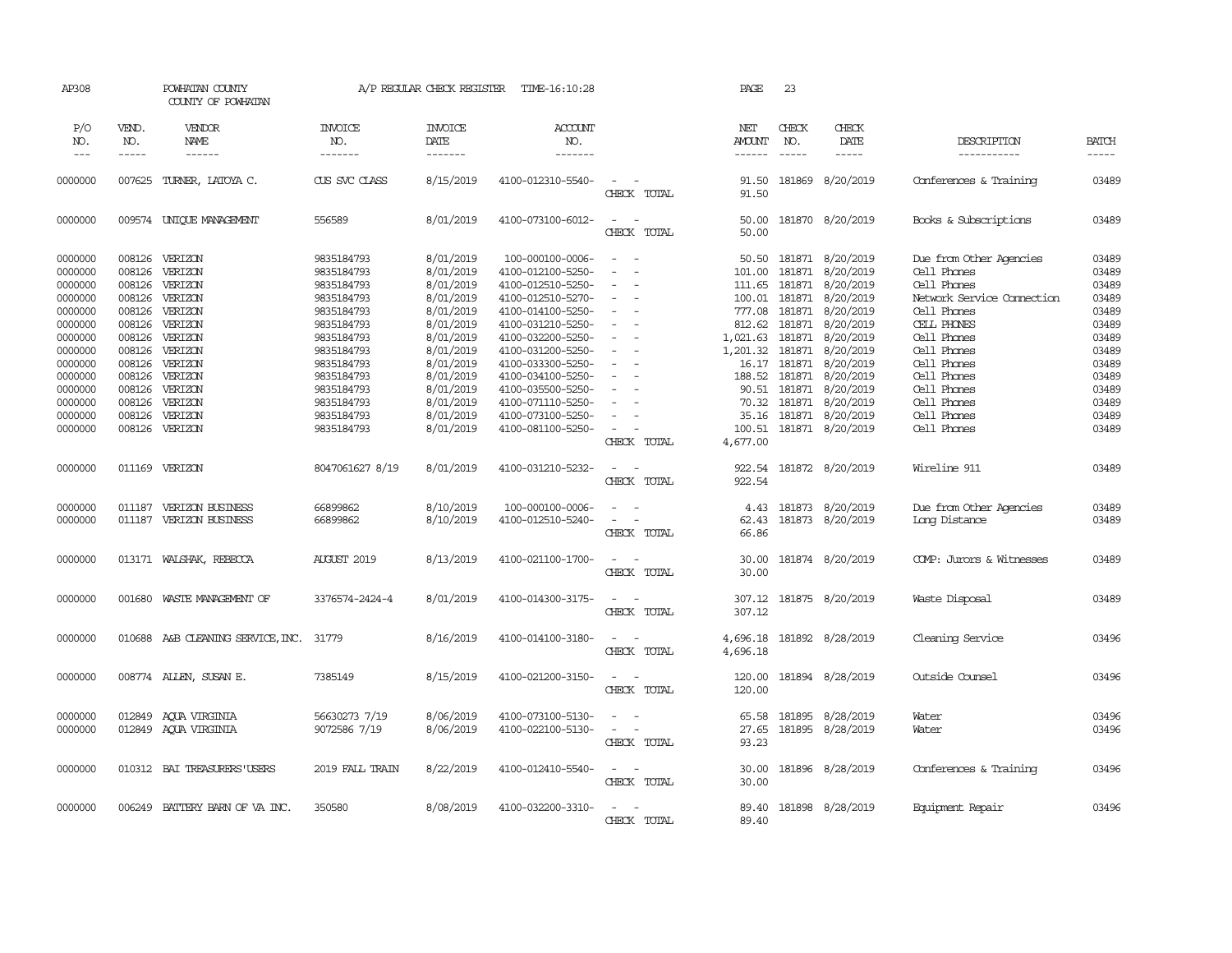| AP308                                                          |                                                          | POWHATAN COUNTY<br>COUNTY OF POWHATAN                                                                                            |                                                                                  | A/P REGULAR CHECK REGISTER                                                 | TIME-16:10:28                                                                                                              |                                                                                                         | PAGE                                                              | 24                                   |                                                                                          |                                                                      |                                                    |
|----------------------------------------------------------------|----------------------------------------------------------|----------------------------------------------------------------------------------------------------------------------------------|----------------------------------------------------------------------------------|----------------------------------------------------------------------------|----------------------------------------------------------------------------------------------------------------------------|---------------------------------------------------------------------------------------------------------|-------------------------------------------------------------------|--------------------------------------|------------------------------------------------------------------------------------------|----------------------------------------------------------------------|----------------------------------------------------|
| P/O<br>NO.<br>$---$                                            | VEND.<br>NO.<br>$- - - - -$                              | VENDOR<br>NAME<br>$- - - - - -$                                                                                                  | <b>INVOICE</b><br>NO.<br>-------                                                 | <b>INVOICE</b><br>DATE<br>-------                                          | <b>ACCOUNT</b><br>NO.<br>-------                                                                                           |                                                                                                         | NET<br>AMOUNT<br>$- - - - - -$                                    | CHECK<br>NO.<br>$\frac{1}{2}$        | CHECK<br>DATE<br>$- - - - -$                                                             | DESCRIPTION<br>-----------                                           | <b>BATCH</b><br>-----                              |
| 0000000                                                        |                                                          | 012857 BLASKA, MADISON                                                                                                           | FY20SCHOLARSHIP                                                                  | 8/19/2019                                                                  | 4100-032200-5815-                                                                                                          | $\sim$ $-$<br>$\sim$<br>CHECK TOTAL                                                                     | 1,500.00<br>1,500.00                                              |                                      | 181899 8/28/2019                                                                         | Training/Seminars                                                    | 03496                                              |
| 0000000<br>0000000                                             | 006655<br>006655                                         | BLOSSMAN GAS COMPANIES,<br>BLOSSMAN GAS COMPANIES,                                                                               | 7586999<br>7587000                                                               | 8/12/2019<br>8/12/2019                                                     | 4100-014500-6008-<br>4100-014500-6008-                                                                                     | $\sim$<br>$\sim$<br>$\sim$<br>$\overline{\phantom{a}}$<br>CHECK TOTAL                                   | 6.13<br>5.91<br>12.04                                             | 181900                               | 8/28/2019<br>181900 8/28/2019                                                            | Gas/Grease/Oil<br>Gas/Grease/Oil                                     | 03496<br>03496                                     |
| 0000000<br>0000000                                             | 011010                                                   | BOX ALARM TEES<br>011010 BOX ALARM TEES                                                                                          | 333<br>340                                                                       | 7/02/2019<br>8/15/2019                                                     | 4100-032200-6016-<br>4100-032200-6016-                                                                                     | $\sim$<br>$\sim$<br>$\sim$<br>$\sim$<br>CHECK TOTAL                                                     | 687.40<br>229.80<br>917.20                                        |                                      | 181901 8/28/2019<br>181901 8/28/2019                                                     | <b>JET</b> Program<br><b>JET</b> Program                             | 03496<br>03496                                     |
| 0000000                                                        | 009984                                                   | BRAME SPECIALITY CO., INC.                                                                                                       | 7441056                                                                          | 8/16/2019                                                                  | 4100-014100-6005-                                                                                                          | $\sim$ $ \sim$<br>CHECK TOTAL                                                                           | 486.50<br>486.50                                                  |                                      | 181902 8/28/2019                                                                         | Cleaning Supplies                                                    | 03496                                              |
| 0000000<br>0000000<br>0000000                                  | 000540<br>000540<br>000540                               | CENTRAL VIRGINIA WASTE<br>CENTRAL VIRGINIA WASTE<br>CENTRAL VIRGINIA WASTE                                                       | 24586<br>24599<br>24614                                                          | 8/13/2019<br>8/14/2019<br>8/21/2019                                        | 4100-014300-3175-<br>4100-014300-3176-<br>4100-014300-3176-                                                                | $\sim$<br>$\sim$<br>- 11<br>$\equiv$<br>$\overline{\phantom{a}}$<br>CHECK TOTAL                         | 377.74<br>198.64<br>20,330.35                                     | 181904                               | 19,753.97 181904 8/28/2019<br>8/28/2019<br>181904 8/28/2019                              | Waste Disposal<br>Recycling Pulls<br>Recycling Pulls                 | 03496<br>03496<br>03496                            |
| 0000000                                                        | 010485                                                   | CHESTERFIELD FIRE & EMS                                                                                                          | FY20 SUPPORT                                                                     | 7/19/2019                                                                  | 4100-081200-0001-                                                                                                          | $\sim$<br>$\sim$<br>CHECK TOTAL                                                                         | 1,000.00<br>1,000.00                                              |                                      | 181905 8/28/2019                                                                         | Contribution: Medflight                                              | 03496                                              |
| 0000000<br>0000000<br>0000000<br>0000000<br>0000000<br>0000000 | 006965<br>006965<br>006965<br>006965<br>006965<br>006965 | CINIAS CORPORATION<br>CINTAS CORPORATION<br>CINIAS CORPORATION<br>CINIAS CORPORATION<br>CINTAS CORPORATION<br>CINIAS CORPORATION | 4026517137<br>4026979097<br>4027428759<br>4027905028<br>4027905028<br>4027905093 | 7/24/2019<br>7/31/2019<br>8/07/2019<br>8/14/2019<br>8/14/2019<br>8/14/2019 | 4100-014300-6011-<br>4100-014300-6011-<br>4100-014300-6011-<br>4100-014100-6011-<br>4100-014500-6011-<br>4100-014300-6011- | $\sim$<br>$\sim$<br>$\equiv$<br>$\sim$<br>$\equiv$<br>$\sim$<br>$\overline{\phantom{a}}$<br>CHECK TOTAL | 148.45<br>148.45<br>148.45<br>99.81<br>119.88<br>148.45<br>813.49 | 181906<br>181906<br>181906<br>181906 | 181906 8/28/2019<br>8/28/2019<br>8/28/2019<br>8/28/2019<br>8/28/2019<br>181906 8/28/2019 | Uniforms<br>Uniforms<br>Uniforms<br>Uniforms<br>Uniforms<br>Uniforms | 03496<br>03496<br>03496<br>03496<br>03496<br>03496 |
| 0000000                                                        | 012756                                                   | COMCAST                                                                                                                          | 0089859 8/19                                                                     | 8/07/2019                                                                  | 4100-014300-5260-                                                                                                          | $\sim$<br>$\sim$<br>CHECK TOTAL                                                                         | 104.85<br>104.85                                                  |                                      | 181907 8/28/2019                                                                         | <b>Internet</b>                                                      | 03496                                              |
| 0000000                                                        | 013180                                                   | CRABIREE, MICHAEL W                                                                                                              | ELEVATOR EMEGR                                                                   | 8/12/2019                                                                  | 4100-032200-5815-                                                                                                          | $\overline{\phantom{a}}$<br>$\sim$<br>CHECK TOTAL                                                       | 250.00<br>250.00                                                  |                                      | 181908 8/28/2019                                                                         | Training/Seminars                                                    | 03496                                              |
| 0000000<br>0000000                                             | 006240<br>006240                                         | DIAMOND SPRINGS WATER, INC<br>DIAMOND SPRINGS WATER, INC                                                                         | 3262289<br>730074530                                                             | 8/02/2019<br>7/30/2019                                                     | 4100-014300-5130-<br>4100-014300-5130-                                                                                     | $\equiv$<br>$\sim$<br>$\equiv$<br>CHECK TOTAL                                                           | 11.95<br>21.75<br>33.70                                           | 181909<br>181909                     | 8/28/2019<br>8/28/2019                                                                   | Water<br>Water                                                       | 03496<br>03496                                     |
| 0000000                                                        | 000860                                                   | DOMINION ENERGY VIRGINIA                                                                                                         | 0962041034 7/30                                                                  | 8/02/2019                                                                  | 4100-032210-5110-                                                                                                          | $\sim$<br>CHECK TOTAL                                                                                   | 925.45<br>925.45                                                  |                                      | 181910 8/28/2019                                                                         | Electricity                                                          | 03496                                              |
| 0000000                                                        |                                                          | 006522 FOOD LION                                                                                                                 | 331780 8/15/19                                                                   | 8/15/2019                                                                  | 4100-035100-6022-                                                                                                          | $\sim$<br>$\sim$<br>CHECK TOTAL                                                                         | 249.81<br>249.81                                                  |                                      | 181911 8/28/2019                                                                         | Dog Food/Supplies                                                    | 03496                                              |
| 0000000<br>0000000                                             | 012905                                                   | GALLS, LLC<br>012905 GALLS, LLC                                                                                                  | 012214461<br>012214462                                                           | 3/14/2019<br>3/14/2019                                                     | 4100-031200-6011-<br>4100-031200-6011-                                                                                     | $\sim$<br>$\sim$<br>$\sim$ $-$<br>CHECK TOTAL                                                           | 83.79<br>167.16                                                   |                                      | 83.37 181912 8/28/2019<br>181912 8/28/2019                                               | Uniforms<br>Uniforms                                                 | 03496<br>03496                                     |
| 0000000                                                        | 013007                                                   | GANNETT FLEMING INC                                                                                                              | 064552.01*2                                                                      | 8/19/2019                                                                  | 4100-012520-3330-                                                                                                          | $\sim$<br>$\sim$<br>CHECK TOTAL                                                                         | 1,511.80<br>1,511.80                                              |                                      | 181913 8/28/2019                                                                         | GIS Services                                                         | 03496                                              |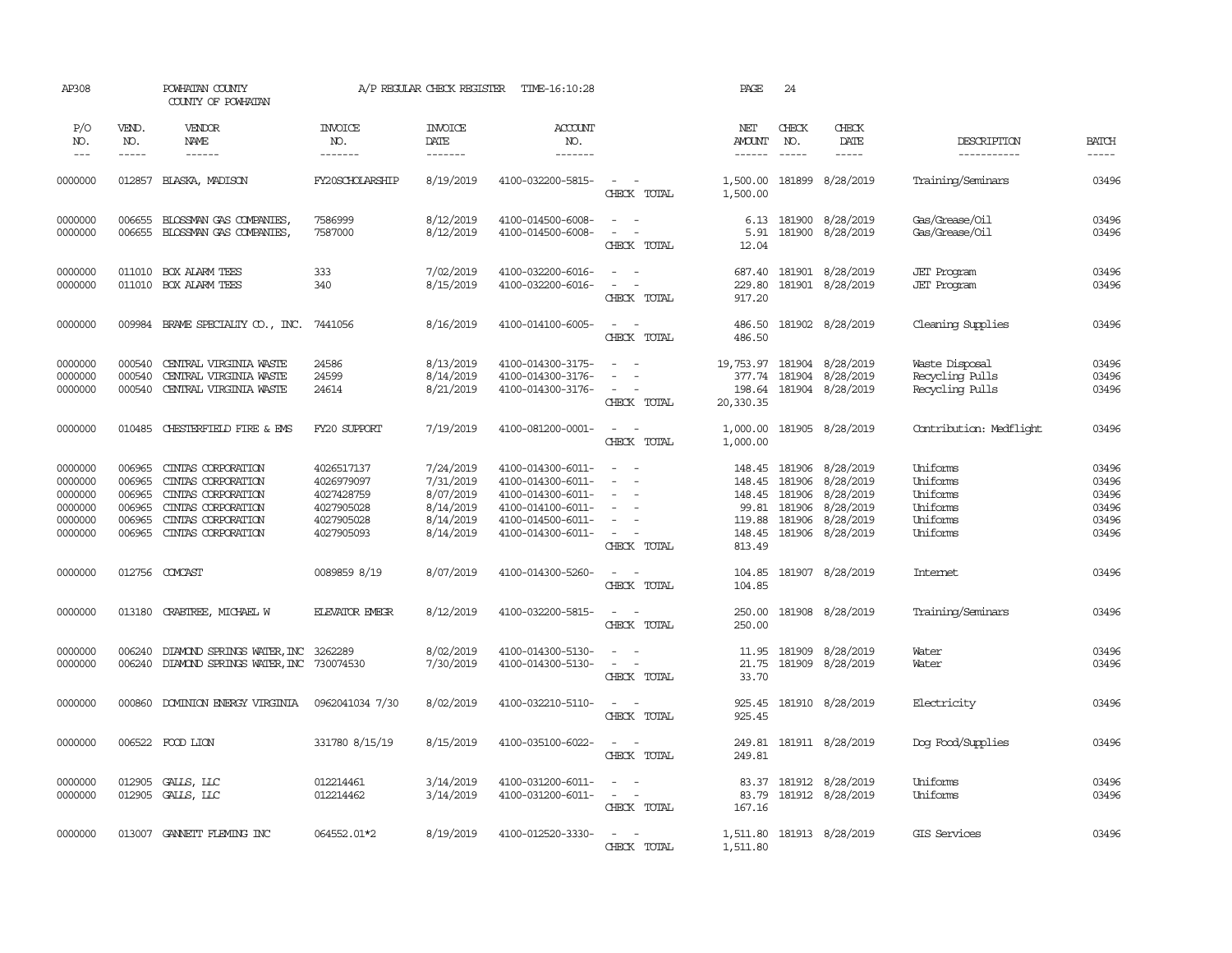| AP308              |                  | POWHATAN COUNTY<br>COUNTY OF POWHATAN                  |                       | A/P REGULAR CHECK REGISTER | TIME-16:10:28                          |                                                     | PAGE                      | 25               |                        |                                        |                |
|--------------------|------------------|--------------------------------------------------------|-----------------------|----------------------------|----------------------------------------|-----------------------------------------------------|---------------------------|------------------|------------------------|----------------------------------------|----------------|
| P/O<br>NO.         | VEND.<br>NO.     | VENDOR<br>NAME                                         | <b>INVOICE</b><br>NO. | <b>INVOICE</b><br>DATE     | <b>ACCOUNT</b><br>NO.                  |                                                     | NET<br><b>AMOUNT</b>      | CHECK<br>NO.     | CHECK<br>DATE          | DESCRIPTION                            | <b>BATCH</b>   |
| $---$              | $- - - - -$      | ------                                                 | -------               | -------                    | -------                                |                                                     | $- - - - - -$             | $\frac{1}{2}$    | $- - - - -$            | -----------                            | -----          |
| 0000000            |                  | 008799 HANK COSBY REAL ESTATE                          | 2019 RENT PMT         | 8/19/2019                  | 4100-053910-5642-                      | CHECK TOTAL                                         | 800.00<br>800.00          |                  | 181915 8/28/2019       | PCCAA Services - TANF                  | 03496          |
| 0000000            |                  | 013181 JOHNSON, DANAE                                  | FY20SCHOLARSHIP       | 8/19/2019                  | 4100-032200-5815-                      | $\overline{\phantom{a}}$<br>$\sim$<br>CHECK TOTAL   | 1,000.00<br>1,000.00      |                  | 181917 8/28/2019       | Training/Seminars                      | 03496          |
| 0000000            |                  | 011840 MCI COMM SERVICE                                | 2DG98147 8/19         | 8/17/2019                  | 4100-021100-5230-                      | $\sim$<br>$\sim$<br>CHECK TOTAL                     | 32.66<br>32.66            |                  | 181918 8/28/2019       | Telephone Services                     | 03496          |
| 0000000            | 008967           | PACIELLO, BRIGID                                       | REIMB 8/16/19         | 8/16/2019                  | 4100-012510-5540-                      | $\sim$<br>$\overline{\phantom{a}}$<br>CHECK TOTAL   | 74.83<br>74.83            |                  | 181919 8/28/2019       | Conferences and Training               | 03497          |
| 0000000            | 012579           | PLUMB, MONICA                                          | FY20SCHOLARSHIP       | 8/19/2019                  | 4100-032200-5815-                      | $\sim$<br>$\sim$<br>CHECK TOTAL                     | 500.00<br>500.00          |                  | 181920 8/28/2019       | Training/Seminars                      | 03497          |
| 0000000            | 006914           | POWHATAN AUTO REPAIR                                   | 08 EXP 7/23/19        | 7/23/2019                  | 4100-034100-6009-                      | $\overline{\phantom{a}}$<br>$\sim$<br>CHECK TOTAL   | 327.00<br>327.00          |                  | 181921 8/28/2019       | Auto Parts/Repairs                     | 03497          |
| 0000000            | 005050           | POWHATAN LOCK SERVICES                                 | 1766                  | 8/14/2019                  | 4100-014100-3310-                      | $\equiv$<br>$\overline{\phantom{a}}$<br>CHECK TOTAL | 166.00<br>166.00          |                  | 181922 8/28/2019       | Repairs & Maintenance                  | 03497          |
| 0000000            | 000620           | R. C. GOODWIN & SONS, INC                              | 0870052               | 8/06/2019                  | 4100-014500-3190-                      |                                                     | 6.99                      | 181924           | 8/28/2019              | Grounds Maintenance                    | 03497          |
| 0000000            | 000620           | R. C. GOODWIN & SONS, INC                              | 0870052               | 8/06/2019                  | 4100-014500-6004-                      | $\sim$<br>$\overline{\phantom{a}}$                  | 6.99                      | 181924           | 8/28/2019              | Tools and Equipment                    | 03497          |
| 0000000            | 000620           | R. C. GOODWYN & SONS, INC                              | 0870075               | 8/06/2019                  | 4100-014500-6004-                      | $\sim$                                              | 5.99                      | 181924           | 8/28/2019              | Tools and Equipment                    | 03497          |
| 0000000            | 000620           | R. C. GOODWIN & SONS, INC                              | 0870287               | 8/07/2019                  | 4100-014500-3190-                      | $\sim$                                              | 13.98                     | 181924           | 8/28/2019              | Grounds Maintenance                    | 03497          |
| 0000000            | 000620           | R. C. GOODWIN & SONS, INC                              | 0870347               | 8/07/2019                  | 4100-014500-6004-                      | $\sim$                                              | 2.39                      | 181924           | 8/28/2019              | Tools and Equipment                    | 03497          |
| 0000000            | 000620           | R. C. GOODWIN & SONS, INC                              | 0870347               | 8/07/2019                  | 4100-014500-3190-                      | $\overline{\phantom{a}}$                            | 201.43                    | 181924           | 8/28/2019              | Grounds Maintenance                    | 03497          |
| 0000000            | 000620           | R. C. GOODWYN & SONS, INC                              | 0870450               | 8/08/2019                  | 4100-014500-3190-                      | $\overline{\phantom{a}}$                            | 12.16                     | 181924           | 8/28/2019              | Grounds Maintenance                    | 03497          |
| 0000000            | 000620           | R. C. GOODWIN & SONS, INC                              | 0870667               | 8/09/2019                  | 4100-014500-3190-                      |                                                     | 42.99                     | 181924           | 8/28/2019              | Grounds Maintenance                    | 03497          |
| 0000000            | 000620           | R. C. GOODWYN & SONS, INC                              | 0870667               | 8/09/2019                  | 4100-014500-6004-                      |                                                     | 14.55                     | 181924           | 8/28/2019              | Tools and Equipment                    | 03497          |
| 0000000            | 000620           | R. C. GOODWIN & SONS, INC                              | 0870851               | 8/12/2019                  | 4100-014500-3190-                      | $\equiv$                                            | 42.99                     | 181924           | 8/28/2019              | Grounds Maintenance                    | 03497          |
| 0000000            | 000620           | R. C. GOODWYN & SONS, INC                              | 0870851               | 8/12/2019                  | 4100-014500-6004-                      | $\sim$<br>$\overline{\phantom{a}}$<br>CHECK TOTAL   | 17.47<br>367.93           |                  | 181924 8/28/2019       | Tools and Equipment                    | 03497          |
| 0000000            | 006466           | RADIO COMMUNICATION OF VA 400016042-1                  |                       | 8/20/2019                  | 4100-031200-3310-                      | $\sim$<br>- 14<br>CHECK TOTAL                       | 142.50<br>142.50          |                  | 181925 8/28/2019       | Repairs & Maintenance                  | 03497          |
| 0000000<br>0000000 | 007062<br>007062 | RUIHERFORD JANITOR SUPPLY<br>RUIHERFORD JANITOR SUPPLY | 1112614<br>1112614    | 8/14/2019<br>8/14/2019     | 4100-032210-6005-<br>4100-032220-6005- | $\sim$<br>- -<br>$\sim$<br>$\sim$<br>CHECK TOTAL    | 25.00<br>153.00<br>178.00 | 181928<br>181928 | 8/28/2019<br>8/28/2019 | Cleaning Supplies<br>Cleaning Supplies | 03497<br>03497 |
| 0000000            | 006921           | SEA-CLEAR AQUARIUM                                     | 6265                  | 8/15/2019                  | 4100-073100-3320-                      | $\sim$<br>CHECK TOTAL                               | 80.00<br>80.00            | 181929           | 8/28/2019              | Maintenance & Service Contract         | 03497          |
| 0000000            | 007906           | SERVPRO OF CHESTERFIELD                                | 5152353               | 8/16/2019                  | 4100-032210-3310-                      | $\overline{a}$<br>$\sim$<br>CHECK TOTAL             | 2,503.61<br>2,503.61      |                  | 181930 8/28/2019       | Repairs & Maintenance                  | 03497          |
| 0000000            | 012777           | SHAW, PAUL EUGENE                                      | CPR CLASS 7/19        | 8/14/2019                  | 4100-032200-5815-                      | $\sim$<br>$\sim$<br>CHECK TOTAL                     | 144.00<br>144.00          |                  | 181931 8/28/2019       | Training/Seminars                      | 03497          |
| 0000000            | 012837           | SHUPP, JOSEPH EDWARD                                   | VDFP CLASS 2019       | 8/16/2019                  | 4100-032200-5815-                      | $\overline{\phantom{a}}$<br>. —<br>CHECK TOTAL      | 150.00<br>150.00          |                  | 181932 8/28/2019       | Training/Seminars                      | 03497          |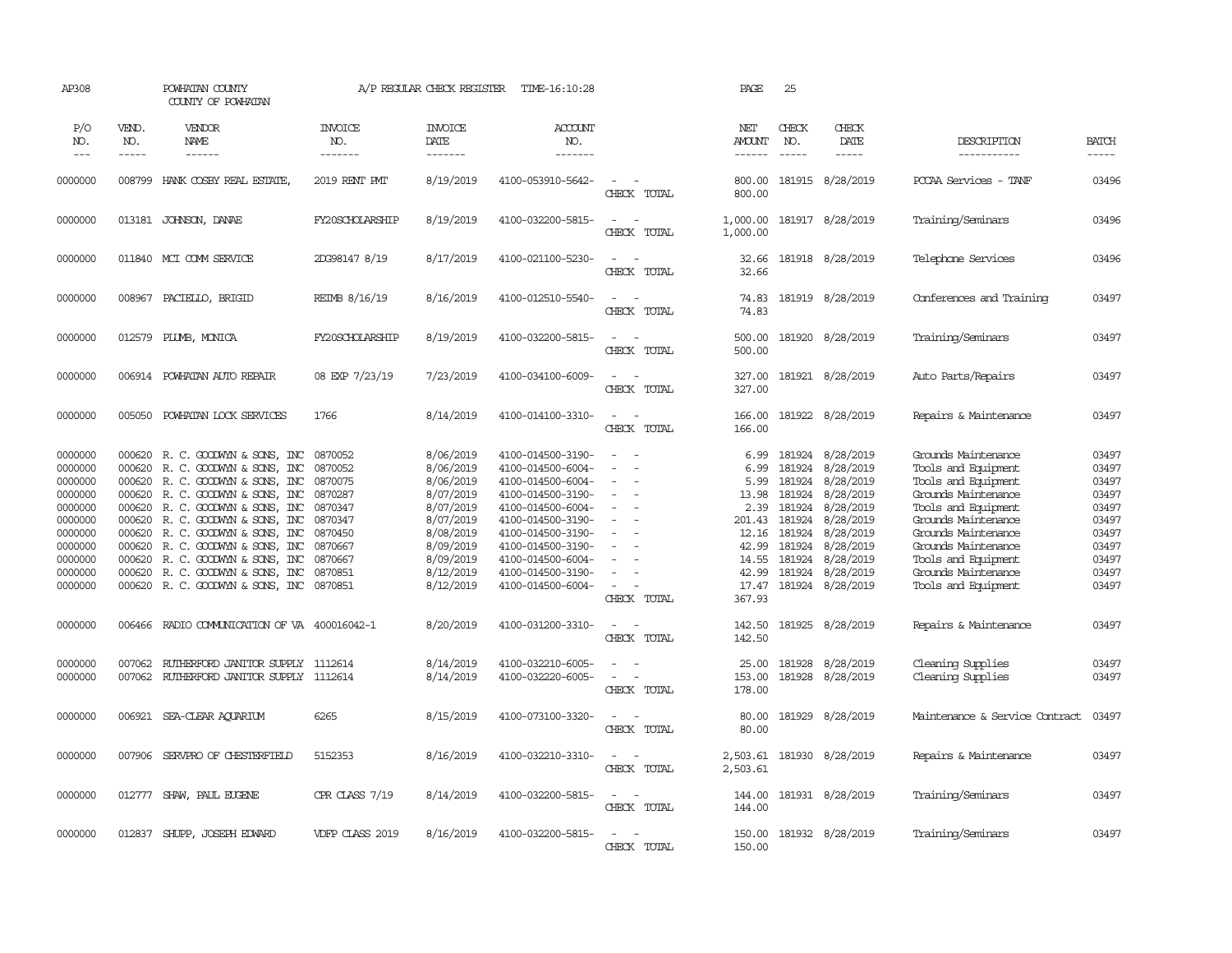| AP308                                                                     |                                                          | POWHATAN COUNTY<br>COUNTY OF POWHATAN                                                                                            |                                                                                                                            | A/P REGULAR CHECK REGISTER                                                              | TIME-16:10:28                                                                                                                                   |                                                                                                         | PAGE                                                          | 26                                                             |                                                                                                  |                                                                                                                                                        |                                                             |
|---------------------------------------------------------------------------|----------------------------------------------------------|----------------------------------------------------------------------------------------------------------------------------------|----------------------------------------------------------------------------------------------------------------------------|-----------------------------------------------------------------------------------------|-------------------------------------------------------------------------------------------------------------------------------------------------|---------------------------------------------------------------------------------------------------------|---------------------------------------------------------------|----------------------------------------------------------------|--------------------------------------------------------------------------------------------------|--------------------------------------------------------------------------------------------------------------------------------------------------------|-------------------------------------------------------------|
| P/O<br>NO.                                                                | VEND.<br>NO.                                             | VENDOR<br>NAME                                                                                                                   | <b>INVOICE</b><br>NO.                                                                                                      | <b>INVOICE</b><br>DATE                                                                  | ACCOUNT<br>NO.                                                                                                                                  |                                                                                                         | NET<br>AMOUNT                                                 | CHECK<br>NO.                                                   | CHECK<br>DATE                                                                                    | DESCRIPTION                                                                                                                                            | <b>BATCH</b>                                                |
| $---$                                                                     | $- - - - -$                                              | $- - - - - -$                                                                                                                    | $- - - - - - -$                                                                                                            | -------                                                                                 | $- - - - - - -$                                                                                                                                 |                                                                                                         |                                                               |                                                                |                                                                                                  | -----------                                                                                                                                            | $- - - - -$                                                 |
| 0000000                                                                   | 001320                                                   | SOUTHERN POLICE                                                                                                                  | 200637                                                                                                                     | 8/21/2019                                                                               | 4100-031200-6011-                                                                                                                               | $\sim$ $ -$<br>CHECK TOTAL                                                                              | 920.00<br>920.00                                              |                                                                | 181933 8/28/2019                                                                                 | Uniforms                                                                                                                                               | 03497                                                       |
| 0000000                                                                   |                                                          | 006594 SOUTHSIDE ELECTRIC COOP                                                                                                   | 63504005 8/19                                                                                                              | 8/06/2019                                                                               | 4100-031210-5120-                                                                                                                               | $\sim$<br>$\sim$<br>CHECK TOTAL                                                                         | 131.04<br>131.04                                              |                                                                | 181934 8/28/2019                                                                                 | Fuel - Towers                                                                                                                                          | 03497                                                       |
| 0000000<br>0000000<br>0000000<br>0000000<br>0000000<br>0000000<br>0000000 | 013065<br>013065<br>013065<br>013065<br>013065<br>013065 | STAPLES INC<br>STAPLES INC<br>STAPLES INC<br>STAPLES INC<br>STAPLES INC<br>STAPLES INC<br>013065 STAPLES INC                     | 7222068765-0-1<br>7222068765-0-2<br>7222428839-0-1<br>7222428839-0-1<br>7222428839-0-1<br>7222760775-0-1<br>7223104700-0-1 | 7/17/2019<br>7/17/2019<br>7/24/2019<br>7/24/2019<br>7/24/2019<br>7/30/2019<br>8/06/2019 | 4100-073100-6001-<br>4100-073100-6001-<br>4100-014300-6007-<br>4100-014400-6001-<br>4100-014100-6001-<br>4100-073100-6001-<br>4100-022100-6001- | $\sim$<br>$\sim$<br>$\equiv$<br>$\sim$<br>$\sim$<br>$\sim$<br>$\equiv$<br>$\overline{a}$<br>CHECK TOTAL | 108.01<br>25.99<br>7.20<br>104.02<br>90.47<br>57.99<br>478.09 | 181935<br>181935<br>181935<br>84.41 181935<br>181935<br>181935 | 8/28/2019<br>8/28/2019<br>8/28/2019<br>8/28/2019<br>8/28/2019<br>8/28/2019<br>181935 8/28/2019   | Office Supplies<br>Office Supplies<br>Transfer Station Supplies<br>Stationery/Office Supplies<br>Office Supplies<br>Office Supplies<br>Office Supplies | 03497<br>03497<br>03497<br>03497<br>03497<br>03497<br>03497 |
| 0000000<br>0000000                                                        | 011188<br>011188                                         | TECH FIRE & SAFETY<br>TECH FIRE & SAFETY                                                                                         | 1596<br>1601                                                                                                               | 8/09/2019<br>8/18/2019                                                                  | 4100-032200-6011-<br>4100-032200-6011-                                                                                                          | $\omega_{\rm{max}}$ and $\omega_{\rm{max}}$<br>$\sim$<br>$\sim$<br>CHECK TOTAL                          | 594.00<br>2,049.70                                            |                                                                | 1,455.70 181937 8/28/2019<br>181937 8/28/2019                                                    | Protective Gear/Uniforms<br>Protective Gear/Uniforms                                                                                                   | 03497<br>03497                                              |
| 0000000                                                                   |                                                          | 013184 TREASURER OF VIRGINIA -VR LODA-55172001                                                                                   |                                                                                                                            | 6/19/2019                                                                               | 4100-031200-2410-                                                                                                                               | $\sim$ 100 $\sim$<br>CHECK TOTAL                                                                        | 3,750.00<br>3,750.00                                          |                                                                | 181941 8/28/2019                                                                                 | Line of Duty Act                                                                                                                                       | 03497                                                       |
| 0000000                                                                   |                                                          | 006721 UNIVERSITY OF VIRGINIA                                                                                                    | 39985                                                                                                                      | 8/12/2019                                                                               | 4100-012410-5540-                                                                                                                               | $\sim$ $\sim$<br>CHECK TOTAL                                                                            | 185.00<br>185.00                                              |                                                                | 181942 8/28/2019                                                                                 | Conferences & Training                                                                                                                                 | 03497                                                       |
| 0000000<br>0000000<br>0000000                                             | 008126<br>008126<br>008126                               | VERIZON<br>VERIZON<br>VERIZON                                                                                                    | 9835502578<br>9835502578<br>9835502578                                                                                     | 8/06/2019<br>8/06/2019<br>8/06/2019                                                     | 100-000100-0006-<br>4100-012510-5260-<br>4100-035500-5260-                                                                                      | $\sim$<br>$\equiv$<br>- -<br>$\sim$<br>CHECK TOTAL                                                      | 68.52<br>40.01<br>148.64                                      |                                                                | 181943 8/28/2019<br>40.11 181943 8/28/2019<br>181943 8/28/2019                                   | Due from Other Agencies<br>Internet Usage<br><b>Internet</b>                                                                                           | 03497<br>03497<br>03497                                     |
| 0000000<br>0000000<br>0000000<br>0000000<br>0000000                       | 013182<br>013182<br>013182<br>013182                     | VITAL RECORDS CONTROL<br>VITAL RECORDS CONTROL<br>VITAL RECORDS CONTROL<br>VITAL RECORDS CONTROL<br>013182 VITAL RECORDS CONTROL | 1240319<br>1240319<br>1240319<br>1240319<br>1240319                                                                        | 7/31/2019<br>7/31/2019<br>7/31/2019<br>7/31/2019<br>7/31/2019                           | 4100-012410-3140-<br>4100-012310-3140-<br>4100-014300-3140-<br>4100-083500-3140-<br>4100-021600-6014-                                           | $\sim$<br>$\sim$ $ \sim$<br>$\equiv$<br>$\sim$<br>$\sim$<br>CHECK TOTAL                                 | 95.76<br>171.00<br>444.60<br>13.68<br>129.96<br>855.00        |                                                                | 181945 8/28/2019<br>181945 8/28/2019<br>181945 8/28/2019<br>181945 8/28/2019<br>181945 8/28/2019 | Profesional Services<br>Professional Services<br>Professional Services<br>Professional Services<br>Other Operating Expenses                            | 03497<br>03497<br>03497<br>03497<br>03497                   |
| 0000000                                                                   | 011698                                                   | WESTWOOD PHARMACY                                                                                                                | 23035                                                                                                                      | 8/16/2019                                                                               | 4100-033400-3845-                                                                                                                               | $\equiv$<br>CHECK TOTAL                                                                                 | 1,121.84<br>1,121.84                                          |                                                                | 181946 8/28/2019                                                                                 | Detention of Adults - Health C                                                                                                                         | 03497                                                       |
| 0000000                                                                   |                                                          | 012458 WIMMER, WILLIE                                                                                                            | 1282                                                                                                                       | 8/19/2019                                                                               | 4100-032200-6009-                                                                                                                               | $\sim$<br>$\sim$<br>CHECK TOTAL                                                                         | 1,915.00<br>1,915.00                                          |                                                                | 181947 8/28/2019                                                                                 | Auto Repairs and Parts                                                                                                                                 | 03497                                                       |
| 0000000                                                                   |                                                          | 009332 WITMER PUBLIC SAFETY                                                                                                      | E1866915                                                                                                                   | 8/16/2019                                                                               | 4100-032200-6016-                                                                                                                               | $\sim$<br>$\sim$<br>CHECK TOTAL                                                                         | 137.00<br>137.00                                              |                                                                | 181948 8/28/2019                                                                                 | <b>JET</b> Program                                                                                                                                     | 03497                                                       |
|                                                                           |                                                          |                                                                                                                                  |                                                                                                                            |                                                                                         |                                                                                                                                                 | CHECK TYPE TOTAL                                                                                        | 693, 762, 77                                                  |                                                                |                                                                                                  |                                                                                                                                                        |                                                             |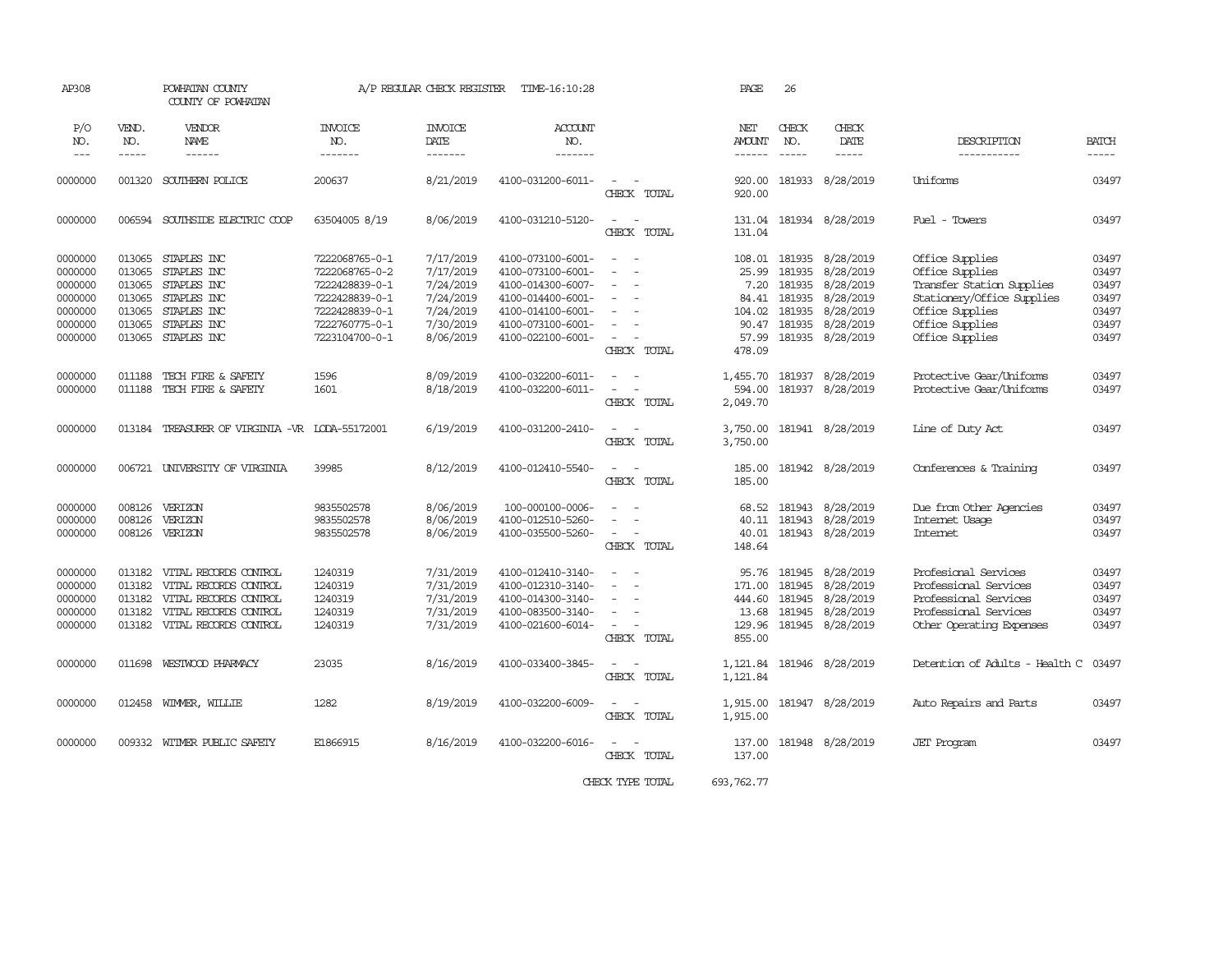| AP308               | POWHATAN COUNTY<br>COUNTY OF POWHATAN |                             | A/P VOID CHECK REGISTER TIME-16:10:28 |                                   |                           |                                                                                                                                          | PAGE                                   | 27           |                         |                            |                       |
|---------------------|---------------------------------------|-----------------------------|---------------------------------------|-----------------------------------|---------------------------|------------------------------------------------------------------------------------------------------------------------------------------|----------------------------------------|--------------|-------------------------|----------------------------|-----------------------|
| P/O<br>NO.<br>$---$ | VEND.<br>NO.<br>-----                 | VENDOR<br>NAME<br>------    | <b>INVOICE</b><br>NO.<br>-------      | <b>INVOICE</b><br>DATE<br>------- | ACCOUNT<br>NO.<br>------- |                                                                                                                                          | NET<br><b>AMOUNT</b><br>------         | CHECK<br>NO. | CHECK<br>DATE<br>------ | DESCRIPTION<br>----------- | <b>BATCH</b><br>----- |
| 0000000             |                                       | 011702 BROWN, GRETCHEN HUTT | REIMB TRAINING                        | 8/01/2019                         | 4100-022100-5540-         | $\frac{1}{2} \left( \frac{1}{2} \right) \left( \frac{1}{2} \right) \left( \frac{1}{2} \right) \left( \frac{1}{2} \right)$<br>CHECK TOTAL | 1,121.07-181586 8/14/2019<br>1,121.07- |              |                         | Conferences & Training     | 00482                 |
|                     |                                       |                             |                                       |                                   |                           | CHECK TYPE TOTAL                                                                                                                         | 1,121.07-                              |              |                         |                            |                       |
|                     |                                       |                             |                                       |                                   |                           | FINAL TOTAL                                                                                                                              | 692,641.70                             |              |                         |                            |                       |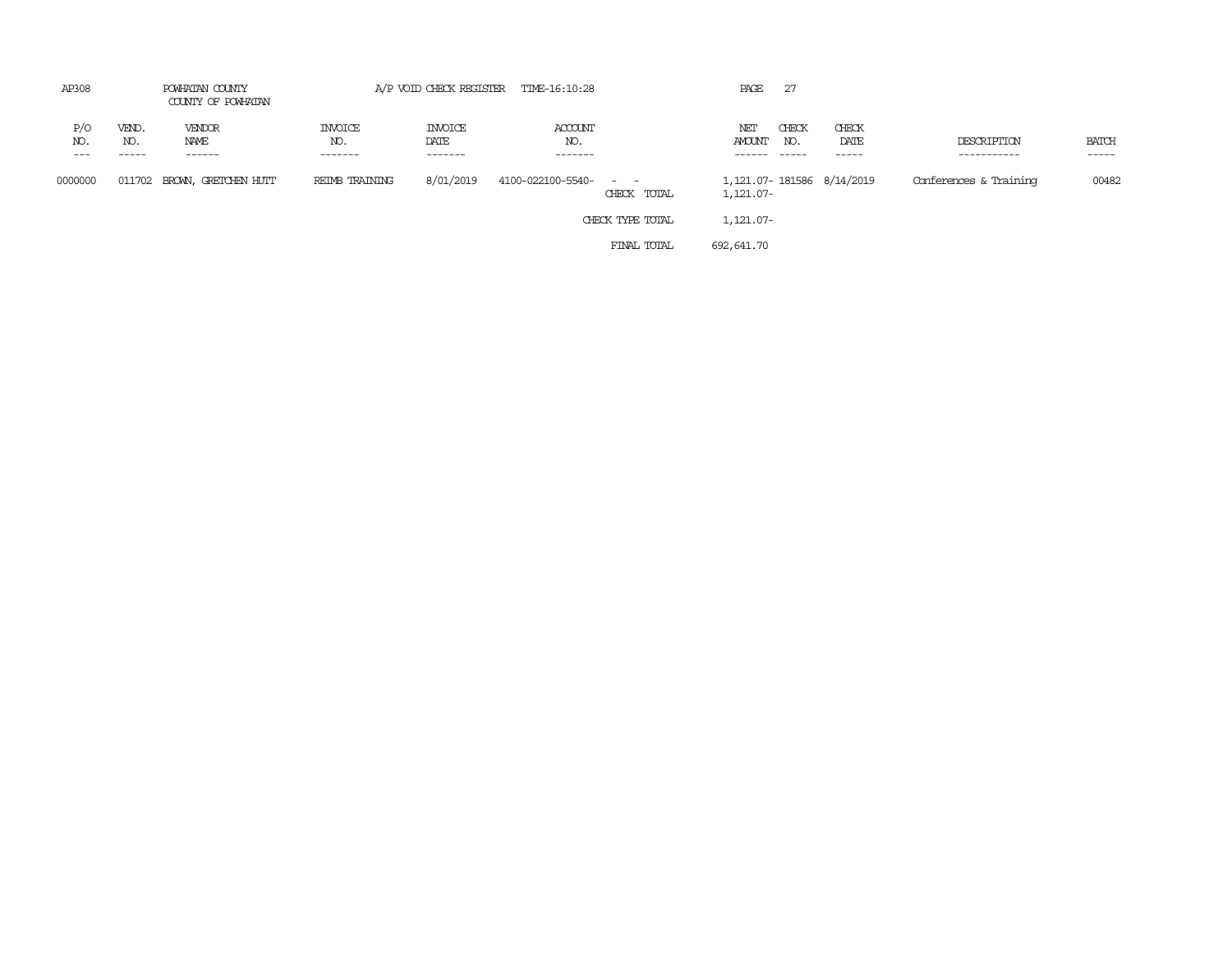| AP308                                                                                                      |                                                                                        | POWHATAN COUNTY<br>COUNTY OF POWHATAN                                                                                                                                                                                                                                                                                                                                                                                                                                      |                                                                                                  | A/P REGULAR CHECK REGISTER                                                                                                     | TIME-16:13:20                                                                                                                                                                                                  |                                                                                    |                            | PAGE                                                                               | $\mathbf{1}$                                                                                  |                                                                                                                                       |                                                                                                                                                                                                                                                                                                                                                              |                                                                      |
|------------------------------------------------------------------------------------------------------------|----------------------------------------------------------------------------------------|----------------------------------------------------------------------------------------------------------------------------------------------------------------------------------------------------------------------------------------------------------------------------------------------------------------------------------------------------------------------------------------------------------------------------------------------------------------------------|--------------------------------------------------------------------------------------------------|--------------------------------------------------------------------------------------------------------------------------------|----------------------------------------------------------------------------------------------------------------------------------------------------------------------------------------------------------------|------------------------------------------------------------------------------------|----------------------------|------------------------------------------------------------------------------------|-----------------------------------------------------------------------------------------------|---------------------------------------------------------------------------------------------------------------------------------------|--------------------------------------------------------------------------------------------------------------------------------------------------------------------------------------------------------------------------------------------------------------------------------------------------------------------------------------------------------------|----------------------------------------------------------------------|
| P/O<br>NO.                                                                                                 | VEND.<br>NO.                                                                           | VENDOR<br>NAME                                                                                                                                                                                                                                                                                                                                                                                                                                                             | <b>INVOICE</b><br>NO.                                                                            | <b>INVOICE</b><br>DATE                                                                                                         | ACCOUNT<br>NO.                                                                                                                                                                                                 |                                                                                    |                            | NET<br><b>AMOUNT</b>                                                               | CHECK<br>NO.                                                                                  | CHECK<br>DATE                                                                                                                         | DESCRIPTION                                                                                                                                                                                                                                                                                                                                                  | <b>BATCH</b>                                                         |
| $\frac{1}{2}$                                                                                              | -----                                                                                  | $\frac{1}{2} \left( \frac{1}{2} \right) \left( \frac{1}{2} \right) \left( \frac{1}{2} \right) \left( \frac{1}{2} \right) \left( \frac{1}{2} \right) \left( \frac{1}{2} \right) \left( \frac{1}{2} \right) \left( \frac{1}{2} \right) \left( \frac{1}{2} \right) \left( \frac{1}{2} \right) \left( \frac{1}{2} \right) \left( \frac{1}{2} \right) \left( \frac{1}{2} \right) \left( \frac{1}{2} \right) \left( \frac{1}{2} \right) \left( \frac{1}{2} \right) \left( \frac$ | -------                                                                                          | --------                                                                                                                       | -------                                                                                                                                                                                                        |                                                                                    |                            | $- - - - - -$                                                                      | $\frac{1}{2}$                                                                                 | $\cdots\cdots\cdots$                                                                                                                  | -----------                                                                                                                                                                                                                                                                                                                                                  | $\frac{1}{2}$                                                        |
| 0000000<br>0000000<br>0000000<br>0000000<br>0000000                                                        | 009183<br>009183<br>009183<br>009183                                                   | 009183 AIR, WATER & SOIL LABORA- V19005178<br>AIR, WATER & SOIL LABORA- V19005179<br>AIR, WATER & SOIL LABORA- V19005288<br>AIR, WATER & SOIL LABORA- V19005289<br>AIR, WATER & SOIL LABORA-                                                                                                                                                                                                                                                                               | V19005291                                                                                        | 7/16/2019<br>7/16/2019<br>7/18/2019<br>7/18/2019<br>7/18/2019                                                                  | 4501-043600-3142-<br>4501-043600-3142-<br>4501-043600-3142-<br>4501-043600-3142-<br>4501-043500-3140-                                                                                                          | $\sim$<br>$\overline{\phantom{a}}$                                                 |                            | 362.40 181444<br>111.80<br>40.00<br>40.00<br>40.00                                 | 181444<br>181444<br>181444<br>181444                                                          | 8/01/2019<br>8/01/2019<br>8/01/2019<br>8/01/2019<br>8/01/2019                                                                         | Professional Services - Sewer<br>Professional Services - Sewer<br>Professional Services - Sewer<br>Professional Services - Sewer<br>Professional Services - Water                                                                                                                                                                                            | 03474<br>03474<br>03474<br>03474<br>03474                            |
|                                                                                                            |                                                                                        |                                                                                                                                                                                                                                                                                                                                                                                                                                                                            |                                                                                                  |                                                                                                                                |                                                                                                                                                                                                                | CHECK TOTAL                                                                        |                            | 594.20                                                                             |                                                                                               |                                                                                                                                       |                                                                                                                                                                                                                                                                                                                                                              |                                                                      |
| 0000000                                                                                                    |                                                                                        | 013139 ALLIED 100, LLC                                                                                                                                                                                                                                                                                                                                                                                                                                                     | 1457094                                                                                          | 7/08/2019                                                                                                                      | 4120-032200-8215-                                                                                                                                                                                              | $\sim$<br>$\sim$<br>CHECK TOTAL                                                    |                            | 1,257.00<br>1,257.00                                                               |                                                                                               | 181446 8/01/2019                                                                                                                      | State Dept of Fire Programs Fu                                                                                                                                                                                                                                                                                                                               | 03474                                                                |
| 0000000                                                                                                    |                                                                                        | 013138 AMERICAN NAILS                                                                                                                                                                                                                                                                                                                                                                                                                                                      | REFUND                                                                                           | 7/22/2019                                                                                                                      | 501-000200-0003-                                                                                                                                                                                               | $\overline{\phantom{a}}$<br>$\sim$<br>CHECK TOTAL                                  |                            | 250.00<br>250.00                                                                   |                                                                                               | 181447 8/01/2019                                                                                                                      | Customer Deposits Payable                                                                                                                                                                                                                                                                                                                                    | 03474                                                                |
| 0000000                                                                                                    | 006965                                                                                 | CINIAS CORPORATION                                                                                                                                                                                                                                                                                                                                                                                                                                                         | 4025999636                                                                                       | 7/17/2019                                                                                                                      | 4501-043400-6011-                                                                                                                                                                                              | $\sim$<br>CHECK TOTAL                                                              |                            | 84.36<br>84.36                                                                     |                                                                                               | 181451 8/01/2019                                                                                                                      | Uniforms                                                                                                                                                                                                                                                                                                                                                     | 03474                                                                |
| 0000000                                                                                                    |                                                                                        | 012508 HEALTH EQUITY INC                                                                                                                                                                                                                                                                                                                                                                                                                                                   | 8NZIOU8                                                                                          | 7/01/2019                                                                                                                      | 501-000200-0012-                                                                                                                                                                                               | $\sim$<br>$\overline{\phantom{a}}$                                                 | CHECK TOTAL                | 20.07<br>20.07                                                                     |                                                                                               | 181466 8/01/2019                                                                                                                      | Payroll Clearing - FSA                                                                                                                                                                                                                                                                                                                                       | 03474                                                                |
| 0000000<br>0000000<br>0000000<br>0000000<br>0000000<br>0000000<br>0000000<br>0000000<br>0000000<br>0000000 | 000166<br>000166<br>000166<br>000166<br>000166<br>000166<br>000166<br>000166<br>000166 | LUCK STONE CORP.<br>LUCK STONE CORP.<br>LUCK STONE CORP.<br>LUCK STONE CORP.<br>LUCK STONE CORP.<br>LUCK STONE CORP.<br>LUCK STONE CORP.<br>LUCK STONE CORP.<br>LUCK STONE CORP.<br>000166 LUCK STONE CORP.                                                                                                                                                                                                                                                                | 508411<br>508435<br>508460<br>508475<br>508532<br>508578<br>508608<br>508635<br>508650<br>508678 | 7/02/2019<br>7/02/2019<br>7/02/2019<br>7/02/2019<br>7/03/2019<br>7/03/2019<br>7/03/2019<br>7/03/2019<br>7/03/2019<br>7/03/2019 | 4301-071120-8304-<br>4301-071120-8304-<br>4301-071120-8304-<br>4301-071120-8304-<br>4301-071120-8304-<br>4301-071120-8304-<br>4301-071120-8304-<br>4301-071120-8304-<br>4301-071120-8304-<br>4301-071120-8304- | $\sim$<br>$\overline{\phantom{a}}$<br>$\sim$<br>$\overline{\phantom{a}}$<br>$\sim$ |                            | 41.79<br>39.27<br>42.84<br>40.53<br>339.84<br>343.58<br>343.16<br>333.94<br>342.29 | 181471<br>181471<br>181471<br>181471<br>181471<br>181471<br>334.23 181471<br>181471<br>181471 | 8/01/2019<br>8/01/2019<br>8/01/2019<br>8/01/2019<br>8/01/2019<br>8/01/2019<br>8/01/2019<br>8/01/2019<br>8/01/2019<br>181471 8/01/2019 | Field Improvements - 2018 Bond<br>Field Improvements - 2018 Bond<br>Field Improvements - 2018 Bond<br>Field Improvements - 2018 Bond<br>Field Improvements - 2018 Bond<br>Field Improvements - 2018 Bond<br>Field Improvements - 2018 Bond 03474<br>Field Improvements - 2018 Bond<br>Field Improvements - 2018 Bond<br>Field Improvements - 2018 Bond 03474 | 03474<br>03474<br>03474<br>03474<br>03474<br>03474<br>03474<br>03474 |
| 0000000                                                                                                    |                                                                                        | 010963 MUSCO SPORTS LIGHTING, LLC 324352                                                                                                                                                                                                                                                                                                                                                                                                                                   |                                                                                                  | 7/09/2019                                                                                                                      | 4301-071120-8304-                                                                                                                                                                                              | $\sim$ $\sim$                                                                      | CHECK TOTAL<br>CHECK TOTAL | 2,201.47<br>739,759.00<br>739,759.00                                               |                                                                                               | 181477 8/01/2019                                                                                                                      | Field Improvements - 2018 Bond 03474                                                                                                                                                                                                                                                                                                                         |                                                                      |
| 0000000                                                                                                    |                                                                                        | 000620 R.C. GOODWYN & SONS, INC                                                                                                                                                                                                                                                                                                                                                                                                                                            | 0866534                                                                                          | 7/09/2019                                                                                                                      | 4301-014500-0017-                                                                                                                                                                                              | $\sim$<br>$\sim$<br>CHECK TOTAL                                                    |                            | 7.57<br>7.57                                                                       |                                                                                               | 181485 8/01/2019                                                                                                                      | Library Renovations                                                                                                                                                                                                                                                                                                                                          | 03474                                                                |
| 0000000                                                                                                    | 006267                                                                                 | TIMBERLAKE, II, JAMES B.                                                                                                                                                                                                                                                                                                                                                                                                                                                   | <b>JET TRAINING</b>                                                                              | 7/22/2019                                                                                                                      | 4116-032203-0001-                                                                                                                                                                                              | $\overline{\phantom{a}}$<br>$\overline{\phantom{a}}$<br>CHECK TOTAL                |                            | 49.26<br>49.26                                                                     |                                                                                               | 181496 8/01/2019                                                                                                                      | <b>JET</b> Program                                                                                                                                                                                                                                                                                                                                           | 03474                                                                |
| 0000000                                                                                                    | 011181                                                                                 | WELLS FARGO FINANCIAL                                                                                                                                                                                                                                                                                                                                                                                                                                                      | 5006596158                                                                                       | 7/18/2019                                                                                                                      | 4501-043400-3320-                                                                                                                                                                                              | $\sim$<br>$\sim$<br>CHECK TOTAL                                                    |                            | 257.66<br>257.66                                                                   |                                                                                               | 181501 8/01/2019                                                                                                                      | Maintenance and Service Contra                                                                                                                                                                                                                                                                                                                               | 03474                                                                |
| 0000000                                                                                                    | 009989                                                                                 | WPS TRICARE FOR LIFE                                                                                                                                                                                                                                                                                                                                                                                                                                                       | 19-01016                                                                                         | 7/21/2019                                                                                                                      | 3120-016050-0001-                                                                                                                                                                                              | $\sim$<br>$\sim$<br>CHECK TOTAL                                                    |                            | 99.68<br>99.68                                                                     |                                                                                               | 181574 8/06/2019                                                                                                                      | Fees for Rescue Transport Serv 03480                                                                                                                                                                                                                                                                                                                         |                                                                      |
| 0000000                                                                                                    |                                                                                        | 010565 A.D. DESIGNS                                                                                                                                                                                                                                                                                                                                                                                                                                                        | 1940                                                                                             | 8/17/2019                                                                                                                      | 4116-032203-0001-                                                                                                                                                                                              | $\overline{\phantom{a}}$<br>$\sim$<br>CHECK TOTAL                                  |                            | 286.00<br>286.00                                                                   |                                                                                               | 181502 8/07/2019                                                                                                                      | <b>JET</b> Program                                                                                                                                                                                                                                                                                                                                           | 03479                                                                |
| 0000000                                                                                                    |                                                                                        | 013150 AIR CARE, INC.                                                                                                                                                                                                                                                                                                                                                                                                                                                      | 12236                                                                                            | 7/22/2019                                                                                                                      | 4120-032200-8215-                                                                                                                                                                                              | $\sim$<br>$\sim$<br>CHECK TOTAL                                                    |                            | 7,585.00<br>7,585.00                                                               |                                                                                               | 181504 8/07/2019                                                                                                                      | State Dept of Fire Programs Fu 03479                                                                                                                                                                                                                                                                                                                         |                                                                      |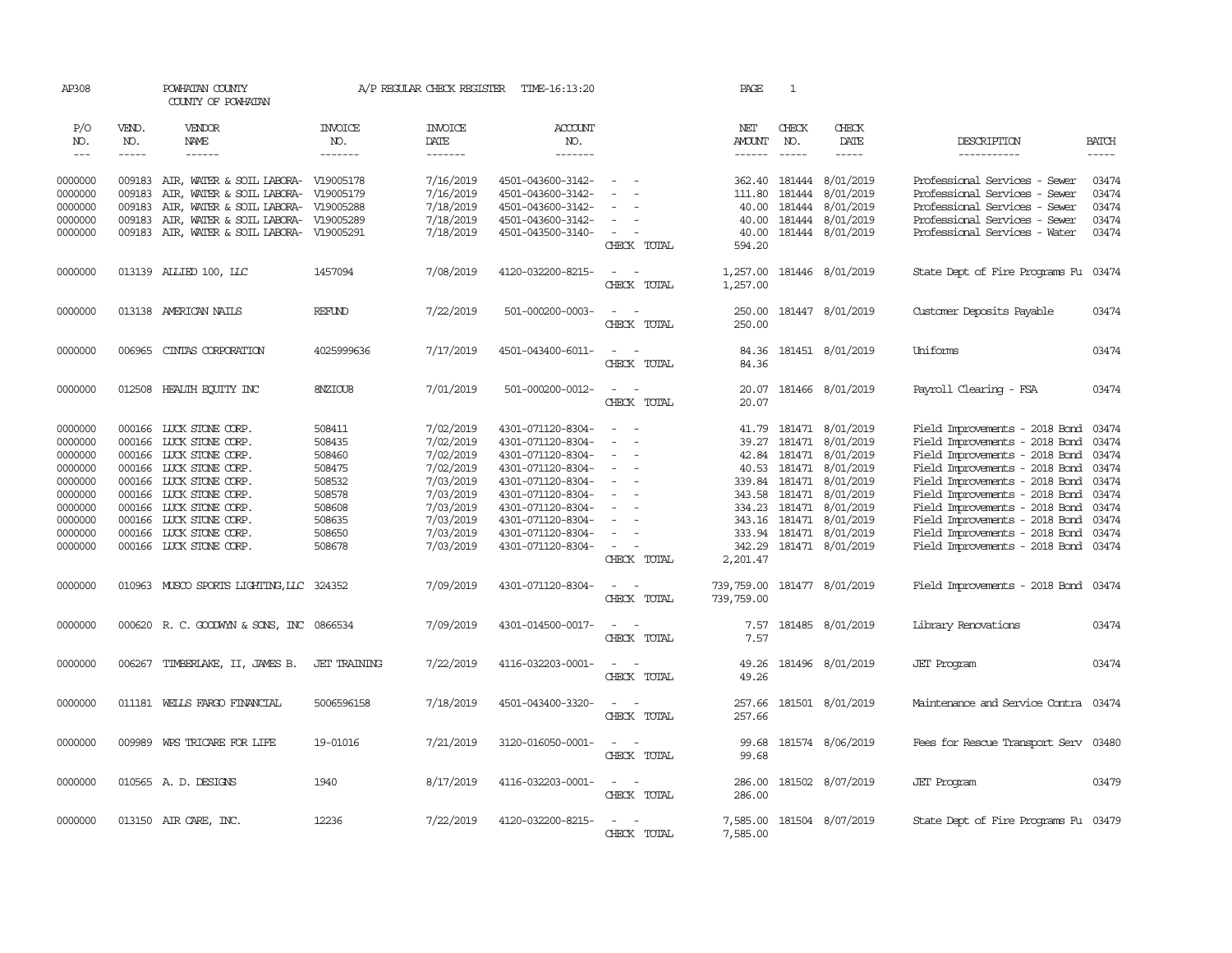| AP308                                                                                |                                                                              | POWHATAN COUNTY<br>COUNTY OF POWHATAN                                                                                                                                                                                                                                                                                |                                  | A/P REGULAR CHECK REGISTER                                                                           | TIME-16:13:20                                                                                                                                                        |                                                                                                                             | PAGE                                                           | 2                                                                  |                                                                                                                    |                                                                                                                                                                                                                                                                      |                                                                      |
|--------------------------------------------------------------------------------------|------------------------------------------------------------------------------|----------------------------------------------------------------------------------------------------------------------------------------------------------------------------------------------------------------------------------------------------------------------------------------------------------------------|----------------------------------|------------------------------------------------------------------------------------------------------|----------------------------------------------------------------------------------------------------------------------------------------------------------------------|-----------------------------------------------------------------------------------------------------------------------------|----------------------------------------------------------------|--------------------------------------------------------------------|--------------------------------------------------------------------------------------------------------------------|----------------------------------------------------------------------------------------------------------------------------------------------------------------------------------------------------------------------------------------------------------------------|----------------------------------------------------------------------|
| P/O<br>NO.<br>$---$                                                                  | VEND.<br>NO.<br>$- - - - -$                                                  | VENDOR<br>NAME<br>$- - - - - -$                                                                                                                                                                                                                                                                                      | <b>INVOICE</b><br>NO.<br>------- | <b>INVOICE</b><br>DATE<br>-------                                                                    | ACCOUNT<br>NO.<br>-------                                                                                                                                            |                                                                                                                             | NET<br><b>AMOUNT</b>                                           | CHECK<br>NO.<br>$\frac{1}{2}$                                      | CHECK<br>DATE<br>$- - - - -$                                                                                       | DESCRIPTION<br>-----------                                                                                                                                                                                                                                           | <b>BATCH</b><br>-----                                                |
| 0000000                                                                              |                                                                              | 013139 ALLIED 100, LLC                                                                                                                                                                                                                                                                                               | 1457094 B                        | 7/08/2019                                                                                            | 4120-032200-8215-                                                                                                                                                    | $\sim$<br>$\sim$<br>CHECK TOTAL                                                                                             | 462.00<br>462.00                                               |                                                                    | 181506 8/07/2019                                                                                                   | State Dept of Fire Programs Fu 03479                                                                                                                                                                                                                                 |                                                                      |
| 0000000                                                                              |                                                                              | 013137 APEX TOWERS, LLC                                                                                                                                                                                                                                                                                              | 563                              | 8/02/2019                                                                                            | 4301-031200-6001-                                                                                                                                                    | $\sim$<br>$\sim$ $-$<br>CHECK TOTAL                                                                                         | 4,500.00<br>4,500.00                                           |                                                                    | 181507 8/07/2019                                                                                                   | Public Safety Radio System                                                                                                                                                                                                                                           | 03479                                                                |
| 0000000                                                                              |                                                                              | 011095 ARROW INTERNATIONAL, INC. 9501504320                                                                                                                                                                                                                                                                          |                                  | 7/26/2019                                                                                            | 4120-032301-6013-                                                                                                                                                    | $\sim$ $ \sim$<br>CHECK TOTAL                                                                                               | 1,115.50<br>1,115.50                                           |                                                                    | 181508 8/07/2019                                                                                                   | Medical Supplies                                                                                                                                                                                                                                                     | 03479                                                                |
| 0000000                                                                              | 009636                                                                       | CMS COMMUNICATIONS                                                                                                                                                                                                                                                                                                   | 1723119                          | 7/18/2019                                                                                            | 4301-012510-8301-                                                                                                                                                    | $\sim$ $ \sim$<br>CHECK TOTAL                                                                                               | 990.00<br>990.00                                               |                                                                    | 181517 8/07/2019                                                                                                   | 2006 Telephone System                                                                                                                                                                                                                                                | 03479                                                                |
| 0000000                                                                              |                                                                              | 011224 ELECTRONIC SYSTEMS, INC.                                                                                                                                                                                                                                                                                      | IN1334095                        | 7/25/2019                                                                                            | 4501-043400-3320-                                                                                                                                                    | $\overline{\phantom{a}}$<br>$\sim$<br>CHECK TOTAL                                                                           | 45.25<br>45.25                                                 |                                                                    | 181522 8/07/2019                                                                                                   | Maintenance and Service Contra                                                                                                                                                                                                                                       | 03479                                                                |
| 0000000                                                                              | 006510                                                                       | EMERGENCY SERVICES                                                                                                                                                                                                                                                                                                   | 361                              | 8/01/2019                                                                                            | 4120-032300-3110-                                                                                                                                                    | $\sim$<br>$\sim$<br>CHECK TOTAL                                                                                             | 46,568.00<br>46,568.00                                         |                                                                    | 181523 8/07/2019                                                                                                   | Contract Services-Daytime Cove                                                                                                                                                                                                                                       | 03479                                                                |
| 0000000                                                                              |                                                                              | 013085 HARRIS CORPORATION                                                                                                                                                                                                                                                                                            | RFP#2017-01                      | 7/23/2019                                                                                            | 4301-031200-6001-                                                                                                                                                    | $\sim$ $ \sim$<br>CHECK TOTAL                                                                                               | 970,000.00 181528 8/07/2019<br>970,000.00                      |                                                                    |                                                                                                                    | Public Safety Radio System                                                                                                                                                                                                                                           | 03479                                                                |
| 0000000                                                                              | 000120                                                                       | <b>JAMES RIVER AIR</b>                                                                                                                                                                                                                                                                                               | C208813                          | 7/12/2019                                                                                            | 4501-043600-3320-                                                                                                                                                    | $\frac{1}{2} \left( \frac{1}{2} \right) \left( \frac{1}{2} \right) = \frac{1}{2} \left( \frac{1}{2} \right)$<br>CHECK TOTAL | 311.00<br>311.00                                               |                                                                    | 181533 8/07/2019                                                                                                   | Maintenance and Svc Contracts                                                                                                                                                                                                                                        | 03479                                                                |
| 0000000                                                                              | 013149                                                                       | REDFEARN, ROBERT                                                                                                                                                                                                                                                                                                     | 19-01012                         | 7/22/2019                                                                                            | 3120-016050-0001-                                                                                                                                                    | $\sim$ 100 $\sim$<br>CHECK TOTAL                                                                                            | 265.00<br>265.00                                               |                                                                    | 181547 8/07/2019                                                                                                   | Fees for Rescue Transport Serv                                                                                                                                                                                                                                       | 03479                                                                |
| 0000000                                                                              |                                                                              | 011752 SHENANDOAH VALLEY TRACTOR PRO PULLING                                                                                                                                                                                                                                                                         |                                  | 7/26/2019                                                                                            | 4116-032203-0001-                                                                                                                                                    | $\sim$<br>$\sim$<br>CHECK TOTAL                                                                                             | 1,000.00<br>1,000.00                                           |                                                                    | 181552 8/07/2019                                                                                                   | <b>JET</b> Program                                                                                                                                                                                                                                                   | 03479                                                                |
| 0000000                                                                              |                                                                              | 008351 VACORP                                                                                                                                                                                                                                                                                                        | 63131                            | 6/06/2019                                                                                            | 4501-043400-5305-                                                                                                                                                    | $\sim$<br>CHECK TOTAL                                                                                                       | 2,010.00<br>2,010.00                                           |                                                                    | 181558 8/07/2019                                                                                                   | Auto Insurance                                                                                                                                                                                                                                                       | 03479                                                                |
| 0000000                                                                              |                                                                              | 011169 VERIZON                                                                                                                                                                                                                                                                                                       | 8045985600 8/19                  | 7/28/2019                                                                                            | 4501-043400-5230-                                                                                                                                                    | $\overline{\phantom{a}}$<br>$\sim$<br>CHECK TOTAL                                                                           | 48.41                                                          |                                                                    | 48.41 181559 8/07/2019                                                                                             | Telephone System                                                                                                                                                                                                                                                     | 03479                                                                |
| 0000000                                                                              |                                                                              | 013141 WEST SAFETY SOLUTIONS, COR 5039807A                                                                                                                                                                                                                                                                           |                                  | 6/30/2019                                                                                            | 4116-035500-0013-                                                                                                                                                    | $\sim$<br>$\overline{\phantom{a}}$<br>CHECK TOTAL                                                                           | 30,325.00<br>30,325.00                                         |                                                                    | 181561 8/07/2019                                                                                                   | VA Wireless E911PSAP Training                                                                                                                                                                                                                                        | 03479                                                                |
| 0000000                                                                              |                                                                              | 007033 A.M. DAVIS, INC.                                                                                                                                                                                                                                                                                              | 01S2356510                       | 7/30/2019                                                                                            | 4501-043400-3310-                                                                                                                                                    | $\sim$ $ \sim$<br>CHECK TOTAL                                                                                               | 114.91                                                         |                                                                    | 114.91 181575 8/14/2019                                                                                            | Repairs and Maintenance                                                                                                                                                                                                                                              | 03482                                                                |
| 0000000<br>0000000<br>0000000<br>0000000<br>0000000<br>0000000<br>0000000<br>0000000 | 009183<br>009183<br>009183<br>009183<br>009183<br>009183<br>009183<br>009183 | AIR, WATER & SOIL LABORA- V19005376<br>AIR, WATER & SOIL LABORA- V19005377<br>AIR, WATER & SOIL LABORA- V19005454<br>AIR, WATER & SOIL LABORA- V19005455<br>AIR, WATER & SOIL LABORA- V19005589<br>AIR, WATER & SOIL LABORA- V19005593<br>AIR, WATER & SOIL LABORA- V19005636<br>AIR, WATER & SOIL LABORA- V19005653 |                                  | 7/23/2019<br>7/23/2019<br>7/25/2019<br>7/25/2019<br>7/30/2019<br>7/31/2019<br>7/31/2019<br>8/01/2019 | 4501-043600-3142-<br>4501-043600-3142-<br>4501-043600-3142-<br>4501-043600-3142-<br>4501-043600-3142-<br>4501-043600-3142-<br>4501-043500-3140-<br>4501-043600-3142- | $\sim$<br>$\sim$<br>$\sim$<br>$\overline{\phantom{a}}$<br>$\equiv$                                                          | 133.60<br>40.00<br>40.00<br>142.20<br>133.60<br>40.00<br>40.00 | 181577<br>181577<br>181577<br>181577<br>181577<br>181577<br>181577 | 142.20 181577 8/14/2019<br>8/14/2019<br>8/14/2019<br>8/14/2019<br>8/14/2019<br>8/14/2019<br>8/14/2019<br>8/14/2019 | Professional Services - Sewer<br>Professional Services - Sewer<br>Professional Services - Sewer<br>Professional Services - Sewer<br>Professional Services - Sewer<br>Professional Services - Sewer<br>Professional Services - Water<br>Professional Services - Sewer | 03482<br>03482<br>03482<br>03482<br>03482<br>03482<br>03482<br>03482 |
| 0000000                                                                              |                                                                              | 009183 AIR, WATER & SOIL LABORA- V19005654                                                                                                                                                                                                                                                                           |                                  | 8/01/2019                                                                                            | 4501-043600-3142-                                                                                                                                                    | $\sim$<br>CHECK TOTAL                                                                                                       | 40.00<br>751.60                                                |                                                                    | 181577 8/14/2019                                                                                                   | Professional Services - Sewer                                                                                                                                                                                                                                        | 03482                                                                |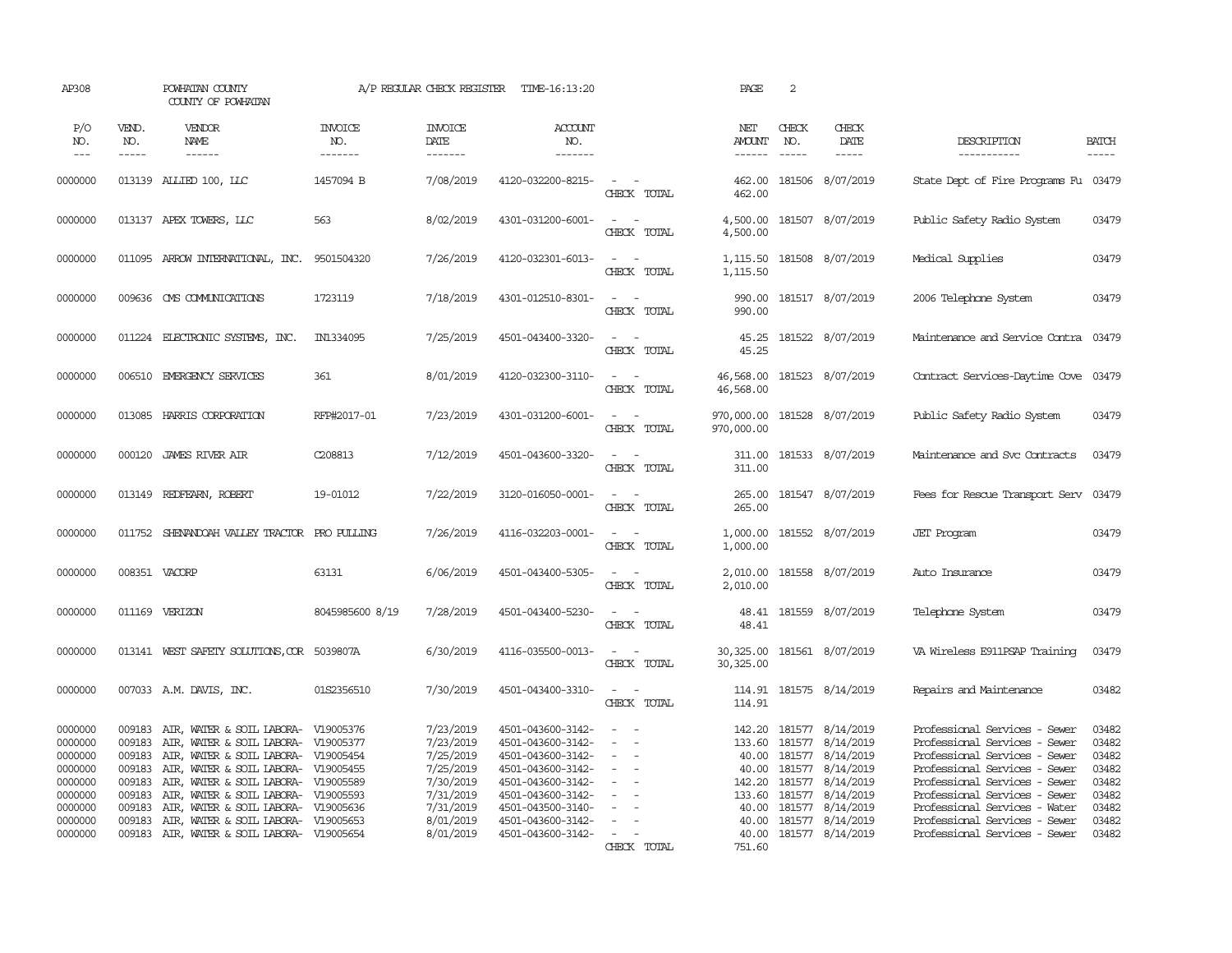| AP308                                    |                                      | POWHATAN COUNTY<br>COUNTY OF POWHATAN                                    |                                                      | A/P REGULAR CHECK REGISTER                       | TIME-16:13:20                                                                    |                                                             | PAGE                                  | $\overline{3}$                                                                                                                                                                                                                                                                                                                                                                                                                                                                             |                                                                             |                                                                                                        |                                  |
|------------------------------------------|--------------------------------------|--------------------------------------------------------------------------|------------------------------------------------------|--------------------------------------------------|----------------------------------------------------------------------------------|-------------------------------------------------------------|---------------------------------------|--------------------------------------------------------------------------------------------------------------------------------------------------------------------------------------------------------------------------------------------------------------------------------------------------------------------------------------------------------------------------------------------------------------------------------------------------------------------------------------------|-----------------------------------------------------------------------------|--------------------------------------------------------------------------------------------------------|----------------------------------|
| P/O<br>NO.<br>$\qquad \qquad -$          | VEND.<br>NO.<br>-----                | VENDOR<br>NAME                                                           | <b>INVOICE</b><br>NO.<br>-------                     | <b>INVOICE</b><br>DATE<br>--------               | ACCOUNT<br>NO.<br>-------                                                        |                                                             | NET<br><b>AMOUNT</b><br>$- - - - - -$ | CHECK<br>NO.<br>$\frac{1}{2} \left( \frac{1}{2} \right) \left( \frac{1}{2} \right) \left( \frac{1}{2} \right) \left( \frac{1}{2} \right) \left( \frac{1}{2} \right) \left( \frac{1}{2} \right) \left( \frac{1}{2} \right) \left( \frac{1}{2} \right) \left( \frac{1}{2} \right) \left( \frac{1}{2} \right) \left( \frac{1}{2} \right) \left( \frac{1}{2} \right) \left( \frac{1}{2} \right) \left( \frac{1}{2} \right) \left( \frac{1}{2} \right) \left( \frac{1}{2} \right) \left( \frac$ | CHECK<br>DATE<br>-----                                                      | DESCRIPTION<br>-----------                                                                             | <b>BATCH</b><br>$- - - - -$      |
| 0000000                                  |                                      | 013074 AMERIZON OF NORTH CAROLIN 124620                                  |                                                      | 8/06/2019                                        | 4120-032200-8215-                                                                | $\sim$<br>$\sim$<br>CHECK TOTAL                             | 3,882.40<br>3,882.40                  |                                                                                                                                                                                                                                                                                                                                                                                                                                                                                            | 181578 8/14/2019                                                            | State Dept of Fire Programs Fu 03482                                                                   |                                  |
| 0000000<br>0000000<br>0000000<br>0000000 | 008668<br>008668<br>008668<br>008668 | BANK OF AMERICA<br>BANK OF AMERICA<br>BANK OF AMERICA<br>BANK OF AMERICA | 08/01/2019<br>08/01/2019<br>08/01/2019<br>08/01/2019 | 8/01/2019<br>8/01/2019<br>8/01/2019<br>8/01/2019 | 4501-043400-3310-<br>4501-043400-5540-<br>4501-043400-5540-<br>4501-043500-3310- | $ -$<br>$\overline{\phantom{a}}$<br>CHECK TOTAL             | 176.00<br>435.00<br>360.00<br>999.73  | 181579                                                                                                                                                                                                                                                                                                                                                                                                                                                                                     | 28.73 181579 8/14/2019<br>8/14/2019<br>181579 8/14/2019<br>181579 8/14/2019 | Repairs and Maintenance<br>Conferences & Training<br>Conferences & Training<br>Repairs and Maintenance | 03486<br>03486<br>03486<br>03486 |
| 0000000                                  | 012806                               | BERRY, THOMAS ERNEST                                                     | FY20SCHOLARSHIP                                      | 7/30/2019                                        | 4116-032200-0010-                                                                | $\sim$ $\sim$<br>CHECK TOTAL                                | 1,500.00<br>1,500.00                  |                                                                                                                                                                                                                                                                                                                                                                                                                                                                                            | 181580 8/14/2019                                                            | SAFER Expenses                                                                                         | 03482                            |
| 0000000                                  |                                      | 013152 BERRYDUNN                                                         | 382465                                               | 7/18/2019                                        | 4301-012510-0003-                                                                | $\sim$ $ \sim$<br>CHECK TOTAL                               | 16,990.00<br>16,990.00                |                                                                                                                                                                                                                                                                                                                                                                                                                                                                                            | 181581 8/14/2019                                                            | ERP Replacement                                                                                        | 03482                            |
| 0000000                                  |                                      | 009991 BMS DIRECT                                                        | 136290                                               | 7/26/2019                                        | 4501-043400-5210-                                                                | $\sim$ $  -$<br>CHECK TOTAL                                 | 137.29<br>137.29                      |                                                                                                                                                                                                                                                                                                                                                                                                                                                                                            | 181584 8/14/2019                                                            | Postage                                                                                                | 03482                            |
| 0000000                                  | 000860                               | DOMINION ENERGY VIRGINIA                                                 | 0998223150 7/30                                      | 8/01/2019                                        | 4501-043600-5110-                                                                | $\overline{\phantom{a}}$<br>$\sim$<br>CHECK TOTAL           | 76.55<br>76.55                        |                                                                                                                                                                                                                                                                                                                                                                                                                                                                                            | 181598 8/14/2019                                                            | Electricity                                                                                            | 03482                            |
| 0000000<br>0000000                       | 000860<br>000860                     | DOMINION ENERGY VIRGINIA<br>DOMINION ENERGY VIRGINIA                     | 2907028530 7/30<br>3085476897 7/30                   | 8/01/2019<br>8/02/2019                           | 4501-043400-5110-<br>4501-043600-5110-                                           | $\sim$<br>$\sim$<br>$\overline{\phantom{a}}$<br>CHECK TOTAL | 47.15<br>116.21<br>163.36             |                                                                                                                                                                                                                                                                                                                                                                                                                                                                                            | 181599 8/14/2019<br>181599 8/14/2019                                        | Electricity<br>Electricity                                                                             | 03482<br>03482                   |
| 0000000                                  | 000860                               | DOMINION ENERGY VIRGINIA                                                 | 6656300552 7/30                                      | 8/01/2019                                        | 4501-043500-5110-                                                                | $\sim$<br>$\sim$<br>CHECK TOTAL                             | 285.26<br>285.26                      |                                                                                                                                                                                                                                                                                                                                                                                                                                                                                            | 181600 8/14/2019                                                            | Electricity                                                                                            | 03482                            |
| 0000000<br>0000000                       | 000860<br>000860                     | DOMINION ENERGY VIRGINIA<br>DOMINION ENERGY VIRGINIA                     | 7897055856 7/30<br>9052426195 7/30                   | 8/02/2019<br>8/01/2019                           | 4501-043600-5110-<br>4501-043600-5110-                                           | $\sim$<br>$\sim$<br>$\sim$<br>$\sim$<br>CHECK TOTAL         | 2,508.03<br>52.67<br>2,560.70         |                                                                                                                                                                                                                                                                                                                                                                                                                                                                                            | 181601 8/14/2019<br>181601 8/14/2019                                        | Electricity<br>Electricity                                                                             | 03482<br>03482                   |
| 0000000                                  | 009639                               | EMS MANAGEMENT &                                                         | 036801                                               | 7/31/2019                                        | 4120-032300-5845-                                                                | $\sim$ $ -$<br>CHECK TOTAL                                  | 3,183.26<br>3, 183. 26                |                                                                                                                                                                                                                                                                                                                                                                                                                                                                                            | 181606 8/14/2019                                                            | EMS Transport Third Party Bill 03482                                                                   |                                  |
| 0000000                                  | 012817                               | FISHER, JORDAN LAYNE                                                     | FY20SCHOLARSHIP                                      | 8/09/2019                                        | 4116-032200-0010-                                                                | $\overline{\phantom{a}}$<br>$\sim$<br>CHECK TOTAL           | 500.00<br>500.00                      |                                                                                                                                                                                                                                                                                                                                                                                                                                                                                            | 181608 8/14/2019                                                            | SAFER Expenses                                                                                         | 03482                            |
| 0000000                                  | 011650                               | HILLIS-CARNES ENGINEERING                                                | 814851                                               | 7/31/2019                                        | 4301-032200-6002-                                                                | $\sim$ $\sim$<br>CHECK TOTAL                                | 195.00<br>195.00                      |                                                                                                                                                                                                                                                                                                                                                                                                                                                                                            | 181611 8/14/2019                                                            | Fire Station Driveway Improvem                                                                         | 03482                            |
| 0000000                                  | 001469                               | MARTIN, CHRISTOPHER J.                                                   | LEASE FY20                                           | 8/08/2019                                        | 4301-031200-6001-                                                                | $\sim$ $ -$<br>CHECK TOTAL                                  | 1,000.00<br>1,000.00                  |                                                                                                                                                                                                                                                                                                                                                                                                                                                                                            | 181619 8/14/2019                                                            | Public Safety Radio System                                                                             | 03482                            |
| 0000000                                  | 009055                               | QUANTUM CONTROLS, INC.                                                   | 013947                                               | 7/29/2019                                        | 4501-043600-3310-                                                                | $\sim$ $-$<br>CHECK TOTAL                                   | 770.00<br>770.00                      |                                                                                                                                                                                                                                                                                                                                                                                                                                                                                            | 181630 8/14/2019                                                            | Repairs and Maintenance                                                                                | 03483                            |
| 0000000                                  |                                      | 000620 R.C. GOODWYN & SONS, INC 0868596                                  |                                                      | 7/25/2019                                        | 4501-043600-3310-                                                                | $\sim$<br>$\sim$<br>CHECK TOTAL                             | 8.40<br>8.40                          |                                                                                                                                                                                                                                                                                                                                                                                                                                                                                            | 181632 8/14/2019                                                            | Repairs and Maintenance                                                                                | 03483                            |
| 0000000                                  |                                      | 007325 RICHMOND OXYGEN CO.                                               | 315286                                               | 7/17/2019                                        | 4120-032301-6013-                                                                | $\sim$                                                      |                                       |                                                                                                                                                                                                                                                                                                                                                                                                                                                                                            | 78.50 181634 8/14/2019                                                      | Medical Supplies                                                                                       | 03483                            |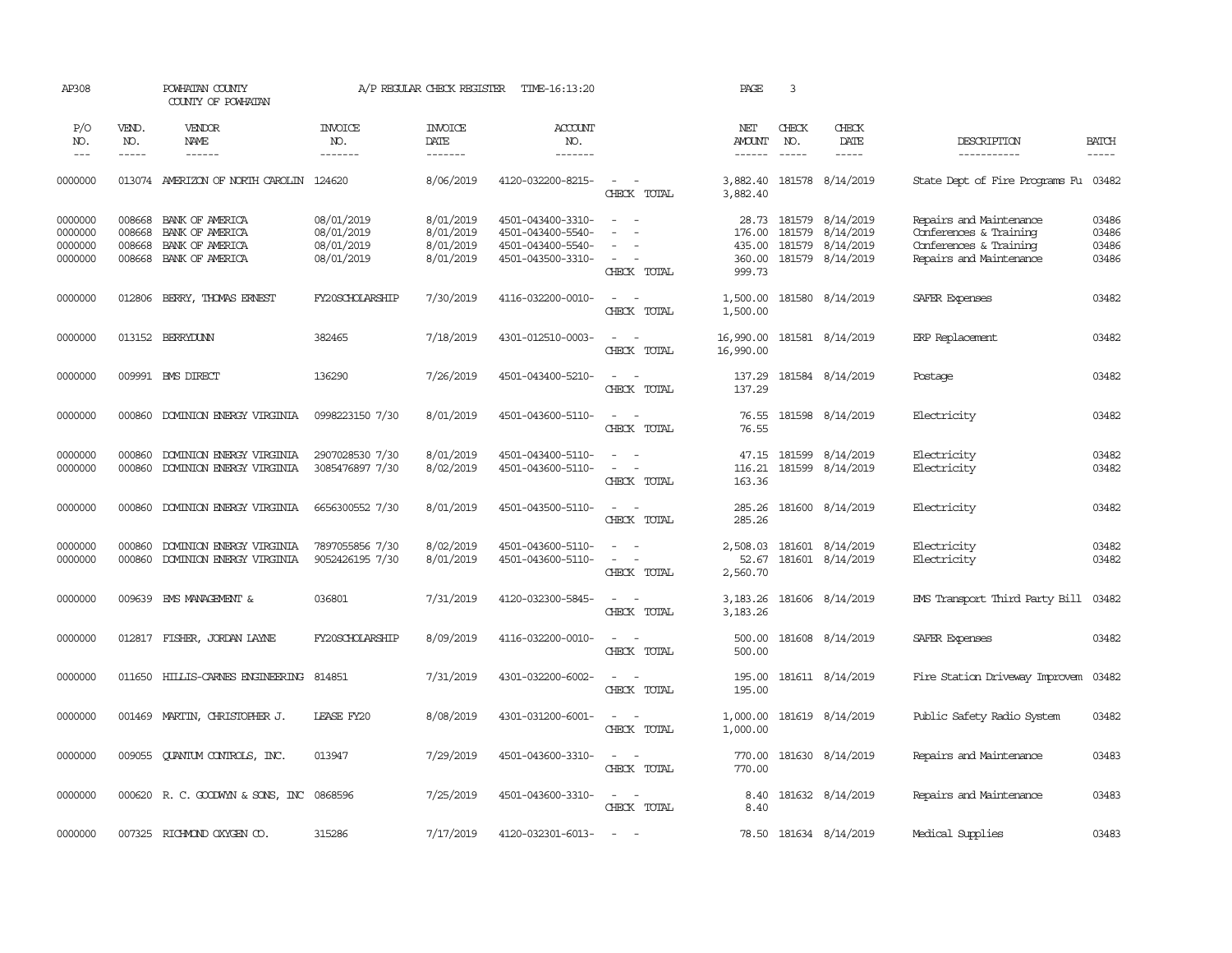| AP308                                    |                             | POWHATAN COUNTY<br>COUNTY OF POWHATAN                                                                           |                                                      | A/P REGULAR CHECK REGISTER                       | TIME-16:13:20                                                                    |                                                                                                                                         | PAGE                                         | $\overline{4}$                    |                                                         |                                                                                                                                          |                             |
|------------------------------------------|-----------------------------|-----------------------------------------------------------------------------------------------------------------|------------------------------------------------------|--------------------------------------------------|----------------------------------------------------------------------------------|-----------------------------------------------------------------------------------------------------------------------------------------|----------------------------------------------|-----------------------------------|---------------------------------------------------------|------------------------------------------------------------------------------------------------------------------------------------------|-----------------------------|
| P/O<br>NO.<br>$---$                      | VEND.<br>NO.<br>$- - - - -$ | VENDOR<br>NAME<br>$- - - - - -$                                                                                 | <b>INVOICE</b><br>NO.<br>-------                     | <b>INVOICE</b><br>DATE<br>-------                | <b>ACCOUNT</b><br>NO.<br>$- - - - - - -$                                         |                                                                                                                                         | NET<br><b>AMOUNT</b><br>$- - - - - -$        | CHECK<br>NO.<br>$\frac{1}{2}$     | CHECK<br>DATE<br>-----                                  | DESCRIPTION<br>-----------                                                                                                               | <b>BATCH</b><br>$- - - - -$ |
| 0000000<br>0000000<br>0000000            | 007325<br>007325<br>007325  | RICHMOND OXYGEN CO.<br>RICHMOND OXYGEN CO.<br>RICHMOND OXYGEN CO.                                               | 315304<br>315755<br>315756                           | 7/17/2019<br>7/31/2019<br>7/31/2019              | 4120-032301-6013-<br>4120-032301-6013-<br>4120-032301-6013-                      | $\sim$<br>CHECK TOTAL                                                                                                                   | 40.00<br>24.00<br>31.00<br>173.50            | 181634                            | 181634 8/14/2019<br>8/14/2019<br>181634 8/14/2019       | Medical Supplies<br>Medical Supplies<br>Medical Supplies                                                                                 | 03483<br>03483<br>03483     |
| 0000000                                  |                             | 009158 RICHWEB, INC.                                                                                            | 19-213-181                                           | 8/06/2019                                        | 4301-014500-0017-                                                                | $\sim$ $\sim$<br>CHECK TOTAL                                                                                                            | 925.00<br>925.00                             |                                   | 181635 8/14/2019                                        | Library Renovations                                                                                                                      | 03483                       |
| 0000000                                  | 012283                      | SMARTSITES                                                                                                      | 0006257                                              | 8/01/2019                                        | 4116-032200-0010-                                                                | $\overline{\phantom{a}}$<br>$\sim$<br>CHECK TOTAL                                                                                       | 973.65<br>973.65                             |                                   | 181637 8/14/2019                                        | SAFER Expenses                                                                                                                           | 03483                       |
| 0000000<br>0000000                       | 011988<br>011988            | SUMMIT MEDIA LLC<br>SUMIT MEDIA LLC                                                                             | R51183-2<br>R85646-2                                 | 7/31/2019<br>7/28/2019                           | 4116-032200-0010-<br>4116-032200-0010-                                           | $\sim$<br>$\sim$<br>$\sim$<br>$\sim$<br>CHECK TOTAL                                                                                     | 99.00<br>1,650.00<br>1,749.00                |                                   | 181641 8/14/2019<br>181641 8/14/2019                    | SAFER Expenses<br>SAFER Expenses                                                                                                         | 03483<br>03483              |
| 0000000<br>0000000                       | 007415                      | VIRGINIA UTILITY<br>007415 VIRGINIA UTILITY                                                                     | 07190350<br>07190350                                 | 7/31/2019<br>7/31/2019                           | 4501-043500-3140-<br>4501-043600-3142-                                           | $\sim$<br>$\overline{\phantom{a}}$<br>$\sim$<br>CHECK TOTAL                                                                             | 45.68<br>45.67<br>91.35                      |                                   | 181651 8/14/2019<br>181651 8/14/2019                    | Professional Services - Water<br>Professional Services - Sewer                                                                           | 03483<br>03483              |
| 0000000<br>0000000                       |                             | 007033 A.M. DAVIS, INC.<br>007033 A.M. DAVIS, INC.                                                              | 01S2355350<br>01S2355360                             | 7/29/2019<br>7/29/2019                           | 4501-043400-3310-<br>4501-043400-3310-                                           | $\sim$<br>$\sim$ $\sim$<br>CHECK TOTAL                                                                                                  | 332.94                                       |                                   | 166.47 181807 8/20/2019<br>166.47 181807 8/20/2019      | Repairs and Maintenance<br>Repairs and Maintenance                                                                                       | 03488<br>03488              |
| 0000000<br>0000000                       |                             | 012849 AQUA VIRGINIA<br>012849 AQUA VIRGINIA                                                                    | 10050310 7/19<br>14072759 7/19                       | 8/06/2019<br>8/06/2019                           | 4501-043600-5130-<br>4501-043400-5130-                                           | $\sim$<br>$\sim$<br>$\overline{\phantom{a}}$<br>$\overline{\phantom{a}}$<br>CHECK TOTAL                                                 | 24.72<br>42.34                               |                                   | 17.62 181811 8/20/2019<br>181811 8/20/2019              | Water - Sewer Facilities<br>Water                                                                                                        | 03488<br>03488              |
| 0000000                                  |                             | 013177 AVIS ELECTRIC $\infty$ , INC.                                                                            | 801306759                                            | 8/15/2019                                        | 4301-014500-0021-                                                                | $\sim$ $\sim$<br>CHECK TOTAL                                                                                                            | 2,100.00<br>2,100.00                         |                                   | 181814 8/20/2019                                        | Courthouse Exterior Painting                                                                                                             | 03488                       |
| 0000000<br>0000000                       | 011728<br>011728            | DANIEL & COMPANY, INC.<br>DANIEL & COMPANY, INC.                                                                | APP# 19 R3<br>APP# 19 R3                             | 8/06/2019<br>8/06/2019                           | 301-000200-0008-<br>4301-042000-8301-                                            | $\equiv$<br>$\frac{1}{2} \left( \frac{1}{2} \right) \left( \frac{1}{2} \right) = \frac{1}{2} \left( \frac{1}{2} \right)$<br>CHECK TOTAL | 45,399.00<br>42,666.00<br>88,065.00          |                                   | 181824 8/20/2019<br>181824 8/20/2019                    | Retainages Payable<br>Joint Maintenance Garage                                                                                           | 03488<br>03488              |
| 0000000                                  | 000860                      | DOMINION ENERGY VIRGINIA                                                                                        | 1875198911 8/01                                      | 8/02/2019                                        | 4501-043500-5110-                                                                | $\sim$ $\sim$<br>CHECK TOTAL                                                                                                            | 65.17                                        |                                   | 65.17 181828 8/20/2019                                  | Electricity                                                                                                                              | 03488                       |
| 0000000<br>0000000<br>0000000<br>0000000 | 007147<br>007147<br>007147  | DRAPER ADEN ASSOCIATES,<br>DRAPER ADEN ASSOCIATES,<br>DRAPER ADEN ASSOCIATES,<br>007147 DRAPER ADEN ASSOCIATES, | 2019060081<br>2019070225<br>2019070356<br>2019070356 | 6/19/2019<br>7/31/2019<br>7/31/2019<br>7/31/2019 | 4301-071120-8304-<br>4301-071120-8304-<br>4501-043500-3140-<br>4501-043600-3142- | $\overline{\phantom{a}}$<br>$\sim$ $ -$<br>CHECK TOTAL                                                                                  | 1,190.00<br>1,300.00<br>1,300.00<br>4,555.00 | 765.00 181829<br>181829<br>181829 | 8/20/2019<br>8/20/2019<br>8/20/2019<br>181829 8/20/2019 | Field Improvements - 2018 Bond 03488<br>Field Improvements - 2018 Bond<br>Professional Services - Water<br>Professional Services - Sewer | 03488<br>03488<br>03488     |
| 0000000                                  |                             | 011224 ELECTRONIC SYSTEMS, INC.                                                                                 | IN1343662                                            | 8/06/2019                                        | 4501-043400-3320-                                                                | $\sim$ $\sim$<br>CHECK TOTAL                                                                                                            | 45.25<br>45.25                               |                                   | 181833 8/20/2019                                        | Maintenance and Service Contra                                                                                                           | 03488                       |
| 0000000                                  |                             | 013178 ELLMORE, DEBORAH                                                                                         | 2018001798                                           | 8/09/2019                                        | 3120-016050-0001-                                                                | $\sim$ $ \sim$<br>CHECK TOTAL                                                                                                           | 50.00<br>50.00                               |                                   | 181834 8/20/2019                                        | Fees for Rescue Transport Serv 03488                                                                                                     |                             |
| 0000000                                  |                             | 013175 EMERGENCY SAFETY SUPPLY,                                                                                 | 7528                                                 | 8/09/2014                                        | 4120-032301-6013-                                                                | $\sim$ $\sim$<br>CHECK TOTAL                                                                                                            | 363.80<br>363.80                             |                                   | 181835 8/20/2019                                        | Medical Supplies                                                                                                                         | 03488                       |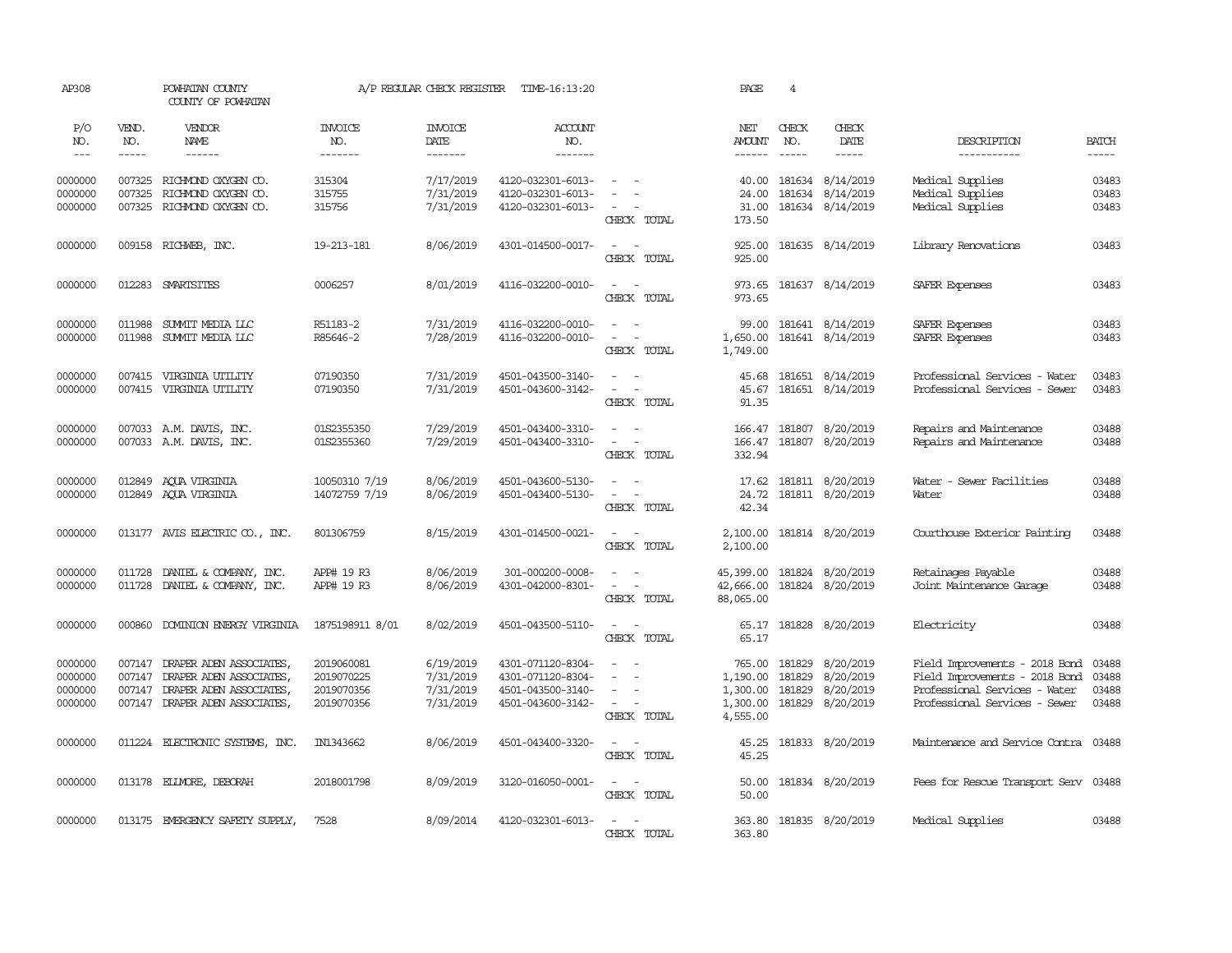| AP308                                                                                                      |                                                                                                  | POWHATAN COUNTY<br>COUNTY OF POWHATAN                                                                                                                                                                                                                                                                                                                                                              |                                                  | A/P REGULAR CHECK REGISTER                                                                                                     | TIME-16:13:20                                                                                                                                                                                                  |                                                                                                                                             | PAGE                                                                                                   | 5                                                                                                |                                                                                                                                |                                                                                                                                                                                                                                                                                                                                        |                                                                                        |
|------------------------------------------------------------------------------------------------------------|--------------------------------------------------------------------------------------------------|----------------------------------------------------------------------------------------------------------------------------------------------------------------------------------------------------------------------------------------------------------------------------------------------------------------------------------------------------------------------------------------------------|--------------------------------------------------|--------------------------------------------------------------------------------------------------------------------------------|----------------------------------------------------------------------------------------------------------------------------------------------------------------------------------------------------------------|---------------------------------------------------------------------------------------------------------------------------------------------|--------------------------------------------------------------------------------------------------------|--------------------------------------------------------------------------------------------------|--------------------------------------------------------------------------------------------------------------------------------|----------------------------------------------------------------------------------------------------------------------------------------------------------------------------------------------------------------------------------------------------------------------------------------------------------------------------------------|----------------------------------------------------------------------------------------|
| P/O<br>NO.<br>$---$                                                                                        | VEND.<br>NO.<br>$- - - - -$                                                                      | VENDOR<br>NAME<br>$- - - - - -$                                                                                                                                                                                                                                                                                                                                                                    | <b>INVOICE</b><br>NO.<br>-------                 | <b>INVOICE</b><br>DATE<br>-------                                                                                              | ACCOUNT<br>NO.<br>-------                                                                                                                                                                                      |                                                                                                                                             | NET<br><b>AMOUNT</b><br>$- - - - - -$                                                                  | CHECK<br>NO.<br>$\frac{1}{2}$                                                                    | CHECK<br>DATE<br>$- - - - -$                                                                                                   | DESCRIPTION<br>-----------                                                                                                                                                                                                                                                                                                             | <b>BATCH</b><br>-----                                                                  |
| 0000000                                                                                                    |                                                                                                  | 005075 GREENE, FLOYD, JR.                                                                                                                                                                                                                                                                                                                                                                          | 14                                               | 8/14/2019                                                                                                                      | 4301-031200-6001-                                                                                                                                                                                              | $\sim$<br>$\sim$<br>CHECK TOTAL                                                                                                             | 135.00<br>135.00                                                                                       |                                                                                                  | 181842 8/20/2019                                                                                                               | Public Safety Radio System                                                                                                                                                                                                                                                                                                             | 03488                                                                                  |
| 0000000                                                                                                    |                                                                                                  | 006610 MO-JOHNS SANITATION                                                                                                                                                                                                                                                                                                                                                                         | 120722                                           | 8/12/2019                                                                                                                      | 4116-032203-0001-                                                                                                                                                                                              | $\sim$<br>$\sim$<br>CHECK TOTAL                                                                                                             | 160.00<br>160.00                                                                                       |                                                                                                  | 181851 8/20/2019                                                                                                               | JET Program                                                                                                                                                                                                                                                                                                                            | 03488                                                                                  |
| 0000000                                                                                                    | 012955                                                                                           | POWHATAN COUNTY PUBLIC                                                                                                                                                                                                                                                                                                                                                                             | 126                                              | 7/31/2019                                                                                                                      | 4501-043400-6008-                                                                                                                                                                                              | $\overline{\phantom{a}}$<br>$\sim$<br>CHECK TOTAL                                                                                           | 319.24                                                                                                 |                                                                                                  | 319.24 181856 8/20/2019                                                                                                        | Gas/Grease/Oil/Vehicle Repairs                                                                                                                                                                                                                                                                                                         | 03492                                                                                  |
| 0000000                                                                                                    | 006840                                                                                           | POWHATAN LION'S CLUB                                                                                                                                                                                                                                                                                                                                                                               | PARADE APP                                       | 8/14/2019                                                                                                                      | 4116-012100-0001-                                                                                                                                                                                              | $\sim$<br>$\sim$<br>CHECK TOTAL                                                                                                             | 20.00<br>20.00                                                                                         |                                                                                                  | 181857 8/20/2019                                                                                                               | 2020 Census Committee                                                                                                                                                                                                                                                                                                                  | 03489                                                                                  |
| 0000000                                                                                                    | 012949                                                                                           | <b>CUINN EVANS ARCHITECTS</b>                                                                                                                                                                                                                                                                                                                                                                      | 30937                                            | 4/11/2019                                                                                                                      | 4301-042000-8301-                                                                                                                                                                                              | $\overline{\phantom{a}}$<br>$\overline{\phantom{a}}$<br>CHECK TOTAL                                                                         | 3,664.00<br>3,664.00                                                                                   |                                                                                                  | 181859 8/20/2019                                                                                                               | Joint Maintenance Garage                                                                                                                                                                                                                                                                                                               | 03489                                                                                  |
| 0000000                                                                                                    | 012954                                                                                           | SMART DESIGN CONTRACTING                                                                                                                                                                                                                                                                                                                                                                           | 190231                                           | 8/12/2019                                                                                                                      | 4502-044000-0004-                                                                                                                                                                                              | $\equiv$<br>CHECK TOTAL                                                                                                                     | 19,347.00<br>19,347.00                                                                                 |                                                                                                  | 181863 8/20/2019                                                                                                               | Utility SCADA System                                                                                                                                                                                                                                                                                                                   | 03489                                                                                  |
| 0000000                                                                                                    | 007450                                                                                           | THOMSON REUTERS -                                                                                                                                                                                                                                                                                                                                                                                  | 840712053                                        | 8/01/2019                                                                                                                      | 4116-021100-6012-                                                                                                                                                                                              | $\sim$<br>$\sim$<br>CHECK TOTAL                                                                                                             | 432.62<br>432.62                                                                                       |                                                                                                  | 181867 8/20/2019                                                                                                               | Law Library Expenses                                                                                                                                                                                                                                                                                                                   | 03489                                                                                  |
| 0000000<br>0000000                                                                                         | 008126<br>008126                                                                                 | VERIZON<br>VERIZON                                                                                                                                                                                                                                                                                                                                                                                 | 9835184793<br>9835184793                         | 8/01/2019<br>8/01/2019                                                                                                         | 4501-043400-5250-<br>4501-043400-5270-                                                                                                                                                                         | $\sim$<br>$\sim$<br>$\sim$<br>$\sim$<br>CHECK TOTAL                                                                                         | 125.67<br>541.27<br>666.94                                                                             |                                                                                                  | 181871 8/20/2019<br>181871 8/20/2019                                                                                           | Cell Phones<br>Network Service Connection                                                                                                                                                                                                                                                                                              | 03489<br>03489                                                                         |
| 0000000<br>0000000<br>0000000<br>0000000<br>0000000<br>0000000<br>0000000<br>0000000<br>0000000<br>0000000 | 009183<br>009183<br>009183<br>009183<br>009183<br>009183<br>009183<br>009183<br>009183<br>009183 | AIR, WATER & SOIL LABORA- V19005815<br>AIR, WATER & SOIL LABORA- V19005818<br>AIR, WATER & SOIL LABORA- V19005860<br>AIR, WATER & SOIL LABORA- V19005880<br>AIR, WATER & SOIL LABORA- V19005882<br>AIR, WATER & SOIL LABORA- V19005975<br>AIR, WATER & SOIL LABORA- V19005976<br>AIR, WATER & SOIL LABORA- V19006042<br>AIR, WATER & SOIL LABORA- V19006043<br>AIR, WATER & SOIL LABORA- V19006073 |                                                  | 8/06/2019<br>8/06/2019<br>8/07/2019<br>8/08/2019<br>8/08/2019<br>8/13/2019<br>8/13/2019<br>8/15/2019<br>8/15/2019<br>8/15/2019 | 4501-043600-3142-<br>4501-043600-3142-<br>4501-043500-3140-<br>4501-043600-3142-<br>4501-043600-3142-<br>4501-043600-3142-<br>4501-043600-3142-<br>4501-043600-3142-<br>4501-043600-3142-<br>4501-043500-3140- | $\sim$<br>$\sim$<br>$\sim$<br>$\sim$<br>$\equiv$<br>$\sim$<br>$\sim$<br>$\overline{\phantom{a}}$<br>$\overline{\phantom{a}}$<br>CHECK TOTAL | 174.80<br>142.20<br>40.00<br>40.00<br>40.00<br>362.40<br>265.20<br>40.00<br>40.00<br>40.00<br>1,184.60 | 181893<br>181893<br>181893<br>181893<br>181893<br>181893<br>181893<br>181893<br>181893<br>181893 | 8/28/2019<br>8/28/2019<br>8/28/2019<br>8/28/2019<br>8/28/2019<br>8/28/2019<br>8/28/2019<br>8/28/2019<br>8/28/2019<br>8/28/2019 | Professional Services - Sewer<br>Professional Services - Sewer<br>Professional Services - Water<br>Professional Services - Sewer<br>Professional Services - Sewer<br>Professional Services - Sewer<br>Professional Services - Sewer<br>Professional Services - Sewer<br>Professional Services - Sewer<br>Professional Services - Water | 03496<br>03496<br>03496<br>03496<br>03496<br>03496<br>03496<br>03496<br>03496<br>03496 |
| 0000000<br>0000000                                                                                         | 012956<br>012956                                                                                 | BALZER AND ASSOCIATES, IN 1A 56190030.00<br>BALZER AND ASSOCIATES, IN 1B 56190033.00                                                                                                                                                                                                                                                                                                               |                                                  | 8/13/2019<br>8/13/2019                                                                                                         | 4301-021100-0001-<br>4301-014500-0001-                                                                                                                                                                         | $\overline{\phantom{a}}$<br>$\sim$<br>CHECK TOTAL                                                                                           | 10,381.90<br>10,074.00<br>20,455.90                                                                    | 181897<br>181897                                                                                 | 8/28/2019<br>8/28/2019                                                                                                         | Courthouse Expansion Parking<br>Facility Improvements                                                                                                                                                                                                                                                                                  | 03496<br>03496                                                                         |
| 0000000                                                                                                    |                                                                                                  | 009504 BUDGET BLINDS                                                                                                                                                                                                                                                                                                                                                                               | 5155                                             | 6/24/2019                                                                                                                      | 4301-062100-8304-                                                                                                                                                                                              | $\overline{\phantom{a}}$<br>$\sim$<br>CHECK TOTAL                                                                                           | 4,668.05<br>4,668.05                                                                                   |                                                                                                  | 181903 8/28/2019                                                                                                               | PMS Repurpose                                                                                                                                                                                                                                                                                                                          | 03496                                                                                  |
| 0000000<br>0000000<br>0000000<br>0000000                                                                   | 009263<br>009263<br>009263<br>009263                                                             | GLOBAL EQUIPMENT COMPANY<br>GLOBAL EQUIPMENT COMPANY<br>GLOBAL EQUIPMENT COMPANY<br>GLOBAL EQUIPMENT COMPANY                                                                                                                                                                                                                                                                                       | 114657558<br>114663645<br>114671605<br>114683113 | 7/25/2019<br>7/26/2019<br>7/29/2019<br>7/31/2019                                                                               | 4301-062100-8304-<br>4301-062100-8304-<br>4301-062100-8304-<br>4301-062100-8304-                                                                                                                               | $\equiv$<br>$\blacksquare$<br>$\sim$<br>CHECK TOTAL                                                                                         | 290.95<br>395.03<br>180.00<br>1,307.66<br>2,173.64                                                     |                                                                                                  | 181914 8/28/2019<br>181914 8/28/2019<br>181914 8/28/2019<br>181914 8/28/2019                                                   | PMS Repurpose<br>PMS Repurpose<br>PMS Repurpose<br>PMS Repurpose                                                                                                                                                                                                                                                                       | 03496<br>03496<br>03496<br>03496                                                       |
| 0000000                                                                                                    | 005050                                                                                           | POWHATAN LOCK SERVICES                                                                                                                                                                                                                                                                                                                                                                             | 1765                                             | 8/13/2019                                                                                                                      | 4301-031200-6002-                                                                                                                                                                                              | $\sim$<br>CHECK<br>TOTAL                                                                                                                    | 300.57                                                                                                 |                                                                                                  | 300.57 181922 8/28/2019                                                                                                        | Sally Port & Courthouse Expans 03497                                                                                                                                                                                                                                                                                                   |                                                                                        |